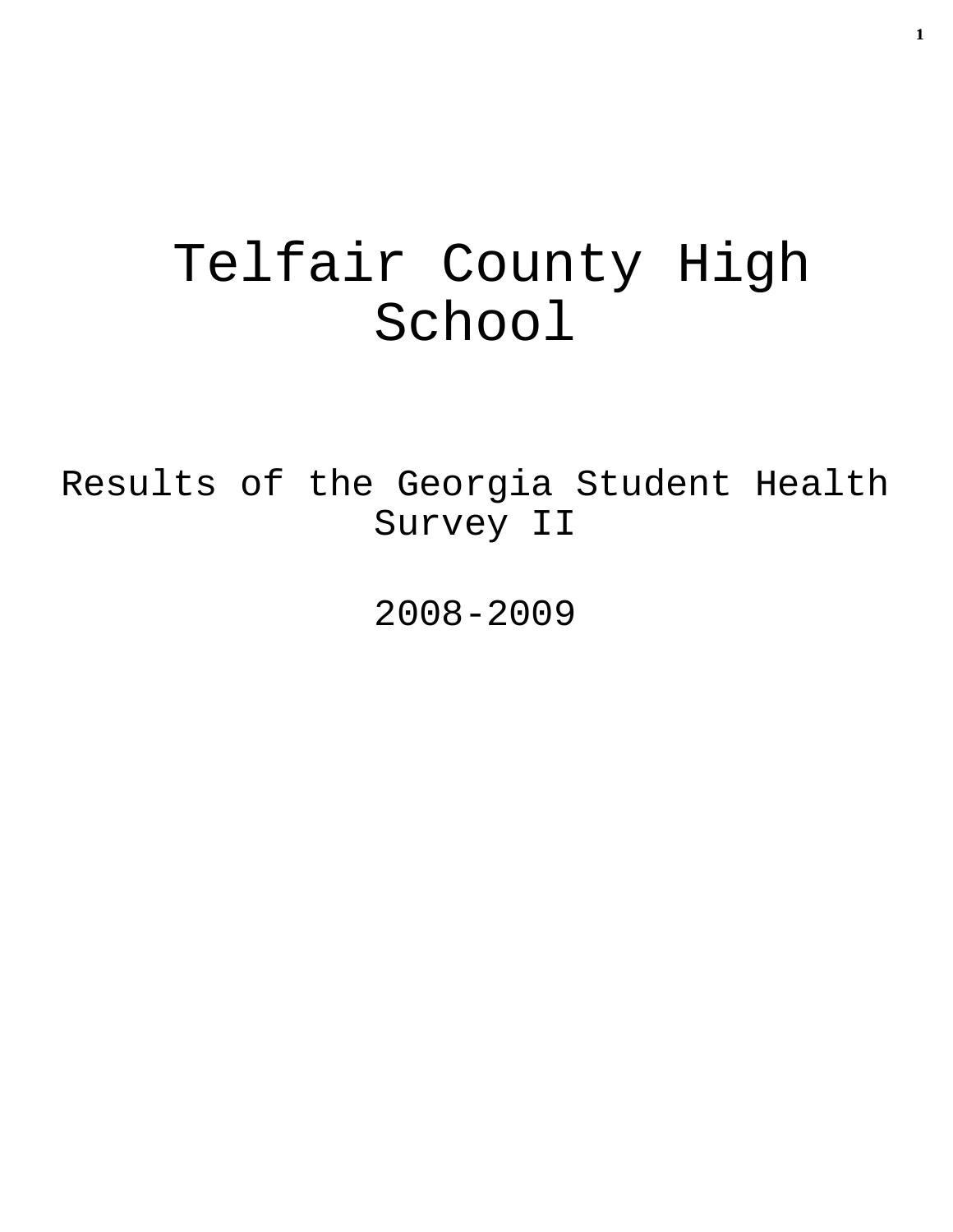# *Demographics* **2**

| Grade                    |    |  |  |
|--------------------------|----|--|--|
| <b>Grade   Frequency</b> |    |  |  |
| 10                       | 88 |  |  |
| 12                       | 68 |  |  |

| Frequency      | <b>Table of Gender by Grade</b> |              |             |              |  |
|----------------|---------------------------------|--------------|-------------|--------------|--|
| <b>Col Pct</b> |                                 | Grade(Grade) |             |              |  |
|                | Gender(Gender)                  | 10           | 12          | <b>Total</b> |  |
|                | <b>Female</b>                   | 49<br>55.68  | 35<br>51.47 | 84           |  |
|                | <b>Male</b>                     | 39<br>44.32  | 33<br>48.53 | 72           |  |
|                | <b>Total</b>                    | 88           | 68          | 156          |  |

| <b>Frequency</b> |  |
|------------------|--|
| <b>Col Pct</b>   |  |

| <b>Table of Ethnicity by Grade</b> |              |             |              |  |  |  |
|------------------------------------|--------------|-------------|--------------|--|--|--|
|                                    | Grade(Grade) |             |              |  |  |  |
| <b>Ethnicity</b> (Ethnicity)       | 10           | 12          | <b>Total</b> |  |  |  |
| <b>Black</b>                       | 33<br>37.50  | 34<br>50.00 | 67           |  |  |  |
| <b>Hispanic</b>                    | 1<br>1.14    | 3<br>4.41   | 4            |  |  |  |
| White                              | 51<br>57.95  | 29<br>42.65 | 80           |  |  |  |
| <b>Asian</b>                       | 1<br>1.14    | 1<br>1.47   | 2            |  |  |  |
| <b>Other</b>                       | 2<br>2.27    | 1<br>1.47   | 3            |  |  |  |
| <b>Total</b>                       | 88           | 68          | 156          |  |  |  |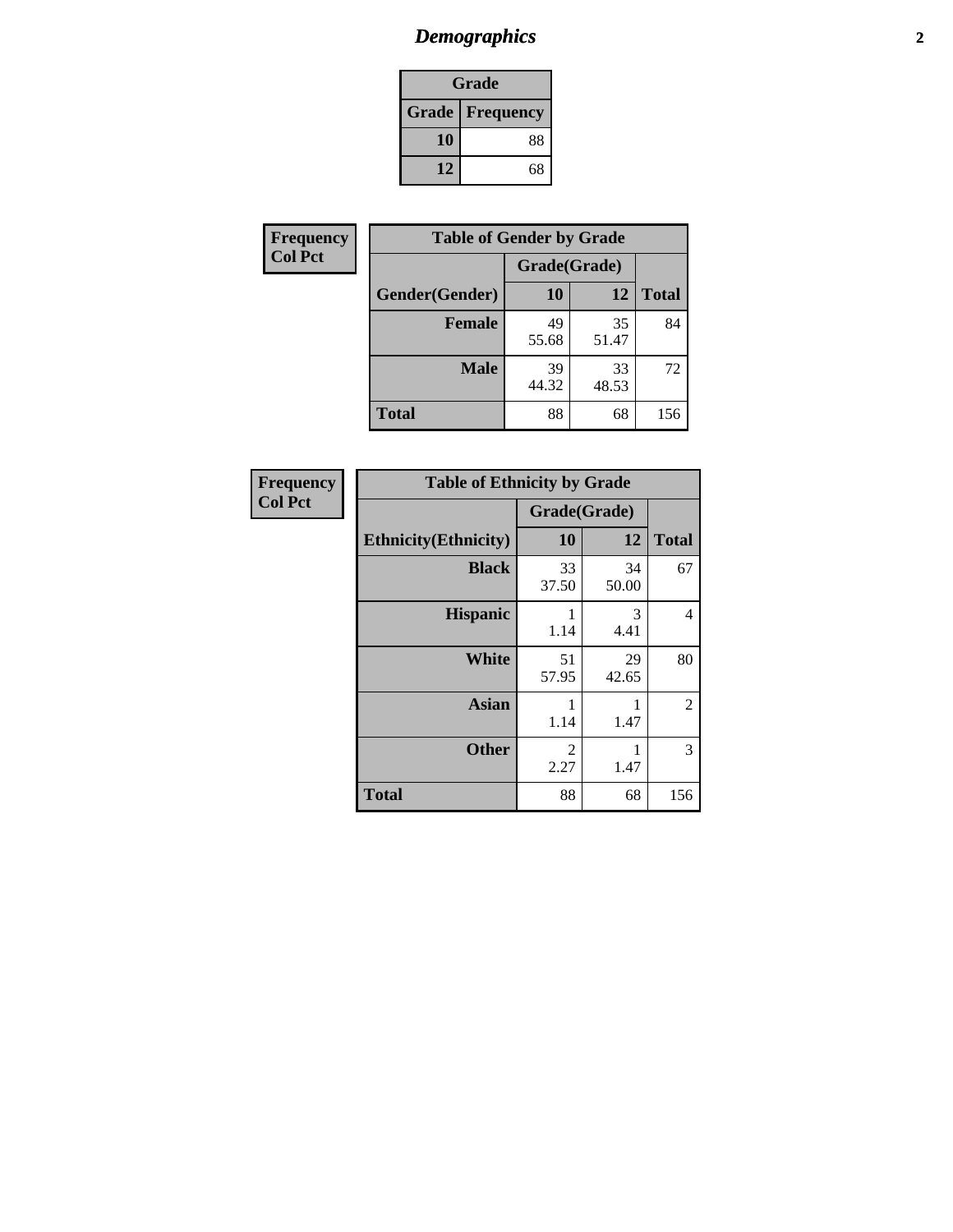### *Title IV, Part A, Schedule A* **3** *Goal 1: Ensure that all schools are drug-free Baseline Data: Year 2008-2009 Prevalence of Drug Use*

| Frequency<br><b>Col Pct</b> | <b>Table of AlcoholAlt by Grade</b> |              |             |              |  |  |
|-----------------------------|-------------------------------------|--------------|-------------|--------------|--|--|
|                             | AlcoholAlt(Alcohol                  | Grade(Grade) |             |              |  |  |
|                             | use, past 30 days)                  | <b>10</b>    | 12          | <b>Total</b> |  |  |
|                             | Yes                                 | 32<br>36.36  | 18<br>26.47 | 50           |  |  |
|                             | N <sub>0</sub>                      | 56<br>63.64  | 50<br>73.53 | 106          |  |  |
|                             | Total                               | 88           | 68          | 156          |  |  |

| Frequency      | <b>Table of TobaccoAny by Grade</b> |              |             |              |  |
|----------------|-------------------------------------|--------------|-------------|--------------|--|
| <b>Col Pct</b> | <b>TobaccoAny(Tobacco</b>           | Grade(Grade) |             |              |  |
|                | use, past 30 days)                  | 10           | 12          | <b>Total</b> |  |
|                | Yes                                 | 19<br>21.59  | 9<br>13.24  | 28           |  |
|                | N <sub>0</sub>                      | 69<br>78.41  | 59<br>86.76 | 128          |  |
|                | <b>Total</b>                        | 88           | 68          | 156          |  |

| Frequency<br><b>Col Pct</b> | <b>Table of MarijuanaAlt by Grade</b> |              |             |              |  |
|-----------------------------|---------------------------------------|--------------|-------------|--------------|--|
|                             | MarijuanaAlt(Marijuana                | Grade(Grade) |             |              |  |
|                             | use, past 30 days)                    | <b>10</b>    | 12          | <b>Total</b> |  |
|                             | Yes                                   | 16<br>18.18  | 14<br>20.59 | 30           |  |
|                             | N <sub>0</sub>                        | 72<br>81.82  | 54<br>79.41 | 126          |  |
|                             | <b>Total</b>                          | 88           | 68          | 156          |  |

| Frequency<br><b>Col Pct</b> | <b>Table of OtherDrugAny by Grade</b>  |              |             |              |  |  |
|-----------------------------|----------------------------------------|--------------|-------------|--------------|--|--|
|                             | <b>OtherDrugAny(Other</b><br>drug use, | Grade(Grade) |             |              |  |  |
|                             | past 30 days)                          | 10           | 12          | <b>Total</b> |  |  |
|                             | Yes                                    | 12<br>13.64  | 10.29       | 19           |  |  |
|                             | N <sub>0</sub>                         | 76<br>86.36  | 61<br>89.71 | 137          |  |  |
|                             | <b>Total</b>                           | 88           | 68          | 156          |  |  |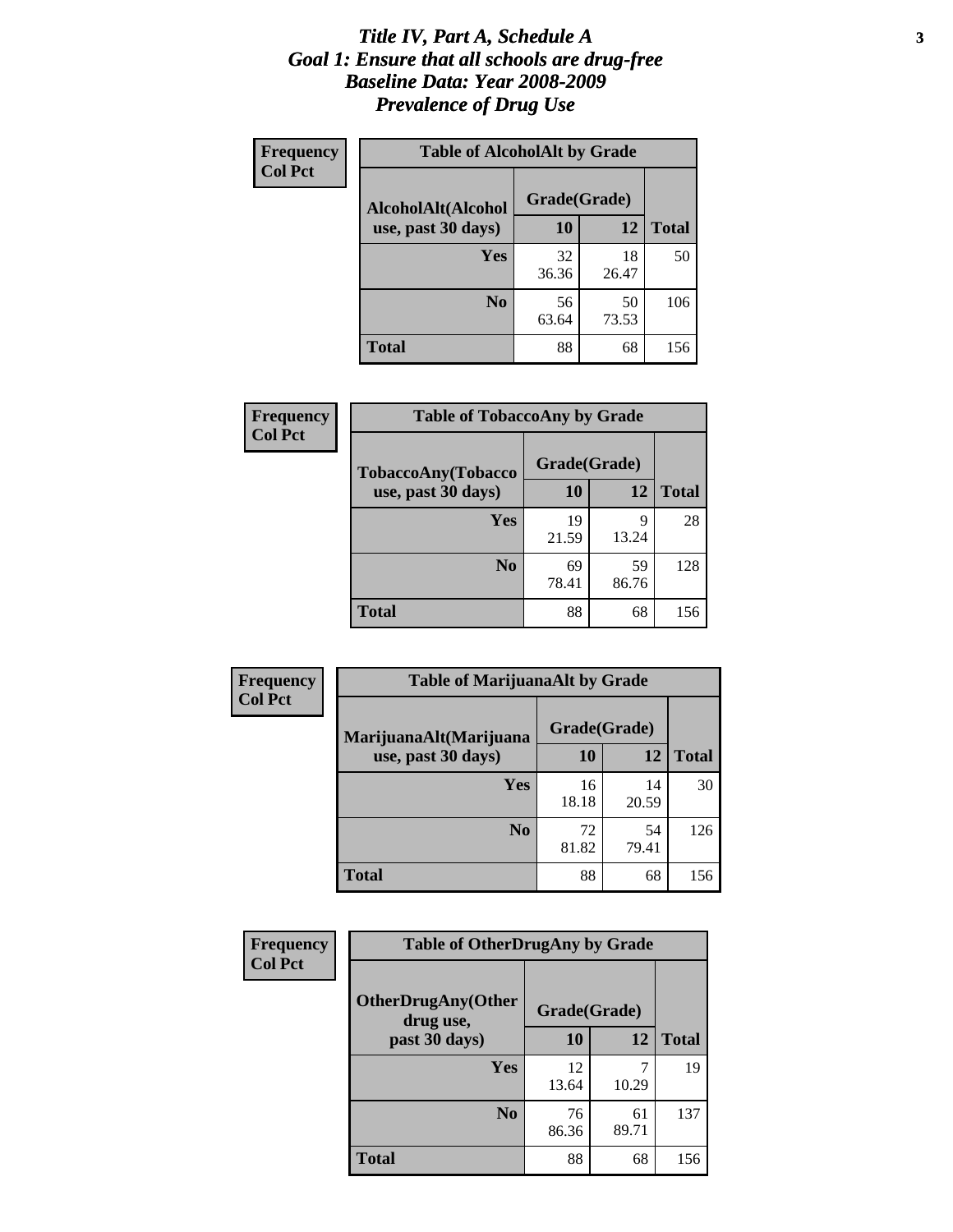### *Average Age of Onset of Use* **4** *Results for "Average Age of Onset of Use" questions exclude students who said they did not use that substance*

| <b>Variable</b>       | Label                                                              | <b>Mean</b> |
|-----------------------|--------------------------------------------------------------------|-------------|
| Alcoholinit2          | I started using alcohol when I was                                 | 13.40       |
| Cigarettesinit2       | I started smoking tobacco when I was                               | 12.80       |
| Smokelessinit2        | I started chewing tobacco when I was                               | 12.85       |
| Marijuanainit2        | I started using marijuana when I was                               | 13.85       |
| Cocaineinit2          | I started using cocaine when I was                                 | 13.83       |
| Inhalantsinit2        | I started using inhalants when I was                               | 14.75       |
| Steroidsinit2         | I started using steroids when I was                                | 15.17       |
| Ecstasyinit2          | I started using ecstasy when I was                                 | 15.38       |
| Methinit <sub>2</sub> | I started using methamphetamines when I was                        | 10.00       |
| Hallucinogensinit2    | I started using hallucinogens when I was                           | 9.50        |
| Prescriptioninit2     | I started using prescription drugs not prescribed to me when I was | 12.32       |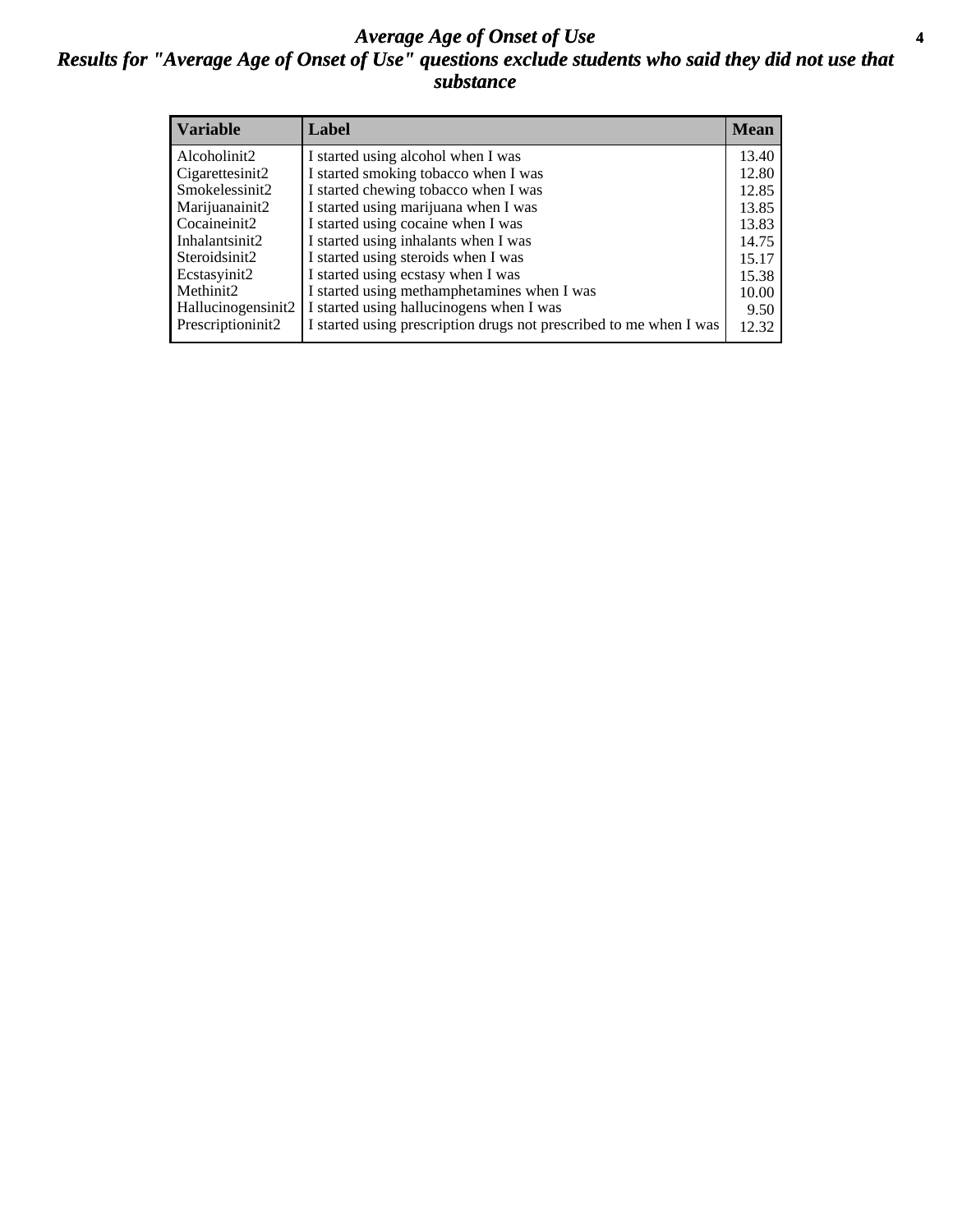# *Perception of Health Risk* **5**

| <b>Frequency</b> | <b>Table of Alcoholharmdich by Grade</b> |              |             |              |  |
|------------------|------------------------------------------|--------------|-------------|--------------|--|
| <b>Col Pct</b>   | Alcoholharmdich(I<br>think alcohol is    | Grade(Grade) |             |              |  |
|                  | harmful)                                 | 10           | 12          | <b>Total</b> |  |
|                  | Yes                                      | 66<br>75.00  | 53<br>77.94 | 119          |  |
|                  | N <sub>0</sub>                           | 22<br>25.00  | 15<br>22.06 | 37           |  |
|                  | <b>Total</b>                             | 88           | 68          | 156          |  |

| Frequency      | <b>Table of Tobaccoharmdich by Grade</b> |              |              |              |  |
|----------------|------------------------------------------|--------------|--------------|--------------|--|
| <b>Col Pct</b> | Tobaccoharmdich(I<br>think tobacco is    | Grade(Grade) |              |              |  |
|                | harmful)                                 | 10           | 12           | <b>Total</b> |  |
|                | <b>Yes</b>                               | 84<br>95.45  | 68<br>100.00 | 152          |  |
|                | N <sub>0</sub>                           | 4<br>4.55    | 0<br>0.00    |              |  |
|                | <b>Total</b>                             | 88           | 68           | 156          |  |

| Frequency      | <b>Table of Marijuanaharmdich by Grade</b> |              |             |              |  |  |
|----------------|--------------------------------------------|--------------|-------------|--------------|--|--|
| <b>Col Pct</b> | Marijuanaharmdich(I<br>think marijuana is  | Grade(Grade) |             |              |  |  |
|                | harmful)                                   | 10           | 12          | <b>Total</b> |  |  |
|                | Yes                                        | 65<br>73.86  | 53<br>77.94 | 118          |  |  |
|                | N <sub>0</sub>                             | 23<br>26.14  | 15<br>22.06 | 38           |  |  |
|                | <b>Total</b>                               | 88           | 68          | 156          |  |  |

| <b>Frequency</b> | <b>Table of Otherdrugharmdich by Grade</b>   |              |             |              |  |
|------------------|----------------------------------------------|--------------|-------------|--------------|--|
| <b>Col Pct</b>   | Otherdrugharmdich(I<br>think other drugs are | Grade(Grade) |             |              |  |
|                  | harmful)                                     | <b>10</b>    | 12          | <b>Total</b> |  |
|                  | Yes                                          | 85<br>96.59  | 65<br>95.59 | 150          |  |
|                  | N <sub>0</sub>                               | 3.41         | 3<br>4.41   | 6            |  |
|                  | <b>Total</b>                                 | 88           | 68          | 156          |  |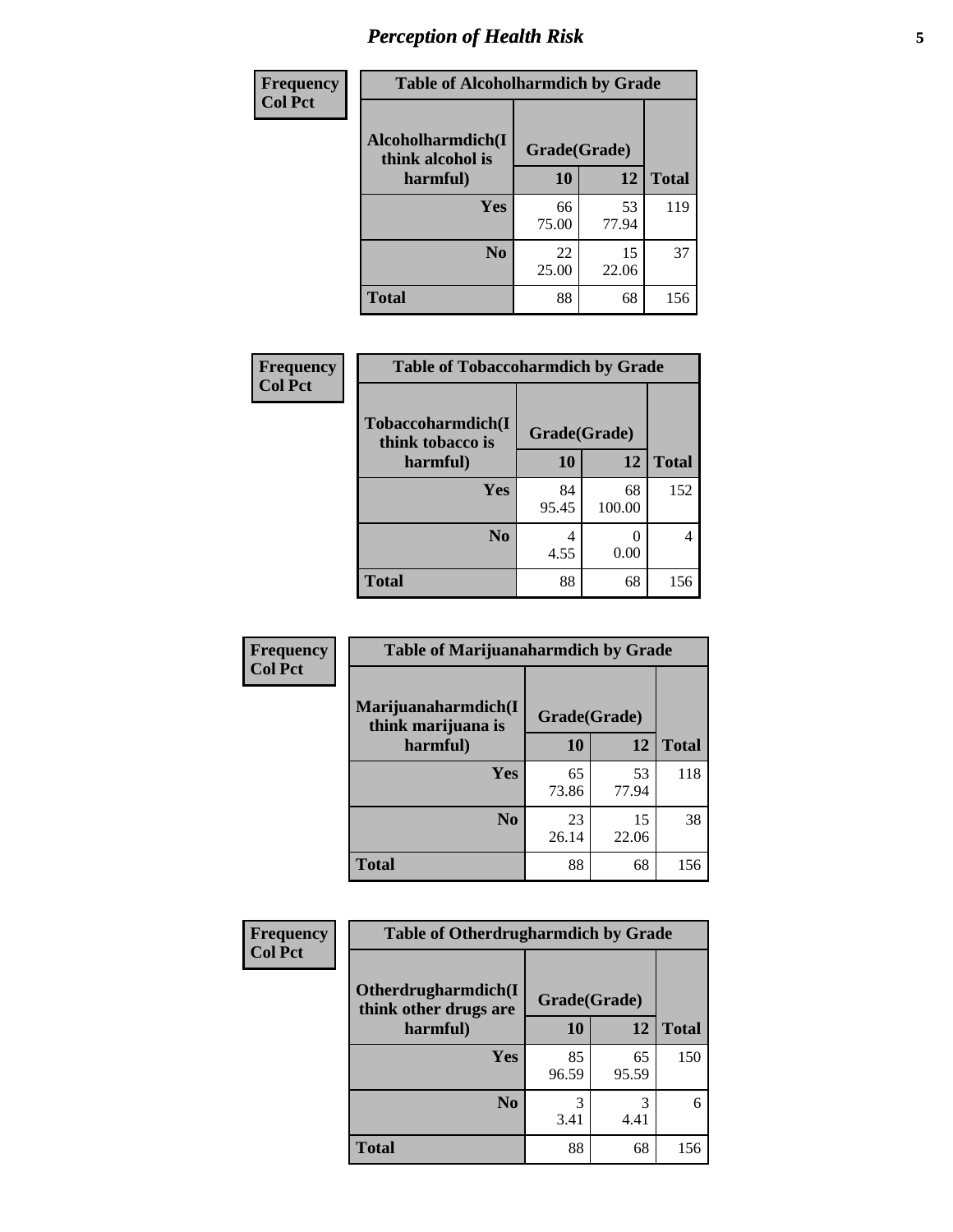# *Social Disapproval* **6**

| Frequency      | <b>Table of Alcoholpeerdich by Grade</b>                    |              |             |              |  |  |  |
|----------------|-------------------------------------------------------------|--------------|-------------|--------------|--|--|--|
| <b>Col Pct</b> | Alcoholpeerdich(My<br>friends would<br>disapprove if I used | Grade(Grade) |             |              |  |  |  |
|                | alcohol)                                                    | 10           | 12          | <b>Total</b> |  |  |  |
|                | <b>Yes</b>                                                  | 36<br>40.91  | 25<br>36.76 | 61           |  |  |  |
|                | N <sub>0</sub>                                              | 52<br>59.09  | 43<br>63.24 | 95           |  |  |  |
|                | <b>Total</b>                                                | 88           | 68          | 156          |  |  |  |

| <b>Frequency</b> |
|------------------|
| <b>Col Pct</b>   |

| <b>Table of Tobaccopeerdich by Grade</b>                           |              |             |              |  |  |
|--------------------------------------------------------------------|--------------|-------------|--------------|--|--|
| <b>Tobaccopeerdich(My</b><br>friends would<br>disapprove if I used | Grade(Grade) |             |              |  |  |
| tobacco)                                                           | 10           | 12          | <b>Total</b> |  |  |
| Yes                                                                | 50<br>56.82  | 38<br>55.88 | 88           |  |  |
| N <sub>0</sub>                                                     | 38<br>43.18  | 30<br>44.12 | 68           |  |  |
| <b>Total</b>                                                       | 88           | 68          | 156          |  |  |

| <b>Frequency</b> | <b>Table of Marijuanapeerdich by Grade</b>                    |              |             |              |  |
|------------------|---------------------------------------------------------------|--------------|-------------|--------------|--|
| <b>Col Pct</b>   | Marijuanapeerdich(My<br>friends would<br>disapprove if I used | Grade(Grade) |             |              |  |
|                  | marijuana)                                                    | 10           | 12          | <b>Total</b> |  |
|                  | <b>Yes</b>                                                    | 51<br>57.95  | 34<br>50.00 | 85           |  |
|                  | N <sub>0</sub>                                                | 37<br>42.05  | 34<br>50.00 | 71           |  |
|                  | <b>Total</b>                                                  | 88           | 68          | 156          |  |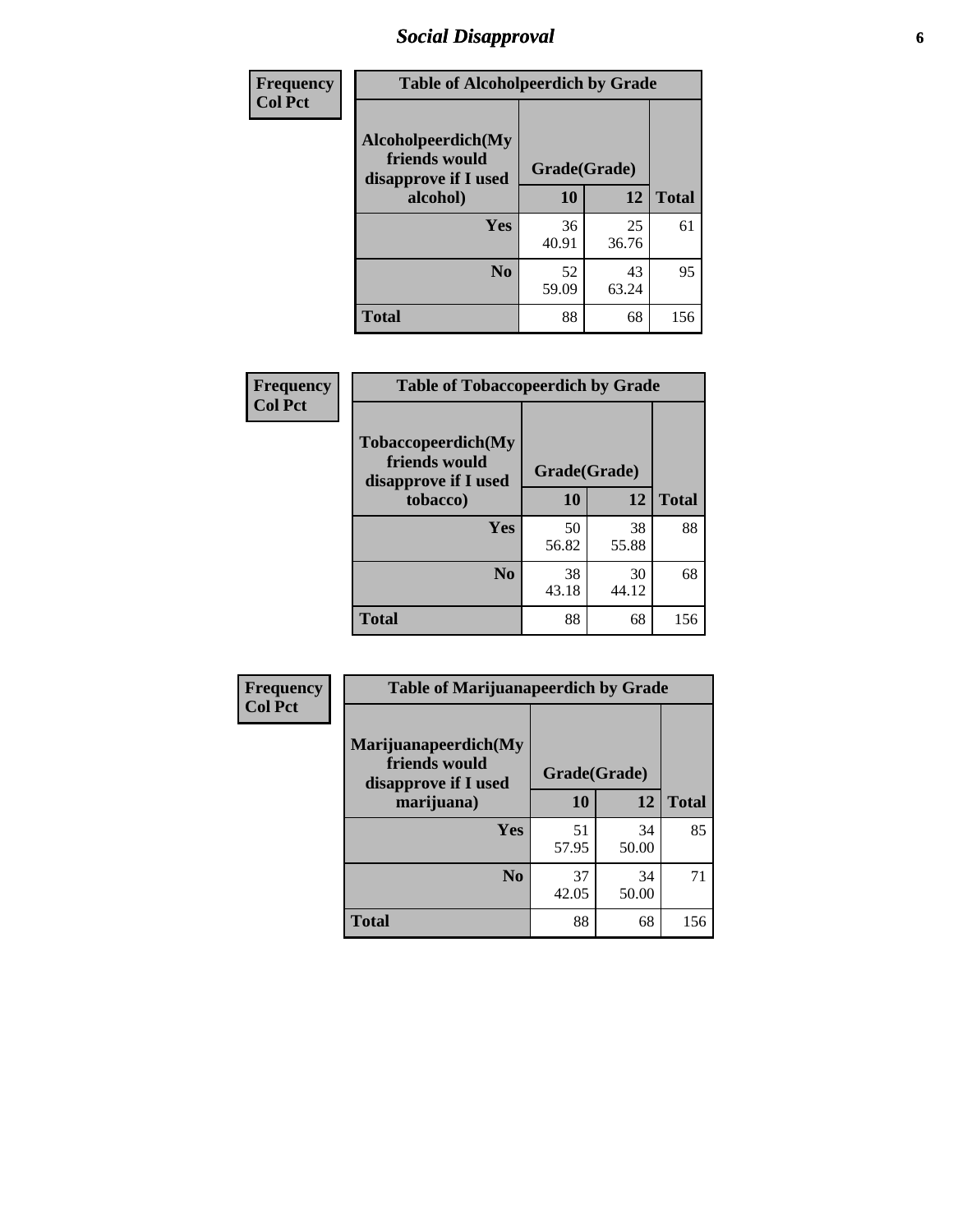# *Social Disapproval* **7**

| Frequency      | <b>Table of Otherdrugpeerdich by Grade</b>                    |              |             |              |  |  |
|----------------|---------------------------------------------------------------|--------------|-------------|--------------|--|--|
| <b>Col Pct</b> | Otherdrugpeerdich(My<br>friends would<br>disapprove if I used | Grade(Grade) |             |              |  |  |
|                | other drugs)                                                  | 10           | 12          | <b>Total</b> |  |  |
|                | Yes                                                           | 57<br>64.77  | 46<br>67.65 | 103          |  |  |
|                | N <sub>0</sub>                                                | 31<br>35.23  | 22<br>32.35 | 53           |  |  |
|                | <b>Total</b>                                                  | 88           | 68          | 156          |  |  |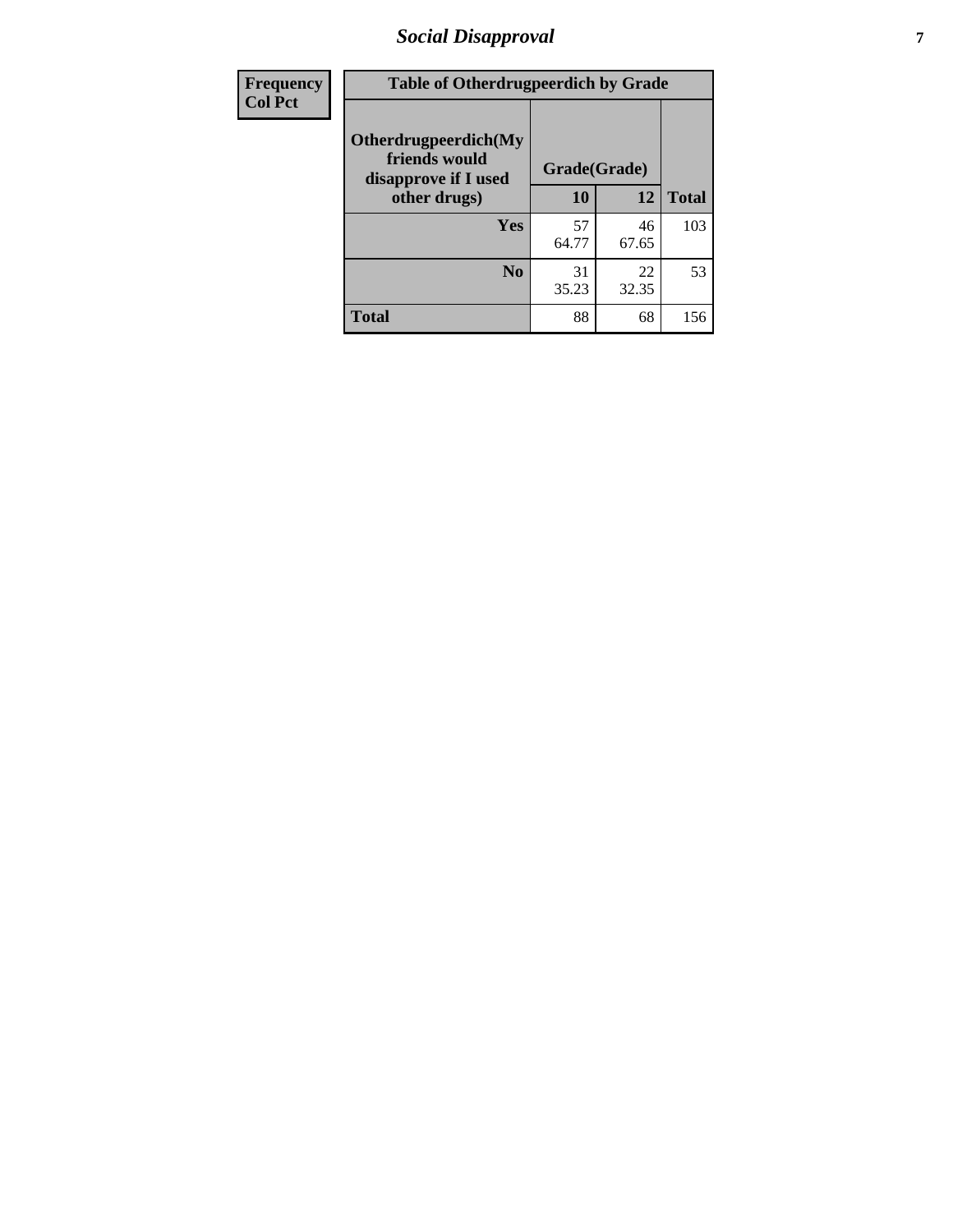### Title IV, Part A, Schedule A **8** *Goal 2: To help ensure that all schools are safe and disciplined Baseline Data: Year 2008-2009 Student Involvement in Gang Activity*

| Frequency      |                                                                                                   | <b>Table of Gangself by Grade</b> |             |              |
|----------------|---------------------------------------------------------------------------------------------------|-----------------------------------|-------------|--------------|
| <b>Col Pct</b> | Gangself(I<br>have<br>participated<br>in illegal<br>gang<br>activities in<br>the past 30<br>days) | Grade(Grade)<br>10                | 12          | <b>Total</b> |
|                | Yes                                                                                               | 9<br>10.23                        | 4<br>5.88   | 13           |
|                | N <sub>0</sub>                                                                                    | 79<br>89.77                       | 64<br>94.12 | 143          |
|                | <b>Total</b>                                                                                      | 88                                | 68          | 156          |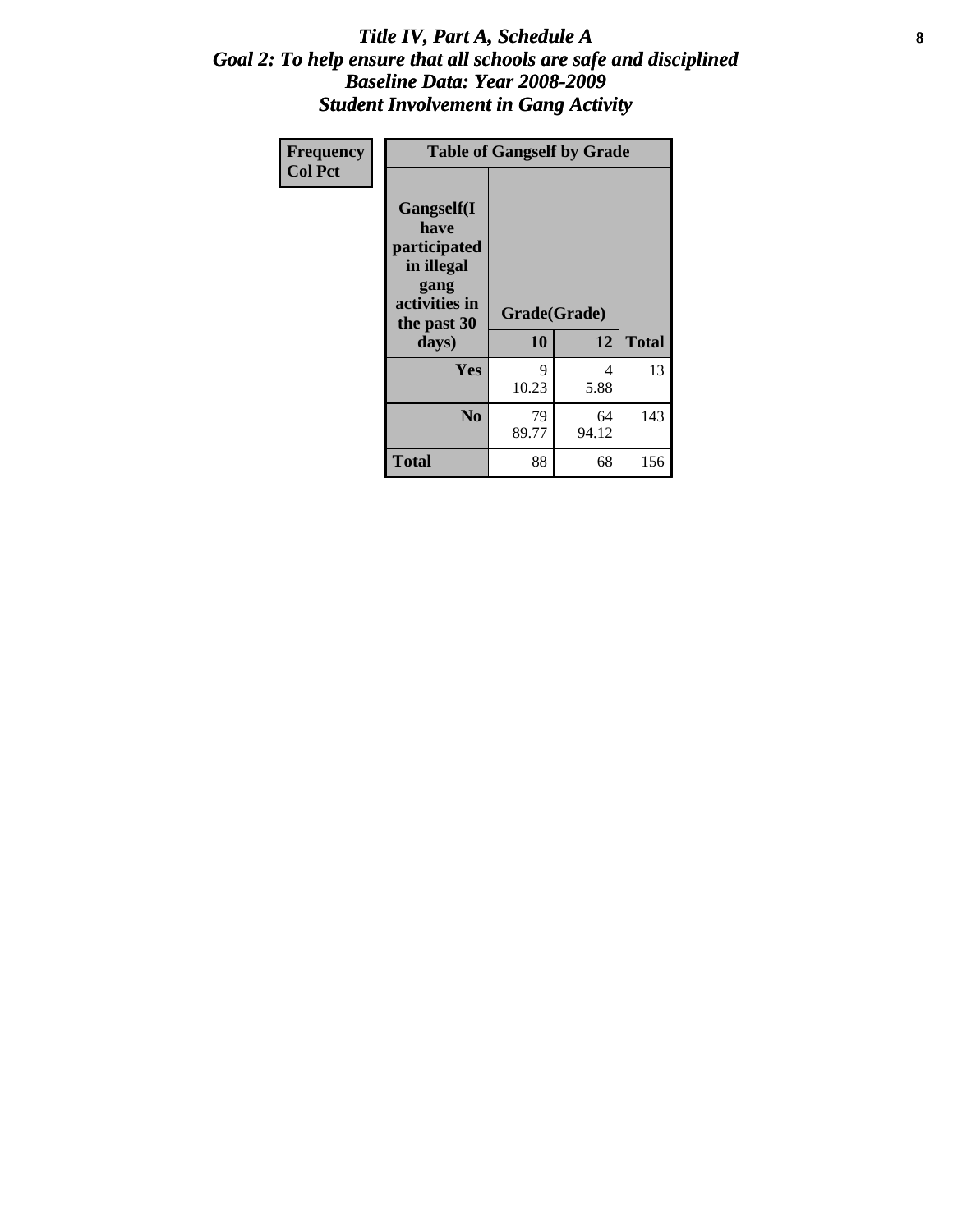# *Student Perception of School Safety* **9**

| <b>Frequency</b><br>Row Pct |
|-----------------------------|
|                             |

| <b>Table of Grade by Safeschool</b> |                                                                                                                                           |                                                        |             |             |     |  |
|-------------------------------------|-------------------------------------------------------------------------------------------------------------------------------------------|--------------------------------------------------------|-------------|-------------|-----|--|
|                                     |                                                                                                                                           | Safeschool (School is a place at which I feel<br>safe) |             |             |     |  |
| Grade(Grade)                        | <b>Somewhat</b><br><b>Somewhat</b><br><b>Strongly</b><br><b>Strongly</b><br><b>Disagree</b><br>Agree<br>Disagree<br><b>Total</b><br>Agree |                                                        |             |             |     |  |
| 10                                  | 11<br>12.50                                                                                                                               | 43<br>48.86                                            | 20<br>22.73 | 14<br>15.91 | 88  |  |
| 12                                  | 12<br>17.65                                                                                                                               | 30<br>44.12                                            | 14<br>20.59 | 12<br>17.65 | 68  |  |
| <b>Total</b>                        | 23                                                                                                                                        | 73                                                     | 34          | 26          | 156 |  |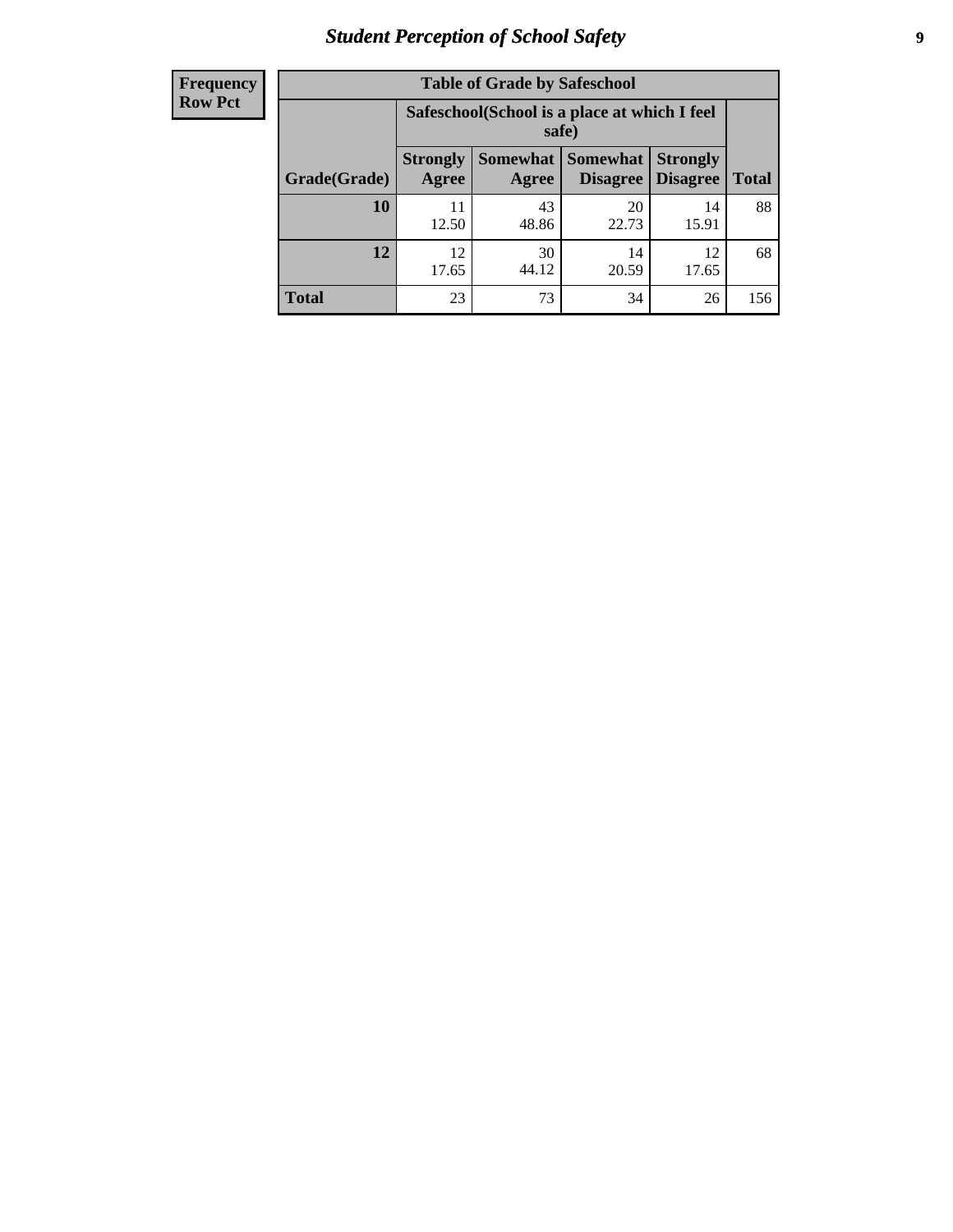### *Students Who Have Been Bullied* **10**

| <b>Frequency</b> | <b>Table of Grade by Bullied</b> |                                                                               |                        |                       |                        |                                   |           |              |
|------------------|----------------------------------|-------------------------------------------------------------------------------|------------------------|-----------------------|------------------------|-----------------------------------|-----------|--------------|
| <b>Row Pct</b>   |                                  | <b>Bullied</b> (I have been bullied by other<br>students in the past 30 days) |                        |                       |                        |                                   |           |              |
|                  |                                  | $\mathbf{0}$                                                                  | 1 or<br>2              | 3 to<br>5             | 6 to<br>9              | <b>20</b><br>t <sub>0</sub><br>29 | All<br>30 |              |
|                  | Grade(Grade)   Days              |                                                                               | days                   | days                  | days                   | days                              | days      | <b>Total</b> |
|                  | 10                               | 74<br>84.09                                                                   | 7<br>7.95              | $\mathcal{R}$<br>3.41 | $\mathfrak{D}$<br>2.27 | $\Omega$<br>0.00                  | 2<br>2.27 | 88           |
|                  | 12                               | 60<br>88.24                                                                   | $\mathfrak{D}$<br>2.94 | $\mathcal{R}$<br>4.41 | 1.47                   | 1.47                              | 1.47      | 68           |
|                  | <b>Total</b>                     | 134                                                                           | 9                      | 6                     | 3                      |                                   | 3         | 156          |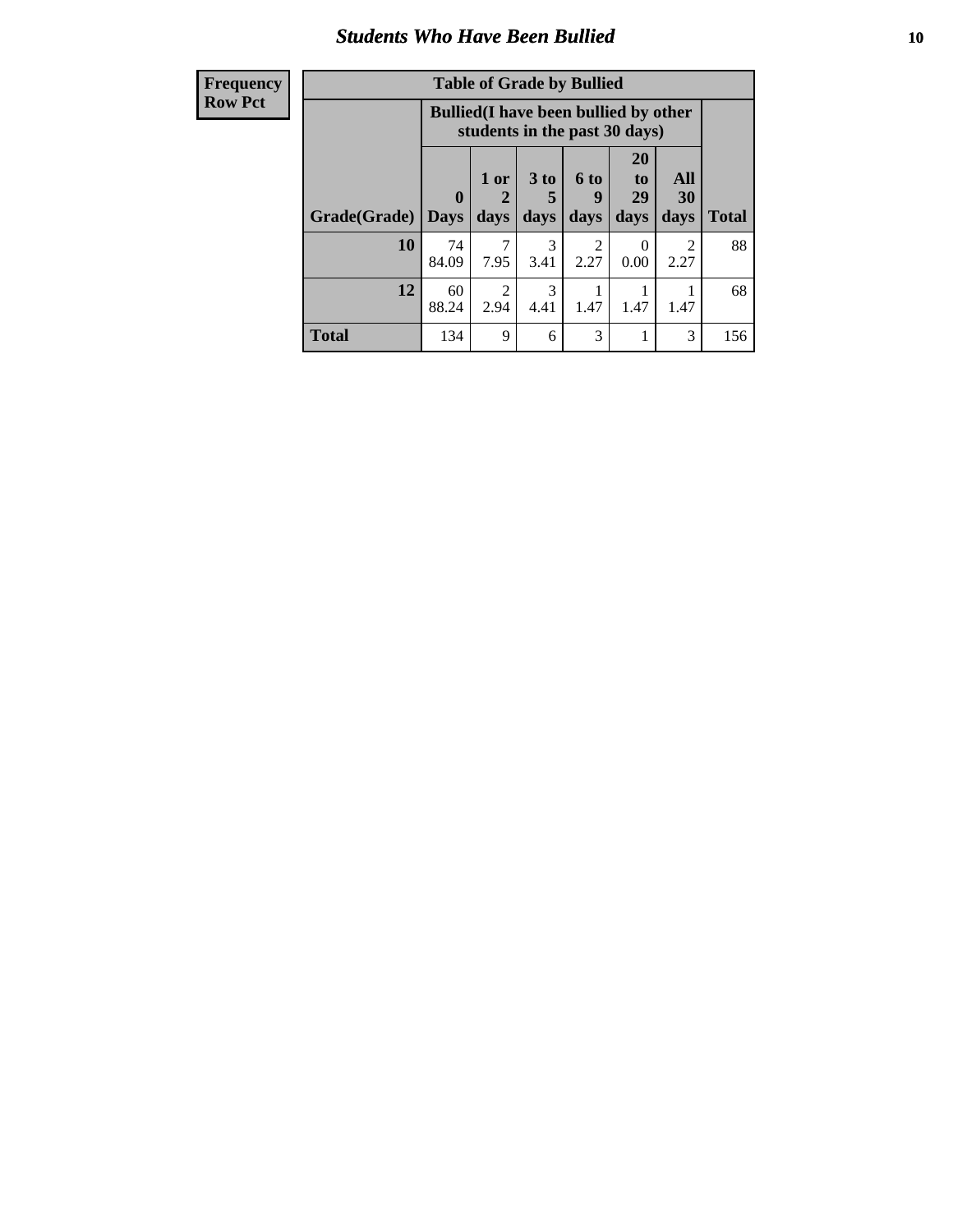### *School Climate* **11**

| Frequency      | <b>Table of SchoolClimate1 by Grade</b> |             |                    |     |  |  |
|----------------|-----------------------------------------|-------------|--------------------|-----|--|--|
| <b>Col Pct</b> | SchoolClimate1(I<br>like school)        | 10          | Grade(Grade)<br>12 |     |  |  |
|                | <b>Strongly Agree</b>                   | 13<br>14.77 | 11<br>16.18        | 24  |  |  |
|                | <b>Somewhat Agree</b>                   | 54<br>61.36 | 42<br>61.76        | 96  |  |  |
|                | <b>Somewhat Disagree</b>                | 8<br>9.09   | 10<br>14.71        | 18  |  |  |
|                | <b>Strongly Disagree</b>                | 13<br>14.77 | 5<br>7.35          | 18  |  |  |
|                | <b>Total</b>                            | 88          | 68                 | 156 |  |  |

| Frequency<br>Col Pct |
|----------------------|

| <b>Table of SchoolClimate2 by Grade</b>           |                    |             |              |  |
|---------------------------------------------------|--------------------|-------------|--------------|--|
| SchoolClimate2(I<br>feel successful at<br>school) | Grade(Grade)<br>10 | 12          | <b>Total</b> |  |
| <b>Strongly Agree</b>                             | 31<br>35.23        | 29<br>42.65 | 60           |  |
| <b>Somewhat Agree</b>                             | 46<br>52.27        | 31<br>45.59 | 77           |  |
| <b>Somewhat Disagree</b>                          | 6<br>6.82          | 5<br>7.35   | 11           |  |
| <b>Strongly Disagree</b>                          | 5<br>5.68          | 3<br>4.41   | 8            |  |
| <b>Total</b>                                      | 88                 | 68          | 156          |  |

| Frequency      | <b>Table of SchoolClimate3 by Grade</b>                                      |                    |             |              |
|----------------|------------------------------------------------------------------------------|--------------------|-------------|--------------|
| <b>Col Pct</b> | <b>SchoolClimate3(My</b><br>school has high<br>standards for<br>achievement) | Grade(Grade)<br>10 | 12          | <b>Total</b> |
|                |                                                                              |                    |             |              |
|                | <b>Strongly Agree</b>                                                        | 28<br>31.82        | 23<br>33.82 | 51           |
|                | <b>Somewhat Agree</b>                                                        | 50<br>56.82        | 32<br>47.06 | 82           |
|                | <b>Somewhat Disagree</b>                                                     | 7.95               | 11<br>16.18 | 18           |
|                | <b>Strongly Disagree</b>                                                     | 3<br>3.41          | 2<br>2.94   | 5            |
|                | Total                                                                        | 88                 | 68          | 156          |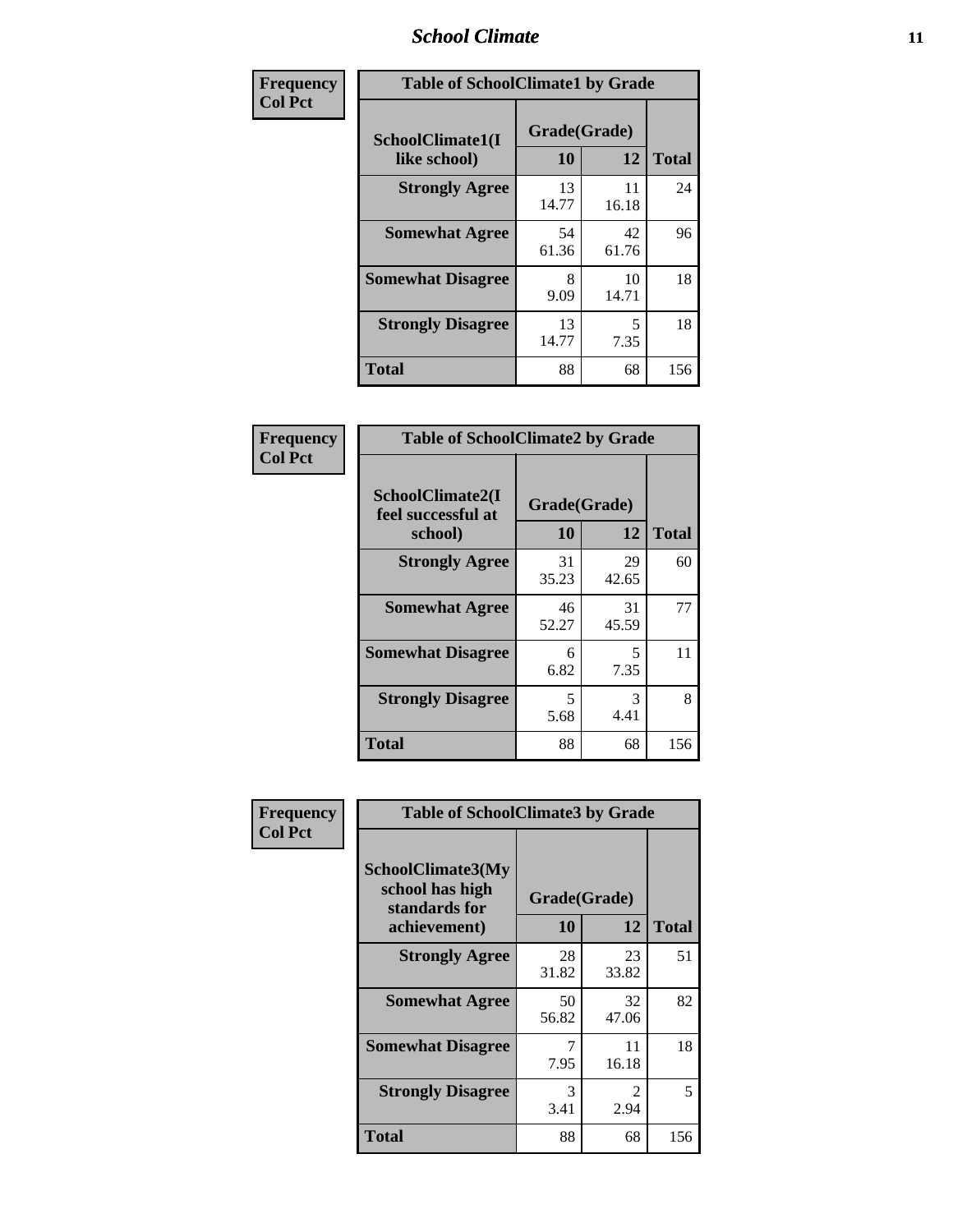### *School Climate* **12**

| Frequency      | <b>Table of SchoolClimate4 by Grade</b>                              |                        |             |              |
|----------------|----------------------------------------------------------------------|------------------------|-------------|--------------|
| <b>Col Pct</b> | <b>SchoolClimate4(My</b><br>school sets clear<br>rules for behavior) | Grade(Grade)<br>10     | 12          | <b>Total</b> |
|                | <b>Strongly Agree</b>                                                | 51<br>57.95            | 35<br>51.47 | 86           |
|                | <b>Somewhat Agree</b>                                                | 32<br>36.36            | 23<br>33.82 | 55           |
|                | <b>Somewhat Disagree</b>                                             | 3<br>3.41              | 4<br>5.88   | 7            |
|                | <b>Strongly Disagree</b>                                             | $\mathfrak{D}$<br>2.27 | 6<br>8.82   | 8            |
|                | Total                                                                | 88                     | 68          | 156          |

| <b>Table of SchoolClimate5 by Grade</b>                   |                    |             |              |  |
|-----------------------------------------------------------|--------------------|-------------|--------------|--|
| SchoolClimate5(I<br>know what to do in<br>an emergency at | Grade(Grade)<br>10 | 12          |              |  |
| school)                                                   |                    |             | <b>Total</b> |  |
| <b>Strongly Agree</b>                                     | 49<br>55.68        | 40<br>58.82 | 89           |  |
| <b>Somewhat Agree</b>                                     | 30<br>34.09        | 24<br>35.29 | 54           |  |
| <b>Somewhat Disagree</b>                                  | 5<br>5.68          | 4<br>5.88   | 9            |  |
| <b>Strongly Disagree</b>                                  | 4<br>4.55          | 0<br>0.00   | 4            |  |
| <b>Total</b>                                              | 88                 | 68          | 156          |  |

| Frequency      | <b>Table of SchoolClimate6 by Grade</b>                  |                    |             |                          |
|----------------|----------------------------------------------------------|--------------------|-------------|--------------------------|
| <b>Col Pct</b> | <b>SchoolClimate6(Teachers</b><br>treat me with respect) | Grade(Grade)<br>10 | 12          | <b>Total</b>             |
|                | <b>Strongly Agree</b>                                    | 34<br>38.64        | 21<br>30.88 | 55                       |
|                | <b>Somewhat Agree</b>                                    | 36<br>40.91        | 30<br>44.12 | 66                       |
|                | <b>Somewhat Disagree</b>                                 | 14<br>15.91        | 16<br>23.53 | 30                       |
|                | <b>Strongly Disagree</b>                                 | 4<br>4.55          | 1.47        | $\overline{\phantom{0}}$ |
|                | <b>Total</b>                                             | 88                 | 68          | 156                      |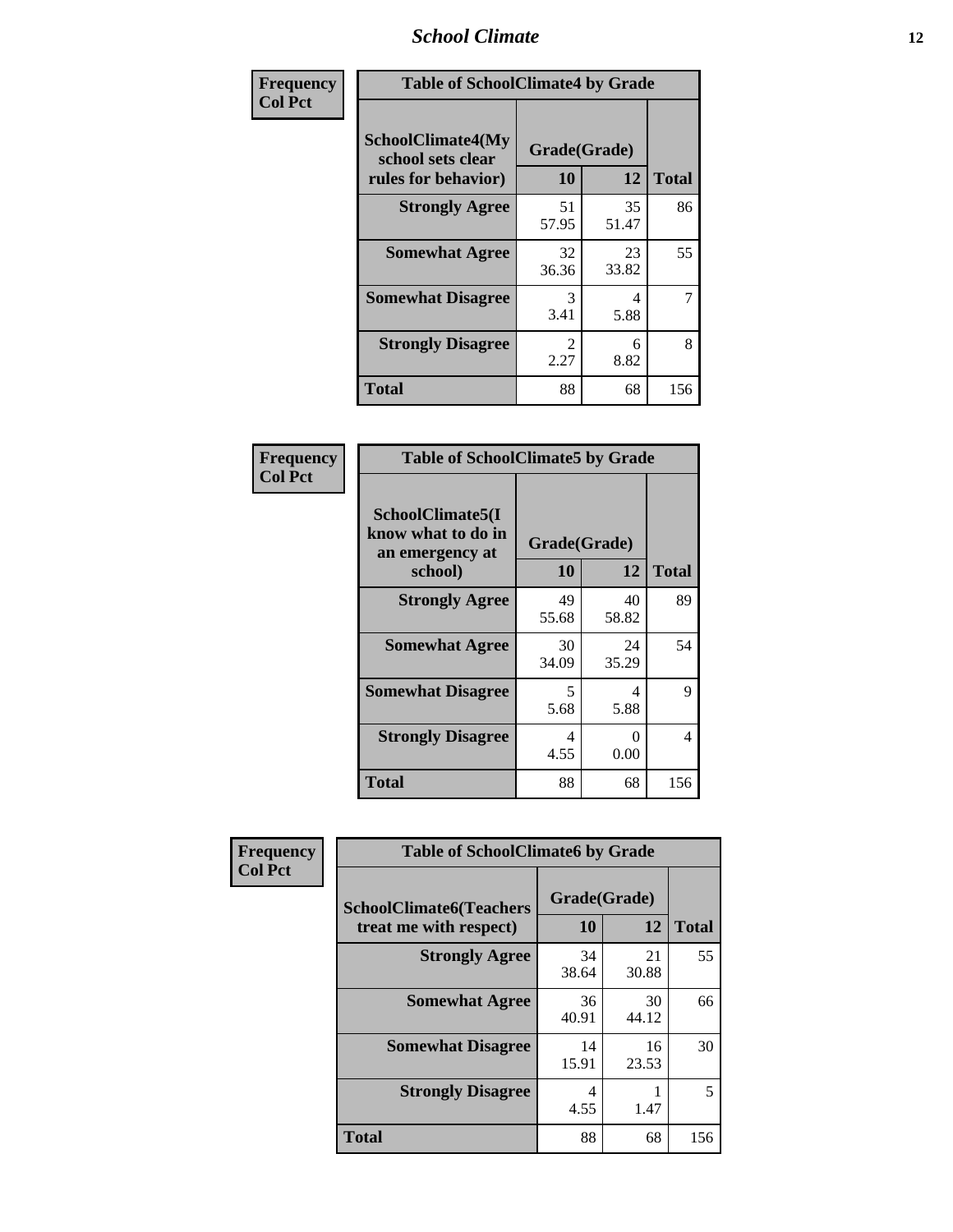### *School Climate* **13**

| Frequency      |                                                                               | <b>Table of SchoolClimate7 by Grade</b> |             |              |  |
|----------------|-------------------------------------------------------------------------------|-----------------------------------------|-------------|--------------|--|
| <b>Col Pct</b> | <b>SchoolClimate7(Behaviors</b><br>in my class allow the<br>teacher to teach) | Grade(Grade)<br><b>10</b>               | 12          | <b>Total</b> |  |
|                | <b>Strongly Agree</b>                                                         | 21<br>23.86                             | 13<br>19.12 | 34           |  |
|                | <b>Somewhat Agree</b>                                                         | 44<br>50.00                             | 35<br>51.47 | 79           |  |
|                | <b>Somewhat Disagree</b>                                                      | 15<br>17.05                             | 16<br>23.53 | 31           |  |
|                | <b>Strongly Disagree</b>                                                      | 8<br>9.09                               | 4<br>5.88   | 12           |  |
|                | <b>Total</b>                                                                  | 88                                      | 68          | 156          |  |

| Frequency      | <b>Table of SchoolClimate8 by Grade</b>                                              |                    |             |              |
|----------------|--------------------------------------------------------------------------------------|--------------------|-------------|--------------|
| <b>Col Pct</b> | <b>SchoolClimate8(Students</b><br>are frequently<br>recognized for good<br>behavior) | Grade(Grade)<br>10 | 12          | <b>Total</b> |
|                | <b>Strongly Agree</b>                                                                | 16<br>18.18        | 6<br>8.82   | 22           |
|                | <b>Somewhat Agree</b>                                                                | 33<br>37.50        | 26<br>38.24 | 59           |
|                | <b>Somewhat Disagree</b>                                                             | 25<br>28.41        | 22<br>32.35 | 47           |
|                | <b>Strongly Disagree</b>                                                             | 14<br>15.91        | 14<br>20.59 | 28           |
|                | <b>Total</b>                                                                         | 88                 | 68          | 156          |

| Frequency      | <b>Table of SchoolClimate9 by Grade</b>                                           |                    |                       |              |
|----------------|-----------------------------------------------------------------------------------|--------------------|-----------------------|--------------|
| <b>Col Pct</b> | SchoolClimate9(School<br>counselor would be<br>helpful if I needed<br>assistance) | Grade(Grade)<br>10 | 12                    | <b>Total</b> |
|                | <b>Strongly Agree</b>                                                             | 59<br>67.05        | 46<br>67.65           | 105          |
|                | <b>Somewhat Agree</b>                                                             | 18<br>20.45        | 14<br>20.59           | 32           |
|                | <b>Somewhat Disagree</b>                                                          | 3<br>3.41          | 5<br>7.35             | 8            |
|                | <b>Strongly Disagree</b>                                                          | 8<br>9.09          | $\mathcal{R}$<br>4.41 | 11           |
|                | Total                                                                             | 88                 | 68                    | 156          |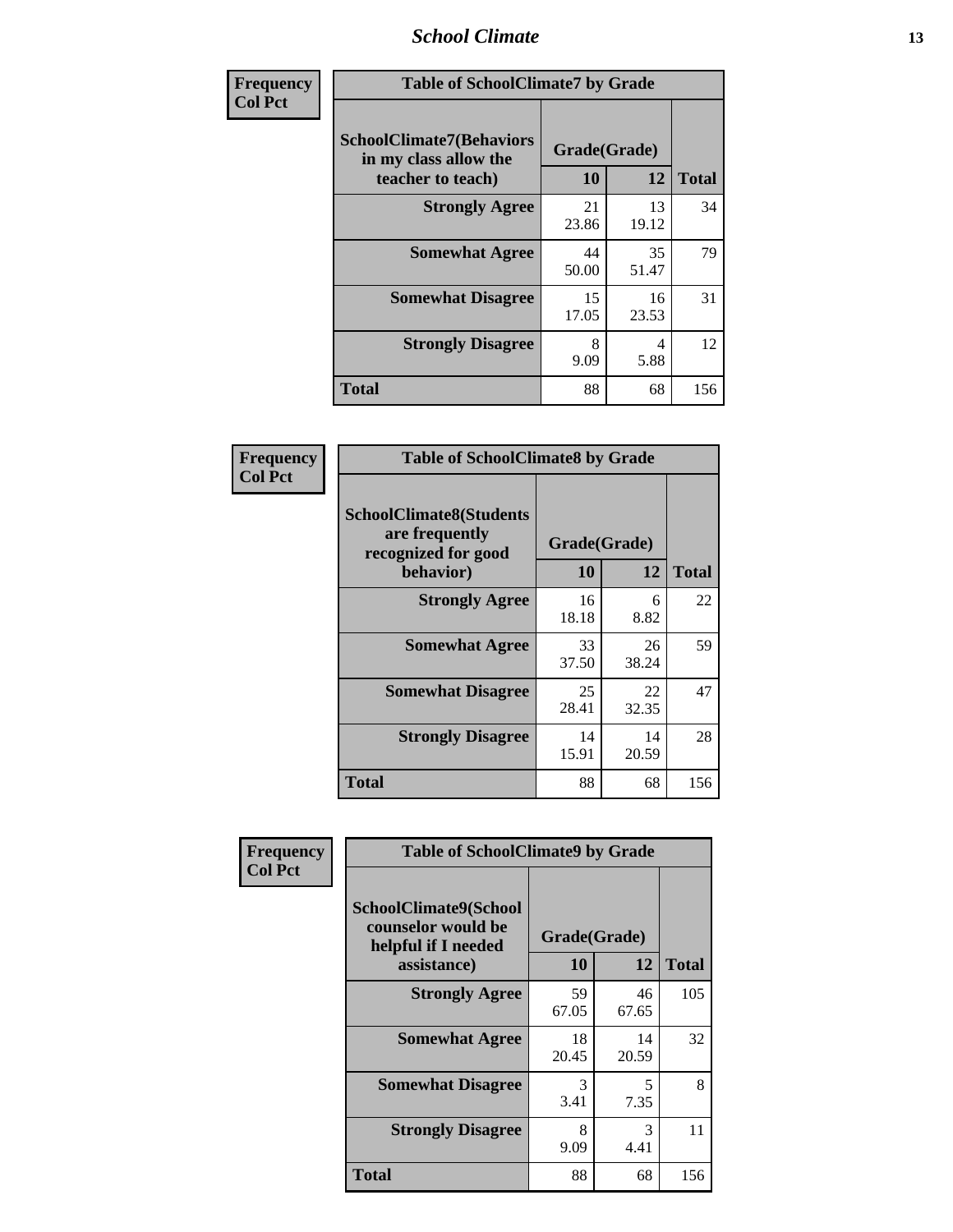### *Reasons for Dropping Out* **14**

| Frequency      | <b>Table of Dropoutreason by Grade</b>                                   |                    |                        |              |
|----------------|--------------------------------------------------------------------------|--------------------|------------------------|--------------|
| <b>Col Pct</b> | Dropoutreason(If<br>I dropped out the<br>reason would<br>most likely be) | Grade(Grade)<br>10 | 12                     | <b>Total</b> |
|                | Won't Drop out                                                           | 50<br>56.82        | 40<br>58.82            | 90           |
|                | <b>Bored</b>                                                             | 18<br>20.45        | 6<br>8.82              | 24           |
|                | <b>Family Reasons</b>                                                    | 4<br>4.55          | 7<br>10.29             | 11           |
|                | <b>Being Bullied</b>                                                     | 2<br>2.27          | $\mathfrak{D}$<br>2.94 | 4            |
|                | <b>Other</b>                                                             | 14<br>15.91        | 13<br>19.12            | 27           |
|                | Total                                                                    | 88                 | 68                     | 156          |

| Frequency      | <b>Table of Dropout by Grade</b>                                       |                    |             |              |  |
|----------------|------------------------------------------------------------------------|--------------------|-------------|--------------|--|
| <b>Col Pct</b> | Dropout(I<br>have<br>thought<br>about<br>dropping<br>out of<br>school) | Grade(Grade)<br>10 | 12          | <b>Total</b> |  |
|                | Yes                                                                    | 27                 | 17          | 44           |  |
|                |                                                                        | 30.68              | 25.00       |              |  |
|                | N <sub>0</sub>                                                         | 61<br>69.32        | 51<br>75.00 | 112          |  |
|                | <b>Total</b>                                                           | 88                 | 68          | 156          |  |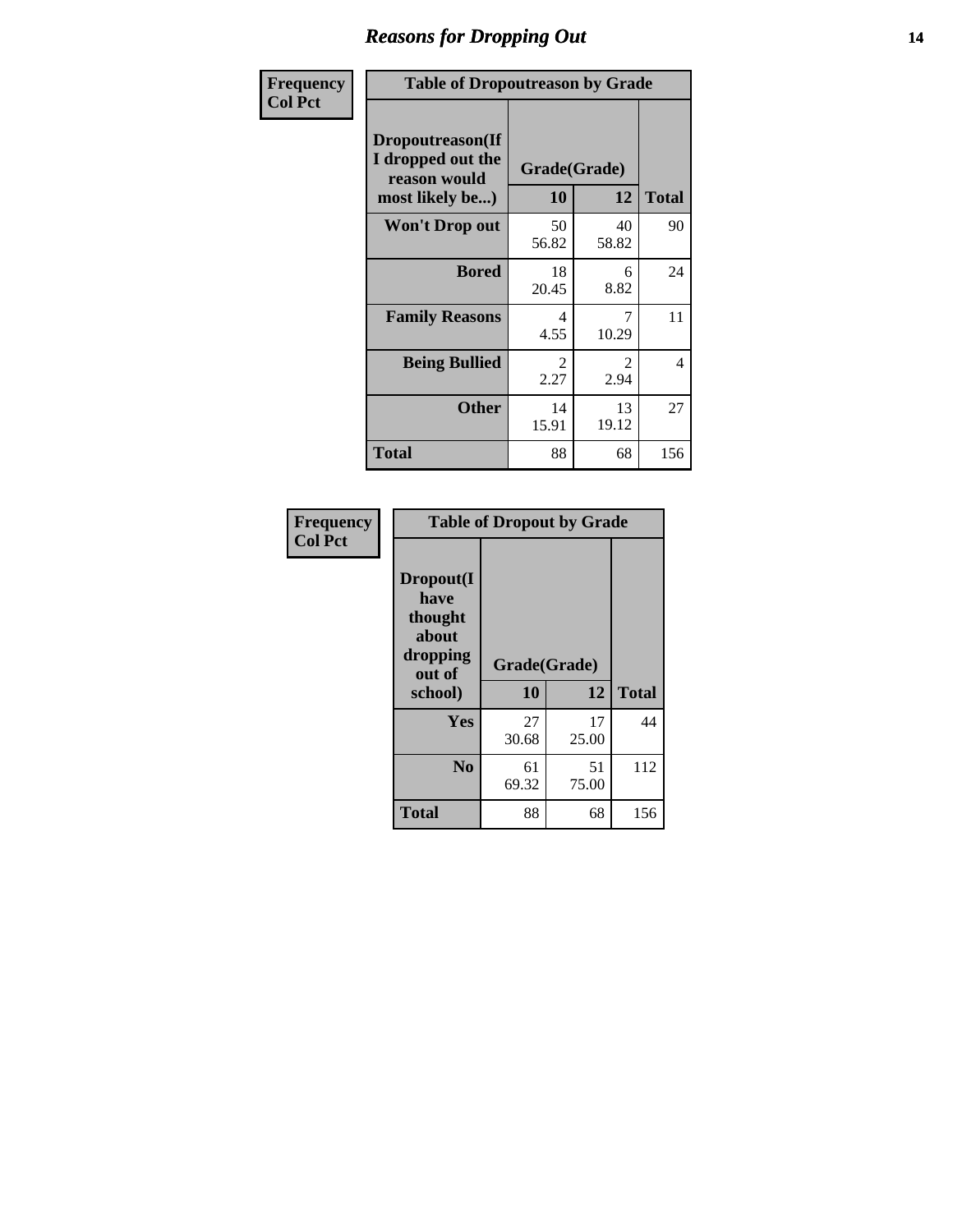*School Safety* **15**

| Frequency      | <b>Table of Gangself by Grade</b>                                                                 |                    |             |              |
|----------------|---------------------------------------------------------------------------------------------------|--------------------|-------------|--------------|
| <b>Col Pct</b> | Gangself(I<br>have<br>participated<br>in illegal<br>gang<br>activities in<br>the past 30<br>days) | Grade(Grade)<br>10 | 12          | <b>Total</b> |
|                | Yes                                                                                               | 9<br>10.23         | 4<br>5.88   | 13           |
|                | N <sub>0</sub>                                                                                    | 79<br>89.77        | 64<br>94.12 | 143          |
|                | <b>Total</b>                                                                                      | 88                 | 68          | 156          |

| Frequency<br><b>Col Pct</b> | <b>Table of Gangpeers by Grade</b>                                                                                             |                    |             |              |
|-----------------------------|--------------------------------------------------------------------------------------------------------------------------------|--------------------|-------------|--------------|
|                             | <b>Gangpeers</b> (I<br>have friends<br>who have<br>participated<br>in illegal<br>gang<br>activities in<br>the past 30<br>days) | Grade(Grade)<br>10 | 12          | <b>Total</b> |
|                             | <b>Yes</b>                                                                                                                     | 36<br>40.91        | 25<br>36.76 | 61           |
|                             | N <sub>0</sub>                                                                                                                 | 52<br>59.09        | 43<br>63.24 | 95           |
|                             | <b>Total</b>                                                                                                                   | 88                 | 68          | 156          |

| Frequency      |                                                                     | <b>Table of Pickedon by Grade</b> |             |              |  |  |  |  |  |  |  |  |
|----------------|---------------------------------------------------------------------|-----------------------------------|-------------|--------------|--|--|--|--|--|--|--|--|
| <b>Col Pct</b> | <b>Pickedon</b> (I have<br>been picked on or<br>teased at school in | Grade(Grade)                      |             |              |  |  |  |  |  |  |  |  |
|                | the past 30 days)                                                   | 10                                | 12          | <b>Total</b> |  |  |  |  |  |  |  |  |
|                | <b>Strongly Agree</b>                                               | 13<br>14.77                       | 14<br>20.59 | 27           |  |  |  |  |  |  |  |  |
|                | <b>Somewhat Agree</b>                                               | 13<br>14.77                       | 13<br>19.12 | 26           |  |  |  |  |  |  |  |  |
|                | <b>Somewhat Disagree</b>                                            | 12<br>13.64                       | 6<br>8.82   | 18           |  |  |  |  |  |  |  |  |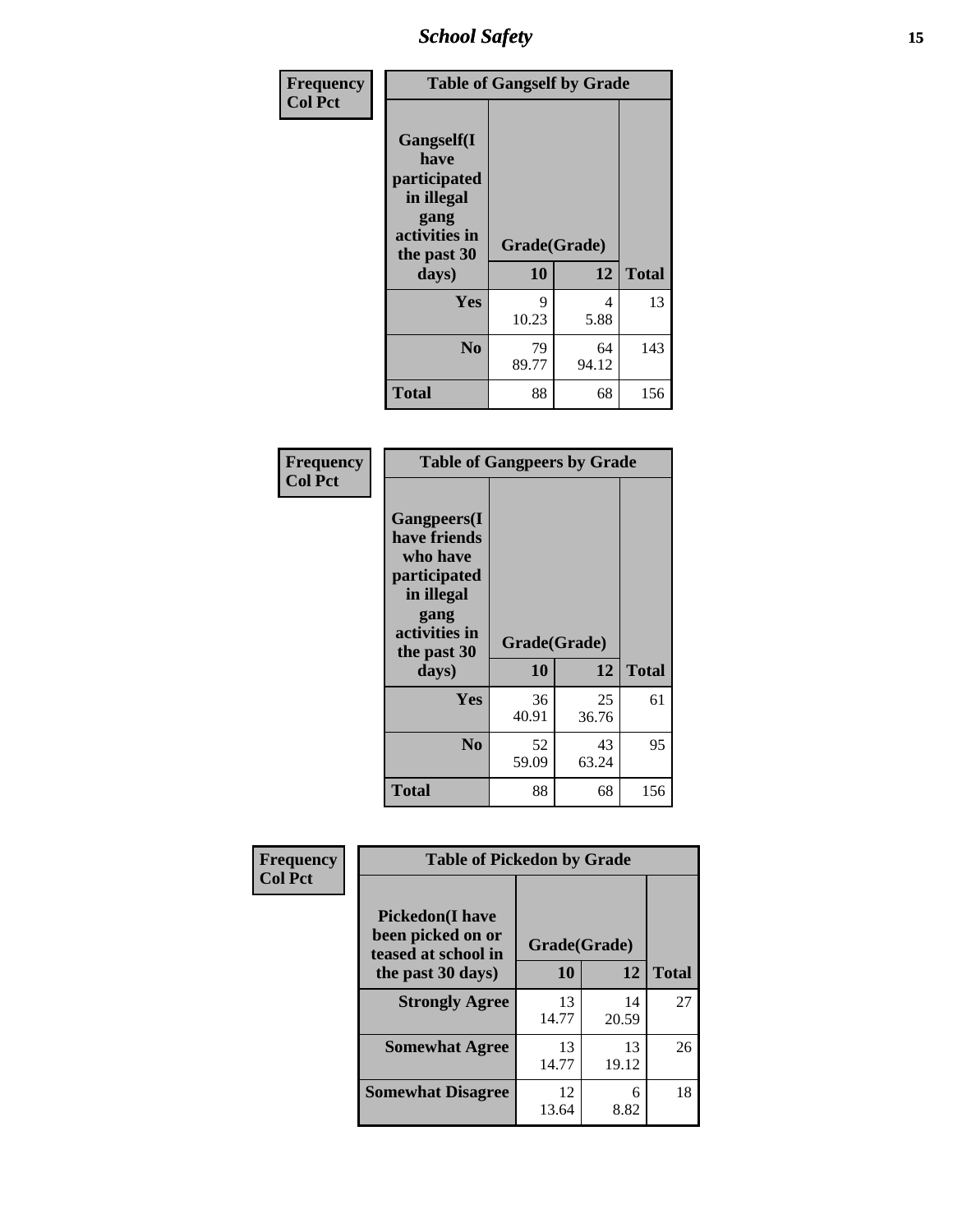# *School Safety* **16**

| <b>Frequency</b> |                                                                                          | <b>Table of Pickedon by Grade</b> |              |     |  |  |  |  |  |  |  |
|------------------|------------------------------------------------------------------------------------------|-----------------------------------|--------------|-----|--|--|--|--|--|--|--|
| <b>Col Pct</b>   | <b>Pickedon</b> (I have<br>been picked on or<br>teased at school in<br>the past 30 days) | Grade(Grade)<br>10                | <b>Total</b> |     |  |  |  |  |  |  |  |
|                  | <b>Strongly Disagree</b>                                                                 | 50<br>56.82                       | 35<br>51.47  | 85  |  |  |  |  |  |  |  |
|                  | Total                                                                                    | 88                                | 68           | 156 |  |  |  |  |  |  |  |

| Frequency      | <b>Table of Safeschool by Grade</b>                      |                    |              |     |
|----------------|----------------------------------------------------------|--------------------|--------------|-----|
| <b>Col Pct</b> | Safeschool(School<br>is a place at which I<br>feel safe) | Grade(Grade)<br>10 | <b>Total</b> |     |
|                | <b>Strongly Agree</b>                                    | 11<br>12.50        | 12<br>17.65  | 23  |
|                | <b>Somewhat Agree</b>                                    | 43<br>48.86        | 30<br>44.12  | 73  |
|                | <b>Somewhat Disagree</b>                                 | 20<br>22.73        | 14<br>20.59  | 34  |
|                | <b>Strongly Disagree</b>                                 | 14<br>15.91        | 12<br>17.65  | 26  |
|                | <b>Total</b>                                             | 88                 | 68           | 156 |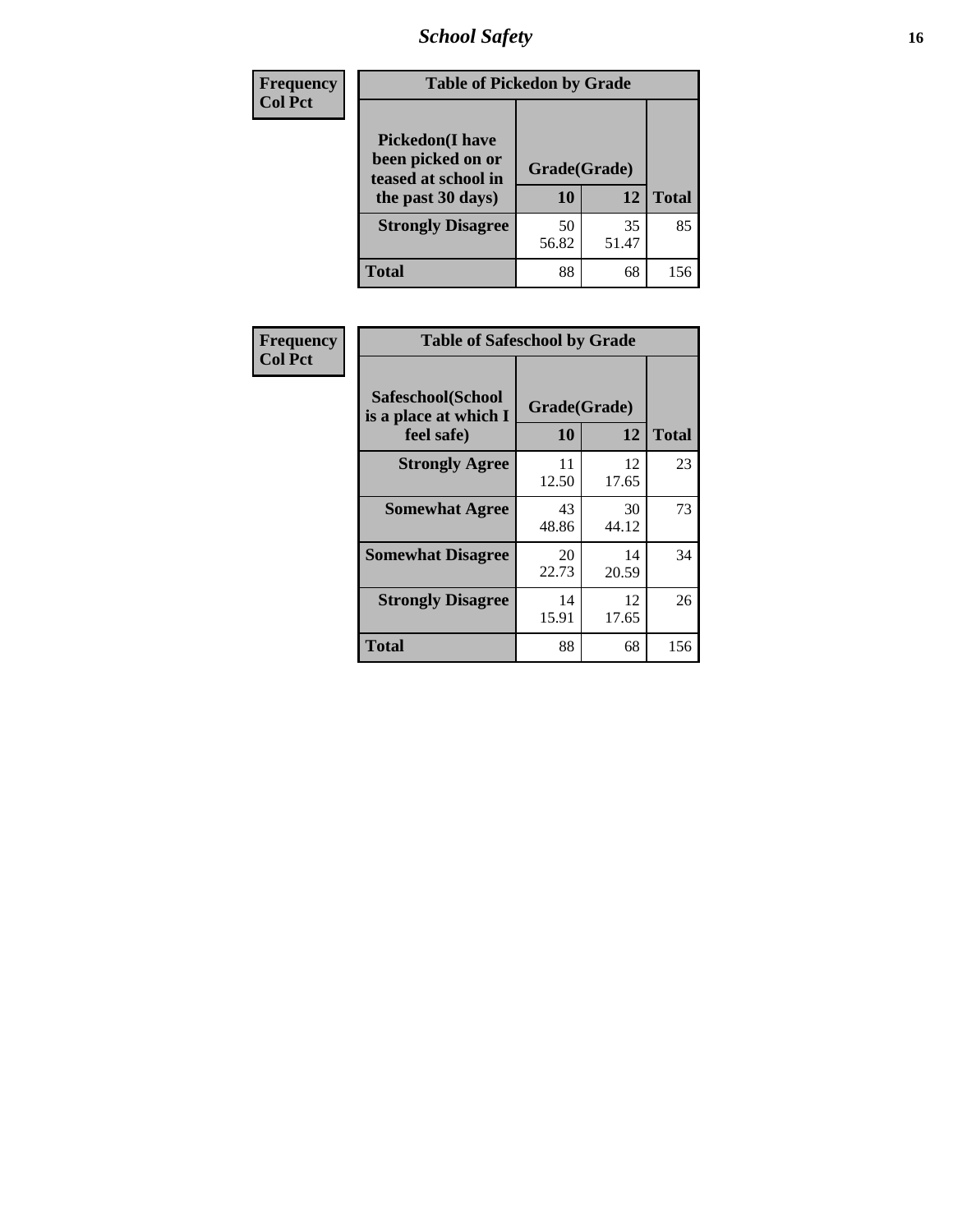*School Safety* **17**

| <b>Frequency</b> |                     |             | <b>Table of Grade by Bullied</b>                                              |                              |                          |                               |                          |              |  |  |
|------------------|---------------------|-------------|-------------------------------------------------------------------------------|------------------------------|--------------------------|-------------------------------|--------------------------|--------------|--|--|
| <b>Row Pct</b>   |                     |             | <b>Bullied</b> (I have been bullied by other<br>students in the past 30 days) |                              |                          |                               |                          |              |  |  |
|                  | Grade(Grade)   Days | $\mathbf 0$ | 1 or<br>days                                                                  | 3 <sub>to</sub><br>5<br>days | <b>6 to</b><br>9<br>days | <b>20</b><br>to<br>29<br>days | All<br><b>30</b><br>days | <b>Total</b> |  |  |
|                  | 10                  | 74<br>84.09 | 7.95                                                                          | 3<br>3.41                    | $\mathfrak{D}$<br>2.27   | 0<br>0.00                     | $\overline{2}$<br>2.27   | 88           |  |  |
|                  | 12                  | 60<br>88.24 | $\mathfrak{D}$<br>2.94                                                        | 3<br>4.41                    | 1.47                     | 1.47                          | 1.47                     | 68           |  |  |
|                  | <b>Total</b>        | 134         | 9                                                                             | 6                            | 3                        |                               | 3                        | 156          |  |  |

| Frequency      |                     | <b>Table of Grade by Bulliedothers</b> |                                                                |                         |                        |                               |                   |              |  |  |
|----------------|---------------------|----------------------------------------|----------------------------------------------------------------|-------------------------|------------------------|-------------------------------|-------------------|--------------|--|--|
| <b>Row Pct</b> |                     |                                        | <b>Bulliedothers</b> (I bullied others in the<br>past 30 days) |                         |                        |                               |                   |              |  |  |
|                | Grade(Grade)   Days | $\mathbf{0}$                           | 1 or<br>days                                                   | 3 <sub>to</sub><br>days | 6 to<br>9<br>days      | <b>10</b><br>to<br>19<br>days | All<br>30<br>days | <b>Total</b> |  |  |
|                | 10                  | 78<br>88.64                            | 6<br>6.82                                                      | $\mathfrak{D}$<br>2.27  | $\Omega$<br>0.00       | 1.14                          | 1.14              | 88           |  |  |
|                | 12                  | 60<br>88.24                            | 4<br>5.88                                                      | 1.47                    | $\mathfrak{D}$<br>2.94 | 1.47                          | 0<br>0.00         | 68           |  |  |
|                | <b>Total</b>        | 138                                    | 10                                                             | 3                       | $\overline{2}$         | $\overline{2}$                | 1                 | 156          |  |  |

| <b>Frequency</b> |              | <b>Table of Grade by Weaponschool</b>                            |              |                              |                        |                   |              |
|------------------|--------------|------------------------------------------------------------------|--------------|------------------------------|------------------------|-------------------|--------------|
| <b>Row Pct</b>   |              | <b>Weaponschool</b> (I brought a<br>weapon to school in the past |              |                              |                        |                   |              |
|                  | Grade(Grade) | $\bf{0}$<br><b>Days</b>                                          | 1 or<br>days | 3 <sub>to</sub><br>5<br>days | 10<br>to<br>19<br>days | All<br>30<br>days | <b>Total</b> |
|                  | 10           | 85<br>96.59                                                      | 0<br>0.00    | 1.14                         | 1.14                   | 1.14              | 88           |
|                  | 12           | 65<br>95.59                                                      | 1.47         | 1.47                         | 0<br>0.00              | 1.47              | 68           |
|                  | <b>Total</b> | 150                                                              |              | $\overline{2}$               |                        | $\overline{2}$    | 156          |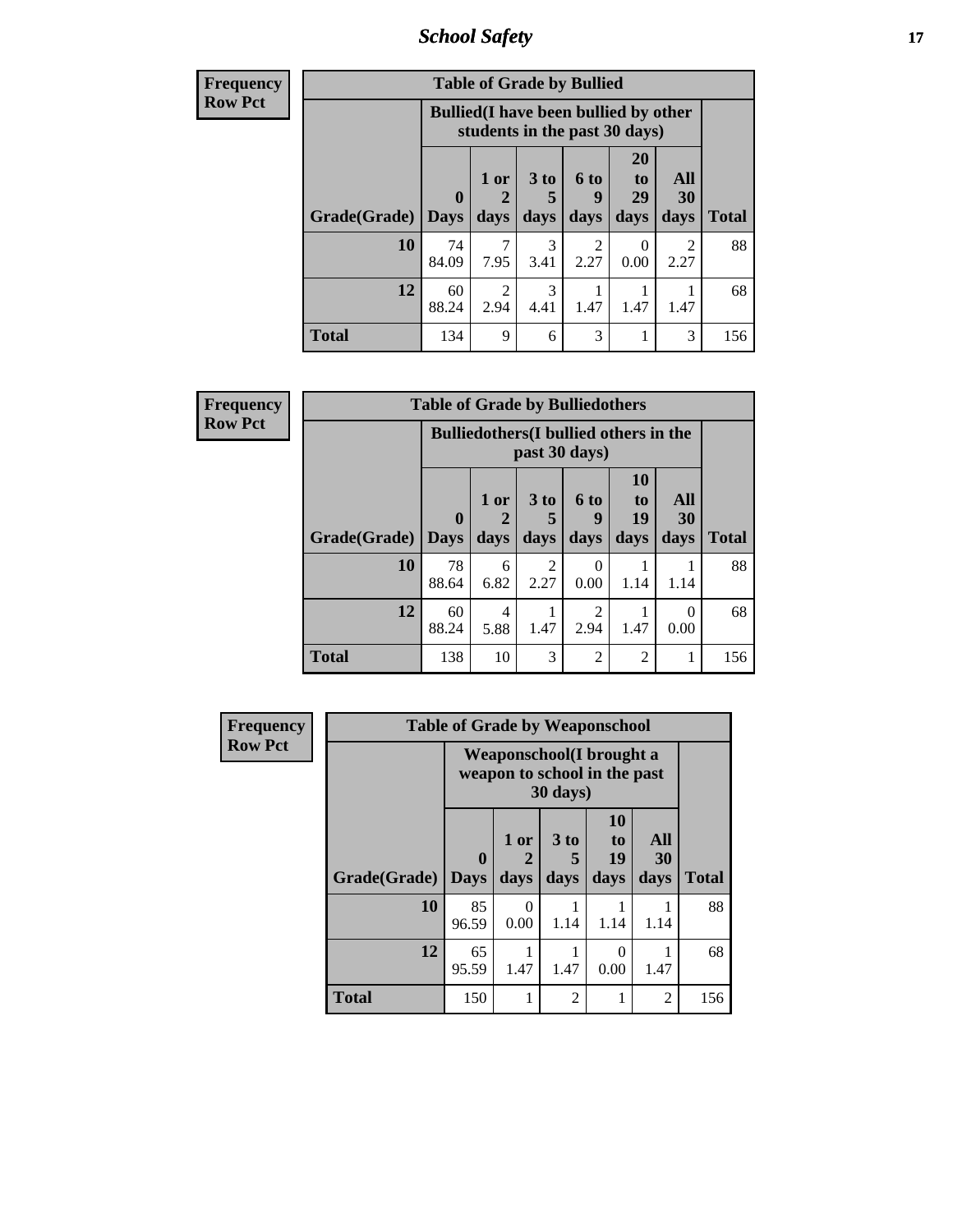*School Safety* **18**

| <b>Frequency</b> | <b>Table of Grade by Absentunsafe</b> |                                                                                  |                   |                              |                        |              |  |  |  |  |
|------------------|---------------------------------------|----------------------------------------------------------------------------------|-------------------|------------------------------|------------------------|--------------|--|--|--|--|
| <b>Row Pct</b>   |                                       | <b>Absentunsafe(I have</b><br>missed school because I<br>felt unsafe in the past |                   |                              |                        |              |  |  |  |  |
|                  | Grade(Grade)                          | 0<br><b>Days</b>                                                                 | 1 or<br>2<br>days | 3 <sub>to</sub><br>5<br>days | 20<br>to<br>29<br>days | <b>Total</b> |  |  |  |  |
|                  | 10                                    | 85<br>96.59                                                                      | 1.14              | 1.14                         | 1.14                   | 88           |  |  |  |  |
|                  | 12                                    | 65<br>95.59                                                                      | 1.47              | 1.47                         | 1.47                   | 68           |  |  |  |  |
|                  | <b>Total</b>                          | 150                                                                              | $\mathfrak{D}$    | $\mathfrak{D}$               | $\overline{2}$         | 156          |  |  |  |  |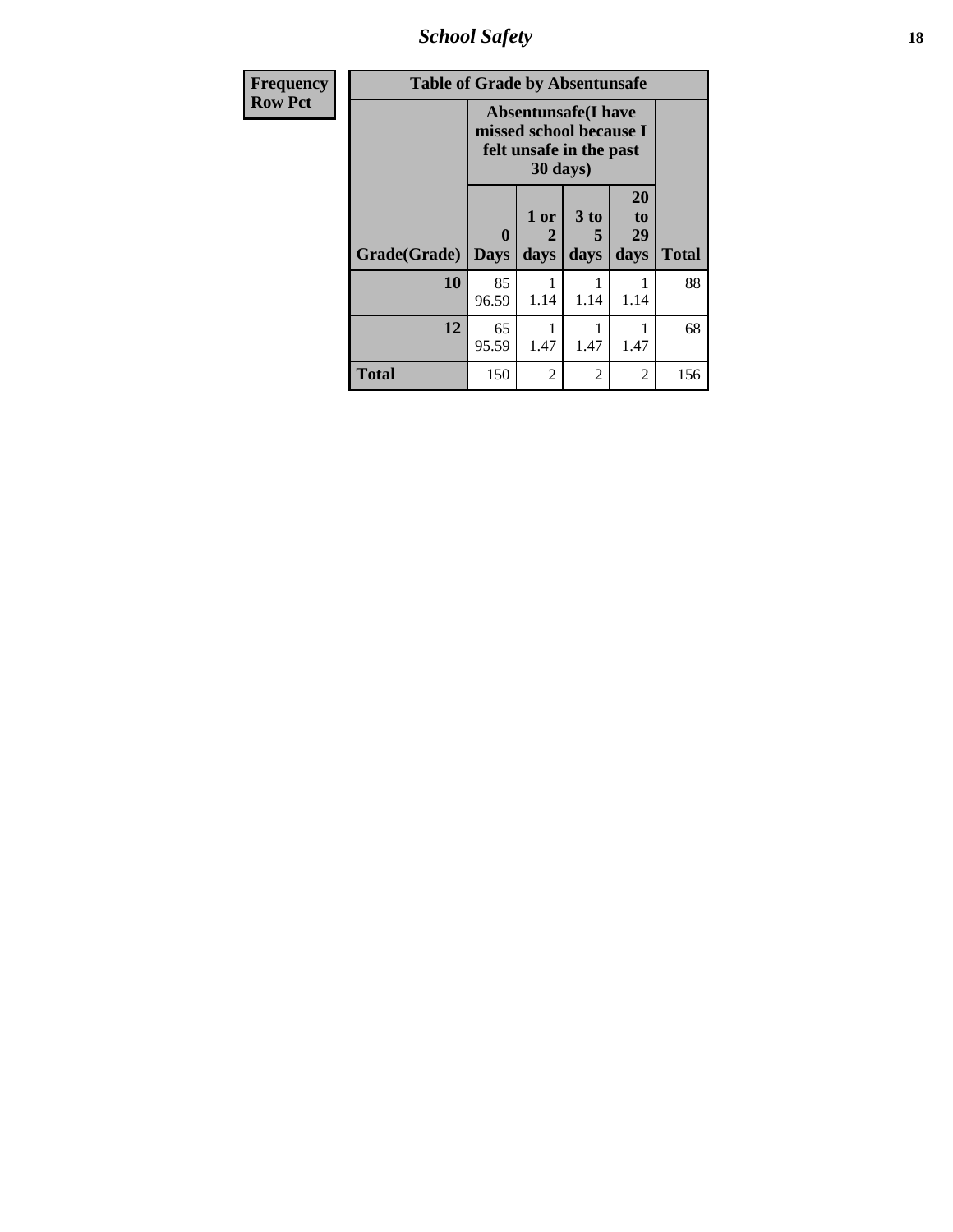# *Drug Use During Last 30 Days* **19**

| <b>Table of Grade by Alcohol</b> |                          |               |                 |                        |               |                                    |                  |       |  |  |  |
|----------------------------------|--------------------------|---------------|-----------------|------------------------|---------------|------------------------------------|------------------|-------|--|--|--|
|                                  |                          |               |                 |                        |               | Alcohol(Alcohol use, past 30 days) |                  |       |  |  |  |
| Grade(Grade)                     | <b>Did</b><br>not<br>use | $1-2$<br>days | $3 - 5$<br>days | $6-9$<br>days          | 10-19<br>days | $20 - 29$<br>days                  | Every<br>day     | Total |  |  |  |
| 10                               | 56<br>63.64              | 7<br>7.95     | 9<br>10.23      | $\overline{2}$<br>2.27 | 6<br>6.82     | 5<br>5.68                          | 3<br>3.41        | 88    |  |  |  |
| 12                               | 50<br>73.53              | 4<br>5.88     | 4<br>5.88       | 3<br>4.41              | 4<br>5.88     | 3<br>4.41                          | $\theta$<br>0.00 | 68    |  |  |  |
| <b>Total</b>                     | 106                      | 11            | 13              | 5                      | 10            | 8                                  | 3                | 156   |  |  |  |

| <b>Frequency</b> | <b>Table of Grade by Cigarettes</b> |                                 |                                                   |                 |                 |                   |                     |              |  |  |  |
|------------------|-------------------------------------|---------------------------------|---------------------------------------------------|-----------------|-----------------|-------------------|---------------------|--------------|--|--|--|
| <b>Row Pct</b>   |                                     |                                 | Cigarettes (Smoking tobacco use,<br>past 30 days) |                 |                 |                   |                     |              |  |  |  |
|                  | Grade(Grade)                        | <b>Did</b><br>not<br><b>use</b> | $1-2$<br>days                                     | $3 - 5$<br>days | $10-19$<br>days | $20 - 29$<br>days | <b>Every</b><br>day | <b>Total</b> |  |  |  |
|                  | 10                                  | 71<br>80.68                     | 5<br>5.68                                         | 2<br>2.27       | 2<br>2.27       | 1.14              | 7<br>7.95           | 88           |  |  |  |
|                  | 12                                  | 59<br>86.76                     | 4<br>5.88                                         | 1.47            | 0<br>0.00       | 3<br>4.41         | 1.47                | 68           |  |  |  |
|                  | <b>Total</b>                        | 130                             | 9                                                 | 3               | $\overline{2}$  | 4                 | 8                   | 156          |  |  |  |

| Frequency      |              | <b>Table of Grade by Smokeless</b> |                 |               |                 |                        |              |  |  |  |  |
|----------------|--------------|------------------------------------|-----------------|---------------|-----------------|------------------------|--------------|--|--|--|--|
| <b>Row Pct</b> |              | <b>Smokeless</b> (Chewing tobacco  |                 |               |                 |                        |              |  |  |  |  |
|                | Grade(Grade) | <b>Did</b><br>not<br><b>use</b>    | $1 - 2$<br>days | $6-9$<br>days | $10-19$<br>days | <b>Every</b><br>day    | <b>Total</b> |  |  |  |  |
|                | 10           | 81<br>92.05                        | 1.14            | 3<br>3.41     | 1.14            | $\mathfrak{D}$<br>2.27 | 88           |  |  |  |  |
|                | 12           | 65<br>95.59                        | 3<br>4.41       | 0<br>0.00     | 0.00            | 0<br>0.00              | 68           |  |  |  |  |
|                | <b>Total</b> | 146                                | $\overline{4}$  | 3             |                 | $\overline{2}$         | 156          |  |  |  |  |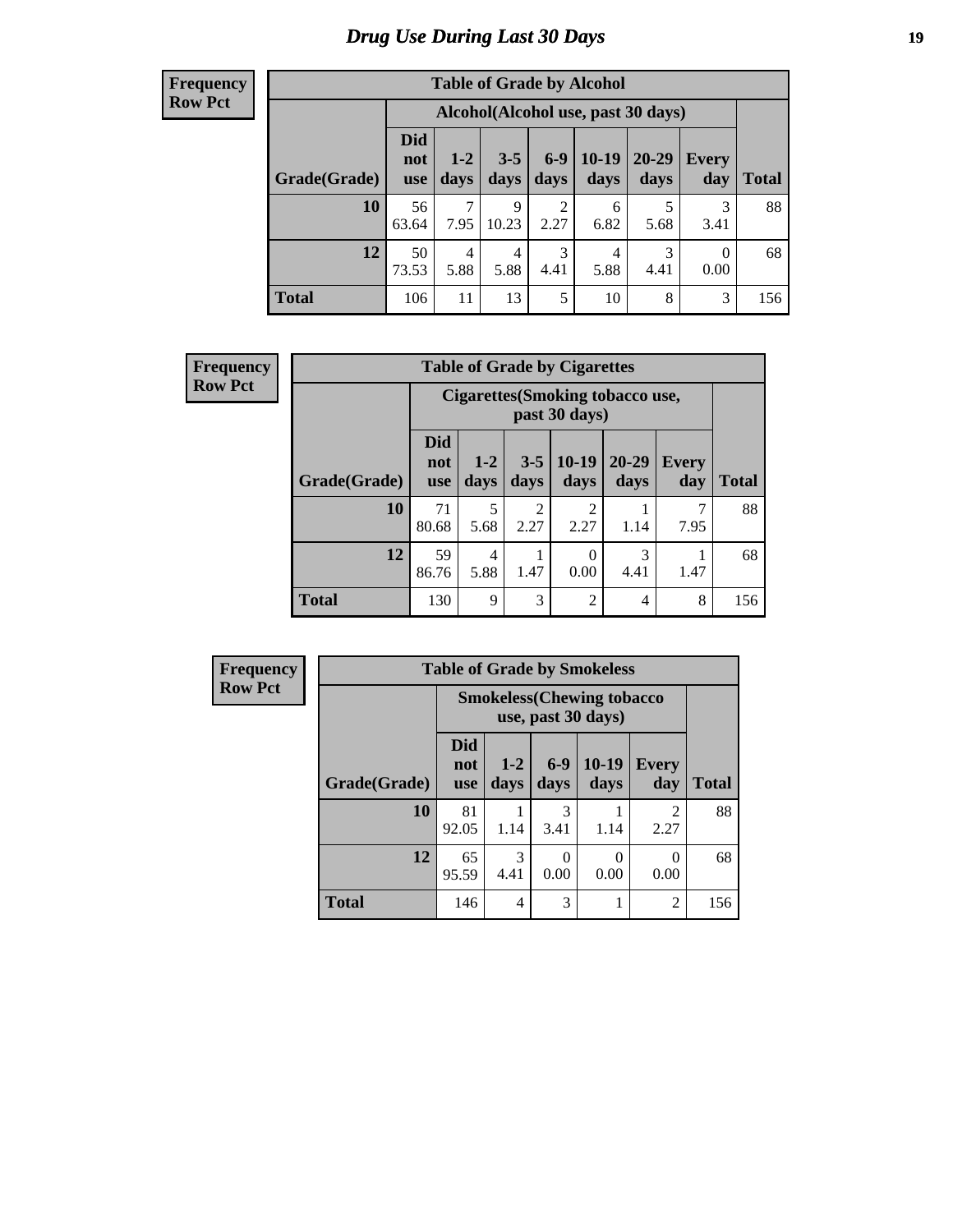| <b>Table of Grade by Marijuana</b> |                                 |                                         |                 |                        |                 |                        |              |              |  |  |  |
|------------------------------------|---------------------------------|-----------------------------------------|-----------------|------------------------|-----------------|------------------------|--------------|--------------|--|--|--|
|                                    |                                 | Marijuana (Marijuana use, past 30 days) |                 |                        |                 |                        |              |              |  |  |  |
| Grade(Grade)                       | <b>Did</b><br>not<br><b>use</b> | $1 - 2$<br>days                         | $3 - 5$<br>days | $6 - 9$<br>days        | $10-19$<br>days | 20-29<br>days          | Every<br>day | <b>Total</b> |  |  |  |
| 10                                 | 72<br>81.82                     | 4<br>4.55                               | 3<br>3.41       | $\overline{2}$<br>2.27 | 3<br>3.41       | $\overline{2}$<br>2.27 | 2<br>2.27    | 88           |  |  |  |
| 12                                 | 54<br>79.41                     | 4<br>5.88                               | 1.47            | $\theta$<br>0.00       | 1.47            | 3<br>4.41              | 5<br>7.35    | 68           |  |  |  |
| <b>Total</b>                       | 126                             | 8                                       | $\overline{4}$  | $\overline{2}$         | $\overline{4}$  | 5                      | 7            | 156          |  |  |  |

| Frequency      |              | <b>Table of Grade by Cocaine</b> |                 |                  |                              |                     |              |  |  |  |
|----------------|--------------|----------------------------------|-----------------|------------------|------------------------------|---------------------|--------------|--|--|--|
| <b>Row Pct</b> |              |                                  |                 | past 30 days)    | <b>Cocaine</b> (Cocaine use, |                     |              |  |  |  |
|                | Grade(Grade) | <b>Did</b><br>not<br><b>use</b>  | $3 - 5$<br>days | $6-9$<br>days    | 20-29<br>days                | <b>Every</b><br>day | <b>Total</b> |  |  |  |
|                | 10           | 83<br>94.32                      | 1.14            | 1.14             | 1.14                         | 2<br>2.27           | 88           |  |  |  |
|                | 12           | 67<br>98.53                      | 1.47            | $\Omega$<br>0.00 | 0<br>0.00                    | 0<br>0.00           | 68           |  |  |  |
|                | <b>Total</b> | 150                              | $\overline{2}$  |                  |                              | $\overline{2}$      | 156          |  |  |  |

| Frequency      | <b>Table of Grade by Inhalants</b> |                                 |                                 |                 |               |               |              |  |
|----------------|------------------------------------|---------------------------------|---------------------------------|-----------------|---------------|---------------|--------------|--|
| <b>Row Pct</b> |                                    |                                 | <b>Inhalants</b> (Inhalant use, | past 30 days)   |               |               |              |  |
|                | Grade(Grade)                       | <b>Did</b><br>not<br><b>use</b> | $1 - 2$<br>days                 | $3 - 5$<br>days | $6-9$<br>days | 20-29<br>days | <b>Total</b> |  |
|                | 10                                 | 84<br>95.45                     | 1.14                            | 1.14            | 1.14          | 1.14          | 88           |  |
|                | 12                                 | 67<br>98.53                     | 0<br>0.00                       | 1.47            | 0<br>0.00     | 0.00          | 68           |  |
|                | <b>Total</b>                       | 151                             | 1                               | $\overline{c}$  | 1             | 1             | 156          |  |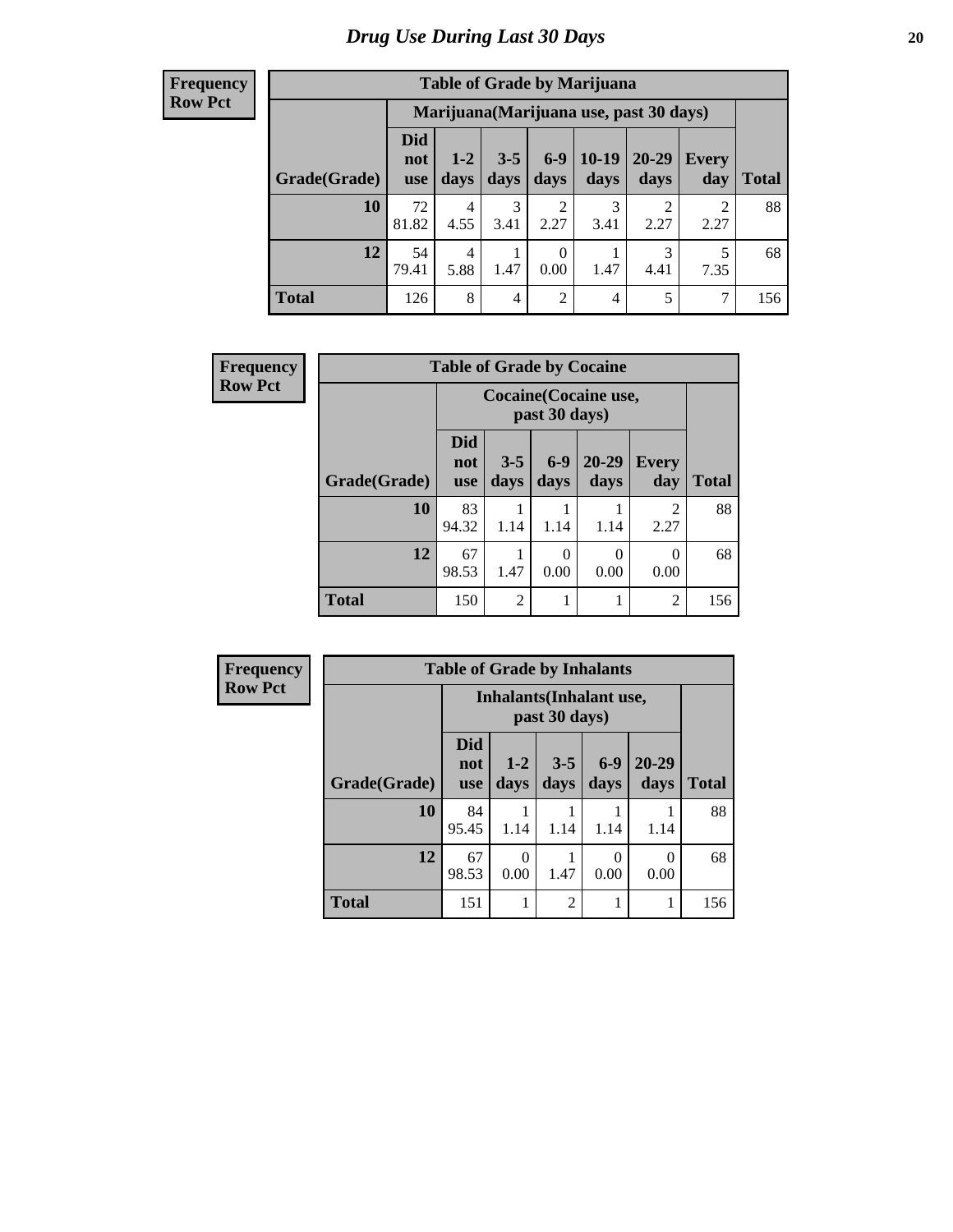| <b>Frequency</b><br>Row Pct |
|-----------------------------|

| V | <b>Table of Grade by Steroids</b>    |                                 |                  |                 |               |                 |                   |              |  |
|---|--------------------------------------|---------------------------------|------------------|-----------------|---------------|-----------------|-------------------|--------------|--|
|   | Steroids (Steroid use, past 30 days) |                                 |                  |                 |               |                 |                   |              |  |
|   | Grade(Grade)                         | <b>Did</b><br>not<br><b>use</b> | $1 - 2$<br>days  | $3 - 5$<br>days | $6-9$<br>days | $10-19$<br>days | $20 - 29$<br>days | <b>Total</b> |  |
|   | 10                                   | 85<br>96.59                     | $\Omega$<br>0.00 | 0<br>0.00       | 1.14          | 0.00            | 2<br>2.27         | 88           |  |
|   | 12                                   | 65<br>95.59                     | 1.47             | 1.47            | 0.00          | 1.47            | 0.00              | 68           |  |
|   | <b>Total</b>                         | 150                             |                  |                 |               |                 | 2                 | 156          |  |

| <b>Frequency</b> | <b>Table of Grade by Ecstasy</b> |                          |                                       |                        |                 |                        |              |  |  |
|------------------|----------------------------------|--------------------------|---------------------------------------|------------------------|-----------------|------------------------|--------------|--|--|
| <b>Row Pct</b>   |                                  |                          | Ecstasy(Ecstasy use,<br>past 30 days) |                        |                 |                        |              |  |  |
|                  | Grade(Grade)                     | Did<br>not<br><b>use</b> | $3 - 5$<br>days                       | $6-9$<br>days          | $10-19$<br>days | 20-29<br>days          | <b>Total</b> |  |  |
|                  | 10                               | 84<br>95.45              | 0<br>0.00                             | $\overline{2}$<br>2.27 | 0<br>0.00       | $\mathfrak{D}$<br>2.27 | 88           |  |  |
|                  | 12                               | 64<br>94.12              | 1.47                                  | 1.47                   | 2.94            | $\theta$<br>0.00       | 68           |  |  |
|                  | <b>Total</b>                     | 148                      |                                       | 3                      | $\overline{2}$  | $\overline{2}$         | 156          |  |  |

| Frequency      | <b>Table of Grade by Meth</b> |                                                    |                        |                     |              |  |  |
|----------------|-------------------------------|----------------------------------------------------|------------------------|---------------------|--------------|--|--|
| <b>Row Pct</b> |                               | <b>Meth</b> (Methamphetamine<br>use, past 30 days) |                        |                     |              |  |  |
|                | Grade(Grade)                  | Did not<br><b>use</b>                              | $10-19$<br>days        | <b>Every</b><br>day | <b>Total</b> |  |  |
|                | 10                            | 85<br>96.59                                        | $\mathfrak{D}$<br>2.27 | 1.14                | 88           |  |  |
|                | 12                            | 67<br>98.53                                        | 1.47                   | 0<br>0.00           | 68           |  |  |
|                | <b>Total</b>                  | 152                                                | 3                      |                     | 156          |  |  |

| <b>Frequency</b> | <b>Table of Grade by Hallucinogens</b> |                                                   |            |              |  |  |  |
|------------------|----------------------------------------|---------------------------------------------------|------------|--------------|--|--|--|
| <b>Row Pct</b>   |                                        | Hallucinogens (Hallucinogen<br>use, past 30 days) |            |              |  |  |  |
|                  | Grade(Grade)                           | Did not use                                       | $3-5$ days | <b>Total</b> |  |  |  |
|                  | 10                                     | 87<br>98.86                                       | 1.14       | 88           |  |  |  |
|                  | 12                                     | 67<br>98.53                                       | 1.47       | 68           |  |  |  |
|                  | <b>Total</b>                           | 154                                               | 2          | 156          |  |  |  |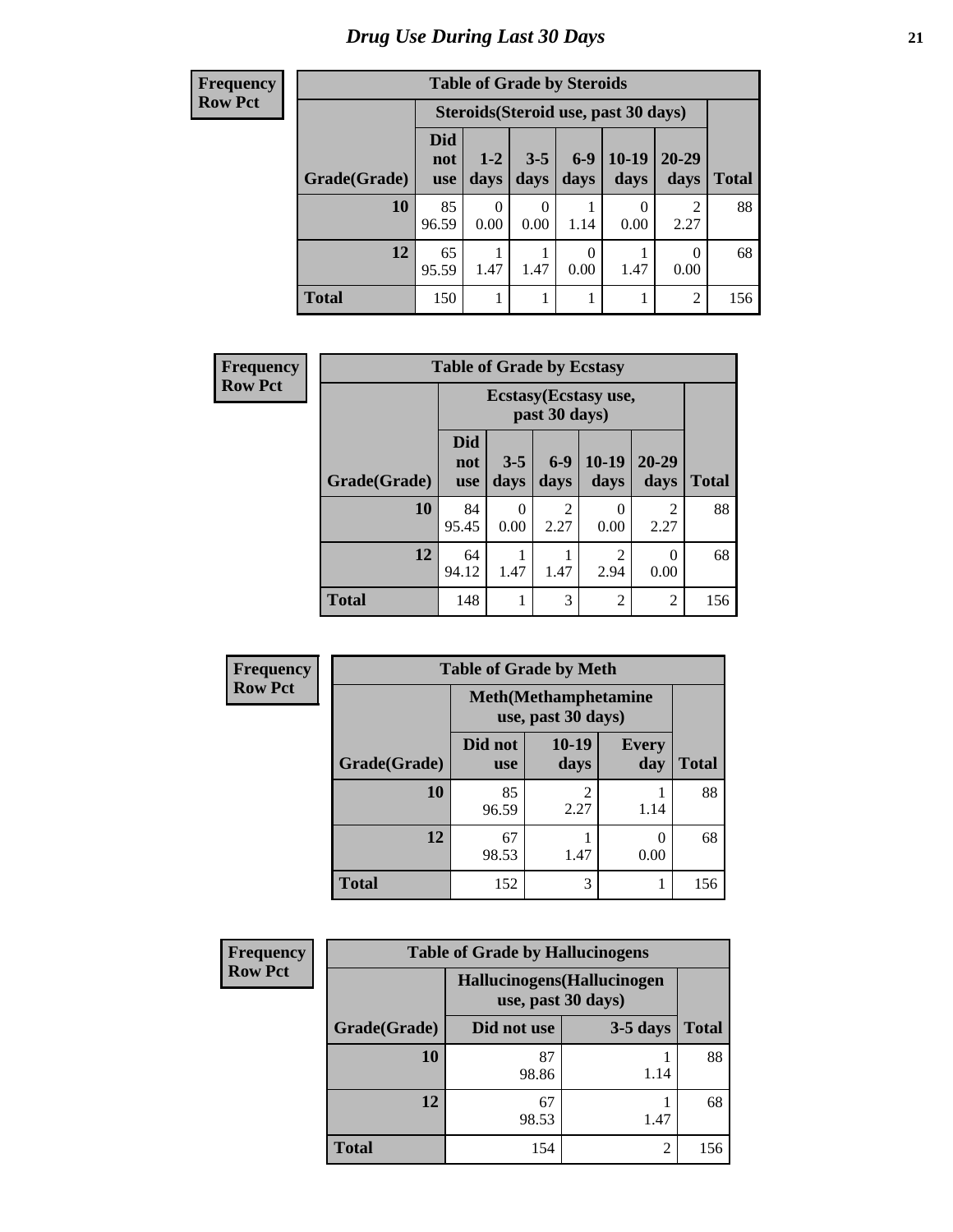| <b>Table of Grade by Prescription</b> |                                 |                                                                                |                        |                        |               |                |              |  |
|---------------------------------------|---------------------------------|--------------------------------------------------------------------------------|------------------------|------------------------|---------------|----------------|--------------|--|
|                                       |                                 | <b>Prescription</b> (Prescription drugs not<br>prescribed to me, past 30 days) |                        |                        |               |                |              |  |
| Grade(Grade)                          | <b>Did</b><br>not<br><b>use</b> | $1 - 2$<br>days                                                                | $3 - 5$<br>days        | $10-19$<br>days        | 20-29<br>days | Every<br>day   | <b>Total</b> |  |
| 10                                    | 78<br>88.64                     | 4<br>4.55                                                                      | $\mathfrak{D}$<br>2.27 | $\mathfrak{D}$<br>2.27 | 1.14          | 1.14           | 88           |  |
| 12                                    | 64<br>94.12                     | $\overline{c}$<br>2.94                                                         | 0.00                   | 1.47                   | 0.00          | 1.47           | 68           |  |
| <b>Total</b>                          | 142                             | 6                                                                              | $\mathfrak{D}$         | 3                      |               | $\overline{2}$ | 156          |  |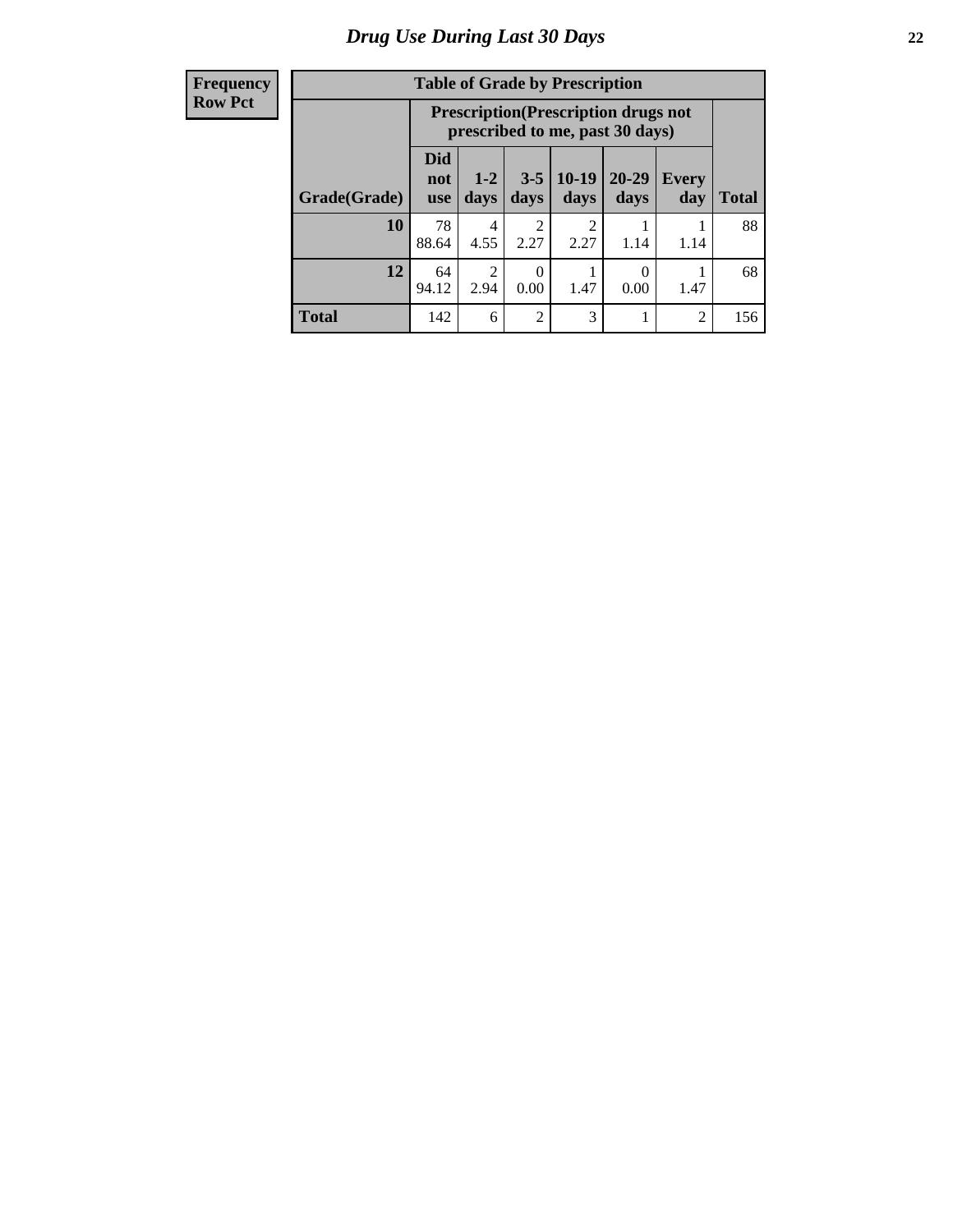| Frequency      | <b>Table of Alcoholease by Grade</b>              |                    |                        |     |  |  |  |
|----------------|---------------------------------------------------|--------------------|------------------------|-----|--|--|--|
| <b>Col Pct</b> | <b>Alcoholease</b> (It is<br>easy to get alcohol) | Grade(Grade)<br>10 | <b>Total</b>           |     |  |  |  |
|                | <b>Strongly Agree</b>                             | 43<br>48.86        | 33<br>48.53            | 76  |  |  |  |
|                | <b>Somewhat Agree</b>                             | 29<br>32.95        | 30<br>44.12            | 59  |  |  |  |
|                | <b>Somewhat Disagree</b>                          | 9<br>10.23         | $\mathfrak{D}$<br>2.94 | 11  |  |  |  |
|                | <b>Strongly Disagree</b>                          | 7<br>7.95          | $\mathcal{F}$<br>4.41  | 10  |  |  |  |
|                | <b>Total</b>                                      | 88                 | 68                     | 156 |  |  |  |

| Frequency      | <b>Table of Cigarettesease by Grade</b>                  |                    |             |              |  |  |
|----------------|----------------------------------------------------------|--------------------|-------------|--------------|--|--|
| <b>Col Pct</b> | Cigarettesease (It is<br>easy to get smoking<br>tobacco) | Grade(Grade)<br>10 | 12          | <b>Total</b> |  |  |
|                | <b>Strongly Agree</b>                                    | 47<br>53.41        | 39<br>57.35 | 86           |  |  |
|                | <b>Somewhat Agree</b>                                    | 17<br>19.32        | 19<br>27.94 | 36           |  |  |
|                | <b>Somewhat Disagree</b>                                 | 7<br>7.95          | 6<br>8.82   | 13           |  |  |
|                | <b>Strongly Disagree</b>                                 | 17<br>19.32        | 4<br>5.88   | 21           |  |  |
|                | Total                                                    | 88                 | 68          | 156          |  |  |

| Frequency      | <b>Table of Smokelessease by Grade</b>                         |                           |              |     |  |  |  |  |
|----------------|----------------------------------------------------------------|---------------------------|--------------|-----|--|--|--|--|
| <b>Col Pct</b> | <b>Smokelessease</b> (It is<br>easy to get chewing<br>tobacco) | Grade(Grade)<br><b>10</b> | <b>Total</b> |     |  |  |  |  |
|                | <b>Strongly Agree</b>                                          | 37<br>42.05               | 30<br>44.12  | 67  |  |  |  |  |
|                | <b>Somewhat Agree</b>                                          | 22<br>25.00               | 22<br>32.35  | 44  |  |  |  |  |
|                | <b>Somewhat Disagree</b>                                       | 6<br>6.82                 | 10.29        | 13  |  |  |  |  |
|                | <b>Strongly Disagree</b>                                       | 23<br>26.14               | 9<br>13.24   | 32  |  |  |  |  |
|                | Total                                                          | 88                        | 68           | 156 |  |  |  |  |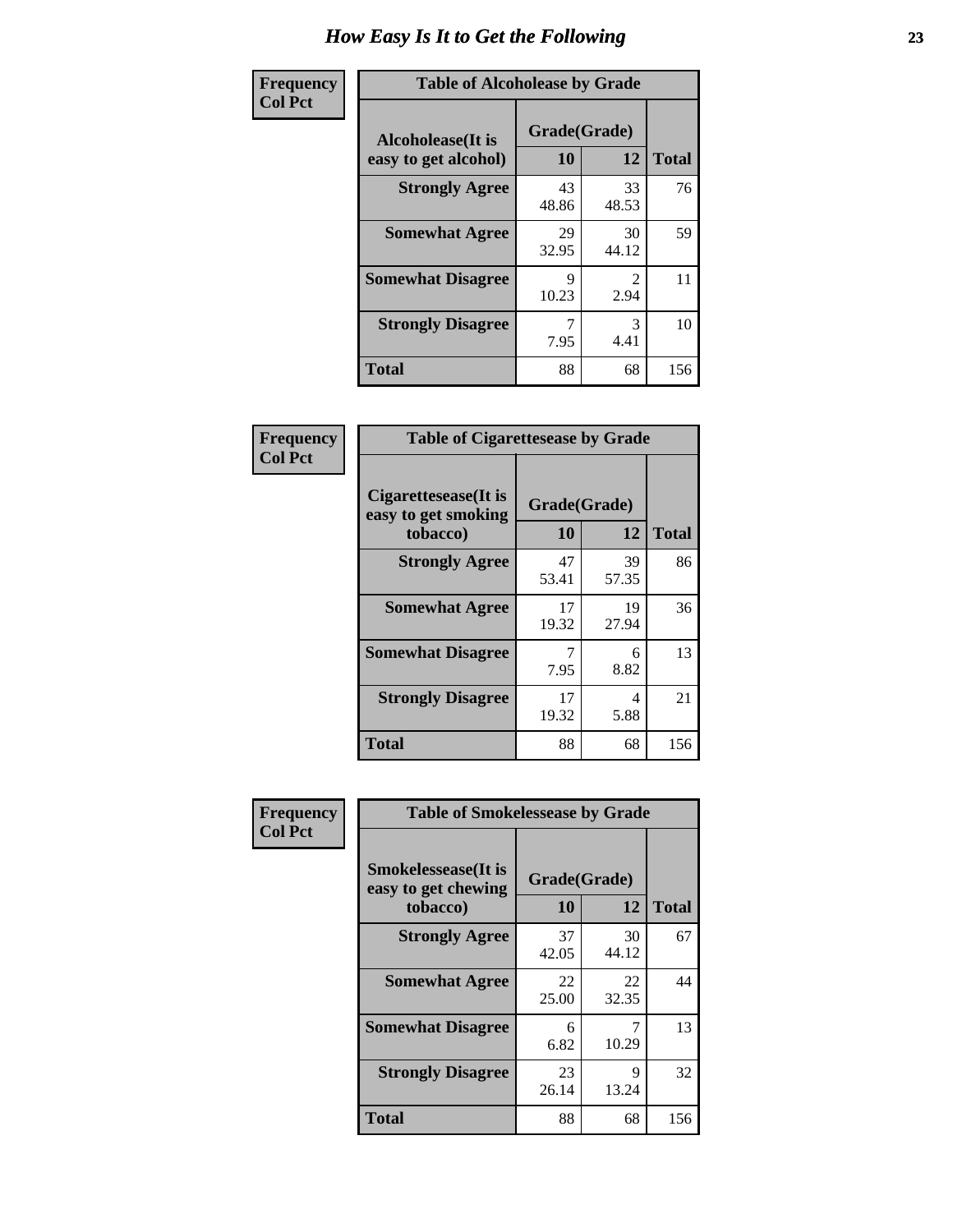| Frequency      | <b>Table of Marijuanaease by Grade</b>           |                    |             |              |  |  |
|----------------|--------------------------------------------------|--------------------|-------------|--------------|--|--|
| <b>Col Pct</b> | Marijuanaease(It is<br>easy to get<br>marijuana) | Grade(Grade)<br>10 | 12          | <b>Total</b> |  |  |
|                | <b>Strongly Agree</b>                            | 40<br>45.45        | 38<br>55.88 | 78           |  |  |
|                | <b>Somewhat Agree</b>                            | 18<br>20.45        | 22<br>32.35 | 40           |  |  |
|                | <b>Somewhat Disagree</b>                         | 10<br>11.36        | 3<br>4.41   | 13           |  |  |
|                | <b>Strongly Disagree</b>                         | 20<br>22.73        | 5<br>7.35   | 25           |  |  |
|                | <b>Total</b>                                     | 88                 | 68          | 156          |  |  |

| <b>Table of Cocaineease by Grade</b>      |                    |              |     |  |  |  |
|-------------------------------------------|--------------------|--------------|-----|--|--|--|
| Cocaineease(It is<br>easy to get cocaine) | Grade(Grade)<br>10 | <b>Total</b> |     |  |  |  |
| <b>Strongly Agree</b>                     | 26<br>29.55        | 20<br>29.41  | 46  |  |  |  |
| <b>Somewhat Agree</b>                     | 15<br>17.05        | 20<br>29.41  | 35  |  |  |  |
| <b>Somewhat Disagree</b>                  | 16<br>18.18        | 16<br>23.53  | 32  |  |  |  |
| <b>Strongly Disagree</b>                  | 31<br>35.23        | 12<br>17.65  | 43  |  |  |  |
| <b>Total</b>                              | 88                 | 68           | 156 |  |  |  |

| Frequency      | <b>Table of Inhalantsease by Grade</b>                   |                    |             |              |
|----------------|----------------------------------------------------------|--------------------|-------------|--------------|
| <b>Col Pct</b> | <b>Inhalantsease</b> (It is<br>easy to get<br>inhalants) | Grade(Grade)<br>10 | 12          | <b>Total</b> |
|                | <b>Strongly Agree</b>                                    | 40<br>45.45        | 27<br>39.71 | 67           |
|                | <b>Somewhat Agree</b>                                    | 12<br>13.64        | 15<br>22.06 | 27           |
|                | <b>Somewhat Disagree</b>                                 | 8<br>9.09          | 13<br>19.12 | 21           |
|                | <b>Strongly Disagree</b>                                 | 28<br>31.82        | 13<br>19.12 | 41           |
|                | <b>Total</b>                                             | 88                 | 68          | 156          |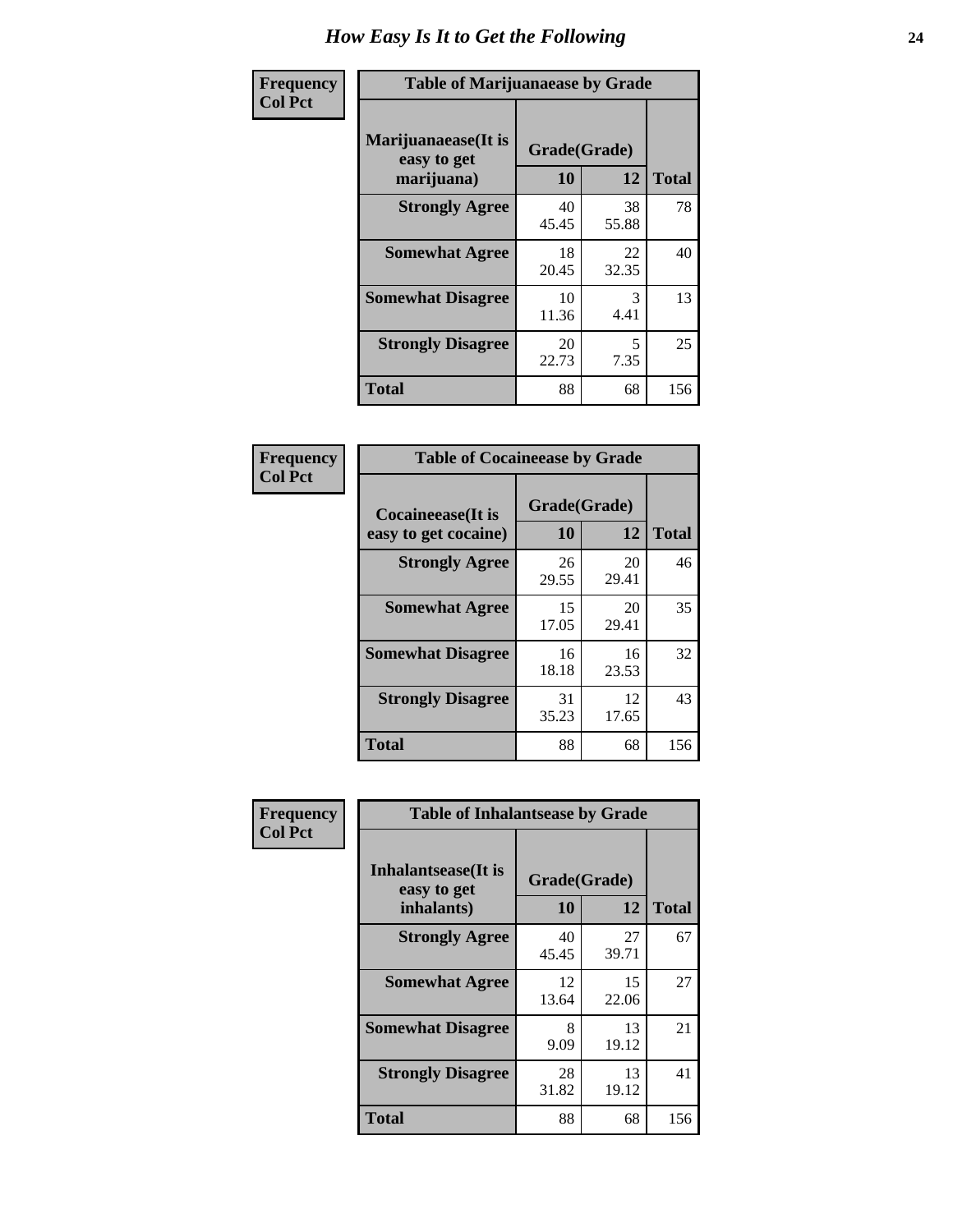| Frequency      |                                                     | <b>Table of Steroidsease by Grade</b> |             |              |  |  |  |  |  |  |  |
|----------------|-----------------------------------------------------|---------------------------------------|-------------|--------------|--|--|--|--|--|--|--|
| <b>Col Pct</b> | <b>Steroidsease</b> (It is<br>easy to get steroids) | Grade(Grade)<br>10                    | 12          | <b>Total</b> |  |  |  |  |  |  |  |
|                | <b>Strongly Agree</b>                               | 16<br>18.18                           | 16<br>23.53 | 32           |  |  |  |  |  |  |  |
|                | <b>Somewhat Agree</b>                               | 21<br>23.86                           | 19<br>27.94 | 40           |  |  |  |  |  |  |  |
|                | <b>Somewhat Disagree</b>                            | 15<br>17.05                           | 14<br>20.59 | 29           |  |  |  |  |  |  |  |
|                | <b>Strongly Disagree</b>                            | 36<br>40.91                           | 19<br>27.94 | 55           |  |  |  |  |  |  |  |
|                | Total                                               | 88                                    | 68          | 156          |  |  |  |  |  |  |  |

| Frequency      |                                                   | <b>Table of Ecstasyease by Grade</b> |             |              |  |  |  |  |  |  |
|----------------|---------------------------------------------------|--------------------------------------|-------------|--------------|--|--|--|--|--|--|
| <b>Col Pct</b> | <b>Ecstasyease</b> (It is<br>easy to get ecstasy) | Grade(Grade)<br>10                   | 12          | <b>Total</b> |  |  |  |  |  |  |
|                | <b>Strongly Agree</b>                             | 21<br>23.86                          | 17<br>25.00 | 38           |  |  |  |  |  |  |
|                | <b>Somewhat Agree</b>                             | 15<br>17.05                          | 17<br>25.00 | 32           |  |  |  |  |  |  |
|                | <b>Somewhat Disagree</b>                          | 14<br>15.91                          | 17<br>25.00 | 31           |  |  |  |  |  |  |
|                | <b>Strongly Disagree</b>                          | 38<br>43.18                          | 17<br>25.00 | 55           |  |  |  |  |  |  |
|                | <b>Total</b>                                      | 88                                   | 68          | 156          |  |  |  |  |  |  |

| Frequency      | <b>Table of Methease by Grade</b>                          |                    |             |              |
|----------------|------------------------------------------------------------|--------------------|-------------|--------------|
| <b>Col Pct</b> | <b>Methease</b> (It is easy<br>to get<br>methamphetamines) | Grade(Grade)<br>10 | 12          | <b>Total</b> |
|                | <b>Strongly Agree</b>                                      | 19<br>21.59        | 16<br>23.53 | 35           |
|                | <b>Somewhat Agree</b>                                      | 12<br>13.64        | 13<br>19.12 | 25           |
|                | <b>Somewhat Disagree</b>                                   | 19<br>21.59        | 20<br>29.41 | 39           |
|                | <b>Strongly Disagree</b>                                   | 38<br>43.18        | 19<br>27.94 | 57           |
|                | <b>Total</b>                                               | 88                 | 68          | 156          |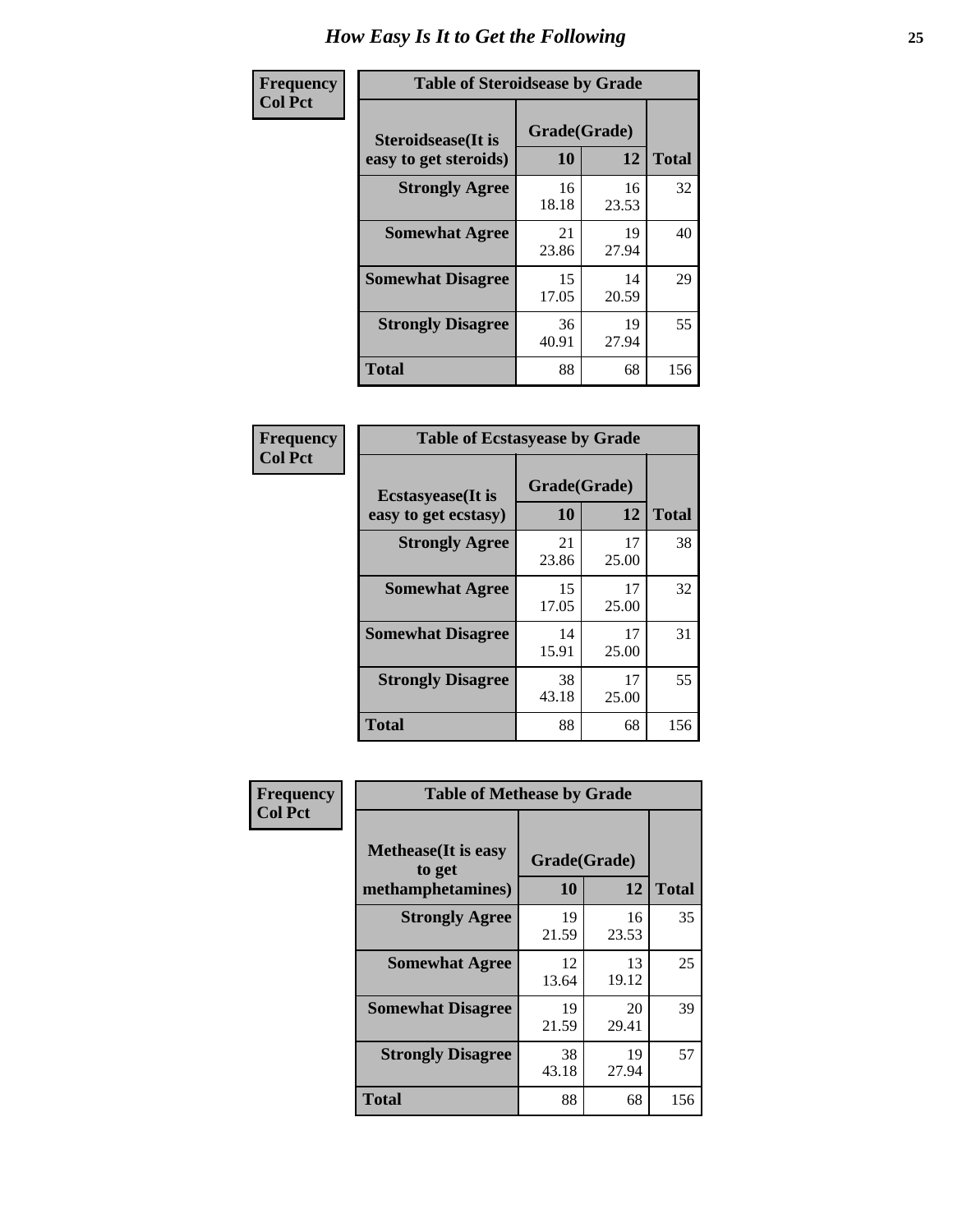| <b>Frequency</b> | <b>Table of Hallucinogensease by Grade</b>               |                    |             |              |
|------------------|----------------------------------------------------------|--------------------|-------------|--------------|
| <b>Col Pct</b>   | Hallucinogensease(It<br>is easy to get<br>hallucinogens) | Grade(Grade)<br>10 | 12          | <b>Total</b> |
|                  | <b>Strongly Agree</b>                                    | 17<br>19.32        | 13<br>19.12 | 30           |
|                  | <b>Somewhat Agree</b>                                    | 15<br>17.05        | 16<br>23.53 | 31           |
|                  | <b>Somewhat Disagree</b>                                 | 18<br>20.45        | 15<br>22.06 | 33           |
|                  | <b>Strongly Disagree</b>                                 | 38<br>43.18        | 24<br>35.29 | 62           |
|                  | <b>Total</b>                                             | 88                 | 68          | 156          |

| <b>Table of Prescriptionease by Grade</b>                                                |              |             |              |
|------------------------------------------------------------------------------------------|--------------|-------------|--------------|
| <b>Prescriptionease</b> (It<br>is easy to get<br>prescription drugs<br>not prescribed to | Grade(Grade) |             |              |
| me)                                                                                      | 10           | 12          | <b>Total</b> |
| <b>Strongly Agree</b>                                                                    | 39<br>44.32  | 38<br>55.88 | 77           |
| <b>Somewhat Agree</b>                                                                    | 18<br>20.45  | 14<br>20.59 | 32           |
| <b>Somewhat Disagree</b>                                                                 | 7.95         | 5<br>7.35   | 12           |
| <b>Strongly Disagree</b>                                                                 | 24<br>27.27  | 11<br>16.18 | 35           |
| <b>Total</b>                                                                             | 88           | 68          | 156          |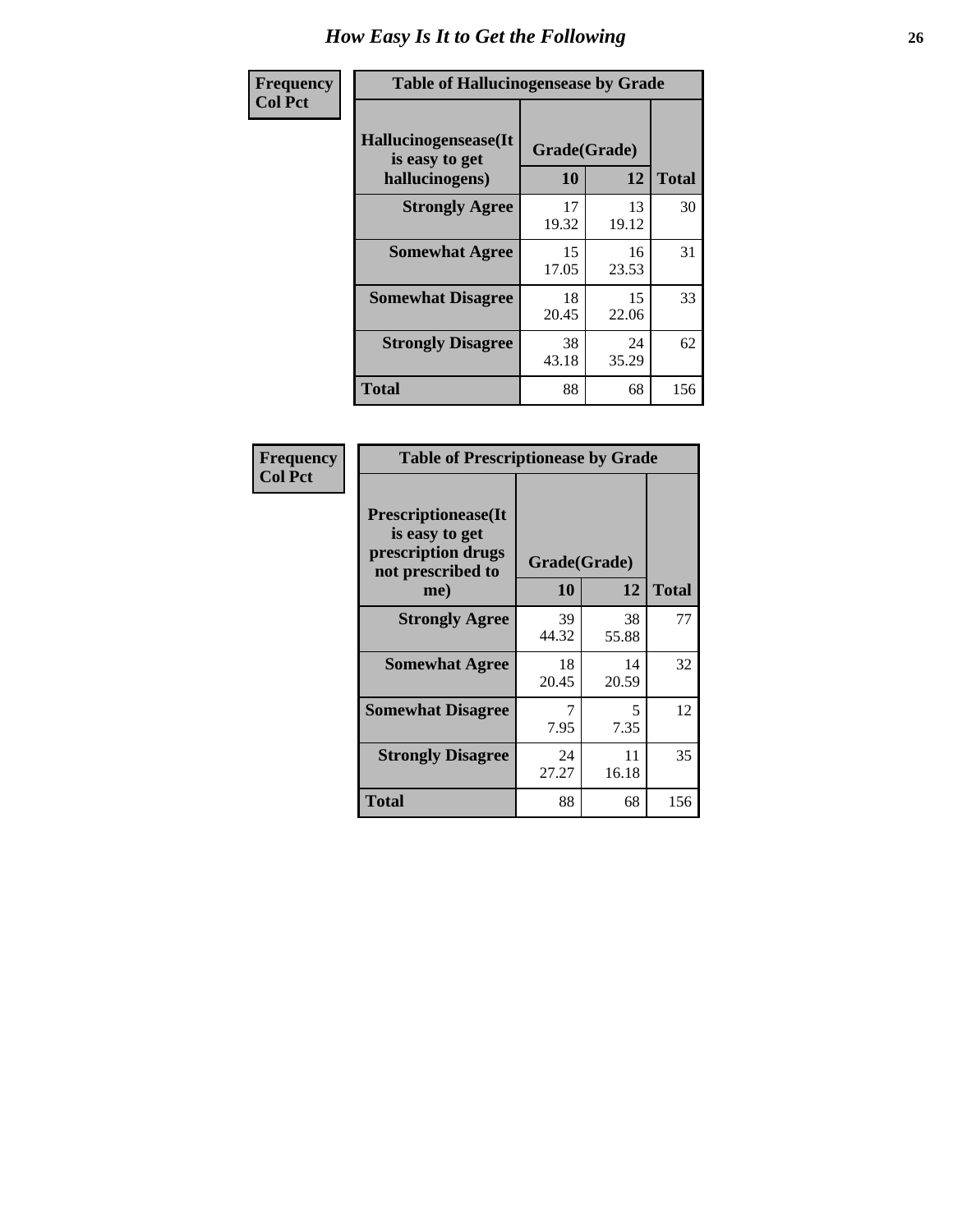*Age at Onset of Use* **27** *Results for "Age at Onset of Use" questions exclude students who said they did not use that substance*

| <b>Frequency</b> | <b>Table of Grade by Alcoholinit</b> |             |                  |                      |                          |           |                                                  |            |             |            |                  |                       |              |
|------------------|--------------------------------------|-------------|------------------|----------------------|--------------------------|-----------|--------------------------------------------------|------------|-------------|------------|------------------|-----------------------|--------------|
| <b>Row Pct</b>   |                                      |             |                  |                      |                          |           | Alcoholinit (I started using alcohol when I was) |            |             |            |                  |                       |              |
|                  | $Grade(Grade)$ younger               | <b>8 or</b> | 9                | 10                   | 11                       | 12        | 13                                               | 14         | 15          | 16         | 17               | <b>18 or</b><br>older | <b>Total</b> |
|                  | 10                                   | 6<br>12.24  | 3<br>6.12        | 8.16                 | 8.16                     | 2<br>4.08 | 8<br>16.33                                       | 6<br>12.24 | 14<br>28.57 | 4.08       | $\theta$<br>0.00 | $\theta$<br>0.00      | 49           |
|                  | 12                                   | 3<br>8.82   | $\Omega$<br>0.00 | $\Omega$<br>$0.00\,$ | $\theta$<br>$0.00 \perp$ | 2.94      | 3<br>8.82                                        | 4<br>11.76 | 10<br>29.41 | 6<br>17.65 | 4<br>11.76       | 3<br>8.82             | 34           |
|                  | <b>Total</b>                         | 9           | 3                | 4                    | 4                        | 3         | 11                                               | 10         | 24          | 8          | 4                | 3                     | 83           |
|                  |                                      |             |                  |                      |                          |           | <b>Frequency Missing = 73</b>                    |            |             |            |                  |                       |              |

| <b>Table of Grade by Cigarettesinit</b> |                 |                                                      |                  |                  |                                |                    |            |            |                         |      |              |
|-----------------------------------------|-----------------|------------------------------------------------------|------------------|------------------|--------------------------------|--------------------|------------|------------|-------------------------|------|--------------|
|                                         |                 | Cigarettesinit(I started smoking tobacco when I was) |                  |                  |                                |                    |            |            |                         |      |              |
| Grade(Grade)                            | 8 or<br>younger | 9                                                    | 10               | 11               | 12 <sub>1</sub>                | 13                 | 14         | 15         | <b>16</b>               | 17   | <b>Total</b> |
| 10                                      | 4<br>14.29      | ∍<br>7.14                                            | 3.57             | 3.57             | 7<br>25.00                     | ↑<br>7.14          | 3<br>10.71 | 6<br>21.43 | 2<br>7.14               | 0.00 | 28           |
| 12                                      | 5.56            | 5.56                                                 | $\theta$<br>0.00 | $\theta$<br>0.00 | 4<br>22.22                     | $\bigcap$<br>11.11 | 3<br>16.67 | 3<br>16.67 | $\overline{2}$<br>11.11 | ∍    | 18           |
| <b>Total</b>                            | 5               | 3                                                    |                  |                  | 11                             | 4                  | 6          | 9          | 4                       | 2    | 46           |
|                                         |                 |                                                      |                  |                  | <b>Frequency Missing = 110</b> |                    |            |            |                         |      |              |

| Frequency      |              |                                                      | <b>Table of Grade by Smokelessinit</b> |               |                           |       |       |                  |       |              |
|----------------|--------------|------------------------------------------------------|----------------------------------------|---------------|---------------------------|-------|-------|------------------|-------|--------------|
| <b>Row Pct</b> |              | Smokelessinit (I started chewing tobacco when I was) |                                        |               |                           |       |       |                  |       |              |
|                | Grade(Grade) | 8 or<br>younger                                      | <b>11</b>                              | 12            | 13                        | 14    | 15    | <b>16</b>        |       | <b>Total</b> |
|                | 10           | 14.29                                                | 0<br>0.00                              | 14.29         | $\overline{c}$<br>28.57   | 14.29 | 14.29 | 14.29            | 0.00  |              |
|                | 12           | $\overline{0}$<br>0.00                               | 3<br>50.00                             | 16.67         | $\Omega$<br>0.00          | 16.67 | 0.00  | $\Omega$<br>0.00 | 16.67 | 6            |
|                | <b>Total</b> |                                                      | 3                                      | $\mathcal{D}$ | $\overline{2}$            | 2     |       |                  |       | 13           |
|                |              |                                                      |                                        |               | Frequency Missing $= 143$ |       |       |                  |       |              |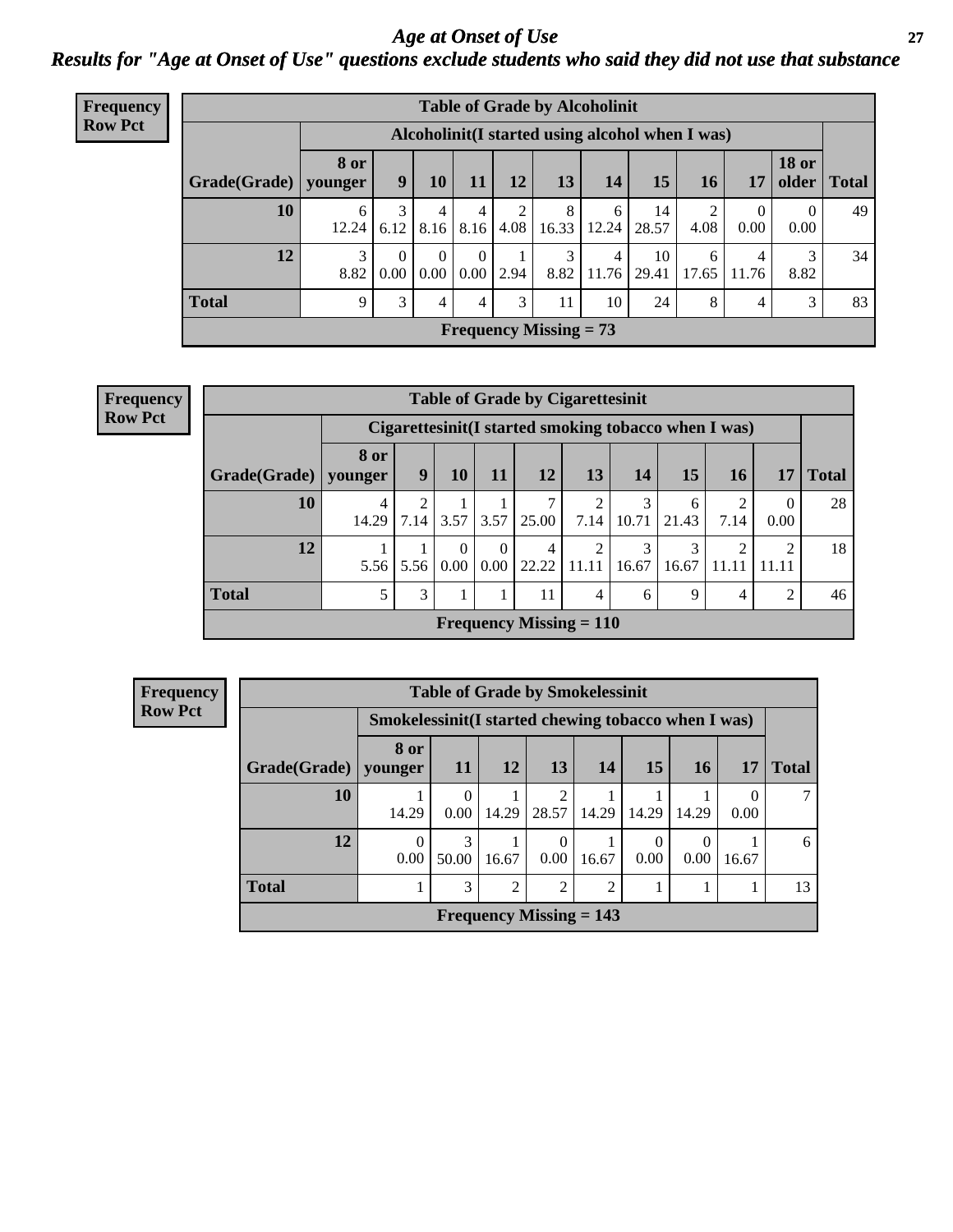### *Age at Onset of Use* **28**

*Results for "Age at Onset of Use" questions exclude students who said they did not use that substance*

| <b>Frequency</b> | <b>Table of Grade by Marijuanainit</b> |                                                      |                  |                  |                |                           |            |            |           |                  |              |
|------------------|----------------------------------------|------------------------------------------------------|------------------|------------------|----------------|---------------------------|------------|------------|-----------|------------------|--------------|
| <b>Row Pct</b>   |                                        | Marijuanainit (I started using marijuana when I was) |                  |                  |                |                           |            |            |           |                  |              |
|                  | $Grade(Grade)$ younger                 | <b>8</b> or                                          | 9                | <b>10</b>        | 12             | 13                        | 14         | <b>15</b>  | <b>16</b> | 17               | <b>Total</b> |
|                  | 10                                     | $\mathfrak{D}$<br>8.70                               | 2<br>8.70 8.70   | 2                | 4.35           | 4<br>17.39                | 6<br>26.09 | 5<br>21.74 | 4.35      | $\Omega$<br>0.00 | 23           |
|                  | 12                                     | $\Omega$<br>0.00                                     | $\theta$<br>0.00 | $\theta$<br>0.00 | 5.56           | $\theta$<br>0.00          | 27.78      | 3<br>16.67 | 27.78     | 4<br>22.22       | 18           |
|                  | <b>Total</b>                           | 2                                                    | $\overline{2}$   | $\overline{2}$   | $\overline{2}$ | 4                         | 11         | 8          | 6         | $\overline{4}$   | 41           |
|                  |                                        |                                                      |                  |                  |                | Frequency Missing $= 115$ |            |            |           |                  |              |

| Frequency      | <b>Table of Grade by Cocaineinit</b> |                              |       |                           |                  |              |  |  |  |
|----------------|--------------------------------------|------------------------------|-------|---------------------------|------------------|--------------|--|--|--|
| <b>Row Pct</b> |                                      | Cocaineinit (I started using |       | cocaine when I was)       |                  |              |  |  |  |
|                | Grade(Grade)                         | 8 or<br>younger              | 14    | 15                        | <b>16</b>        | <b>Total</b> |  |  |  |
|                | 10                                   | 33.33                        | 33.33 | $\mathbf{\Omega}$<br>0.00 | 33.33            | 3            |  |  |  |
|                | 12                                   | 0<br>0.00                    | 0.00  | 3<br>100.00               | $\Omega$<br>0.00 | 3            |  |  |  |
|                | <b>Total</b>                         |                              |       | 3                         |                  | 6            |  |  |  |
|                |                                      | Frequency Missing $= 150$    |       |                           |                  |              |  |  |  |

| <b>Frequency</b> | <b>Table of Grade by Inhalantsinit</b> |                                             |                                                         |                |       |                       |              |  |  |  |
|------------------|----------------------------------------|---------------------------------------------|---------------------------------------------------------|----------------|-------|-----------------------|--------------|--|--|--|
| <b>Row Pct</b>   |                                        |                                             | Inhalantsinit (I started using<br>inhalants when I was) |                |       |                       |              |  |  |  |
|                  | Grade(Grade)                           | 13                                          | 14                                                      | 15             | 17    | <b>18 or</b><br>older | <b>Total</b> |  |  |  |
|                  | 10                                     | $\mathfrak{D}$<br>40.00                     | 20.00                                                   | 20.00          | 0.00  | 20.00                 | 5            |  |  |  |
|                  | 12                                     | 33.33                                       | $\mathcal{O}$<br>0.00                                   | 33.33          | 33.33 | $\mathbf{0}$<br>0.00  | 3            |  |  |  |
|                  | <b>Total</b>                           | 3                                           | 1                                                       | $\mathfrak{D}$ | 1     |                       | 8            |  |  |  |
|                  |                                        | <b>Frequency Missing <math>= 148</math></b> |                                                         |                |       |                       |              |  |  |  |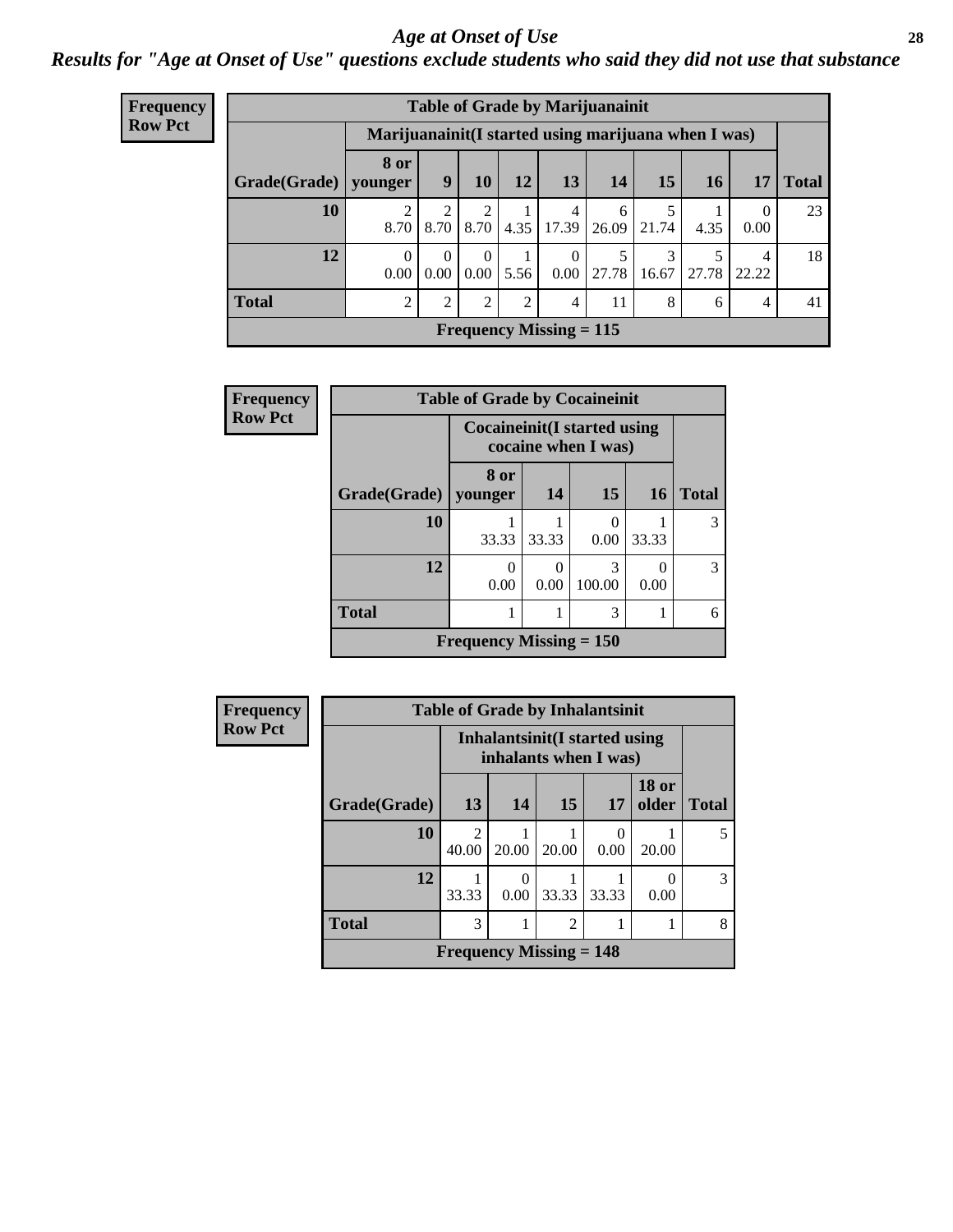#### *Age at Onset of Use* **29**

*Results for "Age at Onset of Use" questions exclude students who said they did not use that substance*

| <b>Frequency</b> | <b>Table of Grade by Steroidsinit</b> |                           |                                                              |           |                  |                      |                |
|------------------|---------------------------------------|---------------------------|--------------------------------------------------------------|-----------|------------------|----------------------|----------------|
| <b>Row Pct</b>   |                                       |                           | <b>Steroidsinit (I started using</b><br>steroids when I was) |           |                  |                      |                |
|                  | Grade(Grade)                          | 13                        | 14                                                           | 15        | 16               | 17                   | <b>Total</b>   |
|                  | 10                                    | 0<br>0.00                 | 25.00                                                        | 25.00     | 2<br>50.00       | $\mathbf{0}$<br>0.00 | 4              |
|                  | 12                                    | 50.00                     | 0<br>0.00                                                    | 0<br>0.00 | $\Omega$<br>0.00 | 50.00                | $\mathfrak{D}$ |
|                  | <b>Total</b>                          |                           |                                                              |           | 2                |                      | 6              |
|                  |                                       | Frequency Missing $= 150$ |                                                              |           |                  |                      |                |

| Frequency      |              |                  |                                                           | <b>Table of Grade by Ecstasyinit</b> |                  |       |                       |              |
|----------------|--------------|------------------|-----------------------------------------------------------|--------------------------------------|------------------|-------|-----------------------|--------------|
| <b>Row Pct</b> |              |                  | <b>Ecstasyinit(I started using ecstasy</b><br>when I was) |                                      |                  |       |                       |              |
|                | Grade(Grade) | 13 <sup>1</sup>  | 14                                                        | 15                                   | 16               | 17    | <b>18 or</b><br>older | <b>Total</b> |
|                | 10           | 20.00            | 20.00                                                     | $\overline{c}$<br>40.00              | $\Omega$<br>0.00 | 0.00  | 20.00                 | 5            |
|                | 12           | $\Omega$<br>0.00 | 0<br>0.00                                                 | 33.33                                | 33.33            | 33.33 | 0<br>0.00             | 3            |
|                | <b>Total</b> |                  | 1                                                         | 3                                    |                  |       | 1                     | 8            |
|                |              |                  |                                                           | Frequency Missing $= 148$            |                  |       |                       |              |

| <b>Frequency</b> | <b>Table of Grade by Methinit</b> |                                                                       |        |                |  |  |
|------------------|-----------------------------------|-----------------------------------------------------------------------|--------|----------------|--|--|
| <b>Row Pct</b>   |                                   | <b>Methinit(I started</b><br>using<br>methamphetamines<br>when I was) |        |                |  |  |
|                  | Grade(Grade)                      | 8 or<br>younger                                                       | 12     | <b>Total</b>   |  |  |
|                  | 10                                | 50.00                                                                 | 50.00  | $\overline{2}$ |  |  |
|                  | 12                                | 0                                                                     | 0<br>٠ | $\theta$       |  |  |
|                  | <b>Total</b>                      |                                                                       |        | $\overline{2}$ |  |  |
|                  |                                   | <b>Frequency Missing = 154</b>                                        |        |                |  |  |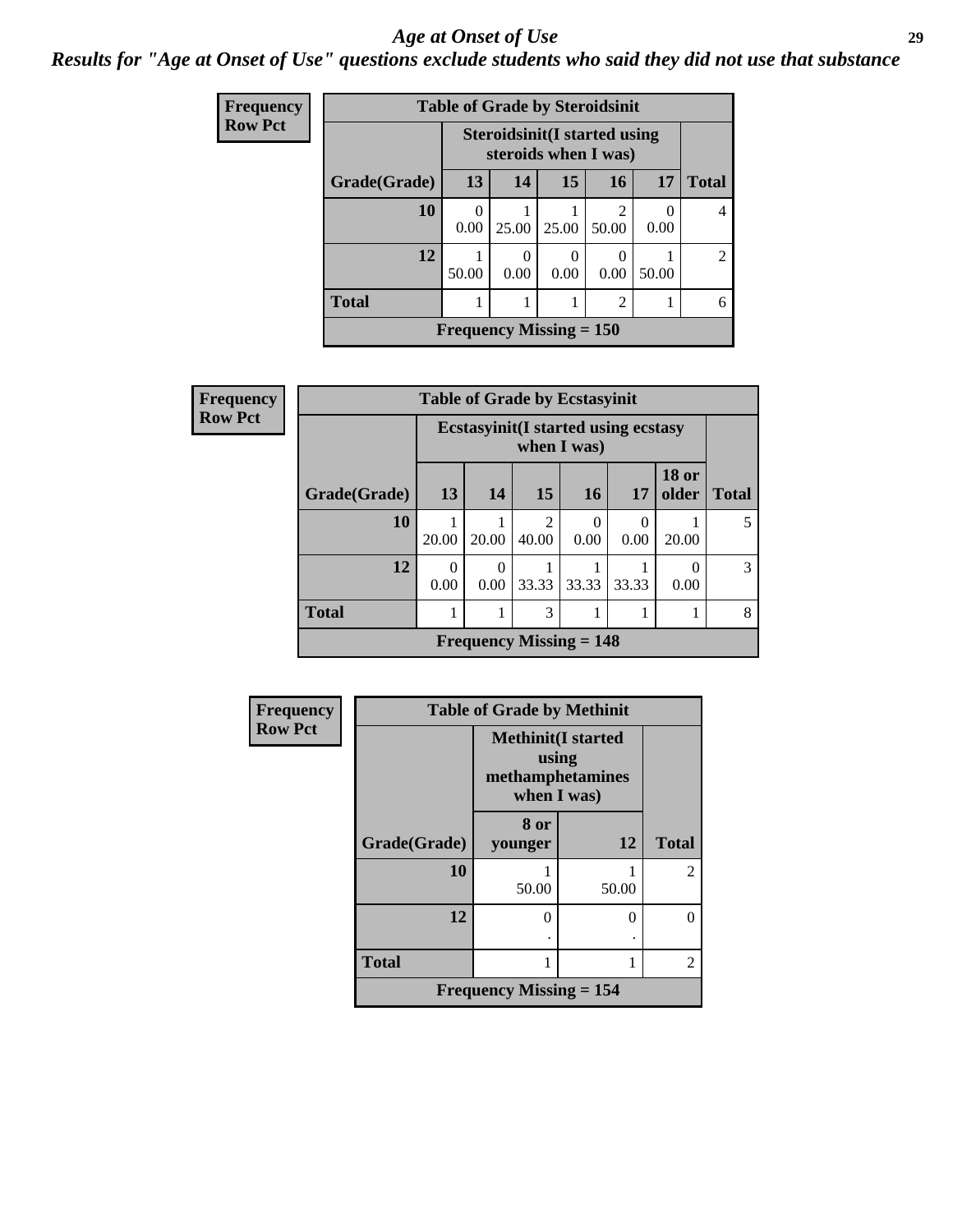#### Age at Onset of Use **30**

*Results for "Age at Onset of Use" questions exclude students who said they did not use that substance*

| Frequency      | <b>Table of Grade by Hallucinogensinit</b> |                                                                      |       |                |
|----------------|--------------------------------------------|----------------------------------------------------------------------|-------|----------------|
| <b>Row Pct</b> |                                            | Hallucinogensinit(I<br>started using<br>hallucinogens when<br>I was) |       |                |
|                | Grade(Grade)                               | 9                                                                    | 10    | <b>Total</b>   |
|                | 10                                         | 50.00                                                                | 50.00 | $\overline{2}$ |
|                | 12                                         | $\Omega$                                                             | 0     | 0              |
|                | <b>Total</b>                               | 1                                                                    |       | $\overline{2}$ |
|                |                                            | <b>Frequency Missing <math>= 154</math></b>                          |       |                |

| <b>Frequency</b> |              | <b>Table of Grade by Prescriptioninit</b> |                                                                                            |                           |                  |                |               |                  |            |                  |              |
|------------------|--------------|-------------------------------------------|--------------------------------------------------------------------------------------------|---------------------------|------------------|----------------|---------------|------------------|------------|------------------|--------------|
| <b>Row Pct</b>   |              |                                           | Prescription in it (I started using prescription drugs not<br>prescribed to me when I was) |                           |                  |                |               |                  |            |                  |              |
|                  | Grade(Grade) | 8 or<br>younger                           | 9                                                                                          | <b>10</b>                 | 11               | 12             | 13            | 14               | 15         | 16               | <b>Total</b> |
|                  | 10           | 2<br>18.18                                | 0.00                                                                                       | 2<br>18.18                | $\Omega$<br>0.00 | 9.09           | 9.09          | 2<br>18.18       | 3<br>27.27 | $\Omega$<br>0.00 | 11           |
|                  | 12           | 12.50                                     | 12.50                                                                                      | $\theta$<br>0.00          | 12.50            | 12.50          | 12.50         | $\theta$<br>0.00 | 12.50      | ↑<br>25.00       | 8            |
|                  | <b>Total</b> | 3                                         | $\bf{I}$                                                                                   | $\overline{2}$            |                  | $\overline{2}$ | $\mathcal{D}$ | $\overline{2}$   | 4          | 2                | 19           |
|                  |              |                                           |                                                                                            | Frequency Missing $= 137$ |                  |                |               |                  |            |                  |              |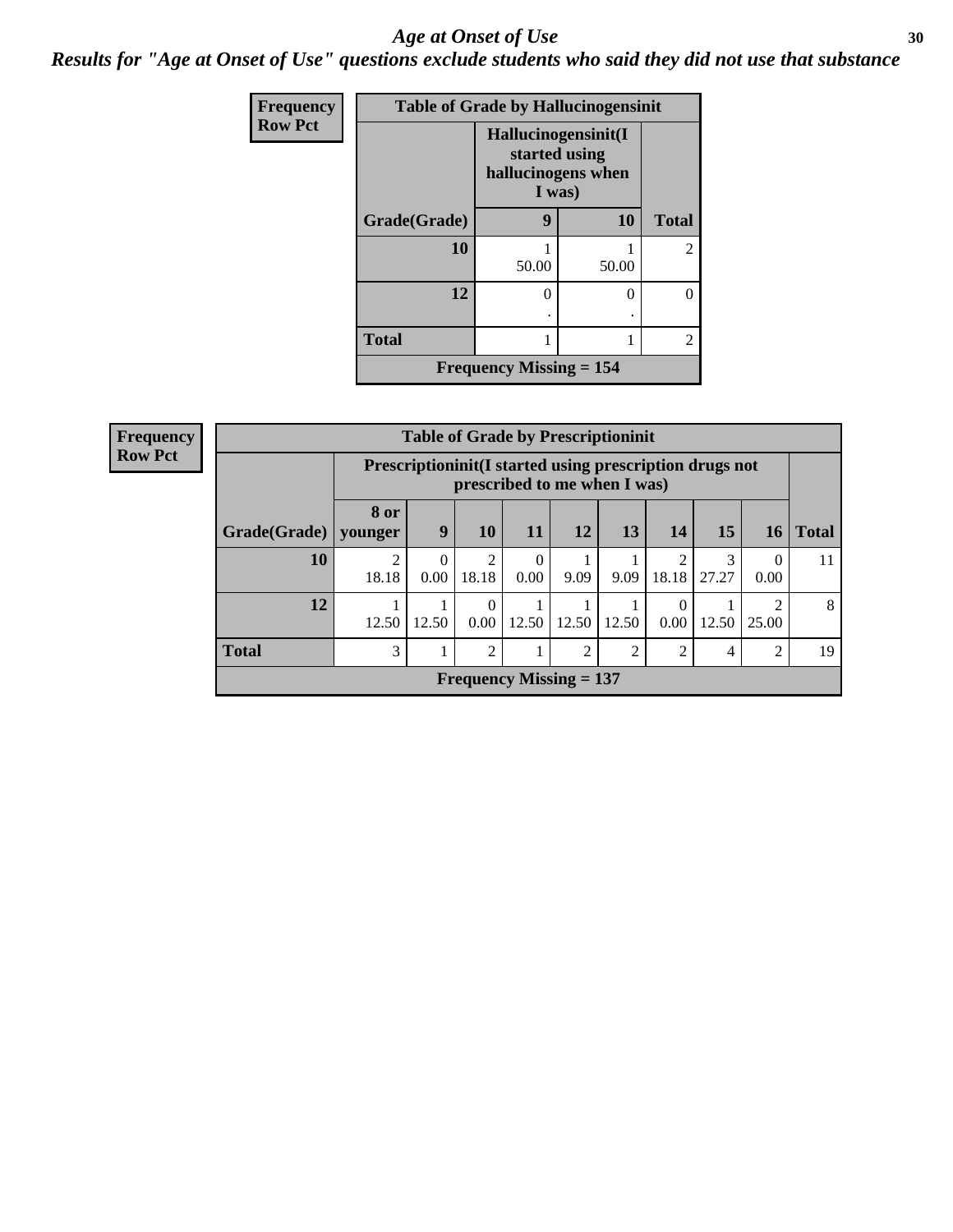| Frequency      | <b>Table of Alcoholharm by Grade</b>          |                    |             |              |
|----------------|-----------------------------------------------|--------------------|-------------|--------------|
| <b>Col Pct</b> | Alcoholharm(I<br>think alcohol is<br>harmful) | Grade(Grade)<br>10 | 12          | <b>Total</b> |
|                | <b>Strongly Agree</b>                         | 31<br>35.23        | 31<br>45.59 | 62           |
|                | <b>Somewhat Agree</b>                         | 35<br>39.77        | 22<br>32.35 | 57           |
|                | <b>Somewhat Disagree</b>                      | 8<br>9.09          | 9<br>13.24  | 17           |
|                | <b>Strongly Disagree</b>                      | 14<br>15.91        | 6<br>8.82   | 20           |
|                | <b>Total</b>                                  | 88                 | 68          | 156          |

| <b>Table of Cigarettesharm by Grade</b>                  |                    |             |              |
|----------------------------------------------------------|--------------------|-------------|--------------|
| Cigarettesharm(I<br>think smoking<br>tobacco is harmful) | Grade(Grade)<br>10 | 12          | <b>Total</b> |
| <b>Strongly Agree</b>                                    | 65<br>73.86        | 56<br>82.35 | 121          |
| <b>Somewhat Agree</b>                                    | 16<br>18.18        | 11<br>16.18 | 27           |
| <b>Somewhat Disagree</b>                                 | 2<br>2.27          | 1.47        | 3            |
| <b>Strongly Disagree</b>                                 | 5<br>5.68          | 0<br>0.00   | 5            |
| <b>Total</b>                                             | 88                 | 68          | 156          |

| Frequency      | <b>Table of Smokelessharm by Grade</b>                  |                           |                       |              |
|----------------|---------------------------------------------------------|---------------------------|-----------------------|--------------|
| <b>Col Pct</b> | Smokelessharm(I<br>think chewing<br>tobacco is harmful) | Grade(Grade)<br><b>10</b> | 12                    | <b>Total</b> |
|                | <b>Strongly Agree</b>                                   | 66<br>75.00               | 53<br>77.94           | 119          |
|                | <b>Somewhat Agree</b>                                   | 16<br>18.18               | 9<br>13.24            | 25           |
|                | <b>Somewhat Disagree</b>                                | 2<br>2.27                 | $\mathcal{L}$<br>2.94 | 4            |
|                | <b>Strongly Disagree</b>                                | 4<br>4.55                 | 4<br>5.88             | 8            |
|                | <b>Total</b>                                            | 88                        | 68                    | 156          |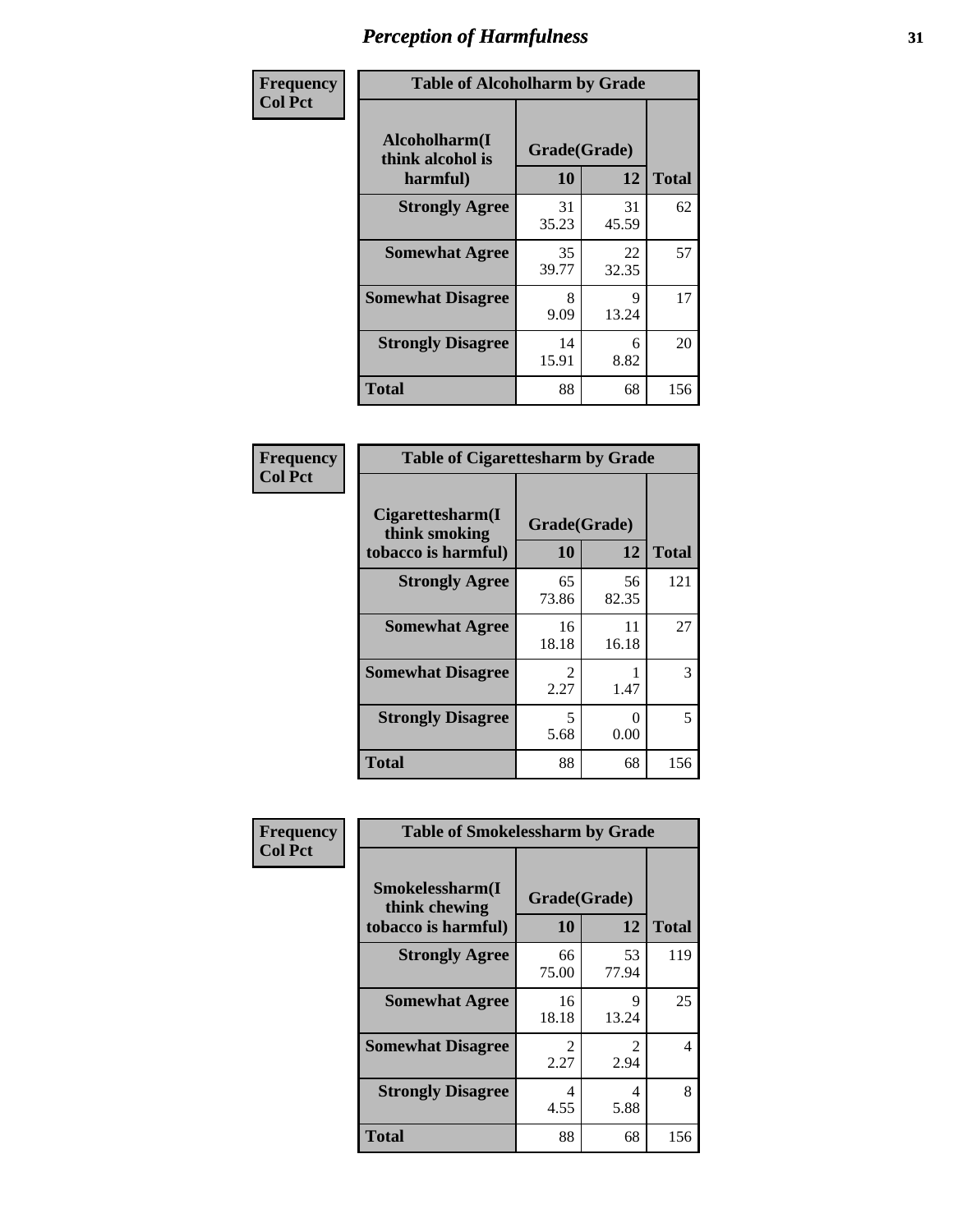| Frequency      | <b>Table of Marijuanaharm by Grade</b>            |                    |             |              |
|----------------|---------------------------------------------------|--------------------|-------------|--------------|
| <b>Col Pct</b> | Marijuanaharm(I<br>think marijuana is<br>harmful) | Grade(Grade)<br>10 | 12          | <b>Total</b> |
|                | <b>Strongly Agree</b>                             | 50<br>56.82        | 47<br>69.12 | 97           |
|                | <b>Somewhat Agree</b>                             | 15<br>17.05        | 6<br>8.82   | 21           |
|                | <b>Somewhat Disagree</b>                          | 5<br>5.68          | 6<br>8.82   | 11           |
|                | <b>Strongly Disagree</b>                          | 18<br>20.45        | 9<br>13.24  | 27           |
|                | <b>Total</b>                                      | 88                 | 68          | 156          |

| <b>Table of Cocaineharm by Grade</b>          |                    |                           |              |  |  |  |
|-----------------------------------------------|--------------------|---------------------------|--------------|--|--|--|
| Cocaineharm(I<br>think cocaine is<br>harmful) | Grade(Grade)<br>10 | 12                        | <b>Total</b> |  |  |  |
| <b>Strongly Agree</b>                         | 78<br>88.64        | 62<br>91.18               | 140          |  |  |  |
| <b>Somewhat Agree</b>                         | 3<br>3.41          | 2<br>2.94                 | 5            |  |  |  |
| <b>Somewhat Disagree</b>                      | 1<br>1.14          | $\mathbf{\Omega}$<br>0.00 |              |  |  |  |
| <b>Strongly Disagree</b>                      | 6<br>6.82          | 4<br>5.88                 | 10           |  |  |  |
| <b>Total</b>                                  | 88                 | 68                        | 156          |  |  |  |

| Frequency      | <b>Table of Inhalantsharm by Grade</b>             |                           |                       |              |
|----------------|----------------------------------------------------|---------------------------|-----------------------|--------------|
| <b>Col Pct</b> | Inhalantsharm(I<br>think inhalants are<br>harmful) | Grade(Grade)<br><b>10</b> | 12                    | <b>Total</b> |
|                | <b>Strongly Agree</b>                              | 77<br>87.50               | 60<br>88.24           | 137          |
|                | <b>Somewhat Agree</b>                              | 7<br>7.95                 | $\mathcal{L}$<br>2.94 | 9            |
|                | <b>Somewhat Disagree</b>                           | 0<br>0.00                 | 1.47                  |              |
|                | <b>Strongly Disagree</b>                           | 4<br>4.55                 | 5<br>7.35             | 9            |
|                | <b>Total</b>                                       | 88                        | 68                    | 156          |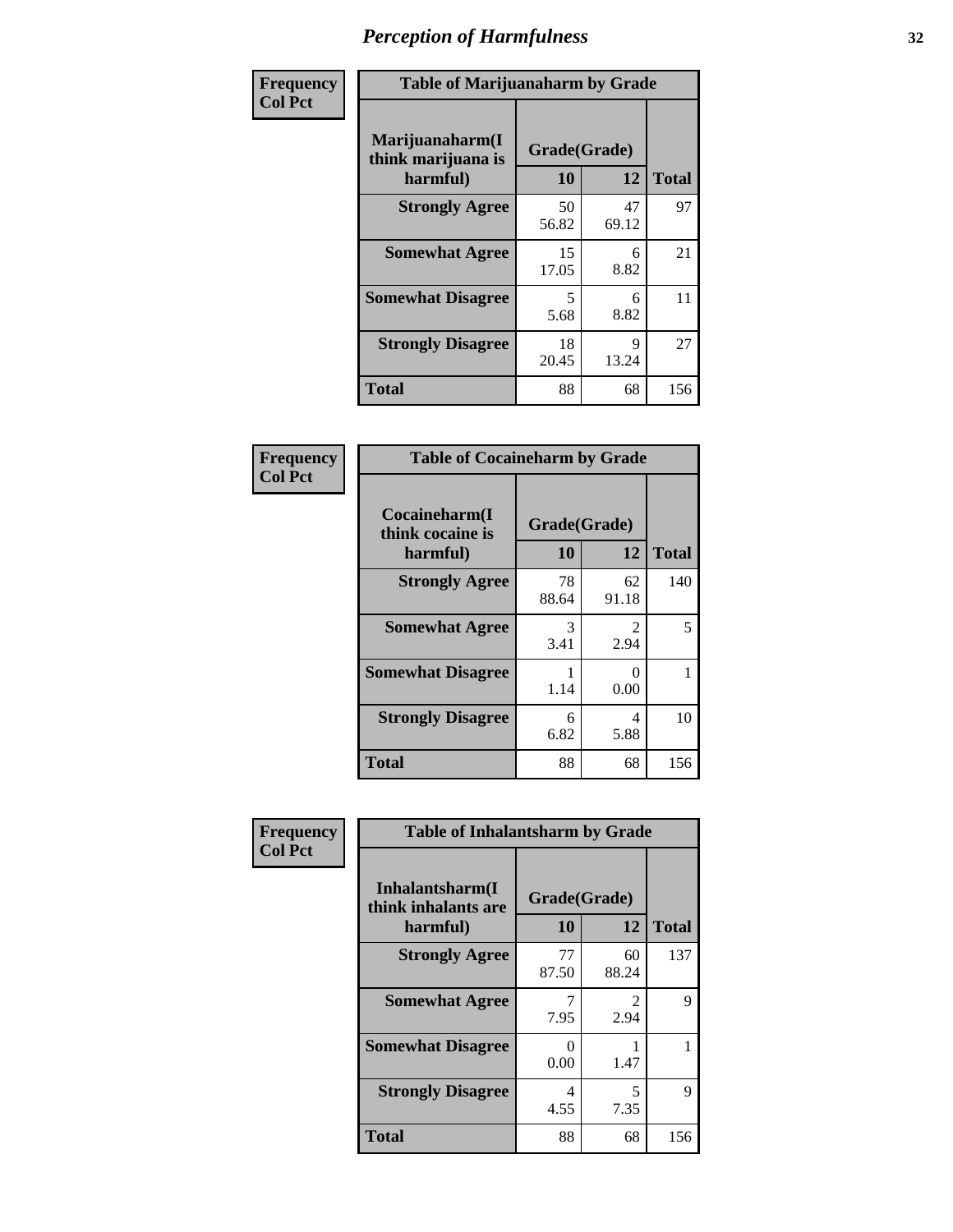| Frequency      | <b>Table of Steroidsharm by Grade</b>            |                    |             |              |
|----------------|--------------------------------------------------|--------------------|-------------|--------------|
| <b>Col Pct</b> | Steroidsharm(I<br>think steroids are<br>harmful) | Grade(Grade)<br>10 | 12          | <b>Total</b> |
|                | <b>Strongly Agree</b>                            | 67<br>76.14        | 57<br>83.82 | 124          |
|                | <b>Somewhat Agree</b>                            | 12<br>13.64        | 5<br>7.35   | 17           |
|                | <b>Somewhat Disagree</b>                         | 1.14               | 1.47        | 2            |
|                | <b>Strongly Disagree</b>                         | 8<br>9.09          | 5<br>7.35   | 13           |
|                | <b>Total</b>                                     | 88                 | 68          | 156          |

| <b>Table of Ecstasyharm by Grade</b>                |                    |                        |                |  |  |
|-----------------------------------------------------|--------------------|------------------------|----------------|--|--|
| $E$ cstasyharm $(I$<br>think ecstasy is<br>harmful) | Grade(Grade)<br>10 | <b>Total</b>           |                |  |  |
| <b>Strongly Agree</b>                               | 75<br>85.23        | 57<br>83.82            | 132            |  |  |
| <b>Somewhat Agree</b>                               | 7<br>7.95          | 6<br>8.82              | 13             |  |  |
| <b>Somewhat Disagree</b>                            | 0<br>0.00          | $\mathfrak{D}$<br>2.94 | $\overline{2}$ |  |  |
| <b>Strongly Disagree</b>                            | 6<br>6.82          | 3<br>4.41              | 9              |  |  |
| Total                                               | 88                 | 68                     | 156            |  |  |

| Frequency      | <b>Table of Methharm by Grade</b>                            |                           |                       |              |
|----------------|--------------------------------------------------------------|---------------------------|-----------------------|--------------|
| <b>Col Pct</b> | <b>Methharm</b> (I think<br>methamphetamines<br>are harmful) | Grade(Grade)<br><b>10</b> | 12                    | <b>Total</b> |
|                | <b>Strongly Agree</b>                                        | 77<br>87.50               | 62<br>91.18           | 139          |
|                | <b>Somewhat Agree</b>                                        | 5<br>5.68                 | $\mathcal{L}$<br>2.94 |              |
|                | <b>Somewhat Disagree</b>                                     | 0<br>0.00                 | 1.47                  |              |
|                | <b>Strongly Disagree</b>                                     | 6<br>6.82                 | 3<br>4.41             | 9            |
|                | <b>Total</b>                                                 | 88                        | 68                    | 156          |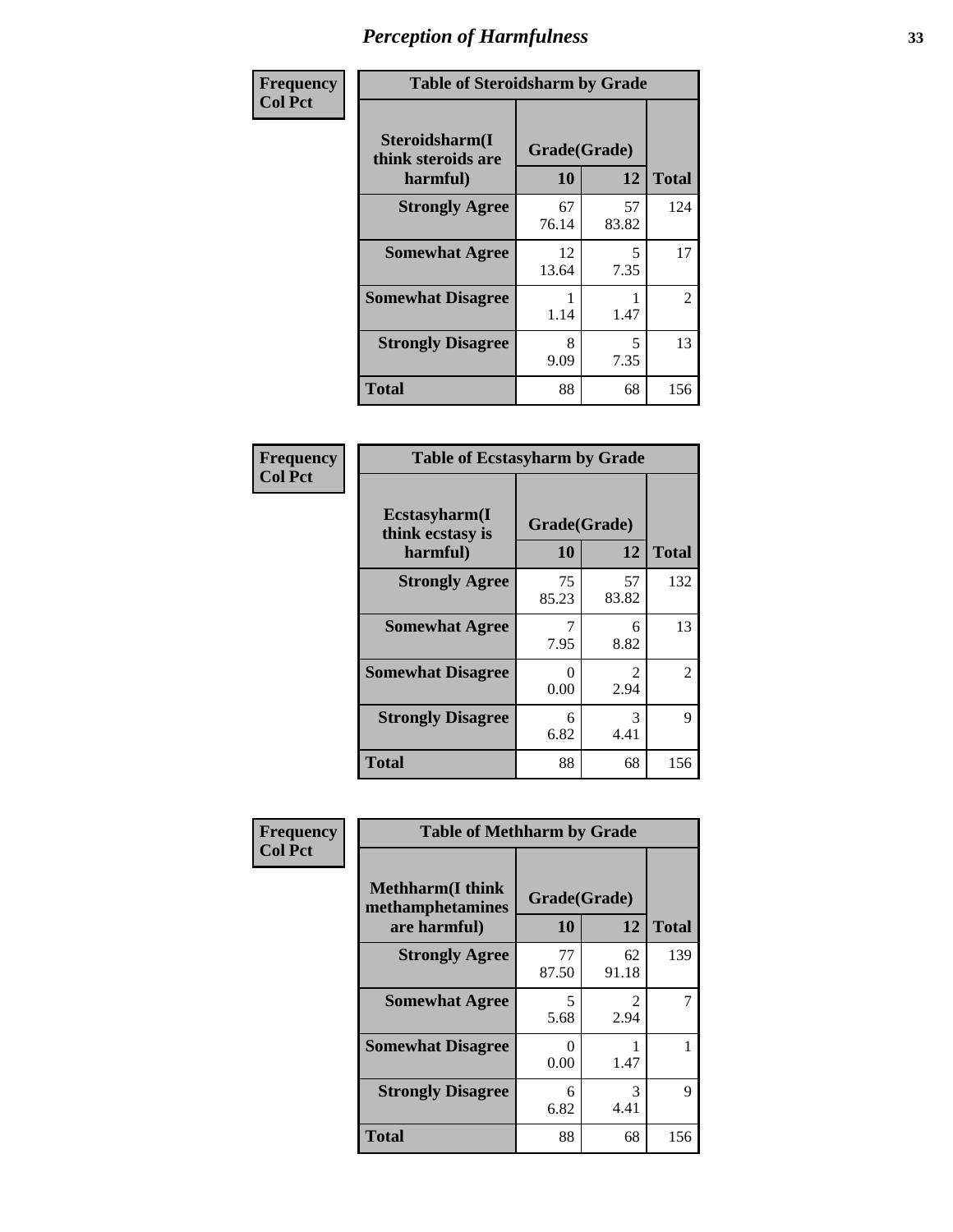| Frequency      | <b>Table of Hallucinogensharm by Grade</b>                 |                       |                       |                |
|----------------|------------------------------------------------------------|-----------------------|-----------------------|----------------|
| <b>Col Pct</b> | Hallucinogensharm(I<br>think hallucinogens<br>are harmful) | Grade(Grade)<br>10    | 12                    | <b>Total</b>   |
|                | <b>Strongly Agree</b>                                      | 76<br>86.36           | 60<br>88.24           | 136            |
|                | <b>Somewhat Agree</b>                                      | 5<br>5.68             | 2<br>2.94             | $\overline{7}$ |
|                | <b>Somewhat Disagree</b>                                   | $\mathcal{L}$<br>2.27 | $\mathcal{L}$<br>2.94 | 4              |
|                | <b>Strongly Disagree</b>                                   | 5<br>5.68             | 4<br>5.88             | 9              |
|                | <b>Total</b>                                               | 88                    | 68                    | 156            |

| <b>Table of Prescriptionharm by Grade</b>                                 |                    |             |              |  |
|---------------------------------------------------------------------------|--------------------|-------------|--------------|--|
| Prescriptionharm(I<br>think prescription<br>drugs not<br>prescribed to me | Grade(Grade)<br>10 | 12          | <b>Total</b> |  |
| are harmful)                                                              |                    |             |              |  |
| <b>Strongly Agree</b>                                                     | 66<br>75.00        | 52<br>76.47 | 118          |  |
| <b>Somewhat Agree</b>                                                     | 13<br>14.77        | 10.29       | 20           |  |
| <b>Somewhat Disagree</b>                                                  | 3<br>3.41          | 3<br>4.41   | 6            |  |
| <b>Strongly Disagree</b>                                                  | 6<br>6.82          | 6<br>8.82   | 12           |  |
| <b>Total</b>                                                              | 88                 | 68          | 156          |  |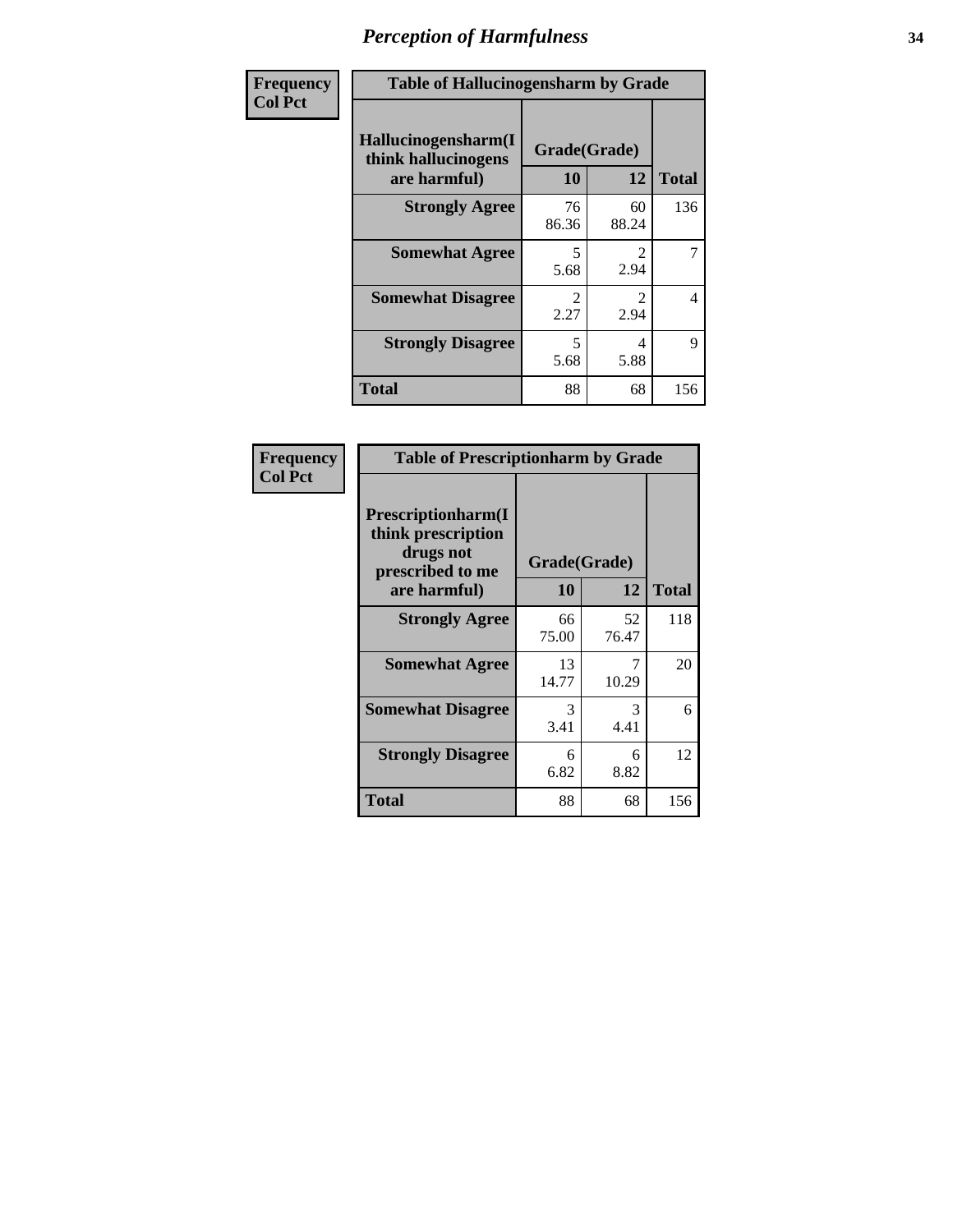# *Disapproval by Adults* **35**

| Frequency      | <b>Table of Alcoholadult by Grade</b>                                 |                    |             |              |
|----------------|-----------------------------------------------------------------------|--------------------|-------------|--------------|
| <b>Col Pct</b> | <b>Alcoholadult</b> (Adults<br>would disapprove if<br>I used alcohol) | Grade(Grade)<br>10 | 12          | <b>Total</b> |
|                | <b>Strongly Agree</b>                                                 | 34<br>38.64        | 32<br>47.06 | 66           |
|                | <b>Somewhat Agree</b>                                                 | 26<br>29.55        | 18<br>26.47 | 44           |
|                | <b>Somewhat Disagree</b>                                              | 19<br>21.59        | 13<br>19.12 | 32           |
|                | <b>Strongly Disagree</b>                                              | 9<br>10.23         | 5<br>7.35   | 14           |
|                | <b>Total</b>                                                          | 88                 | 68          | 156          |

| <b>Table of Tobaccoadult by Grade</b>                                 |                    |             |              |  |  |
|-----------------------------------------------------------------------|--------------------|-------------|--------------|--|--|
| <b>Tobaccoadult</b> (Adults<br>would disapprove if<br>I used tobacco) | Grade(Grade)<br>10 | 12          | <b>Total</b> |  |  |
| <b>Strongly Agree</b>                                                 | 59<br>67.05        | 47<br>69.12 | 106          |  |  |
| <b>Somewhat Agree</b>                                                 | 14<br>15.91        | 10<br>14.71 | 24           |  |  |
| <b>Somewhat Disagree</b>                                              | 9<br>10.23         | 4<br>5.88   | 13           |  |  |
| <b>Strongly Disagree</b>                                              | 6<br>6.82          | 10.29       | 13           |  |  |
| <b>Total</b>                                                          | 88                 | 68          | 156          |  |  |

| Frequency      | <b>Table of Marijuanaadult by Grade</b>                           |                    |                                  |              |
|----------------|-------------------------------------------------------------------|--------------------|----------------------------------|--------------|
| <b>Col Pct</b> | Marijuanaadult(Adults<br>would disapprove if I<br>used marijuana) | Grade(Grade)<br>10 | 12                               | <b>Total</b> |
|                | <b>Strongly Agree</b>                                             | 63<br>71.59        | 53<br>77.94                      | 116          |
|                | <b>Somewhat Agree</b>                                             | 11<br>12.50        | $\overline{\mathcal{A}}$<br>5.88 | 15           |
|                | <b>Somewhat Disagree</b>                                          | 5<br>5.68          | 3<br>4.41                        | 8            |
|                | <b>Strongly Disagree</b>                                          | 9<br>10.23         | 8<br>11.76                       | 17           |
|                | <b>Total</b>                                                      | 88                 | 68                               | 156          |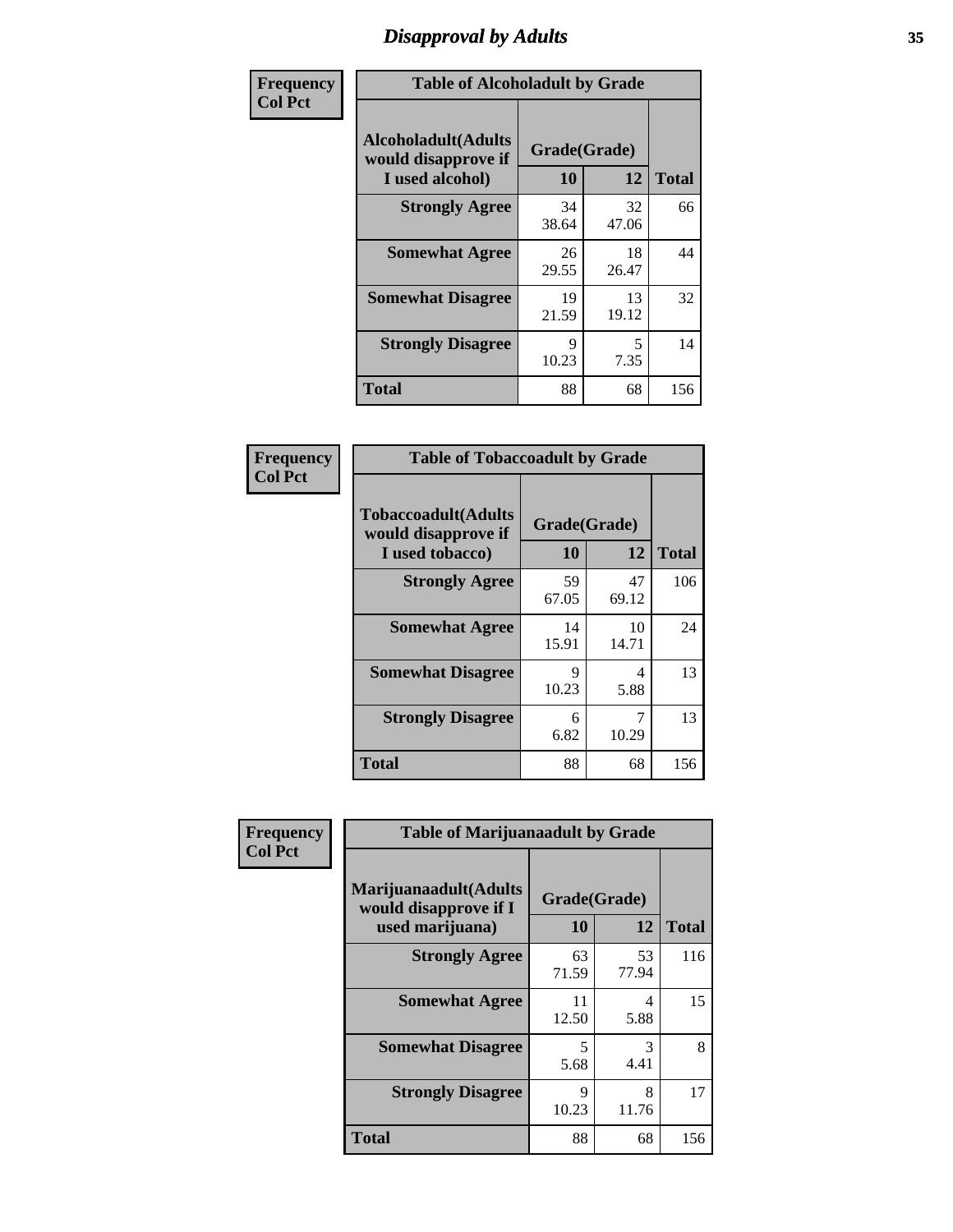### *Disapproval by Adults* **36**

| <b>Frequency</b> | <b>Table of Otherdrugadult by Grade</b>                                     |                    |             |              |
|------------------|-----------------------------------------------------------------------------|--------------------|-------------|--------------|
| <b>Col Pct</b>   | <b>Otherdrugadult</b> (Adults<br>would disapprove if I<br>used other drugs) | Grade(Grade)<br>10 | 12          | <b>Total</b> |
|                  | <b>Strongly Agree</b>                                                       | 73<br>82.95        | 58<br>85.29 | 131          |
|                  | <b>Somewhat Agree</b>                                                       | 7.95               | 3<br>4.41   | 10           |
|                  | <b>Somewhat Disagree</b>                                                    | 1.14               | 3<br>4.41   | 4            |
|                  | <b>Strongly Disagree</b>                                                    | 7.95               | 4<br>5.88   | 11           |
|                  | <b>Total</b>                                                                | 88                 | 68          | 156          |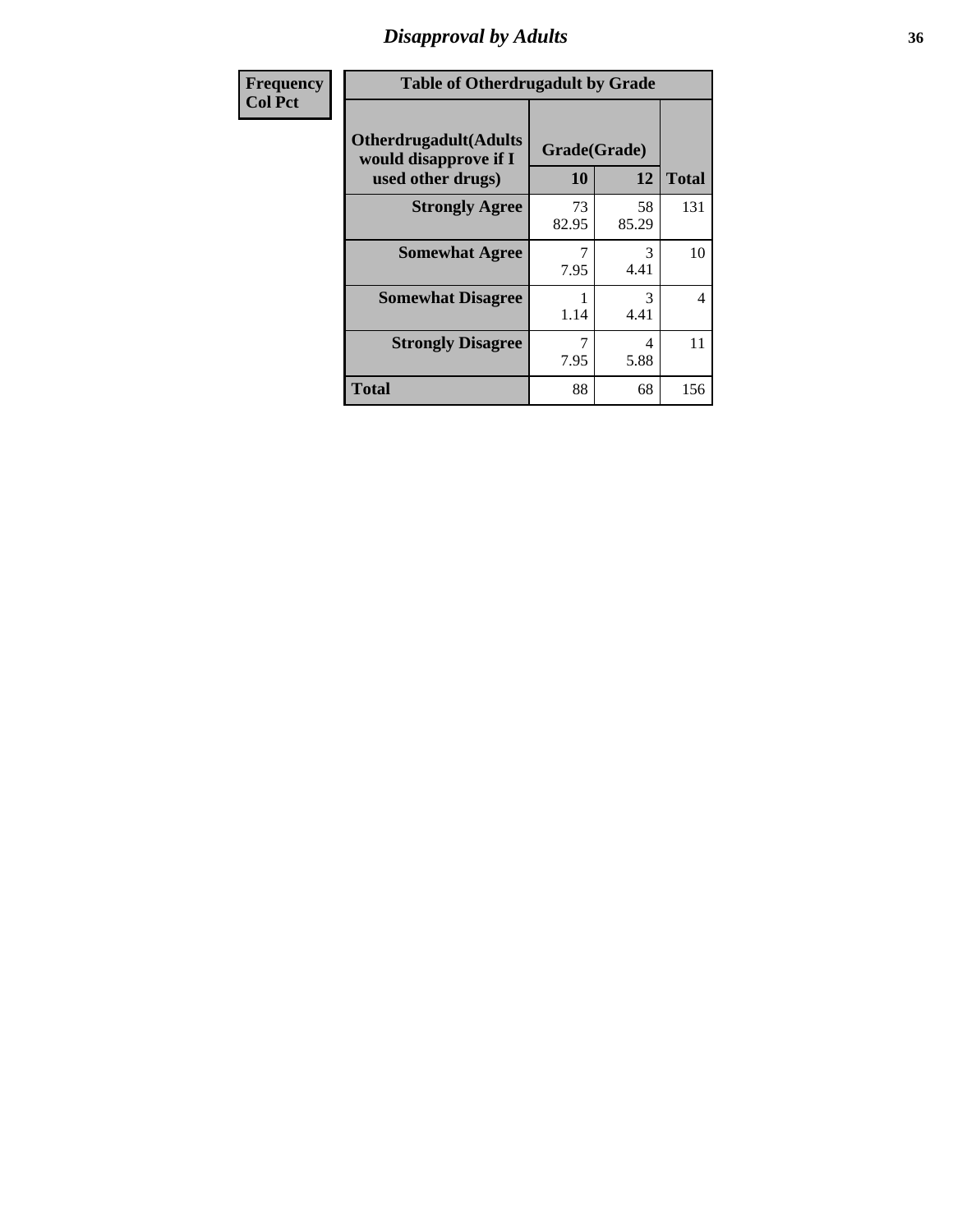# *Disapproval by Peers* **37**

| Frequency      | <b>Table of Alcoholpeer by Grade</b>                    |              |             |              |  |
|----------------|---------------------------------------------------------|--------------|-------------|--------------|--|
| <b>Col Pct</b> | Alcoholpeer(My<br>friends would<br>disapprove if I used | Grade(Grade) |             |              |  |
|                | alcohol)                                                | 10           | 12          | <b>Total</b> |  |
|                | <b>Strongly Agree</b>                                   | 23<br>26.14  | 9<br>13.24  | 32           |  |
|                | <b>Somewhat Agree</b>                                   | 13<br>14.77  | 16<br>23.53 | 29           |  |
|                | <b>Somewhat Disagree</b>                                | 12<br>13.64  | 15<br>22.06 | 27           |  |
|                | <b>Strongly Disagree</b>                                | 40<br>45.45  | 28<br>41.18 | 68           |  |
|                | Total                                                   | 88           | 68          | 156          |  |

| Frequency      | <b>Table of Tobaccopeer by Grade</b>                                |                    |             |              |
|----------------|---------------------------------------------------------------------|--------------------|-------------|--------------|
| <b>Col Pct</b> | Tobaccopeer(My<br>friends would<br>disapprove if I used<br>tobacco) | Grade(Grade)<br>10 | 12          | <b>Total</b> |
|                | <b>Strongly Agree</b>                                               | 35<br>39.77        | 22<br>32.35 | 57           |
|                | <b>Somewhat Agree</b>                                               | 15<br>17.05        | 16<br>23.53 | 31           |
|                | <b>Somewhat Disagree</b>                                            | 11<br>12.50        | 10<br>14.71 | 21           |
|                | <b>Strongly Disagree</b>                                            | 27<br>30.68        | 20<br>29.41 | 47           |
|                | Total                                                               | 88                 | 68          | 156          |

| Frequency      | <b>Table of Marijuanapeer by Grade</b>                    |              |             |              |
|----------------|-----------------------------------------------------------|--------------|-------------|--------------|
| <b>Col Pct</b> | Marijuanapeer(My<br>friends would<br>disapprove if I used | Grade(Grade) |             |              |
|                | marijuana)                                                | 10           | 12          | <b>Total</b> |
|                | <b>Strongly Agree</b>                                     | 40<br>45.45  | 21<br>30.88 | 61           |
|                | <b>Somewhat Agree</b>                                     | 11<br>12.50  | 13<br>19.12 | 24           |
|                | <b>Somewhat Disagree</b>                                  | 7.95         | 14<br>20.59 | 21           |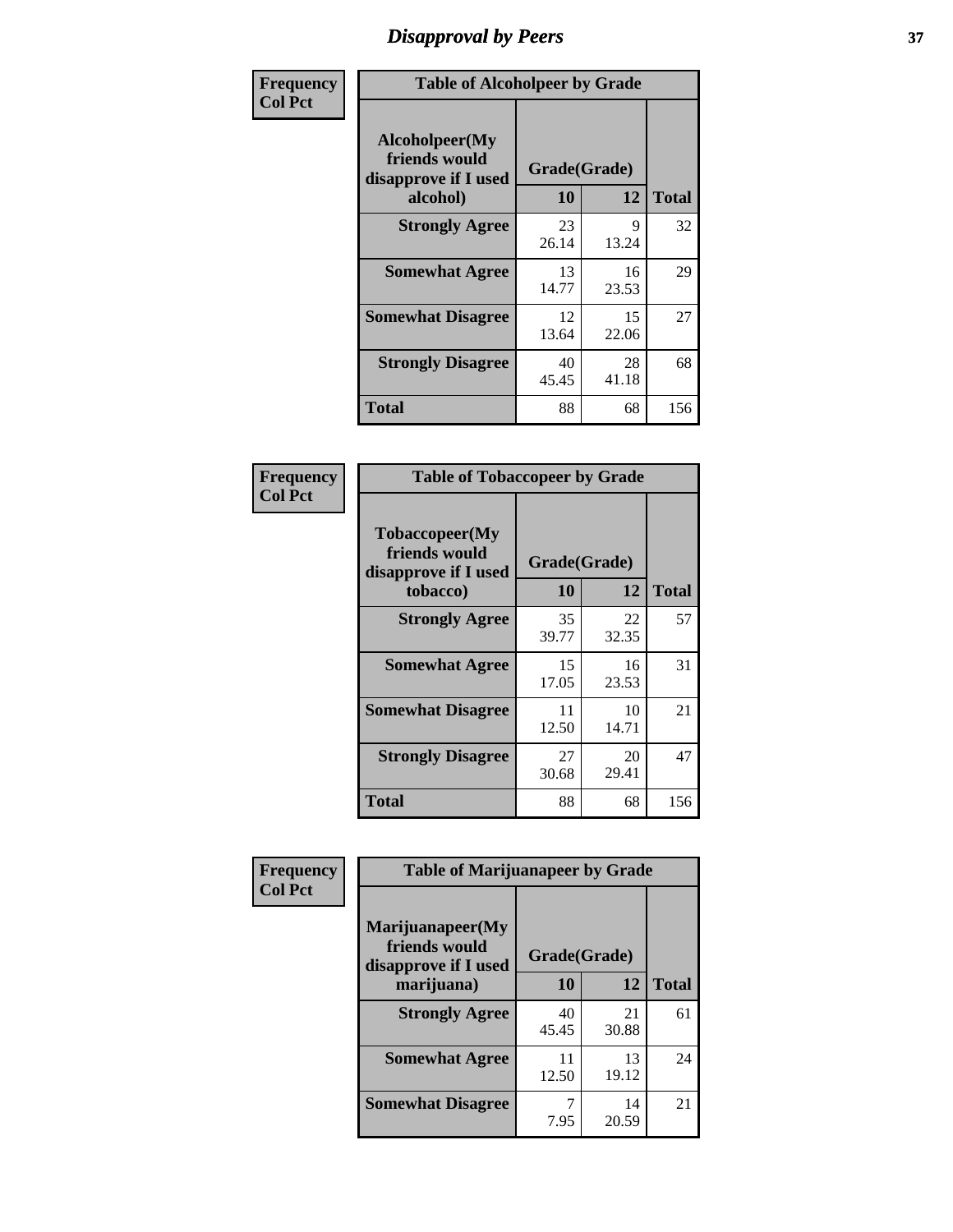# *Disapproval by Peers* **38**

| Frequency<br><b>Col Pct</b> | <b>Table of Marijuanapeer by Grade</b>                                  |                    |             |              |  |
|-----------------------------|-------------------------------------------------------------------------|--------------------|-------------|--------------|--|
|                             | Marijuanapeer(My<br>friends would<br>disapprove if I used<br>marijuana) | Grade(Grade)<br>10 | 12          | <b>Total</b> |  |
|                             | <b>Strongly Disagree</b>                                                | 30<br>34.09        | 20<br>29.41 | 50           |  |
|                             | Total                                                                   | 88                 | 68          | 156          |  |

| Frequency      | <b>Table of Otherdrugpeer by Grade</b>                                    |                    |             |              |  |
|----------------|---------------------------------------------------------------------------|--------------------|-------------|--------------|--|
| <b>Col Pct</b> | Otherdrugpeer(My<br>friends would<br>disapprove if I used<br>other drugs) | Grade(Grade)<br>10 | 12          | <b>Total</b> |  |
|                | <b>Strongly Agree</b>                                                     | 44<br>50.00        | 34<br>50.00 | 78           |  |
|                | <b>Somewhat Agree</b>                                                     | 13<br>14.77        | 12<br>17.65 | 25           |  |
|                | <b>Somewhat Disagree</b>                                                  | 7<br>7.95          | 8<br>11.76  | 15           |  |
|                | <b>Strongly Disagree</b>                                                  | 24<br>27.27        | 14<br>20.59 | 38           |  |
|                | <b>Total</b>                                                              | 88                 | 68          | 156          |  |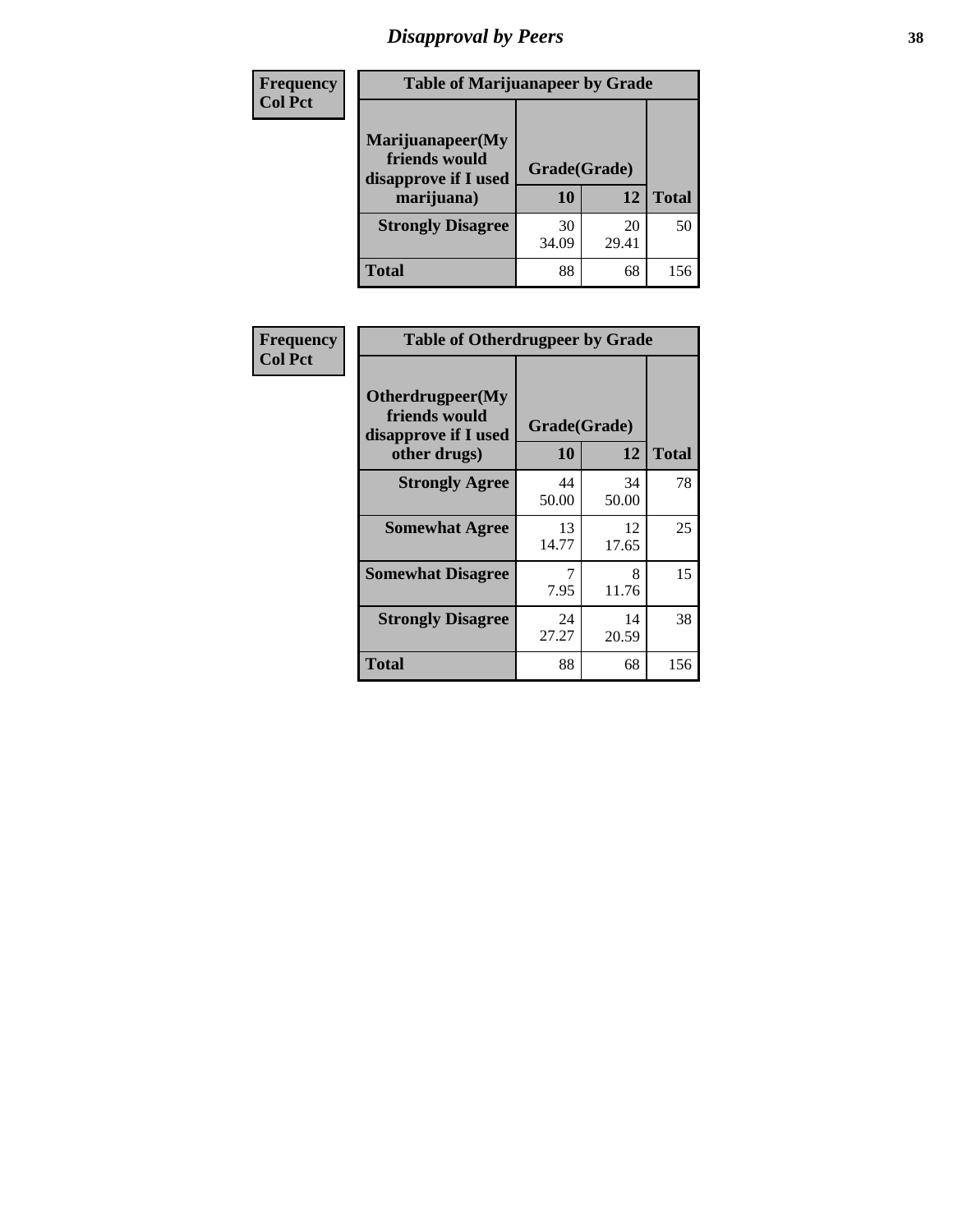| Frequency<br><b>Col Pct</b> | <b>Table of Alcohollocation1 by Grade</b> |              |             |              |
|-----------------------------|-------------------------------------------|--------------|-------------|--------------|
|                             | <b>Alcohollocation1(Places</b>            | Grade(Grade) |             |              |
|                             | <b>Friends Use Alcohol)</b>               | 10           | 12          | <b>Total</b> |
|                             |                                           | 60<br>68.18  | 52<br>76.47 | 112          |
|                             | Do Not Use                                | 28<br>31.82  | 16<br>23.53 | 44           |
|                             | <b>Total</b>                              | 88           | 68          | 156          |

| Frequency      | <b>Table of Alcohollocation2 by Grade</b>                     |                    |             |              |
|----------------|---------------------------------------------------------------|--------------------|-------------|--------------|
| <b>Col Pct</b> | <b>Alcohollocation2(Places</b><br><b>Friends Use Alcohol)</b> | Grade(Grade)<br>10 | <b>12</b>   | <b>Total</b> |
|                |                                                               | 44<br>50.00        | 33<br>48.53 | 77           |
|                | Home                                                          | 44<br>50.00        | 35<br>51.47 | 79           |
|                | <b>Total</b>                                                  | 88                 | 68          | 156          |

| Frequency<br><b>Col Pct</b> | <b>Table of Alcohollocation 3 by Grade</b>                    |                    |             |              |
|-----------------------------|---------------------------------------------------------------|--------------------|-------------|--------------|
|                             | <b>Alcohollocation3(Places</b><br><b>Friends Use Alcohol)</b> | Grade(Grade)<br>10 | 12          | <b>Total</b> |
|                             |                                                               | 82<br>93.18        | 63<br>92.65 | 145          |
|                             | <b>School</b>                                                 | 6<br>6.82          | 5<br>7.35   | 11           |
|                             | <b>Total</b>                                                  | 88                 | 68          | 156          |

| <b>Frequency</b> | <b>Table of Alcohollocation4 by Grade</b> |              |             |              |  |
|------------------|-------------------------------------------|--------------|-------------|--------------|--|
| <b>Col Pct</b>   | <b>Alcohollocation4(Places</b>            | Grade(Grade) |             |              |  |
|                  | <b>Friends Use Alcohol)</b>               | 10           | 12          | <b>Total</b> |  |
|                  |                                           | 67<br>76.14  | 52<br>76.47 | 119          |  |
|                  | Car                                       | 21<br>23.86  | 16<br>23.53 | 37           |  |
|                  | <b>Total</b>                              | 88           | 68          | 156          |  |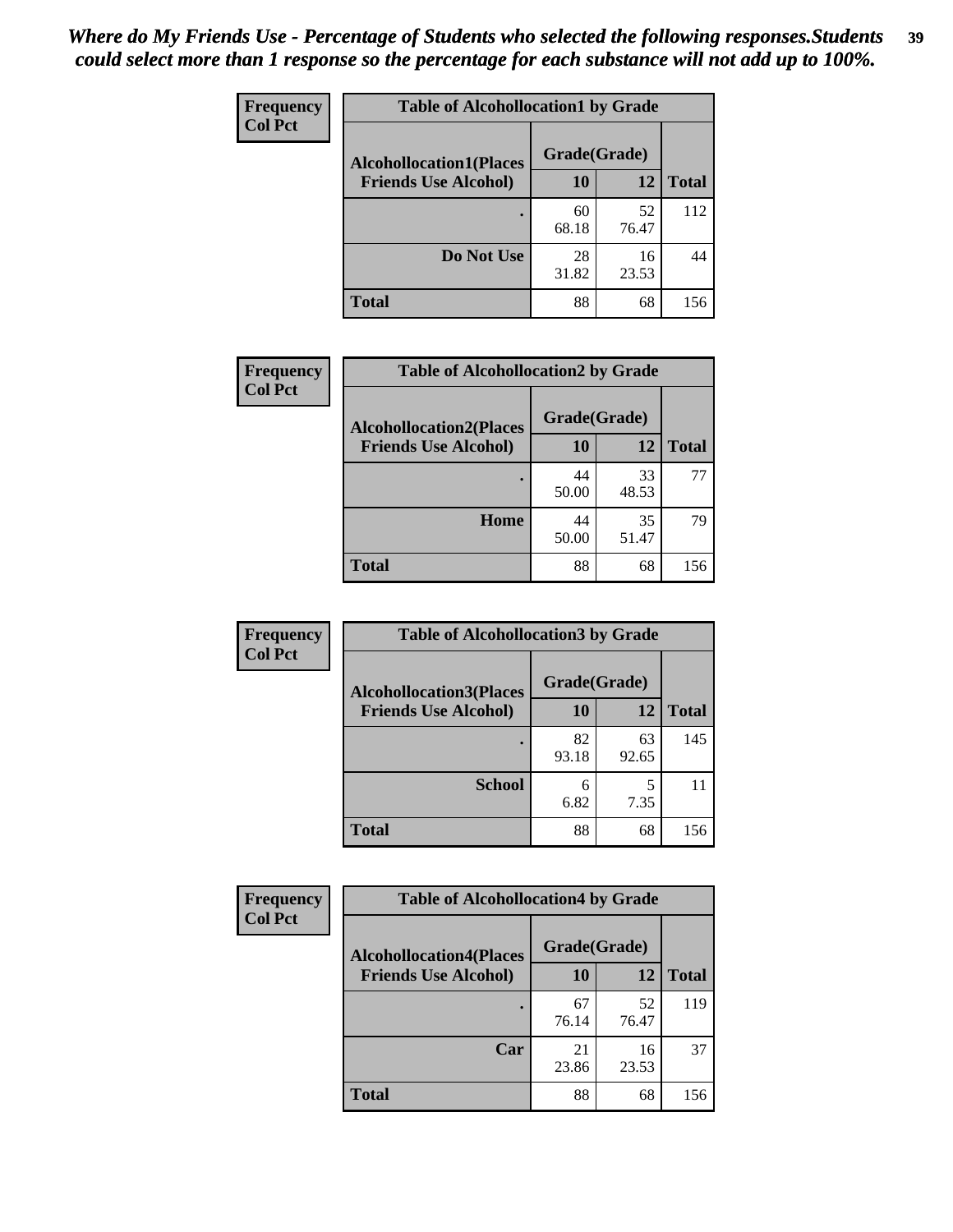| Frequency<br><b>Col Pct</b> | <b>Table of Alcohollocation5 by Grade</b> |              |             |              |
|-----------------------------|-------------------------------------------|--------------|-------------|--------------|
|                             | <b>Alcohollocation5(Places</b>            | Grade(Grade) |             |              |
|                             | <b>Friends Use Alcohol)</b>               | 10           | 12          | <b>Total</b> |
|                             |                                           | 41<br>46.59  | 25<br>36.76 | 66           |
|                             | <b>Friend's House</b>                     | 47<br>53.41  | 43<br>63.24 | 90           |
|                             | <b>Total</b>                              | 88           | 68          | 156          |

| <b>Frequency</b> | <b>Table of Alcohollocation6 by Grade</b> |              |             |              |
|------------------|-------------------------------------------|--------------|-------------|--------------|
| <b>Col Pct</b>   | <b>Alcohollocation6(Places</b>            | Grade(Grade) |             |              |
|                  | <b>Friends Use Alcohol)</b>               | 10           | 12          | <b>Total</b> |
|                  |                                           | 50<br>56.82  | 42<br>61.76 | 92           |
|                  | <b>Other</b>                              | 38<br>43.18  | 26<br>38.24 | 64           |
|                  | <b>Total</b>                              | 88           | 68          | 156          |

| Frequency      | <b>Table of Tobaccolocation1 by Grade</b> |              |             |              |
|----------------|-------------------------------------------|--------------|-------------|--------------|
| <b>Col Pct</b> | <b>Tobaccolocation1(Places</b>            | Grade(Grade) |             |              |
|                | <b>Friends Use Tobacco)</b>               | 10           | 12          | <b>Total</b> |
|                |                                           | 41<br>46.59  | 38<br>55.88 | 79           |
|                | Do Not Use                                | 47<br>53.41  | 30<br>44.12 | 77           |
|                | <b>Total</b>                              | 88           | 68          | 156          |

| <b>Frequency</b> | <b>Table of Tobaccolocation2 by Grade</b> |              |             |              |  |
|------------------|-------------------------------------------|--------------|-------------|--------------|--|
| <b>Col Pct</b>   | <b>Tobaccolocation2(Places</b>            | Grade(Grade) |             |              |  |
|                  | <b>Friends Use Tobacco)</b>               | 10           | 12          | <b>Total</b> |  |
|                  |                                           | 58<br>65.91  | 40<br>58.82 | 98           |  |
|                  | Home                                      | 30<br>34.09  | 28<br>41.18 | 58           |  |
|                  | <b>Total</b>                              | 88           | 68          | 156          |  |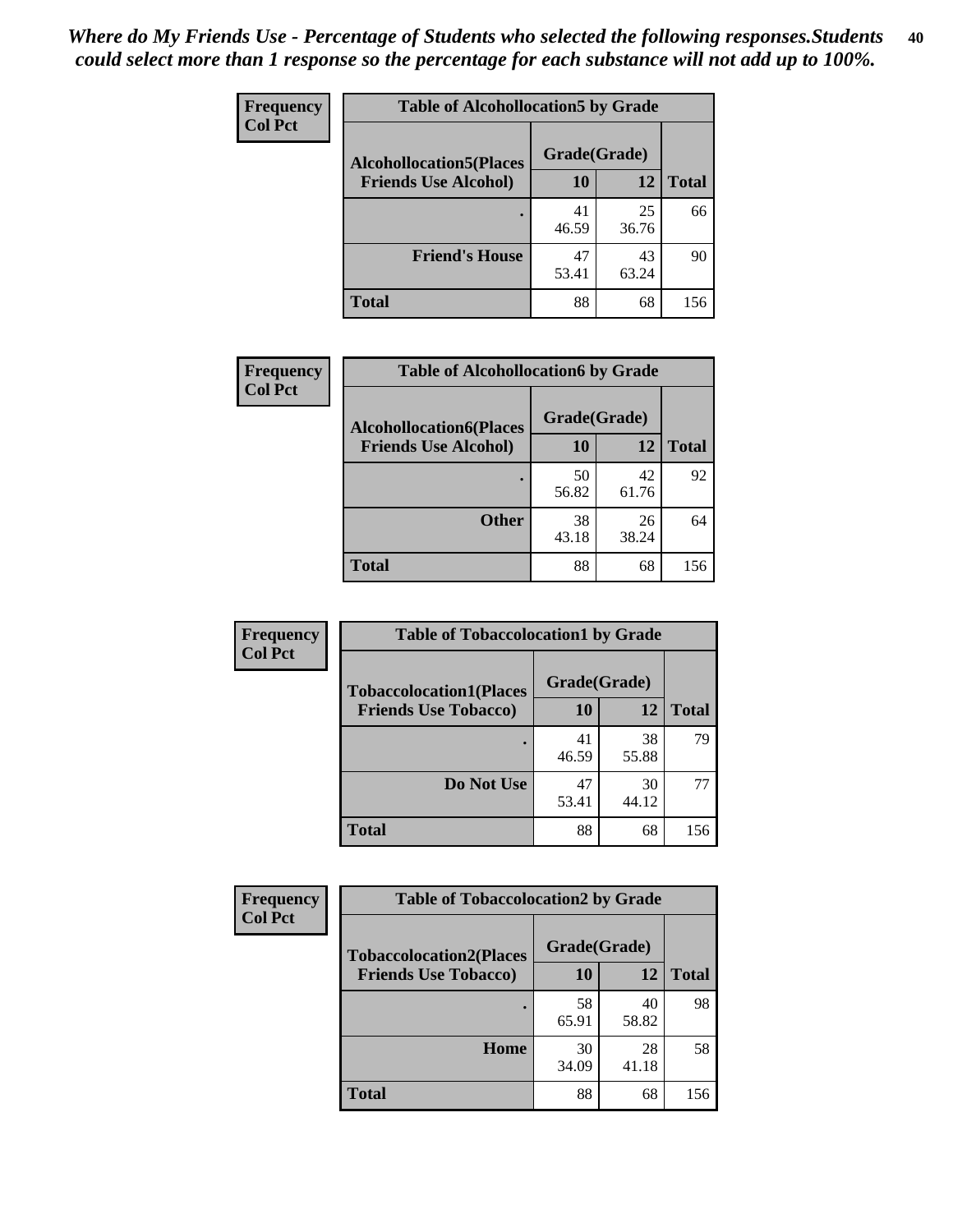| Frequency      | <b>Table of Tobaccolocation 3 by Grade</b> |              |             |              |
|----------------|--------------------------------------------|--------------|-------------|--------------|
| <b>Col Pct</b> | <b>Tobaccolocation3(Places</b>             | Grade(Grade) |             |              |
|                | <b>Friends Use Tobacco)</b>                | 10           | 12          | <b>Total</b> |
|                |                                            | 75<br>85.23  | 57<br>83.82 | 132          |
|                | <b>School</b>                              | 13<br>14.77  | 11<br>16.18 | 24           |
|                | <b>Total</b>                               | 88           | 68          | 156          |

| <b>Frequency</b> | <b>Table of Tobaccolocation4 by Grade</b> |              |             |              |
|------------------|-------------------------------------------|--------------|-------------|--------------|
| <b>Col Pct</b>   | <b>Tobaccolocation4(Places</b>            | Grade(Grade) |             |              |
|                  | <b>Friends Use Tobacco)</b>               | 10           | 12          | <b>Total</b> |
|                  |                                           | 61<br>69.32  | 45<br>66.18 | 106          |
|                  | Car                                       | 27<br>30.68  | 23<br>33.82 | 50           |
|                  | <b>Total</b>                              | 88           | 68          | 156          |

| Frequency<br><b>Col Pct</b> | <b>Table of Tobaccolocation5 by Grade</b>                     |                    |             |              |
|-----------------------------|---------------------------------------------------------------|--------------------|-------------|--------------|
|                             | <b>Tobaccolocation5(Places</b><br><b>Friends Use Tobacco)</b> | Grade(Grade)<br>10 | <b>12</b>   | <b>Total</b> |
|                             |                                                               |                    |             |              |
|                             |                                                               | 57<br>64.77        | 42<br>61.76 | 99           |
|                             | <b>Friend's House</b>                                         | 31<br>35.23        | 26<br>38.24 | 57           |
|                             | <b>Total</b>                                                  | 88                 | 68          | 156          |

| <b>Frequency</b> | <b>Table of Tobaccolocation6 by Grade</b> |              |             |              |  |
|------------------|-------------------------------------------|--------------|-------------|--------------|--|
| <b>Col Pct</b>   | <b>Tobaccolocation6(Places</b>            | Grade(Grade) |             |              |  |
|                  | <b>Friends Use Tobacco)</b>               | 10           | 12          | <b>Total</b> |  |
|                  |                                           | 60<br>68.18  | 46<br>67.65 | 106          |  |
|                  | <b>Other</b>                              | 28<br>31.82  | 22<br>32.35 | 50           |  |
|                  | <b>Total</b>                              | 88           | 68          | 156          |  |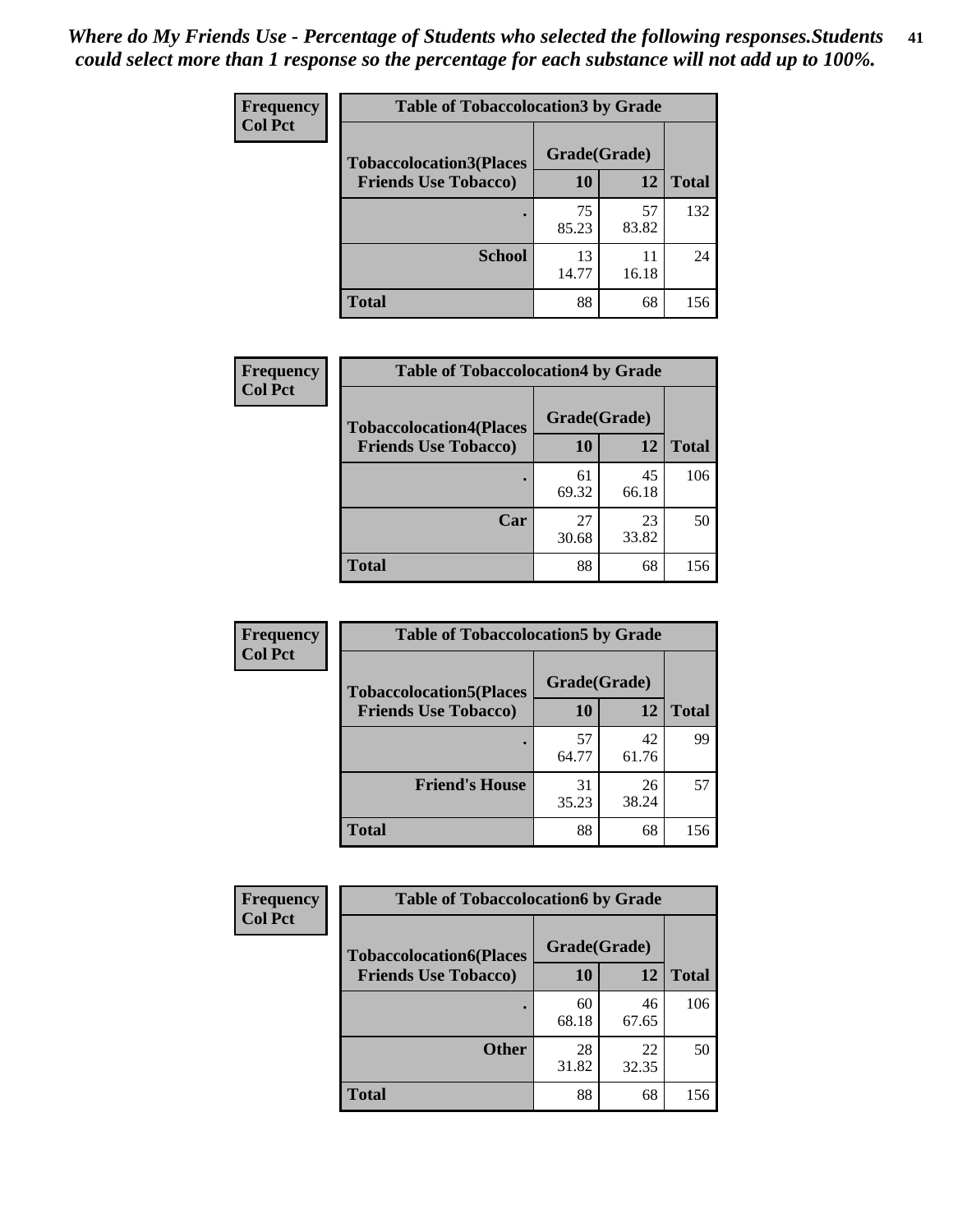| <b>Frequency</b><br><b>Col Pct</b> | <b>Table of Marijuanalocation1 by Grade</b> |              |             |              |
|------------------------------------|---------------------------------------------|--------------|-------------|--------------|
|                                    | <b>Marijuanalocation1(Places</b>            | Grade(Grade) |             |              |
|                                    | <b>Friends Use Marijuana</b> )              | 10           | 12          | <b>Total</b> |
|                                    |                                             | 44<br>50.00  | 42<br>61.76 | 86           |
|                                    | Do Not Use                                  | 44<br>50.00  | 26<br>38.24 | 70           |
|                                    | <b>Total</b>                                | 88           | 68          | 156          |

| <b>Frequency</b> | <b>Table of Marijuanalocation2 by Grade</b>                        |                    |             |              |
|------------------|--------------------------------------------------------------------|--------------------|-------------|--------------|
| <b>Col Pct</b>   | <b>Marijuanalocation2(Places</b><br><b>Friends Use Marijuana</b> ) | Grade(Grade)<br>10 | 12          | <b>Total</b> |
|                  |                                                                    | 53<br>60.23        | 40<br>58.82 | 93           |
|                  | Home                                                               | 35<br>39.77        | 28<br>41.18 | 63           |
|                  | <b>Total</b>                                                       | 88                 | 68          | 156          |

| Frequency<br><b>Col Pct</b> | <b>Table of Marijuanalocation3 by Grade</b> |              |             |       |
|-----------------------------|---------------------------------------------|--------------|-------------|-------|
|                             | <b>Marijuanalocation3(Places</b>            | Grade(Grade) |             |       |
|                             | <b>Friends Use Marijuana</b> )              | 10           | 12          | Total |
|                             |                                             | 79<br>89.77  | 61<br>89.71 | 140   |
|                             | <b>School</b>                               | q<br>10.23   | 10.29       | 16    |
|                             | <b>Total</b>                                | 88           | 68          | 156   |

| <b>Frequency</b> | <b>Table of Marijuanalocation4 by Grade</b> |              |             |              |  |
|------------------|---------------------------------------------|--------------|-------------|--------------|--|
| <b>Col Pct</b>   | <b>Marijuanalocation4(Places</b>            | Grade(Grade) |             |              |  |
|                  | <b>Friends Use Marijuana</b> )              | <b>10</b>    | 12          | <b>Total</b> |  |
|                  |                                             | 65<br>73.86  | 46<br>67.65 | 111          |  |
|                  | Car                                         | 23<br>26.14  | 22<br>32.35 | 45           |  |
|                  | <b>Total</b>                                | 88           | 68          | 156          |  |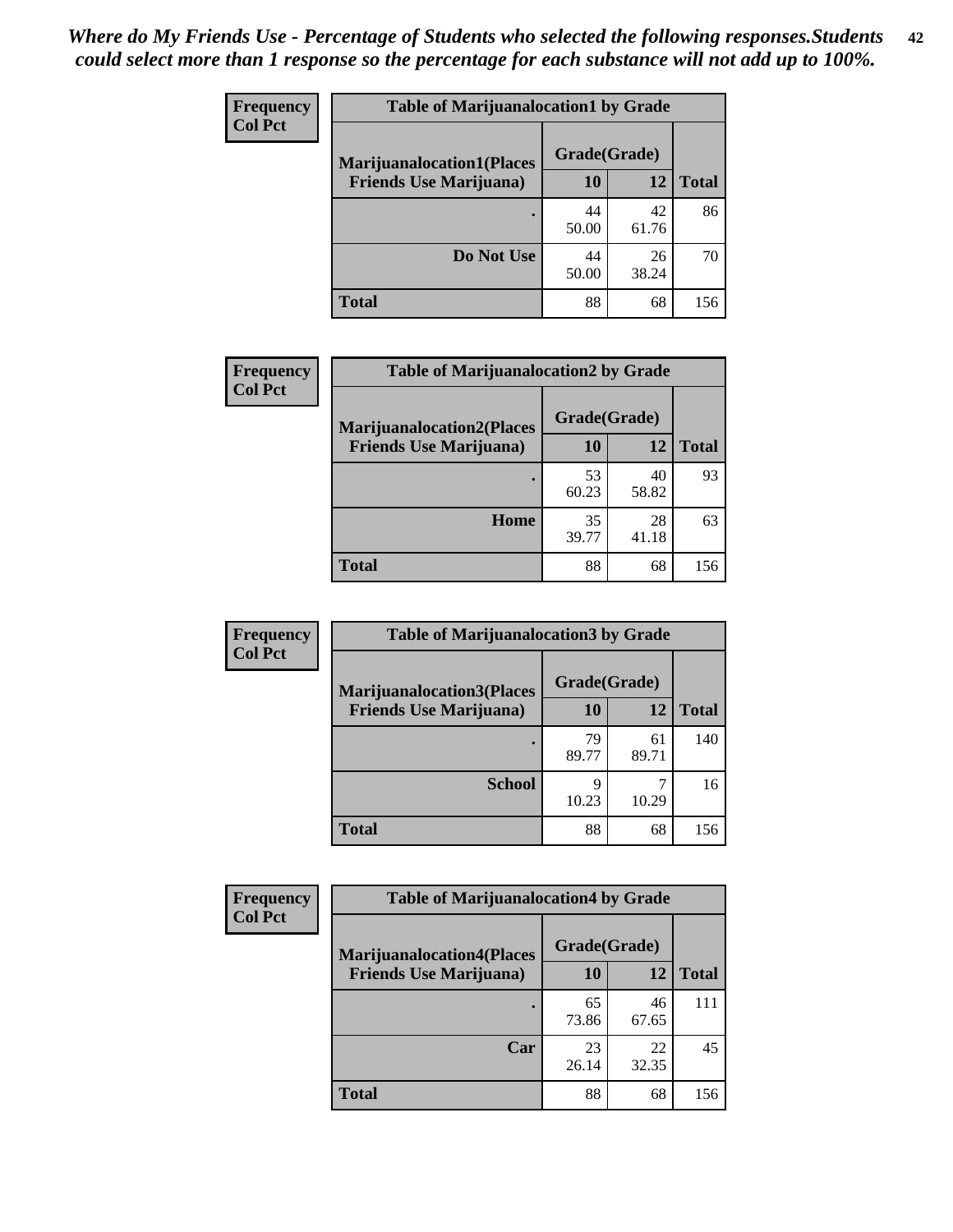| <b>Frequency</b> | <b>Table of Marijuanalocation5 by Grade</b> |              |             |              |
|------------------|---------------------------------------------|--------------|-------------|--------------|
| <b>Col Pct</b>   | <b>Marijuanalocation5</b> (Places           | Grade(Grade) |             |              |
|                  | <b>Friends Use Marijuana</b> )              | 10           | 12          | <b>Total</b> |
|                  |                                             | 52<br>59.09  | 35<br>51.47 | 87           |
|                  | <b>Friend's House</b>                       | 36<br>40.91  | 33<br>48.53 | 69           |
|                  | <b>Total</b>                                | 88           | 68          | 156          |

| <b>Frequency</b> | <b>Table of Marijuanalocation6 by Grade</b>                        |                    |             |              |
|------------------|--------------------------------------------------------------------|--------------------|-------------|--------------|
| <b>Col Pct</b>   | <b>Marijuanalocation6(Places</b><br><b>Friends Use Marijuana</b> ) | Grade(Grade)<br>10 | 12          | <b>Total</b> |
|                  |                                                                    | 57<br>64.77        | 41<br>60.29 | 98           |
|                  | <b>Other</b>                                                       | 31<br>35.23        | 27<br>39.71 | 58           |
|                  | <b>Total</b>                                                       | 88                 | 68          | 156          |

| <b>Frequency</b> | <b>Table of Otherdruglocation1 by Grade</b>                          |              |             |              |
|------------------|----------------------------------------------------------------------|--------------|-------------|--------------|
| <b>Col Pct</b>   | <b>Otherdruglocation1(Places</b><br><b>Friends Use Other Illegal</b> | Grade(Grade) |             |              |
|                  | Drugs)                                                               | 10           | 12          | <b>Total</b> |
|                  |                                                                      | 32<br>36.36  | 22<br>32.35 | 54           |
|                  | Do Not Use                                                           | 56<br>63.64  | 46<br>67.65 | 102          |
|                  | <b>Total</b>                                                         | 88           | 68          | 156          |

| Frequency      | <b>Table of Otherdruglocation2 by Grade</b>                          |              |             |              |
|----------------|----------------------------------------------------------------------|--------------|-------------|--------------|
| <b>Col Pct</b> | <b>Otherdruglocation2(Places</b><br><b>Friends Use Other Illegal</b> | Grade(Grade) |             |              |
|                | Drugs)                                                               | 10           | 12          | <b>Total</b> |
|                |                                                                      | 67<br>76.14  | 53<br>77.94 | 120          |
|                | Home                                                                 | 21<br>23.86  | 15<br>22.06 | 36           |
|                | <b>Total</b>                                                         | 88           | 68          | 156          |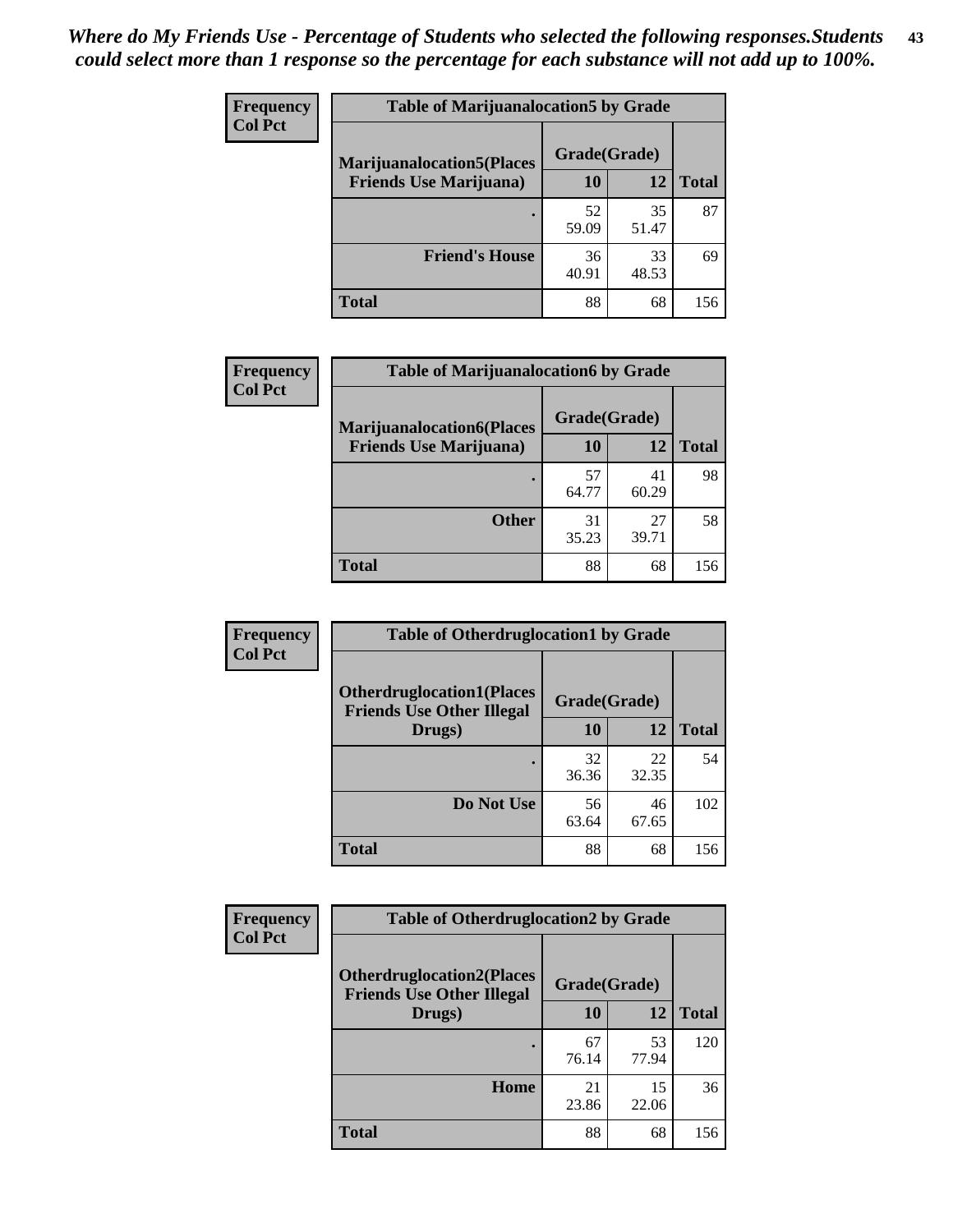| <b>Frequency</b> | <b>Table of Otherdruglocation 3 by Grade</b>                         |              |             |              |
|------------------|----------------------------------------------------------------------|--------------|-------------|--------------|
| <b>Col Pct</b>   | <b>Otherdruglocation3(Places</b><br><b>Friends Use Other Illegal</b> | Grade(Grade) |             |              |
|                  | Drugs)                                                               | 10           | 12          | <b>Total</b> |
|                  |                                                                      | 74<br>84.09  | 62<br>91.18 | 136          |
|                  | <b>School</b>                                                        | 14<br>15.91  | 6<br>8.82   | 20           |
|                  | <b>Total</b>                                                         | 88           | 68          | 156          |

| <b>Frequency</b> | <b>Table of Otherdruglocation4 by Grade</b>                                          |             |             |              |
|------------------|--------------------------------------------------------------------------------------|-------------|-------------|--------------|
| <b>Col Pct</b>   | <b>Otherdruglocation4(Places</b><br>Grade(Grade)<br><b>Friends Use Other Illegal</b> |             |             |              |
|                  | Drugs)                                                                               | 10          | 12          | <b>Total</b> |
|                  |                                                                                      | 74<br>84.09 | 55<br>80.88 | 129          |
|                  | Car                                                                                  | 14<br>15.91 | 13<br>19.12 | 27           |
|                  | <b>Total</b>                                                                         | 88          | 68          | 156          |

| <b>Frequency</b> | <b>Table of Otherdruglocation5 by Grade</b>                          |              |             |              |
|------------------|----------------------------------------------------------------------|--------------|-------------|--------------|
| <b>Col Pct</b>   | <b>Otherdruglocation5(Places</b><br><b>Friends Use Other Illegal</b> | Grade(Grade) |             |              |
|                  | Drugs)                                                               | 10           | 12          | <b>Total</b> |
|                  |                                                                      | 64<br>72.73  | 51<br>75.00 | 115          |
|                  | <b>Friend's House</b>                                                | 24<br>27.27  | 17<br>25.00 | 41           |
|                  | Total                                                                | 88           | 68          | 156          |

| Frequency      | <b>Table of Otherdruglocation6 by Grade</b>                          |              |             |              |
|----------------|----------------------------------------------------------------------|--------------|-------------|--------------|
| <b>Col Pct</b> | <b>Otherdruglocation6(Places</b><br><b>Friends Use Other Illegal</b> | Grade(Grade) |             |              |
|                | Drugs)                                                               | 10           | 12          | <b>Total</b> |
|                |                                                                      | 68<br>77.27  | 48<br>70.59 | 116          |
|                | <b>Other</b>                                                         | 20<br>22.73  | 20<br>29.41 | 40           |
|                | <b>Total</b>                                                         | 88           | 68          | 156          |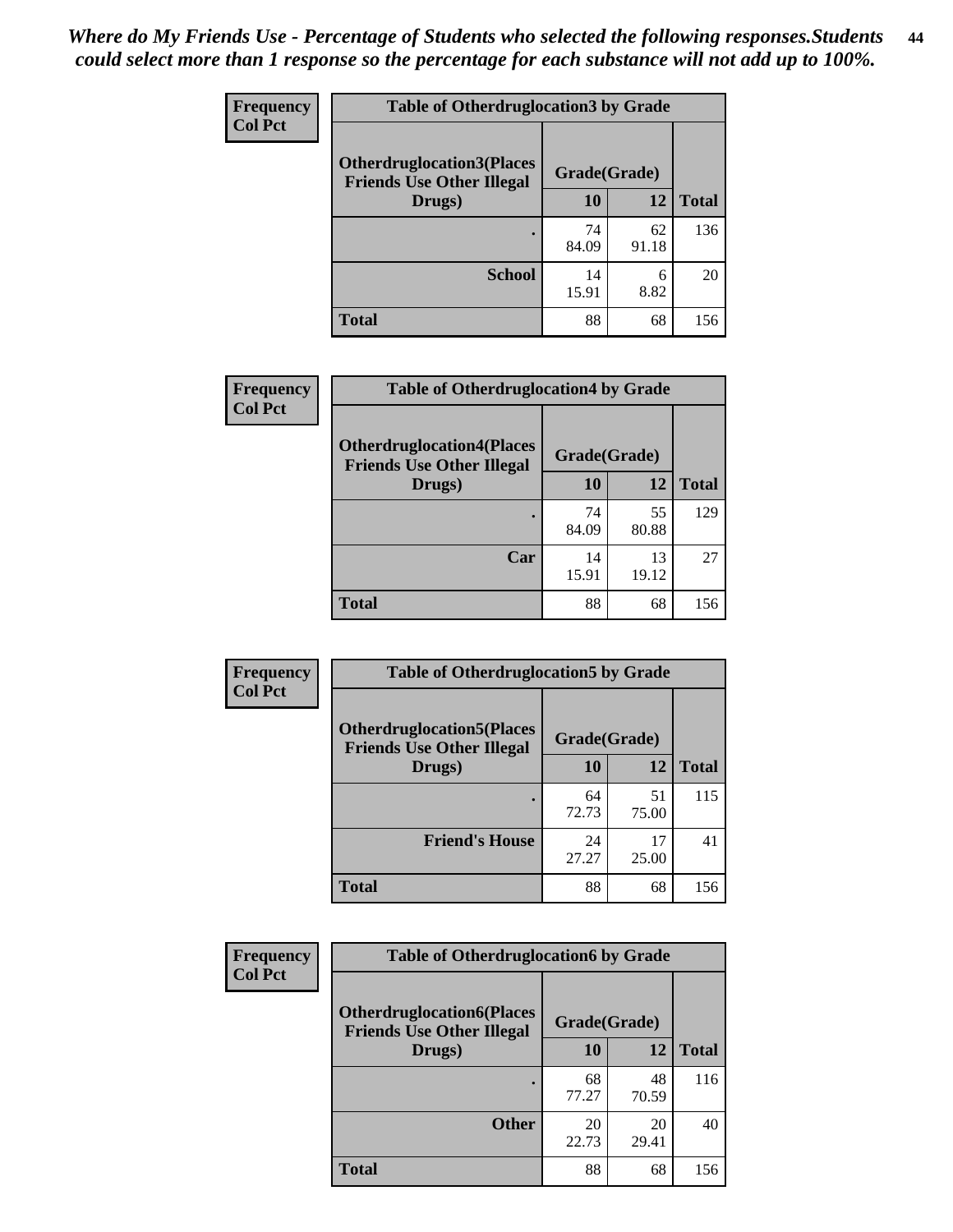| Frequency      | <b>Table of Alcoholtime1 by Grade</b><br><b>Alcoholtime1(Times</b><br>Grade(Grade)<br><b>Friends Use</b> |             |             |              |
|----------------|----------------------------------------------------------------------------------------------------------|-------------|-------------|--------------|
| <b>Col Pct</b> |                                                                                                          |             |             |              |
|                | Alcohol)                                                                                                 | 10          | 12          | <b>Total</b> |
|                |                                                                                                          | 61<br>69.32 | 53<br>77.94 | 114          |
|                | Do Not Use                                                                                               | 27<br>30.68 | 15<br>22.06 | 42           |
|                | <b>Total</b>                                                                                             | 88          | 68          | 156          |

| <b>Frequency</b> | <b>Table of Alcoholtime2 by Grade</b>           |              |             |              |
|------------------|-------------------------------------------------|--------------|-------------|--------------|
| <b>Col Pct</b>   | <b>Alcoholtime2(Times</b><br><b>Friends Use</b> | Grade(Grade) |             |              |
|                  | Alcohol)                                        | 10           | 12          | <b>Total</b> |
|                  |                                                 | 81<br>92.05  | 62<br>91.18 | 143          |
|                  | <b>On Way to School</b>                         | 7.95         | 6<br>8.82   | 13           |
|                  | <b>Total</b>                                    | 88           | 68          | 156          |

| Frequency<br><b>Col Pct</b> | <b>Table of Alcoholtime3 by Grade</b>           |              |             |              |
|-----------------------------|-------------------------------------------------|--------------|-------------|--------------|
|                             | <b>Alcoholtime3(Times</b><br><b>Friends Use</b> | Grade(Grade) |             |              |
|                             | Alcohol)                                        | 10           | 12          | <b>Total</b> |
|                             |                                                 | 84<br>95.45  | 65<br>95.59 | 149          |
|                             | <b>During School</b>                            | 4<br>4.55    | 3<br>4.41   | 7            |
|                             | Total                                           | 88           | 68          | 156          |

| <b>Frequency</b><br><b>Col Pct</b> | <b>Table of Alcoholtime4 by Grade</b> |              |             |              |
|------------------------------------|---------------------------------------|--------------|-------------|--------------|
|                                    | <b>Alcoholtime4(Times</b>             | Grade(Grade) |             |              |
|                                    | <b>Friends Use Alcohol)</b>           | 10           | 12          | <b>Total</b> |
|                                    |                                       | 79<br>89.77  | 60<br>88.24 | 139          |
|                                    | <b>On Way Home From School</b>        | 10.23        | 8<br>11.76  | 17           |
|                                    | <b>Total</b>                          | 88           | 68          | 156          |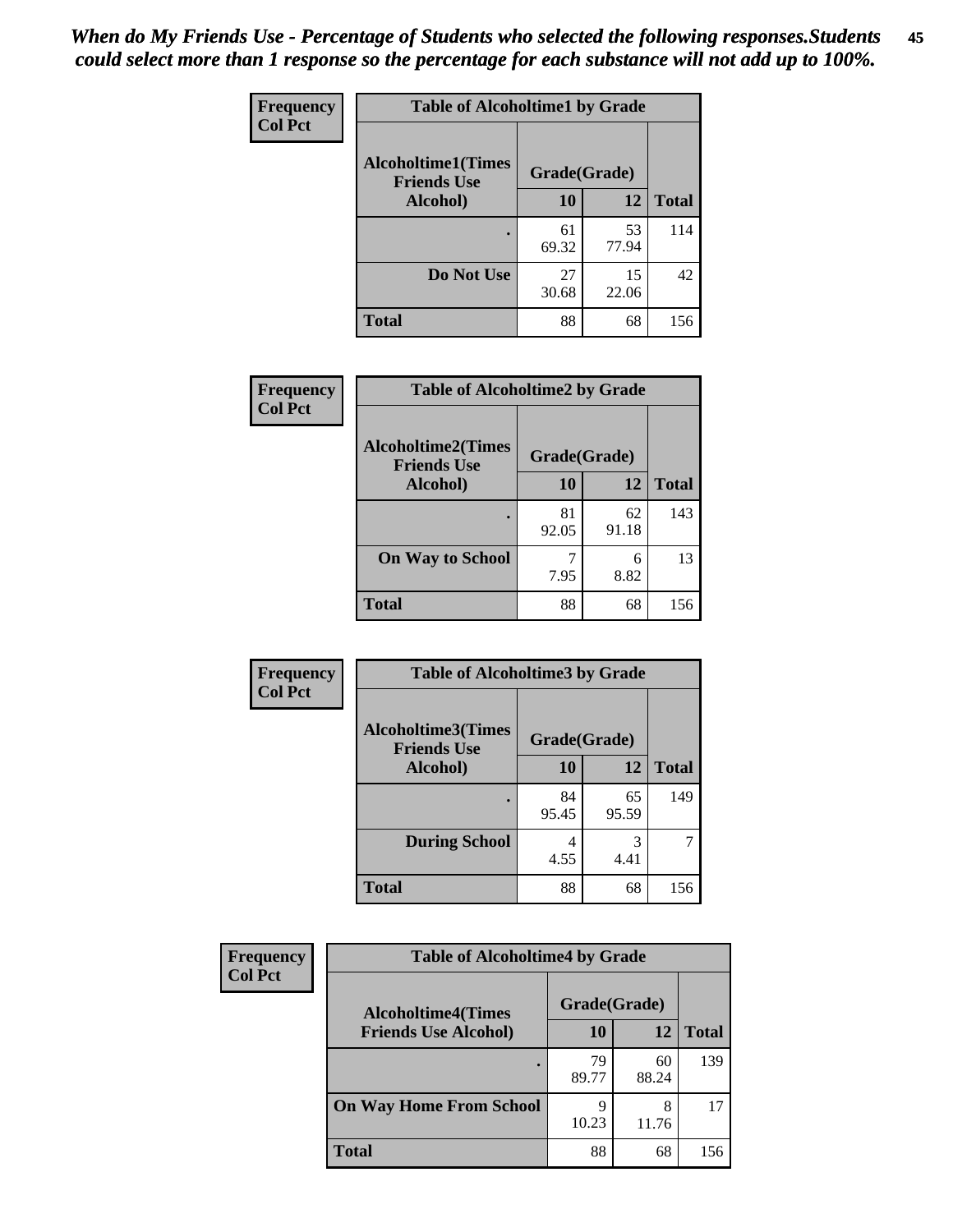*When do My Friends Use - Percentage of Students who selected the following responses.Students could select more than 1 response so the percentage for each substance will not add up to 100%.* **46**

| Frequency      | <b>Table of Alcoholtime5 by Grade</b>           |              |             |              |
|----------------|-------------------------------------------------|--------------|-------------|--------------|
| <b>Col Pct</b> | <b>Alcoholtime5(Times</b><br><b>Friends Use</b> | Grade(Grade) |             |              |
|                | Alcohol)                                        | 10           | 12          | <b>Total</b> |
|                |                                                 | 63<br>71.59  | 50<br>73.53 | 113          |
|                | Weeknights                                      | 25<br>28.41  | 18<br>26.47 | 43           |
|                | <b>Total</b>                                    | 88           | 68          | 156          |

| Frequency      | <b>Table of Alcoholtime6 by Grade</b>           |              |             |              |
|----------------|-------------------------------------------------|--------------|-------------|--------------|
| <b>Col Pct</b> | <b>Alcoholtime6(Times</b><br><b>Friends Use</b> | Grade(Grade) |             |              |
|                | Alcohol)                                        | 10           | 12          | <b>Total</b> |
|                |                                                 | 27<br>30.68  | 13<br>19.12 | 40           |
|                | Weekends                                        | 61<br>69.32  | 55<br>80.88 | 116          |
|                | <b>Total</b>                                    | 88           | 68          | 156          |

| Frequency      | <b>Table of Tobaccotime1 by Grade</b>           |              |             |              |
|----------------|-------------------------------------------------|--------------|-------------|--------------|
| <b>Col Pct</b> | <b>Tobaccotime1(Times</b><br><b>Friends Use</b> | Grade(Grade) |             |              |
|                | <b>Tobacco</b> )                                | 10           | 12          | <b>Total</b> |
|                | ٠                                               | 43<br>48.86  | 40<br>58.82 | 83           |
|                | Do Not Use                                      | 45<br>51.14  | 28<br>41.18 | 73           |
|                | <b>Total</b>                                    | 88           | 68          | 156          |

| <b>Frequency</b> | <b>Table of Tobaccotime2 by Grade</b>           |              |             |              |
|------------------|-------------------------------------------------|--------------|-------------|--------------|
| <b>Col Pct</b>   | <b>Tobaccotime2(Times</b><br><b>Friends Use</b> | Grade(Grade) |             |              |
|                  | <b>Tobacco</b> )                                | 10           | 12          | <b>Total</b> |
|                  |                                                 | 66<br>75.00  | 47<br>69.12 | 113          |
|                  | <b>On Way to School</b>                         | 22<br>25.00  | 21<br>30.88 | 43           |
|                  | <b>Total</b>                                    | 88           | 68          | 156          |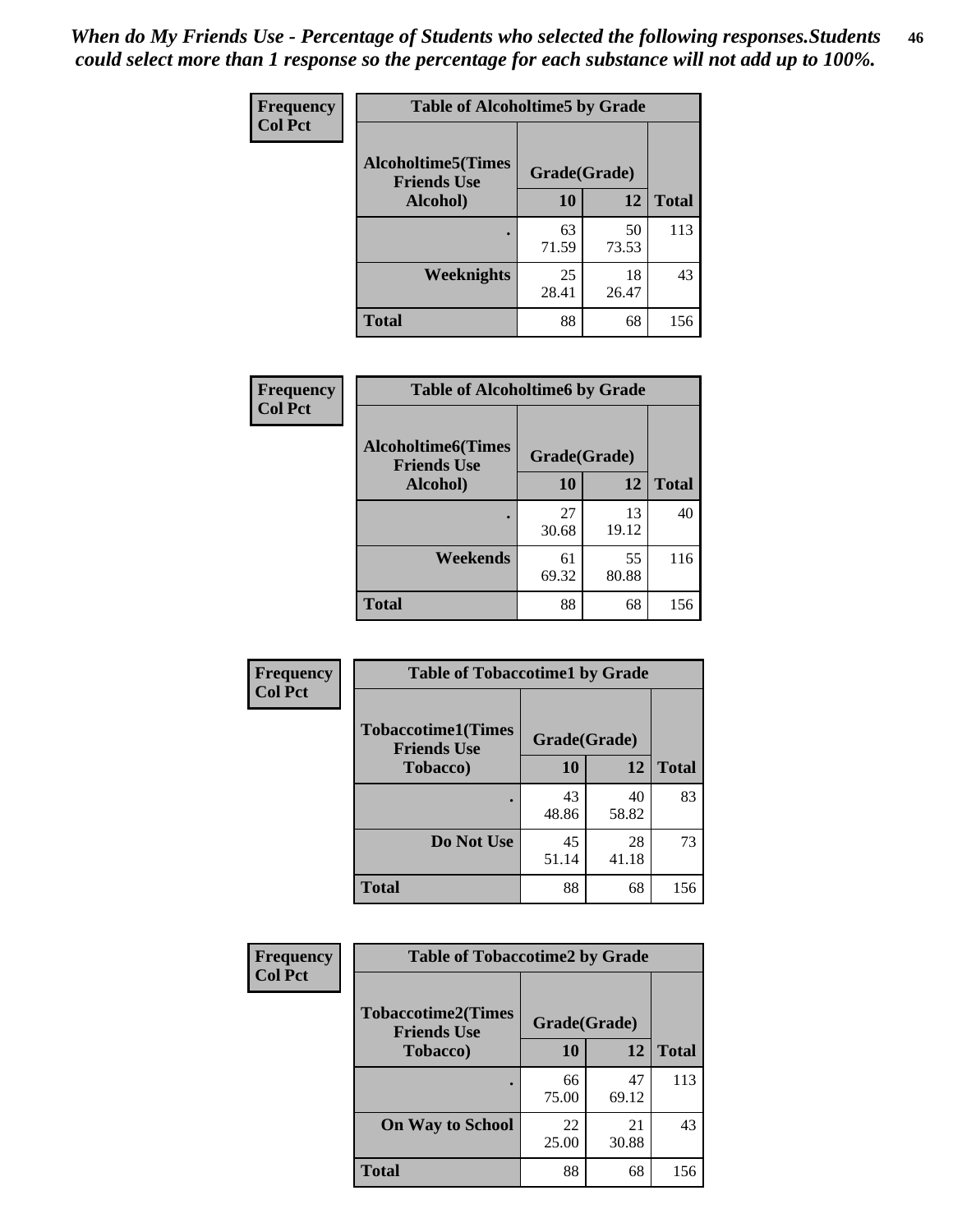*When do My Friends Use - Percentage of Students who selected the following responses.Students could select more than 1 response so the percentage for each substance will not add up to 100%.* **47**

| <b>Frequency</b> | <b>Table of Tobaccotime3 by Grade</b>           |              |             |              |
|------------------|-------------------------------------------------|--------------|-------------|--------------|
| <b>Col Pct</b>   | <b>Tobaccotime3(Times</b><br><b>Friends Use</b> | Grade(Grade) |             |              |
|                  | <b>Tobacco</b> )                                | 10           | 12          | <b>Total</b> |
|                  |                                                 | 79<br>89.77  | 60<br>88.24 | 139          |
|                  | <b>During School</b>                            | Q<br>10.23   | 8<br>11.76  | 17           |
|                  | <b>Total</b>                                    | 88           | 68          | 156          |

| <b>Frequency</b> | <b>Table of Tobaccotime4 by Grade</b> |              |             |              |
|------------------|---------------------------------------|--------------|-------------|--------------|
| <b>Col Pct</b>   | <b>Tobaccotime4(Times</b>             | Grade(Grade) |             |              |
|                  | <b>Friends Use Tobacco)</b>           | 10           | 12          | <b>Total</b> |
|                  |                                       | 79<br>89.77  | 60<br>88.24 | 139          |
|                  | <b>On Way Home From School</b>        | 9<br>10.23   | 8<br>11.76  | 17           |
|                  | <b>Total</b>                          | 88           | 68          | 156          |

| <b>Frequency</b> | <b>Table of Tobaccotime5 by Grade</b>           |              |             |              |
|------------------|-------------------------------------------------|--------------|-------------|--------------|
| <b>Col Pct</b>   | <b>Tobaccotime5(Times</b><br><b>Friends Use</b> | Grade(Grade) |             |              |
|                  | <b>Tobacco</b> )                                | 10           | 12          | <b>Total</b> |
|                  |                                                 | 57<br>64.77  | 38<br>55.88 | 95           |
|                  | Weeknights                                      | 31<br>35.23  | 30<br>44.12 | 61           |
|                  | <b>Total</b>                                    | 88           | 68          | 156          |

| Frequency      | <b>Table of Tobaccotime6 by Grade</b>           |              |             |              |
|----------------|-------------------------------------------------|--------------|-------------|--------------|
| <b>Col Pct</b> | <b>Tobaccotime6(Times</b><br><b>Friends Use</b> | Grade(Grade) |             |              |
|                | <b>Tobacco</b> )                                | 10           | 12          | <b>Total</b> |
|                |                                                 | 49<br>55.68  | 31<br>45.59 | 80           |
|                | Weekends                                        | 39<br>44.32  | 37<br>54.41 | 76           |
|                | <b>Total</b>                                    | 88           | 68          | 156          |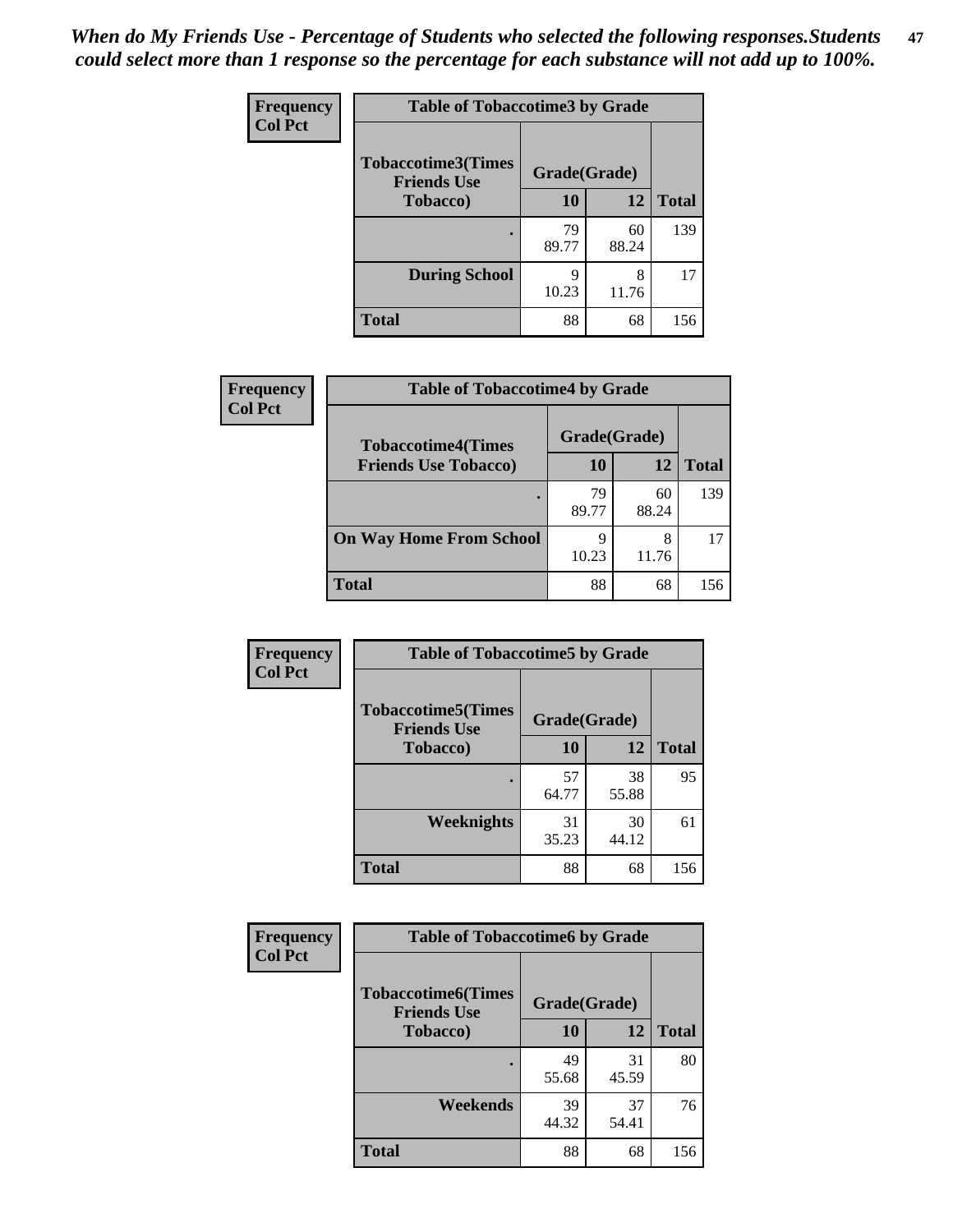| Frequency      | <b>Table of Marijuanatime1 by Grade</b>           |              |             |              |
|----------------|---------------------------------------------------|--------------|-------------|--------------|
| <b>Col Pct</b> | <b>Marijuanatime1(Times</b><br><b>Friends Use</b> | Grade(Grade) |             |              |
|                | Marijuana)                                        | 10           | 12          | <b>Total</b> |
|                |                                                   | 47<br>53.41  | 44<br>64.71 | 91           |
|                | Do Not Use                                        | 41<br>46.59  | 24<br>35.29 | 65           |
|                | <b>Total</b>                                      | 88           | 68          | 156          |

| Frequency      | <b>Table of Marijuanatime2 by Grade</b>    |              |             |              |
|----------------|--------------------------------------------|--------------|-------------|--------------|
| <b>Col Pct</b> | Marijuanatime2(Times<br><b>Friends Use</b> | Grade(Grade) |             |              |
|                | Marijuana)                                 | 10           | 12          | <b>Total</b> |
|                |                                            | 68<br>77.27  | 48<br>70.59 | 116          |
|                | <b>On Way to School</b>                    | 20<br>22.73  | 20<br>29.41 | 40           |
|                | <b>Total</b>                               | 88           | 68          | 156          |

| Frequency<br><b>Col Pct</b> | <b>Table of Marijuanatime3 by Grade</b>    |              |             |              |
|-----------------------------|--------------------------------------------|--------------|-------------|--------------|
|                             | Marijuanatime3(Times<br><b>Friends Use</b> | Grade(Grade) |             |              |
|                             | Marijuana)                                 | 10           | 12          | <b>Total</b> |
|                             |                                            | 87<br>98.86  | 66<br>97.06 | 153          |
|                             | <b>During School</b>                       | 1.14         | 2<br>2.94   | 3            |
|                             | <b>Total</b>                               | 88           | 68          | 156          |

| <b>Frequency</b> | <b>Table of Marijuanatime4 by Grade</b> |              |             |              |
|------------------|-----------------------------------------|--------------|-------------|--------------|
| <b>Col Pct</b>   | <b>Marijuanatime4(Times</b>             | Grade(Grade) |             |              |
|                  | <b>Friends Use Marijuana</b> )          | 10           | 12          | <b>Total</b> |
|                  |                                         | 71<br>80.68  | 46<br>67.65 | 117          |
|                  | <b>On Way Home From School</b>          | 17<br>19.32  | 22<br>32.35 | 39           |
|                  | <b>Total</b>                            | 88           | 68          | 156          |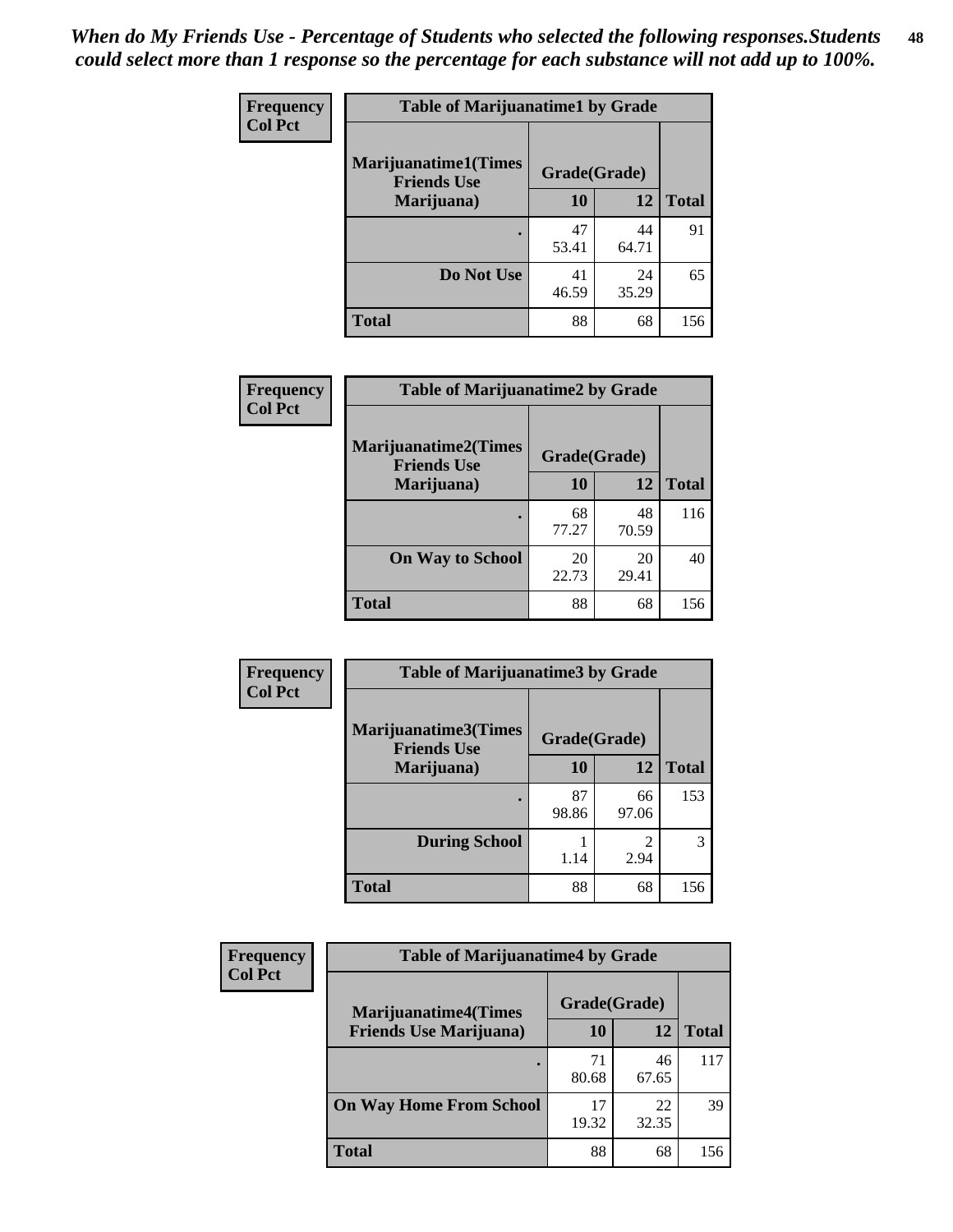| Frequency      | <b>Table of Marijuanatime5 by Grade</b>            |              |             |              |
|----------------|----------------------------------------------------|--------------|-------------|--------------|
| <b>Col Pct</b> | <b>Marijuanatime5</b> (Times<br><b>Friends Use</b> | Grade(Grade) |             |              |
|                | Marijuana)                                         | 10           | 12          | <b>Total</b> |
|                |                                                    | 58<br>65.91  | 39<br>57.35 | 97           |
|                | Weeknights                                         | 30<br>34.09  | 29<br>42.65 | 59           |
|                | <b>Total</b>                                       | 88           | 68          | 156          |

| Frequency      | <b>Table of Marijuanatime6 by Grade</b>           |              |             |              |
|----------------|---------------------------------------------------|--------------|-------------|--------------|
| <b>Col Pct</b> | <b>Marijuanatime6(Times</b><br><b>Friends Use</b> | Grade(Grade) |             |              |
|                | Marijuana)                                        | 10           | 12          | <b>Total</b> |
|                |                                                   | 46<br>52.27  | 24<br>35.29 | 70           |
|                | Weekends                                          | 42<br>47.73  | 44<br>64.71 | 86           |
|                | <b>Total</b>                                      | 88           | 68          | 156          |

| <b>Frequency</b> | <b>Table of Otherdrugtime1 by Grade</b>                 |              |             |              |
|------------------|---------------------------------------------------------|--------------|-------------|--------------|
| <b>Col Pct</b>   | <b>Otherdrugtime1(Times</b><br><b>Friends Use Other</b> | Grade(Grade) |             |              |
|                  | <b>Illegal Drugs</b> )                                  | 10           | <b>12</b>   | <b>Total</b> |
|                  |                                                         | 32<br>36.36  | 22<br>32.35 | 54           |
|                  | Do Not Use                                              | 56<br>63.64  | 46<br>67.65 | 102          |
|                  | <b>Total</b>                                            | 88           | 68          | 156          |

| Frequency      | <b>Table of Otherdrugtime2 by Grade</b>                 |              |             |              |  |  |
|----------------|---------------------------------------------------------|--------------|-------------|--------------|--|--|
| <b>Col Pct</b> | <b>Otherdrugtime2(Times</b><br><b>Friends Use Other</b> | Grade(Grade) |             |              |  |  |
|                | <b>Illegal Drugs</b> )                                  | 10           | 12          | <b>Total</b> |  |  |
|                |                                                         | 79<br>89.77  | 61<br>89.71 | 140          |  |  |
|                | <b>On Way to School</b>                                 | q<br>10.23   | 10.29       | 16           |  |  |
|                | Total                                                   | 88           | 68          | 156          |  |  |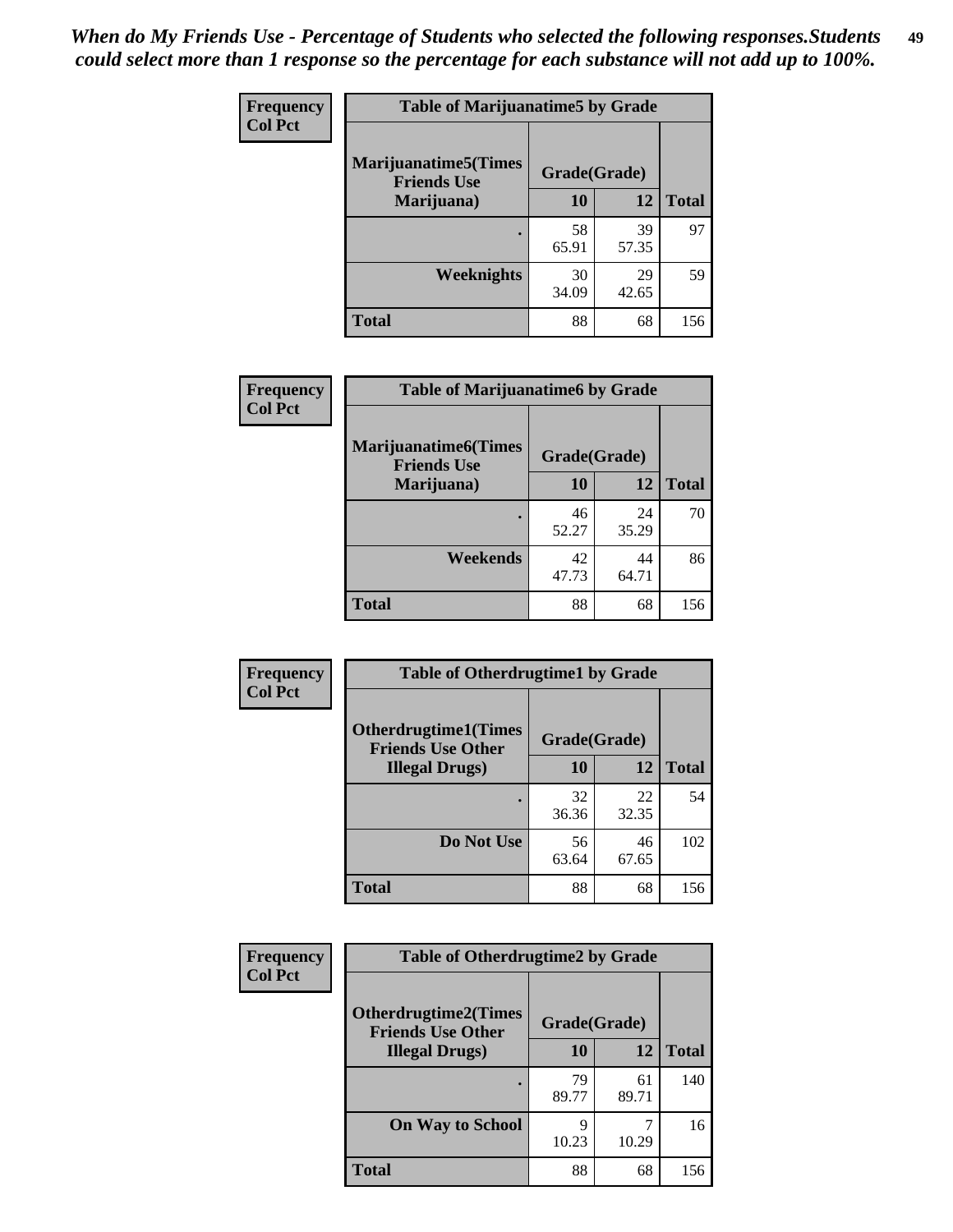| <b>Frequency</b> | <b>Table of Otherdrugtime3 by Grade</b>          |              |             |              |  |  |
|------------------|--------------------------------------------------|--------------|-------------|--------------|--|--|
| <b>Col Pct</b>   | Otherdrugtime3(Times<br><b>Friends Use Other</b> | Grade(Grade) |             |              |  |  |
|                  | <b>Illegal Drugs</b> )                           |              | 12          | <b>Total</b> |  |  |
|                  |                                                  | 82<br>93.18  | 65<br>95.59 | 147          |  |  |
|                  | <b>During School</b>                             | 6<br>6.82    | 3<br>4.41   | 9            |  |  |
|                  | <b>Total</b>                                     | 88           | 68          | 156          |  |  |

| <b>Frequency</b> | <b>Table of Otherdrugtime4 by Grade</b>                         |              |             |              |  |  |  |
|------------------|-----------------------------------------------------------------|--------------|-------------|--------------|--|--|--|
| <b>Col Pct</b>   | <b>Otherdrugtime4(Times</b><br><b>Friends Use Other Illegal</b> | Grade(Grade) |             |              |  |  |  |
|                  | Drugs)                                                          | 10           | 12          | <b>Total</b> |  |  |  |
|                  | $\bullet$                                                       | 76<br>86.36  | 61<br>89.71 | 137          |  |  |  |
|                  | <b>On Way Home From School</b>                                  | 12<br>13.64  | 10.29       | 19           |  |  |  |
|                  | <b>Total</b>                                                    | 88           | 68          | 156          |  |  |  |

| <b>Frequency</b> | <b>Table of Otherdrugtime5 by Grade</b>                  |              |             |              |  |  |
|------------------|----------------------------------------------------------|--------------|-------------|--------------|--|--|
| <b>Col Pct</b>   | <b>Otherdrugtime5</b> (Times<br><b>Friends Use Other</b> | Grade(Grade) |             |              |  |  |
|                  | <b>Illegal Drugs</b> )                                   | 10           | 12          | <b>Total</b> |  |  |
|                  |                                                          | 72<br>81.82  | 58<br>85.29 | 130          |  |  |
|                  | Weeknights                                               | 16<br>18.18  | 10<br>14.71 | 26           |  |  |
|                  | Total                                                    | 88           | 68          | 156          |  |  |

| <b>Frequency</b> | <b>Table of Otherdrugtime6 by Grade</b>                 |              |             |              |  |  |
|------------------|---------------------------------------------------------|--------------|-------------|--------------|--|--|
| <b>Col Pct</b>   | <b>Otherdrugtime6(Times</b><br><b>Friends Use Other</b> | Grade(Grade) |             |              |  |  |
|                  | <b>Illegal Drugs</b> )                                  | 10           | 12          | <b>Total</b> |  |  |
|                  |                                                         | 58<br>65.91  | 44<br>64.71 | 102          |  |  |
|                  | Weekends                                                | 30<br>34.09  | 24<br>35.29 | 54           |  |  |
|                  | Total                                                   | 88           | 68          | 156          |  |  |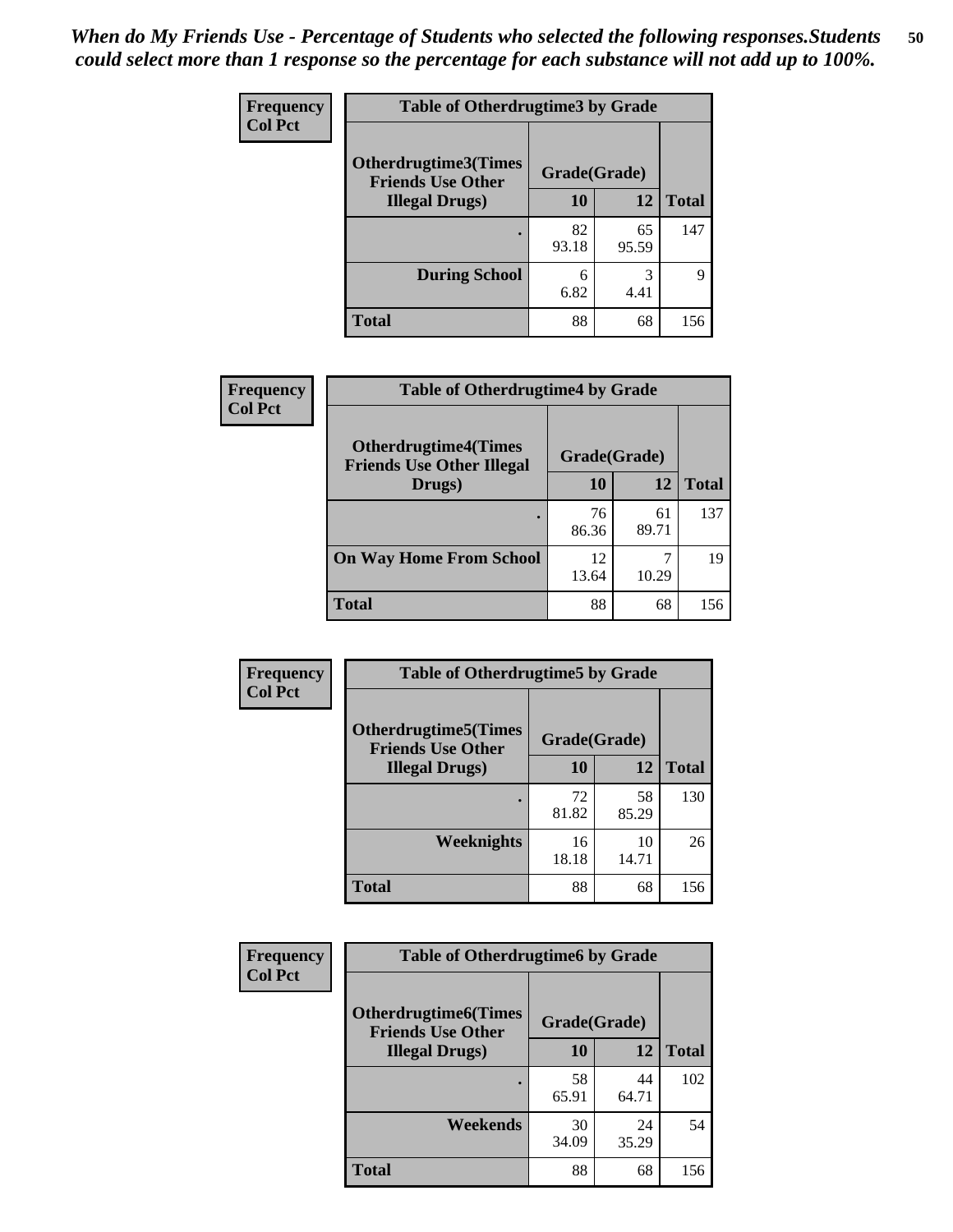| Frequency      | <b>Table of Educationalcohol by Grade</b>                                                                  |              |             |              |  |  |
|----------------|------------------------------------------------------------------------------------------------------------|--------------|-------------|--------------|--|--|
| <b>Col Pct</b> | Educationalcohol(I<br>have been taught<br>about alcohol,<br>tobacco,<br>and other drugs<br>within the last | Grade(Grade) |             |              |  |  |
|                | year at school)                                                                                            | 10           | 12          | <b>Total</b> |  |  |
|                | Yes                                                                                                        | 47<br>53.41  | 28<br>41.18 | 75           |  |  |
|                | N <sub>0</sub>                                                                                             | 41<br>46.59  | 40<br>58.82 | 81           |  |  |
|                | <b>Total</b>                                                                                               | 88           | 68          | 156          |  |  |

| Frequency      | <b>Table of Eversmoked by Grade</b> |              |             |              |  |  |  |
|----------------|-------------------------------------|--------------|-------------|--------------|--|--|--|
| <b>Col Pct</b> | Eversmoked(I<br>have smoked         | Grade(Grade) |             |              |  |  |  |
|                | a cigarette)                        | 10           | 12          | <b>Total</b> |  |  |  |
|                | Yes                                 | 44<br>50.00  | 27<br>39.71 | 71           |  |  |  |
|                | N <sub>0</sub>                      | 44<br>50.00  | 41<br>60.29 | 85           |  |  |  |
|                | Total                               | 88           | 68          | 156          |  |  |  |

| Frequency      | <b>Table of Drovedrinking by Grade</b>                                                                              |                    |             |              |  |  |  |
|----------------|---------------------------------------------------------------------------------------------------------------------|--------------------|-------------|--------------|--|--|--|
| <b>Col Pct</b> | Drovedrinking(In<br>the past 30 days I<br>have driven a car<br>or other vehicle<br>while I was<br>drinking alcohol) | Grade(Grade)<br>10 | 12          | <b>Total</b> |  |  |  |
|                | Yes                                                                                                                 | 11<br>12.50        | 5<br>7.35   | 16           |  |  |  |
|                | N <sub>0</sub>                                                                                                      | 77<br>87.50        | 63<br>92.65 | 140          |  |  |  |
|                | <b>Total</b>                                                                                                        | 88                 | 68          | 156          |  |  |  |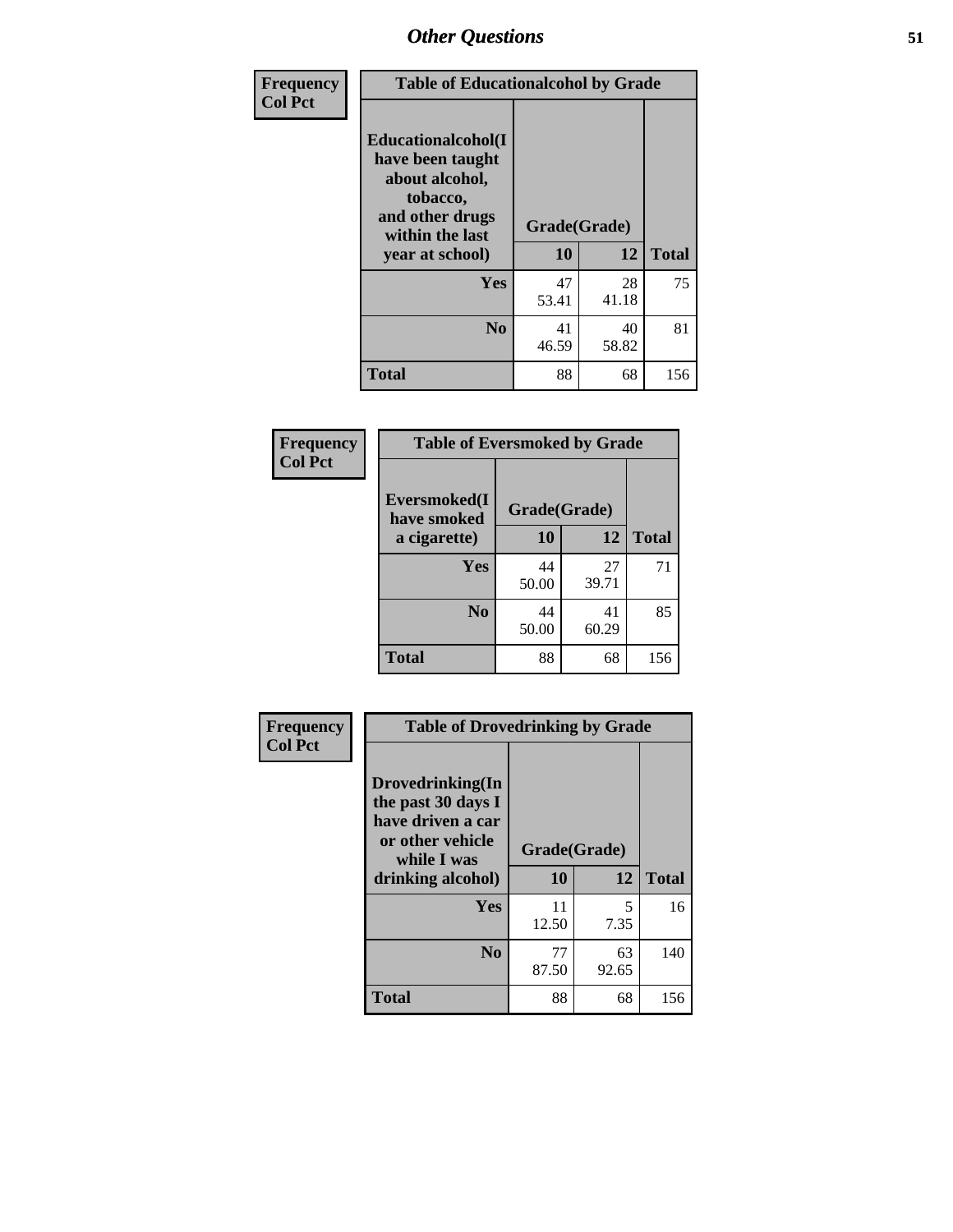| Frequency      | <b>Table of Rodedrinking by Grade</b>                                                                      |              |             |              |  |  |
|----------------|------------------------------------------------------------------------------------------------------------|--------------|-------------|--------------|--|--|
| <b>Col Pct</b> | Rodedrinking(In<br>the past 30 days<br>I have ridden in<br>a car with a<br>driver who had<br>been drinking | Grade(Grade) |             |              |  |  |
|                | alcohol)                                                                                                   | 10           | 12          | <b>Total</b> |  |  |
|                | <b>Yes</b>                                                                                                 | 26<br>29.55  | 12<br>17.65 | 38           |  |  |
|                | N <sub>0</sub>                                                                                             | 62<br>70.45  | 56<br>82.35 | 118          |  |  |
|                | <b>Total</b>                                                                                               | 88           | 68          | 156          |  |  |

#### **Frequency Col Pct**

| <b>Table of Drugsschool by Grade</b>                                                                                      |              |             |              |  |  |  |
|---------------------------------------------------------------------------------------------------------------------------|--------------|-------------|--------------|--|--|--|
| <b>Drugsschool</b> (During<br>the past 12 months,<br>I have been offered,<br>sold,<br>or given illegal<br>drugs on school | Grade(Grade) |             |              |  |  |  |
| property)                                                                                                                 | 10           | 12          | <b>Total</b> |  |  |  |
| Yes                                                                                                                       | 24<br>27.27  | 16<br>23.53 | 40           |  |  |  |
| N <sub>0</sub>                                                                                                            | 64<br>72.73  | 52<br>76.47 | 116          |  |  |  |
| <b>Total</b>                                                                                                              | 88           | 68          | 156          |  |  |  |

| Frequency      | <b>Table of Helpbullied by Grade</b>                 |                           |              |     |  |  |  |
|----------------|------------------------------------------------------|---------------------------|--------------|-----|--|--|--|
| <b>Col Pct</b> | $Helpb$ ullied $(I$<br>would help<br>someone who was | Grade(Grade)<br><b>10</b> | <b>Total</b> |     |  |  |  |
|                | being bullied)                                       |                           | 12           |     |  |  |  |
|                | <b>Strongly Agree</b>                                | 34<br>38.64               | 33<br>48.53  | 67  |  |  |  |
|                | <b>Somewhat Agree</b>                                | 40<br>45.45               | 29<br>42.65  | 69  |  |  |  |
|                | <b>Somewhat Disagree</b>                             | 5<br>5.68                 | 1.47         | 6   |  |  |  |
|                | <b>Strongly Disagree</b>                             | 9<br>10.23                | 5<br>7.35    | 14  |  |  |  |
|                | <b>Total</b>                                         | 88                        | 68           | 156 |  |  |  |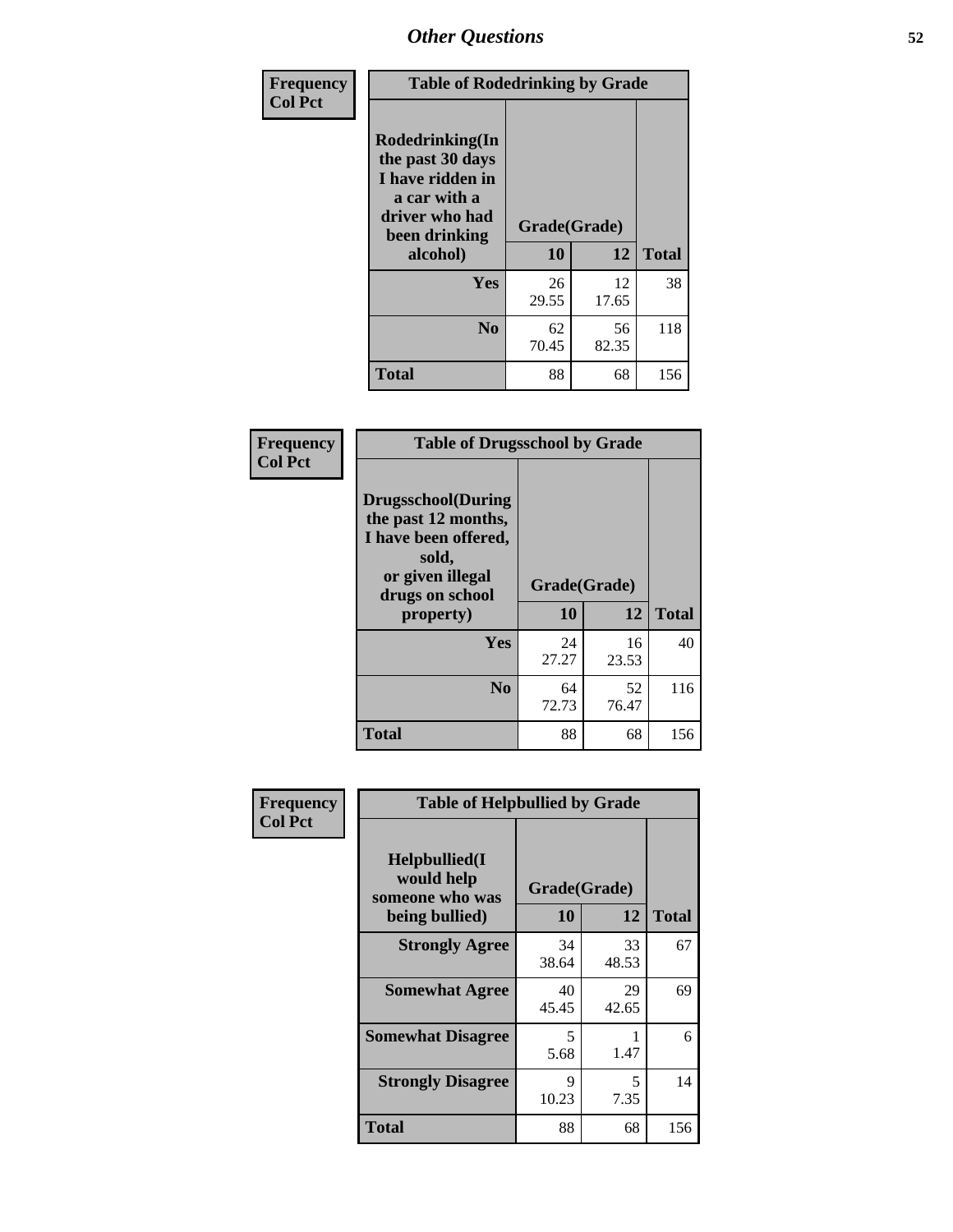| <b>Frequency</b> | <b>Table of Grade by Bingedrinking</b> |                                                                                                         |                                  |                              |                          |                        |                               |                          |              |
|------------------|----------------------------------------|---------------------------------------------------------------------------------------------------------|----------------------------------|------------------------------|--------------------------|------------------------|-------------------------------|--------------------------|--------------|
| <b>Row Pct</b>   |                                        | Bingedrinking(I have drunk five or more<br>drinks of alcohol at one sitting during the<br>last 30 days) |                                  |                              |                          |                        |                               |                          |              |
|                  | Grade(Grade)                           | $\mathbf{0}$<br><b>Days</b>                                                                             | $1$ or<br>$\overline{2}$<br>days | 3 <sub>to</sub><br>5<br>days | <b>6 to</b><br>9<br>days | 10<br>to<br>19<br>days | <b>20</b><br>to<br>29<br>days | All<br><b>30</b><br>days | <b>Total</b> |
|                  | 10                                     | 64<br>72.73                                                                                             | 4<br>4.55                        | 8<br>9.09                    | 3<br>3.41                | 6<br>6.82              | 1.14                          | $\mathfrak{D}$<br>2.27   | 88           |
|                  | 12                                     | 59<br>86.76                                                                                             | $\Omega$<br>0.00                 | $\overline{4}$<br>5.88       | 1.47                     | 1.47                   | 3<br>4.41                     | 0<br>0.00                | 68           |
|                  | <b>Total</b>                           | 123                                                                                                     | 4                                | 12                           | 4                        | 7                      | 4                             | $\overline{2}$           | 156          |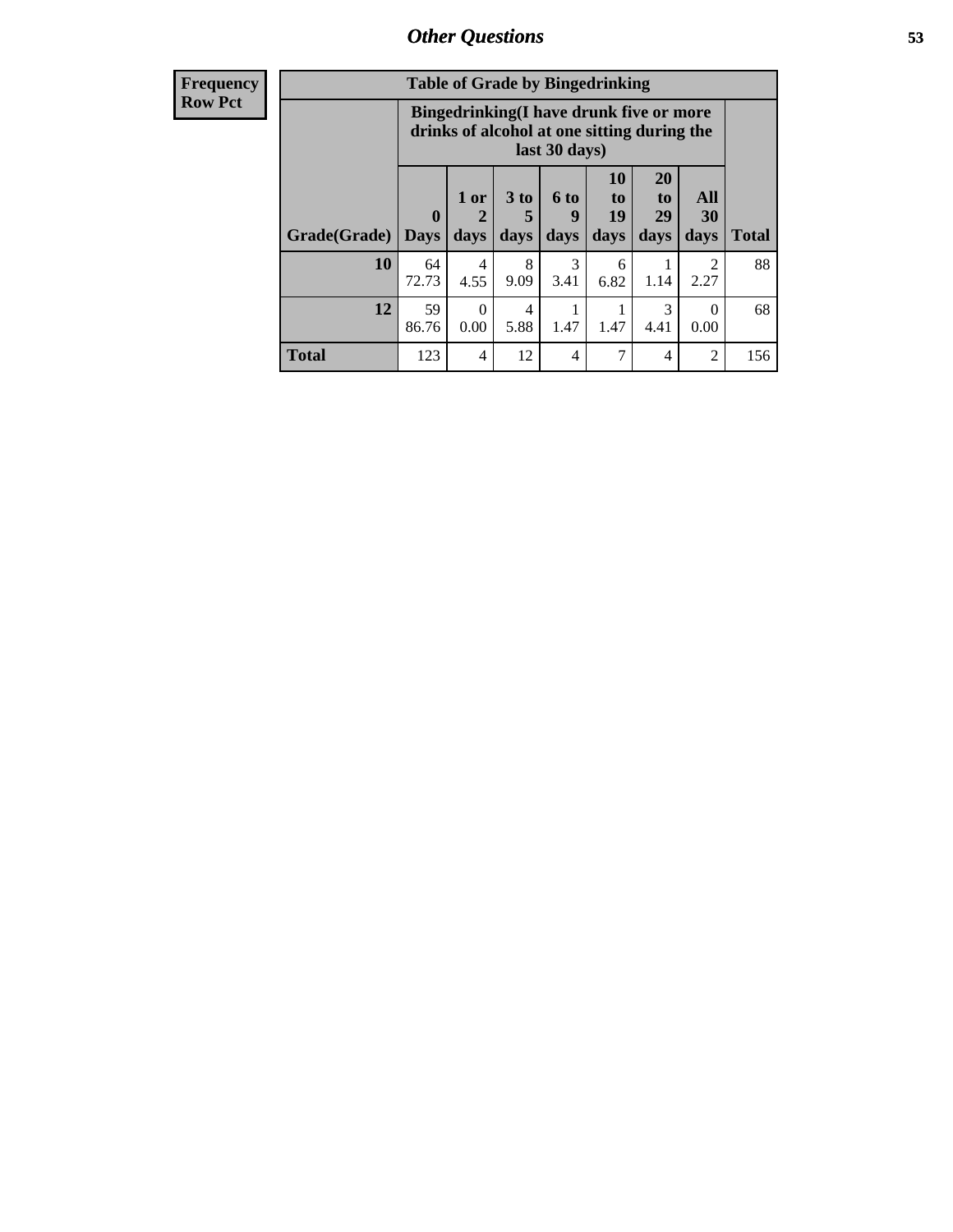### *Nutrition* **54**

| <b>Frequency</b> |
|------------------|
| <b>Row Pct</b>   |

| <b>Table of Grade by Dairy</b> |                                                                                                                                           |                                                                 |             |             |     |  |  |
|--------------------------------|-------------------------------------------------------------------------------------------------------------------------------------------|-----------------------------------------------------------------|-------------|-------------|-----|--|--|
|                                |                                                                                                                                           | Dairy (I eat at least 3 servings of dairy<br>products each day) |             |             |     |  |  |
| Grade(Grade)                   | <b>Somewhat</b><br><b>Somewhat</b><br><b>Strongly</b><br><b>Strongly</b><br><b>Disagree</b><br>Disagree<br><b>Total</b><br>Agree<br>Agree |                                                                 |             |             |     |  |  |
| 10                             | 36<br>40.91                                                                                                                               | 24<br>27.27                                                     | 14<br>15.91 | 14<br>15.91 | 88  |  |  |
| 12                             | 24<br>35.29                                                                                                                               | 18<br>26.47                                                     | 14<br>20.59 | 12<br>17.65 | 68  |  |  |
| <b>Total</b>                   | 60                                                                                                                                        | 42                                                              | 28          | 26          | 156 |  |  |

| <b>Frequency</b> |  |
|------------------|--|
| <b>Row Pct</b>   |  |

| V | <b>Table of Grade by Fruitveg</b>                                                                                                                 |                                                                          |             |             |             |     |  |
|---|---------------------------------------------------------------------------------------------------------------------------------------------------|--------------------------------------------------------------------------|-------------|-------------|-------------|-----|--|
|   |                                                                                                                                                   | Fruitveg(I eat at least 5 servings of fruits<br>and vegetables each day) |             |             |             |     |  |
|   | <b>Somewhat   Somewhat</b><br><b>Strongly</b><br><b>Strongly</b><br><b>Disagree</b><br>Grade(Grade)<br>Agree<br>Disagree<br><b>Total</b><br>Agree |                                                                          |             |             |             |     |  |
|   | 10                                                                                                                                                | 20<br>22.73                                                              | 27<br>30.68 | 23<br>26.14 | 18<br>20.45 | 88  |  |
|   | 12                                                                                                                                                | 9<br>13.24                                                               | 18<br>26.47 | 29<br>42.65 | 12<br>17.65 | 68  |  |
|   | <b>Total</b>                                                                                                                                      | 29                                                                       | 45          | 52          | 30          | 156 |  |

| <b>Frequency</b> |              |                                                                       |             | <b>Table of Grade by Cafeteriahealthy</b> |                                    |              |  |  |  |
|------------------|--------------|-----------------------------------------------------------------------|-------------|-------------------------------------------|------------------------------------|--------------|--|--|--|
| <b>Row Pct</b>   |              | Cafeteriahealthy (School meals in my<br>school cafeteria are healthy) |             |                                           |                                    |              |  |  |  |
|                  | Grade(Grade) | <b>Strongly</b><br>Agree                                              | Agree       | Somewhat   Somewhat  <br>Disagree         | <b>Strongly</b><br><b>Disagree</b> | <b>Total</b> |  |  |  |
|                  | 10           | 6<br>6.82                                                             | 27<br>30.68 | 14<br>15.91                               | 41<br>46.59                        | 88           |  |  |  |
|                  | 12           | 3<br>4.41                                                             | 12<br>17.65 | 18<br>26.47                               | 35<br>51.47                        | 68           |  |  |  |
|                  | Total        | 9                                                                     | 39          | 32                                        | 76                                 | 156          |  |  |  |

| <b>Frequency</b> |
|------------------|
| <b>Row Pct</b>   |

| <b>Table of Grade by Cafeterianutrition</b>                                                                                                        |             |             |             |             |     |  |  |
|----------------------------------------------------------------------------------------------------------------------------------------------------|-------------|-------------|-------------|-------------|-----|--|--|
| <b>Cafeterianutrition</b> (Facts about nutrition<br>are available in my school cafeteria)                                                          |             |             |             |             |     |  |  |
| <b>Somewhat</b><br>Somewhat<br><b>Strongly</b><br><b>Strongly</b><br><b>Disagree</b><br>Grade(Grade)<br>Agree<br>Disagree<br><b>Total</b><br>Agree |             |             |             |             |     |  |  |
| 10                                                                                                                                                 | 14<br>15.91 | 31<br>35.23 | 18<br>20.45 | 25<br>28.41 | 88  |  |  |
| 12                                                                                                                                                 | 13<br>19.12 | 18<br>26.47 | 17<br>25.00 | 20<br>29.41 | 68  |  |  |
| <b>Total</b>                                                                                                                                       | 27          | 49          | 35          | 45          | 156 |  |  |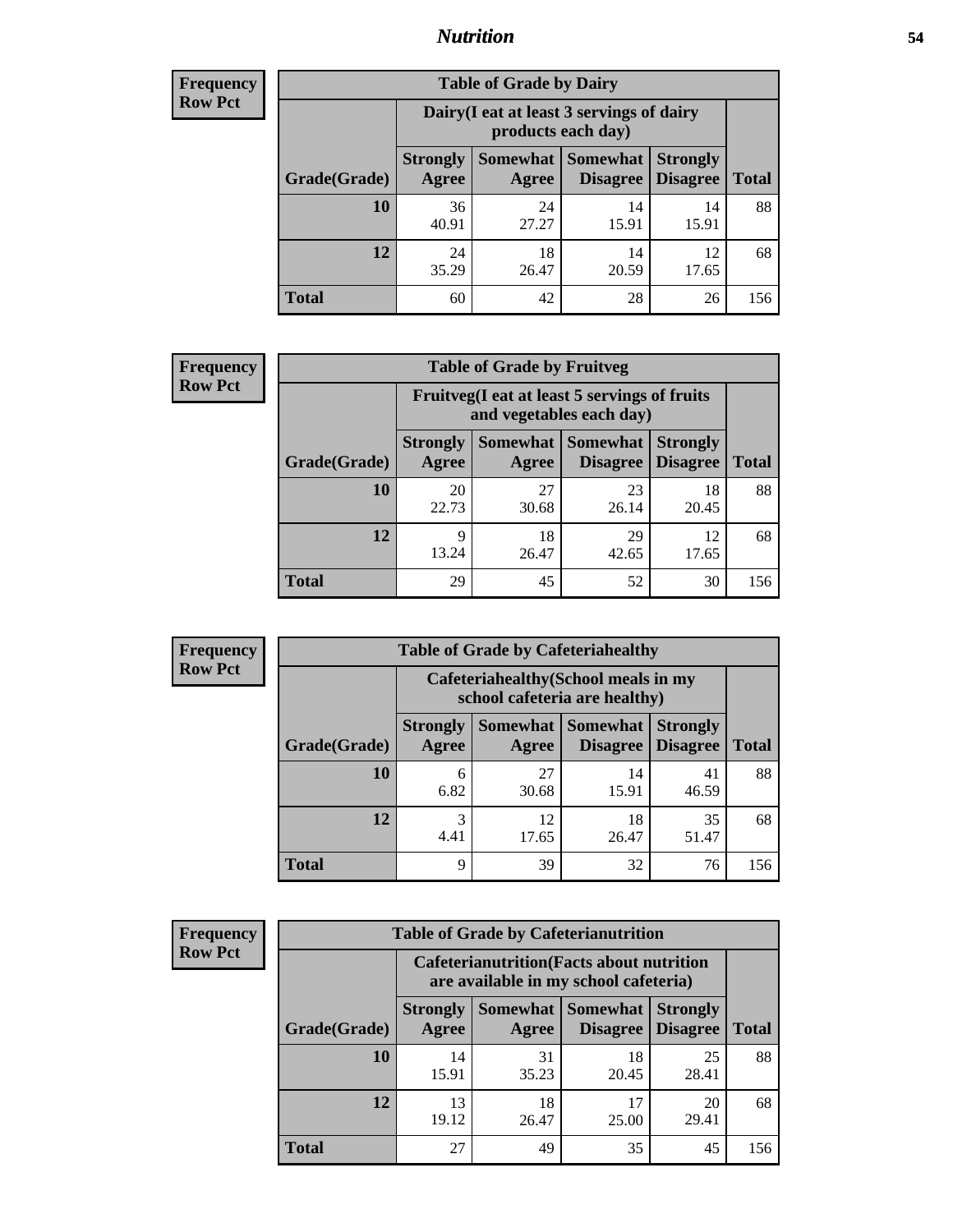## *Nutrition* **55**

| <b>Frequency</b> |
|------------------|
| <b>Row Pct</b>   |

| <b>Table of Grade by Schoollunch</b> |                                                                                                            |                                                                 |             |             |     |  |  |  |
|--------------------------------------|------------------------------------------------------------------------------------------------------------|-----------------------------------------------------------------|-------------|-------------|-----|--|--|--|
|                                      |                                                                                                            | Schoollunch(I eat school lunch three or<br>more times per week) |             |             |     |  |  |  |
| Grade(Grade)                         | Somewhat   Somewhat<br><b>Strongly</b><br><b>Strongly</b><br><b>Disagree</b><br>Disagree<br>Agree<br>Agree |                                                                 |             |             |     |  |  |  |
| 10                                   | 33<br>37.50                                                                                                | 23<br>26.14                                                     | 10<br>11.36 | 22<br>25.00 | 88  |  |  |  |
| 12                                   | 31<br>45.59                                                                                                | 15<br>22.06                                                     | 6<br>8.82   | 16<br>23.53 | 68  |  |  |  |
| <b>Total</b>                         | 64                                                                                                         | 38                                                              | 16          | 38          | 156 |  |  |  |

| <b>Frequency</b> |  |
|------------------|--|
| <b>Row Pct</b>   |  |

| y | <b>Table of Grade by Foodchoices</b>                                                                                               |             |             |             |             |     |  |
|---|------------------------------------------------------------------------------------------------------------------------------------|-------------|-------------|-------------|-------------|-----|--|
|   | Foodchoices (I make healthy food choices in<br>my school cafeteria)                                                                |             |             |             |             |     |  |
|   | Somewhat<br><b>Strongly</b><br><b>Somewhat</b><br><b>Strongly</b><br><b>Disagree</b><br>Agree<br>Grade(Grade)<br>Disagree<br>Agree |             |             |             |             |     |  |
|   | <b>10</b>                                                                                                                          | 15<br>17.05 | 29<br>32.95 | 15<br>17.05 | 29<br>32.95 | 88  |  |
|   | 12                                                                                                                                 | 10<br>14.71 | 20<br>29.41 | 14<br>20.59 | 24<br>35.29 | 68  |  |
|   | <b>Total</b>                                                                                                                       | 25          | 49          | 29          | 53          | 156 |  |

| Frequency      | <b>Table of Grade by Wholewheat</b> |                          |             |                                                                                                             |                                    |              |  |  |
|----------------|-------------------------------------|--------------------------|-------------|-------------------------------------------------------------------------------------------------------------|------------------------------------|--------------|--|--|
| <b>Row Pct</b> |                                     |                          |             | Wholewheat (There are whole wheat and<br>multigrain breads and cereals available in<br>my school cafeteria) |                                    |              |  |  |
|                | Grade(Grade)                        | <b>Strongly</b><br>Agree | Agree       | Somewhat   Somewhat  <br><b>Disagree</b>                                                                    | <b>Strongly</b><br><b>Disagree</b> | <b>Total</b> |  |  |
|                | 10                                  | 23<br>26.14              | 40<br>45.45 | 5<br>5.68                                                                                                   | 20<br>22.73                        | 88           |  |  |
|                | 12                                  | 13<br>19.12              | 27<br>39.71 | 11<br>16.18                                                                                                 | 17<br>25.00                        | 68           |  |  |
|                | <b>Total</b>                        | 36                       | 67          | 16                                                                                                          | 37                                 | 156          |  |  |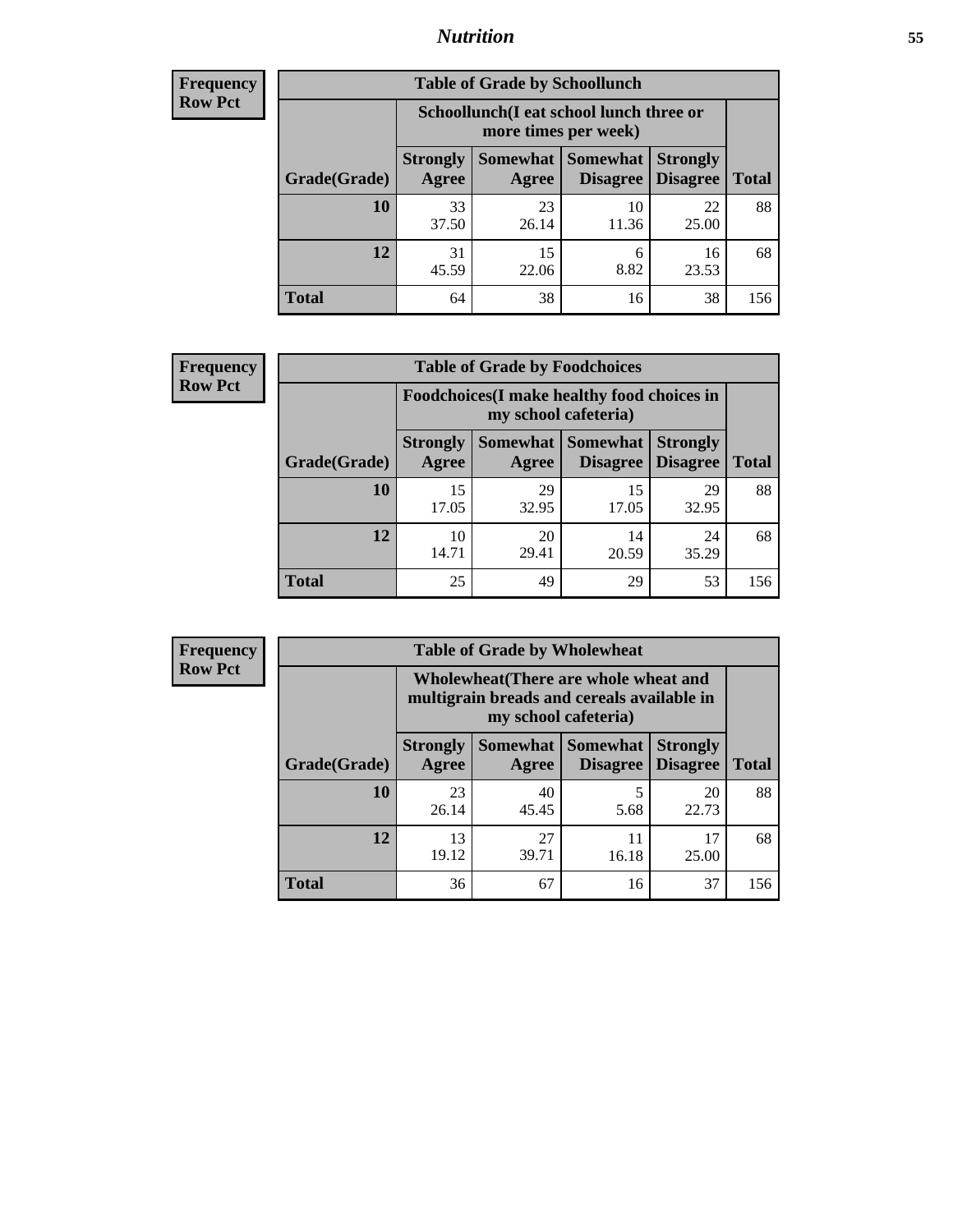### *Nutrition* **56**

**Frequency Row Pct**

| <b>Table of Grade by Healthyvending</b> |                                                                                                                                               |                          |                                    |                                    |              |  |
|-----------------------------------------|-----------------------------------------------------------------------------------------------------------------------------------------------|--------------------------|------------------------------------|------------------------------------|--------------|--|
|                                         | Healthyvending (If only healthy snacks and<br>beverages were available in the vending<br>machines during the school day,<br>I would buy them) |                          |                                    |                                    |              |  |
| Grade(Grade)                            | <b>Strongly</b><br>Agree                                                                                                                      | <b>Somewhat</b><br>Agree | <b>Somewhat</b><br><b>Disagree</b> | <b>Strongly</b><br><b>Disagree</b> | <b>Total</b> |  |
| 10                                      | 25<br>28.41                                                                                                                                   | 29<br>32.95              | 10<br>11.36                        | 24<br>27.27                        | 88           |  |
| 12                                      | 19<br>27.94                                                                                                                                   | 19<br>27.94              | 14<br>20.59                        | 16<br>23.53                        | 68           |  |
| <b>Total</b>                            | 44                                                                                                                                            | 48                       | 24                                 | 40                                 | 156          |  |

**Frequency Row Pct**

| <b>Table of Grade by Schoolbreakfast</b> |                                                                                                                                        |             |             |             |     |  |  |
|------------------------------------------|----------------------------------------------------------------------------------------------------------------------------------------|-------------|-------------|-------------|-----|--|--|
|                                          | Schoolbreakfast(If breakfast were<br>available at school,<br>but outside the cafeteria,<br>I would eat breakfast at school more often) |             |             |             |     |  |  |
| Grade(Grade)                             | Somewhat   Somewhat<br><b>Strongly</b><br><b>Strongly</b><br><b>Disagree</b><br><b>Total</b><br>Agree<br>Disagree<br>Agree             |             |             |             |     |  |  |
| <b>10</b>                                | 24<br>27.27                                                                                                                            | 25<br>28.41 | 12<br>13.64 | 27<br>30.68 | 88  |  |  |
| 12                                       | 23<br>7<br>17<br>21<br>30.88<br>33.82<br>10.29<br>25.00                                                                                |             |             |             |     |  |  |
| <b>Total</b>                             | 45                                                                                                                                     | 48          | 19          | 44          | 156 |  |  |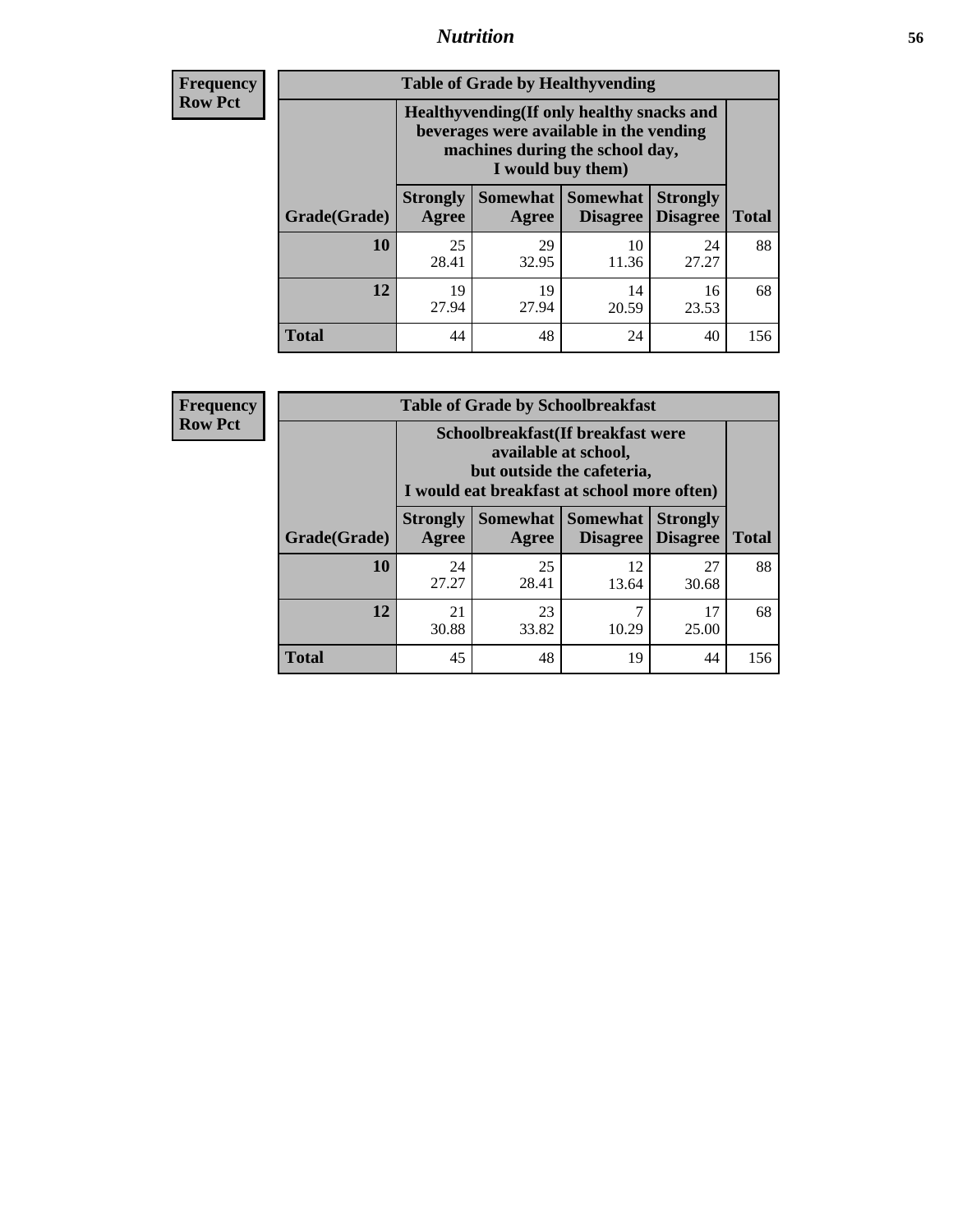| Frequency<br><b>Col Pct</b> | <b>Table of Educationaids by Grade</b>                                                                    |                    |             |              |
|-----------------------------|-----------------------------------------------------------------------------------------------------------|--------------------|-------------|--------------|
|                             | <b>Educationaids</b> (I<br>have been<br>taught about<br><b>HIV/AIDS</b> at<br>school in the<br>past year) | Grade(Grade)<br>10 | 12          | <b>Total</b> |
|                             | <b>Yes</b>                                                                                                | 34<br>38.64        | 29<br>42.65 | 63           |
|                             | N <sub>0</sub>                                                                                            | 54<br>61.36        | 39<br>57.35 | 93           |
|                             | <b>Total</b>                                                                                              | 88                 | 68          | 156          |

| Frequency<br><b>Col Pct</b> | <b>Table of Educationcharacter by Grade</b>                 |              |             |              |  |
|-----------------------------|-------------------------------------------------------------|--------------|-------------|--------------|--|
|                             | Educationcharacter(I<br>have been taught<br>about character |              |             |              |  |
|                             | education in the past                                       | Grade(Grade) |             |              |  |
|                             | year at school)                                             | 10           | 12          | <b>Total</b> |  |
|                             | Yes                                                         | 40<br>45.45  | 36<br>52.94 | 76           |  |
|                             | N <sub>0</sub>                                              | 48<br>54.55  | 32<br>47.06 | 80           |  |
|                             | <b>Total</b>                                                | 88           | 68          | 156          |  |

| Frequency      | <b>Table of Gradcoach1 by Grade</b> |                    |              |     |
|----------------|-------------------------------------|--------------------|--------------|-----|
| <b>Col Pct</b> | Gradcoach1(I<br>know who my         |                    |              |     |
|                | <b>Graduation</b><br>Coach is)      | Grade(Grade)<br>10 | <b>Total</b> |     |
|                | Yes                                 | 19<br>21.59        | 55<br>80.88  | 74  |
|                | N <sub>0</sub>                      | 69<br>78.41        | 13<br>19.12  | 82  |
|                | <b>Total</b>                        | 88                 | 68           | 156 |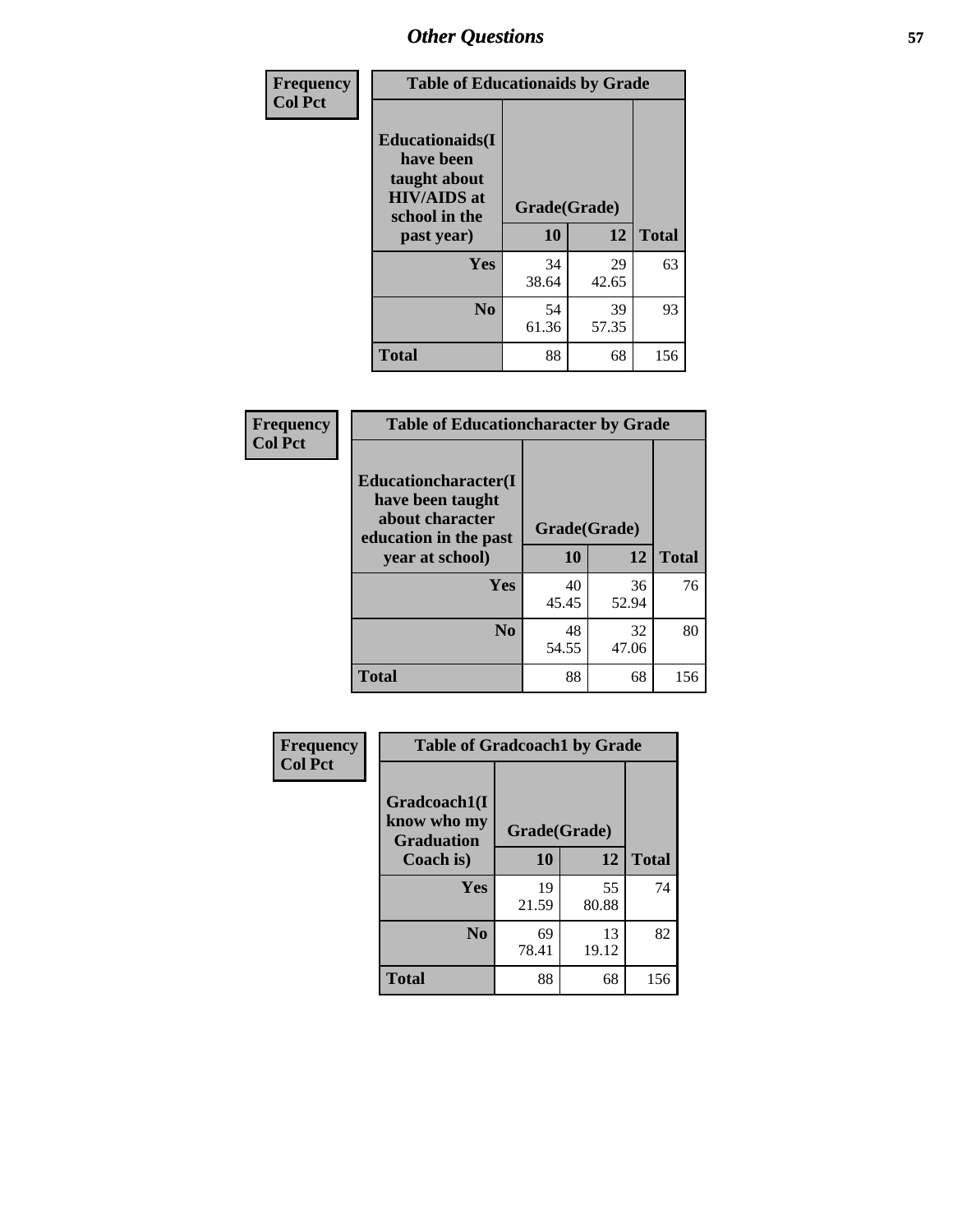| Frequency      | <b>Table of Gradcoach2 by Grade</b> |              |             |              |
|----------------|-------------------------------------|--------------|-------------|--------------|
| <b>Col Pct</b> | Gradcoach2(I<br>have                |              |             |              |
|                | contacted my<br><b>Graduation</b>   | Grade(Grade) |             |              |
|                | Coach)                              | 10           | 12          | <b>Total</b> |
|                | Yes                                 | 4<br>4.55    | 33<br>48.53 | 37           |
|                | N <sub>0</sub>                      | 84<br>95.45  | 35<br>51.47 | 119          |
|                | <b>Total</b>                        | 88           | 68          | 156          |

| <b>Frequency</b><br><b>Col Pct</b> | <b>Table of Gradcoach3 by Grade</b>                    |              |             |              |
|------------------------------------|--------------------------------------------------------|--------------|-------------|--------------|
|                                    | Gradcoach3(I<br>have received<br>assistance<br>from my | Grade(Grade) |             |              |
|                                    | <b>Graduation</b><br>Coach)                            | 10           | 12          | <b>Total</b> |
|                                    | Yes                                                    | 3<br>3.41    | 27<br>39.71 | 30           |
|                                    | N <sub>0</sub>                                         | 36<br>40.91  | 15<br>22.06 | 51           |
|                                    | Don't know                                             | 49<br>55.68  | 26<br>38.24 | 75           |
|                                    | <b>Total</b>                                           | 88           | 68          | 156          |

| Frequency      | <b>Table of Selfharm by Grade</b>                                                                                                                                                      |                    |             |              |
|----------------|----------------------------------------------------------------------------------------------------------------------------------------------------------------------------------------|--------------------|-------------|--------------|
| <b>Col Pct</b> | <b>Selfharm</b> (During<br>the past 12<br>months,<br>I harmed myself<br>on purpose<br><b>Suicideconsider</b><br>During the past<br>12 months,<br>I seriously<br>considered<br>suicide) | Grade(Grade)<br>10 | 12          | <b>Total</b> |
|                |                                                                                                                                                                                        |                    |             |              |
|                | Yes                                                                                                                                                                                    | 12<br>13.64        | 7<br>10.29  | 19           |
|                | N <sub>0</sub>                                                                                                                                                                         | 76<br>86.36        | 61<br>89.71 | 137          |
|                | <b>Total</b>                                                                                                                                                                           | 88                 | 68          | 156          |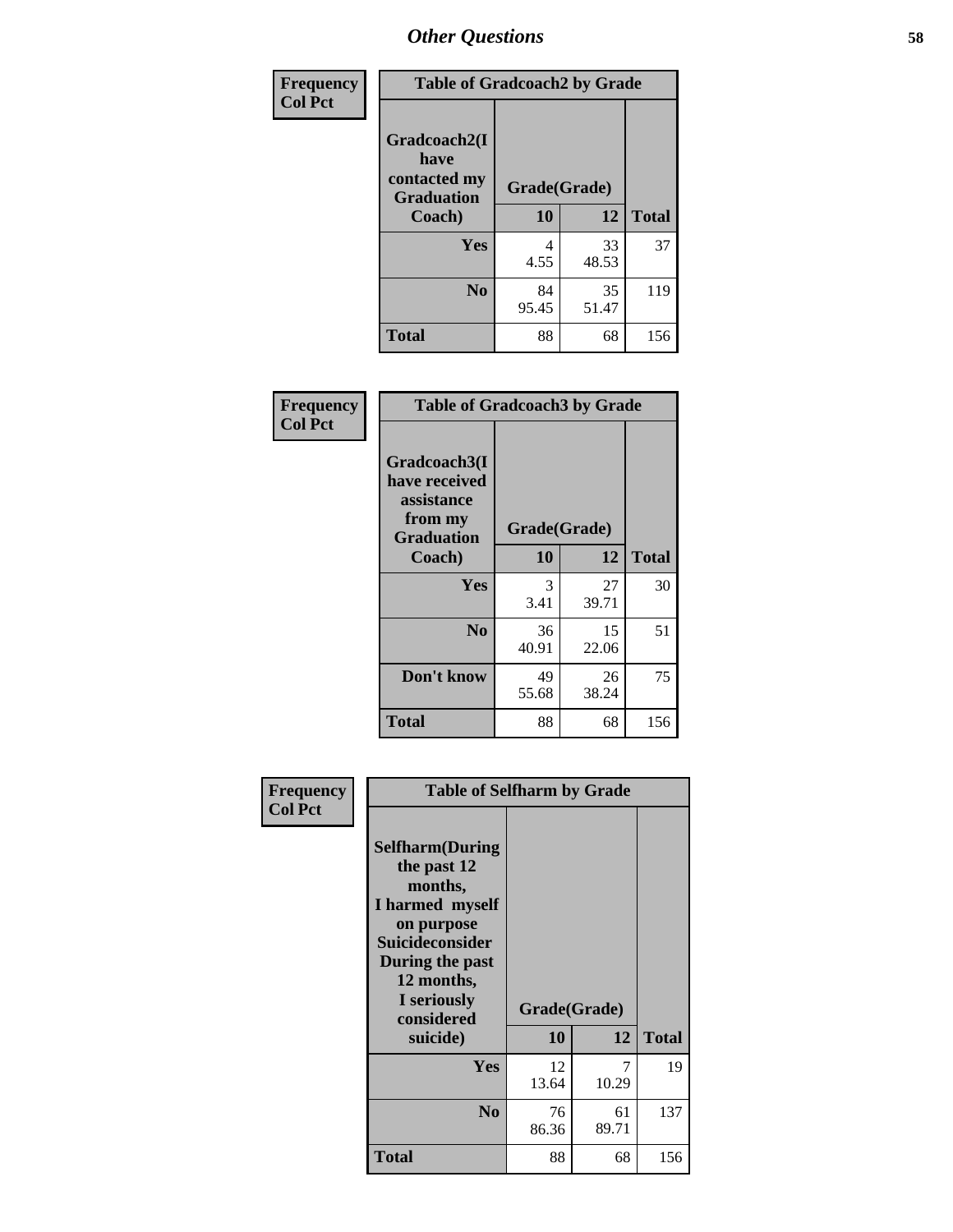| <b>Frequency</b> | <b>Table of Suicideconsider by Grade</b> |              |             |              |  |  |  |
|------------------|------------------------------------------|--------------|-------------|--------------|--|--|--|
| <b>Col Pct</b>   |                                          | Grade(Grade) |             |              |  |  |  |
|                  | Suicideconsider                          | <b>10</b>    | 12          | <b>Total</b> |  |  |  |
|                  | Yes                                      | 11<br>12.50  | 10.29       | 18           |  |  |  |
|                  | N <sub>0</sub>                           | 77<br>87.50  | 61<br>89.71 | 138          |  |  |  |
|                  | <b>Total</b>                             | 88           | 68          | 156          |  |  |  |

| Frequency      | <b>Table of Suicideattempt by Grade</b>              |              |             |              |
|----------------|------------------------------------------------------|--------------|-------------|--------------|
| <b>Col Pct</b> | Suicideattempt(I<br>have attempted<br>suicide in the | Grade(Grade) |             |              |
|                | last year)                                           | <b>10</b>    | 12          | <b>Total</b> |
|                | Yes                                                  | 9<br>10.23   | 4<br>5.88   | 13           |
|                | $\bf No$                                             | 79<br>89.77  | 64<br>94.12 | 143          |
|                | <b>Total</b>                                         | 88           | 68          | 156          |

| Frequency      | <b>Table of Instantmessaged by Grade</b>               |              |             |              |
|----------------|--------------------------------------------------------|--------------|-------------|--------------|
| <b>Col Pct</b> | Instantmessaged(I<br>have instant<br>messaged people I | Grade(Grade) |             |              |
|                | do not even know)                                      | 10           | 12          | <b>Total</b> |
|                | Yes                                                    | 30<br>34.09  | 23<br>33.82 | 53           |
|                | N <sub>0</sub>                                         | 58<br>65.91  | 45<br>66.18 | 103          |
|                | <b>Total</b>                                           | 88           | 68          | 156          |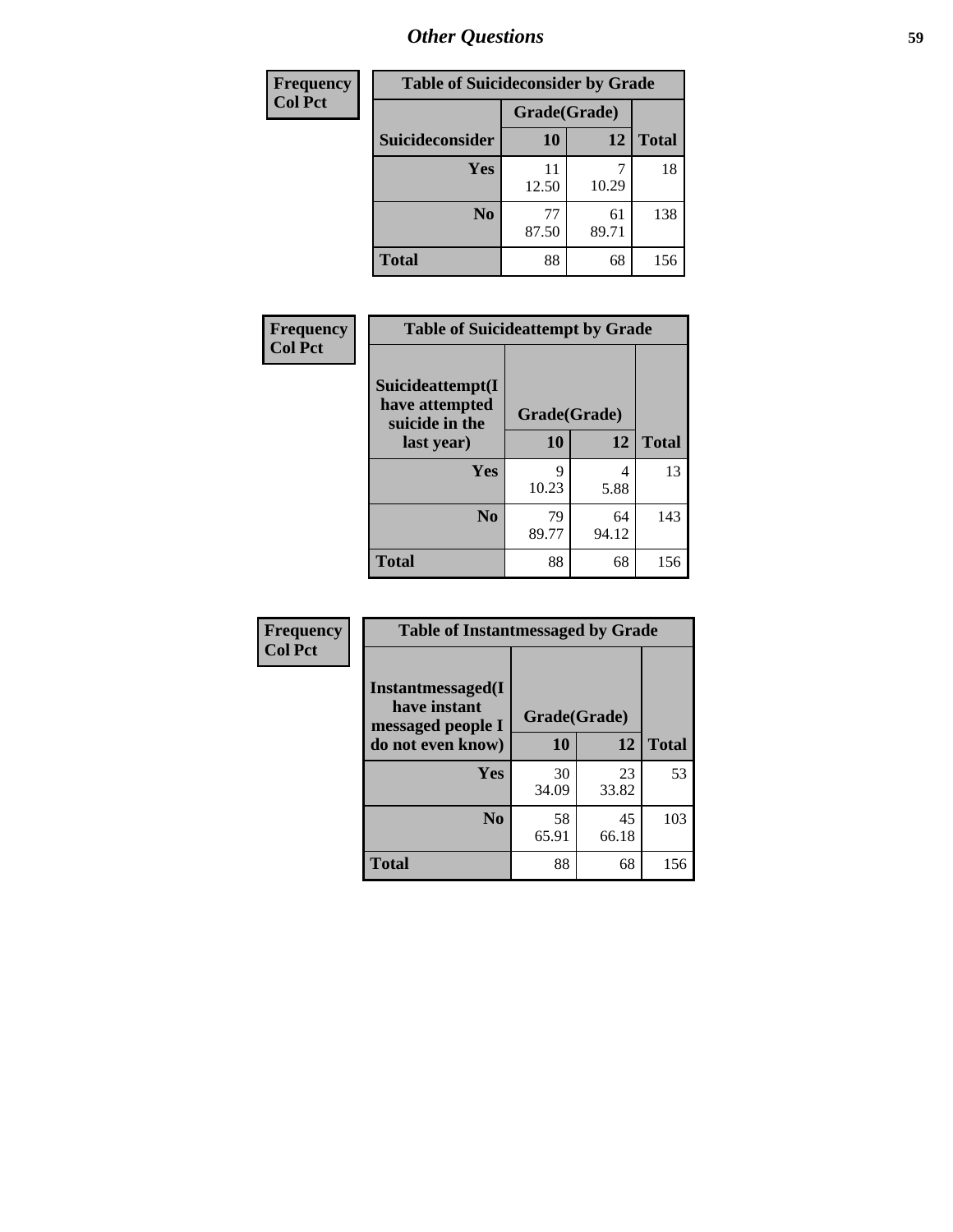| Frequency      | <b>Table of Getsalong by Grade</b>                          |                        |                           |              |
|----------------|-------------------------------------------------------------|------------------------|---------------------------|--------------|
| <b>Col Pct</b> | <b>Getsalong</b> (I get<br>along with other<br>students and | Grade(Grade)<br>10     |                           | <b>Total</b> |
|                | adults)                                                     |                        | 12                        |              |
|                | <b>Strongly Agree</b>                                       | 41<br>46.59            | 39<br>57.35               | 80           |
|                | <b>Somewhat Agree</b>                                       | 41<br>46.59            | 21<br>30.88               | 62           |
|                | <b>Somewhat Disagree</b>                                    | 4<br>4.55              | 8<br>11.76                | 12           |
|                | <b>Strongly Disagree</b>                                    | $\mathfrak{D}$<br>2.27 | $\mathbf{\Omega}$<br>0.00 | 2            |
|                | <b>Total</b>                                                | 88                     | 68                        | 156          |

| Frequency      |                                  | <b>Table of Safehome by Grade</b> |             |              |  |  |  |
|----------------|----------------------------------|-----------------------------------|-------------|--------------|--|--|--|
| <b>Col Pct</b> | Safehome(I feel<br>safe at home) | Grade(Grade)<br>10                | 12          | <b>Total</b> |  |  |  |
|                | <b>Strongly Agree</b>            | 61<br>69.32                       | 52<br>76.47 | 113          |  |  |  |
|                | <b>Somewhat Agree</b>            | 19<br>21.59                       | 13<br>19.12 | 32           |  |  |  |
|                | <b>Somewhat Disagree</b>         | 3<br>3.41                         | 3<br>4.41   | 6            |  |  |  |
|                | <b>Strongly Disagree</b>         | 5<br>5.68                         | 0<br>0.00   | 5            |  |  |  |
|                | <b>Total</b>                     | 88                                | 68          | 156          |  |  |  |

| Frequency      |                                                                                      | <b>Table of Adulttalk by Grade</b> |             |              |
|----------------|--------------------------------------------------------------------------------------|------------------------------------|-------------|--------------|
| <b>Col Pct</b> | <b>Adulttalk</b> (I<br>know an<br>adult at<br>school that<br>I can talk<br>with if I | Grade(Grade)                       |             |              |
|                | need help)                                                                           | 10                                 | 12          | <b>Total</b> |
|                | <b>Yes</b>                                                                           | 62<br>70.45                        | 54<br>79.41 | 116          |
|                | N <sub>0</sub>                                                                       | 26<br>29.55                        | 14<br>20.59 | 40           |
|                | <b>Total</b>                                                                         | 88                                 | 68          | 156          |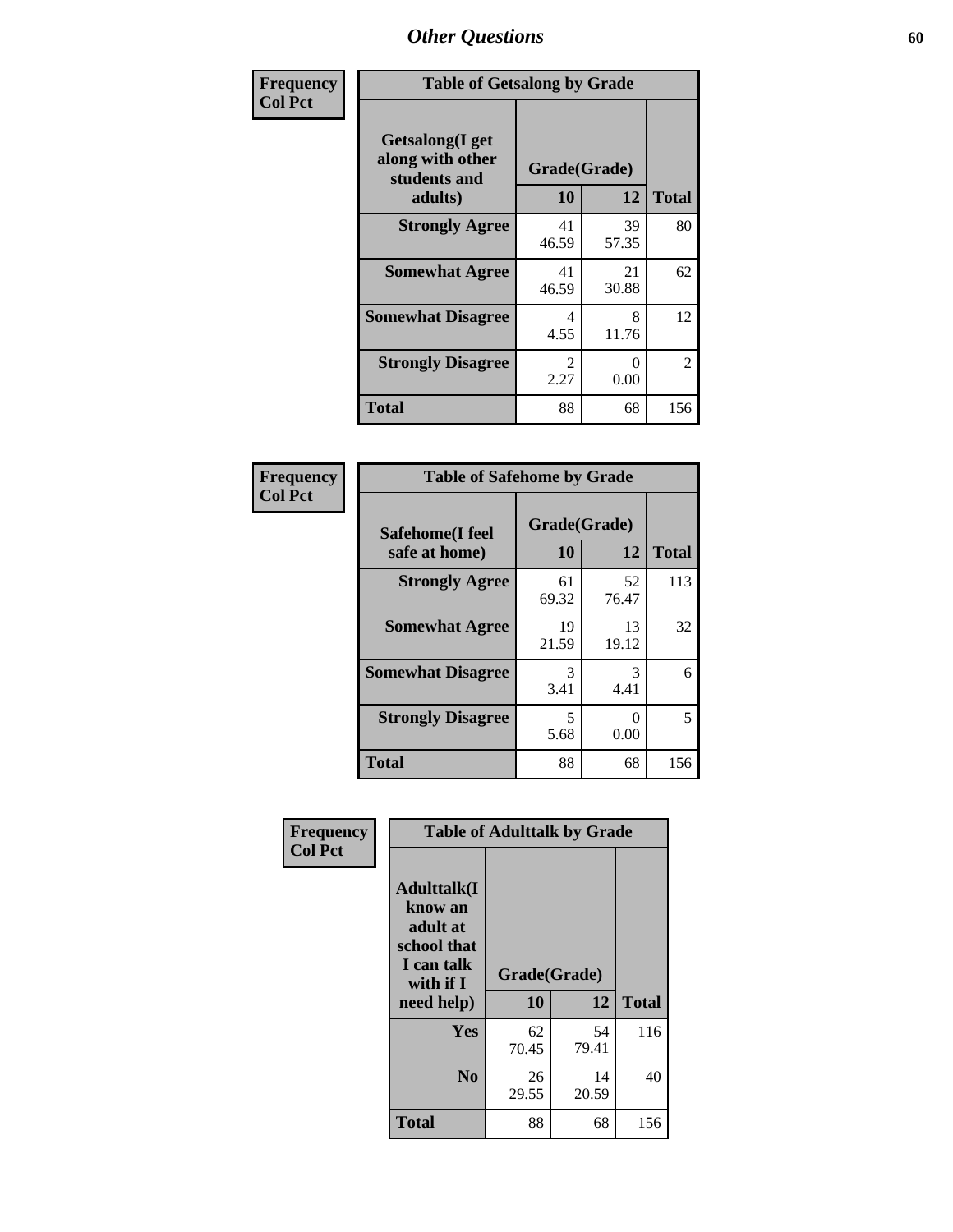**Frequency Row Pct**

| <b>Table of Grade by Tytime</b> |             |                                                                                        |             |                                 |                       |             |              |  |  |  |
|---------------------------------|-------------|----------------------------------------------------------------------------------------|-------------|---------------------------------|-----------------------|-------------|--------------|--|--|--|
|                                 |             | Tvtime(On an average school day,<br>how much unsupervised time do I spend watching TV) |             |                                 |                       |             |              |  |  |  |
|                                 |             | Less that<br>$2 - 3$<br>$4 - 5$<br>$6+$                                                |             |                                 |                       |             |              |  |  |  |
| Grade(Grade)   None             |             |                                                                                        |             | hour/day   hour/day   hours/day | hours/day   hours/day |             | <b>Total</b> |  |  |  |
| 10                              | 12<br>13.64 | 11<br>12.50                                                                            | 14<br>15.91 | 20<br>22.73                     | 16<br>18.18           | 15<br>17.05 | 88           |  |  |  |
| 12                              | ┑<br>10.29  | 13<br>19.12                                                                            | 11<br>16.18 | 26<br>38.24                     | 4.41                  | 8<br>11.76  | 68           |  |  |  |
| <b>Total</b>                    | 19          | 24                                                                                     | 25          | 46                              | 19                    | 23          | 156          |  |  |  |

**Frequency Row Pct**

| <b>Table of Grade by Computertime</b> |             |                                                                                                   |            |                      |                      |                   |              |  |  |
|---------------------------------------|-------------|---------------------------------------------------------------------------------------------------|------------|----------------------|----------------------|-------------------|--------------|--|--|
|                                       |             | Computertime (On an average school day,<br>how much unsupervised time do I spend on the computer) |            |                      |                      |                   |              |  |  |
| Grade(Grade)                          | None        | <b>Less that</b><br>hour/day                                                                      | hour/day   | $2 - 3$<br>hours/day | $4 - 5$<br>hours/day | $6+$<br>hours/day | <b>Total</b> |  |  |
| 10                                    | 20<br>22.73 | 24<br>27.27                                                                                       | q<br>10.23 | 13<br>14.77          | 10<br>11.36          | 12<br>13.64       | 88           |  |  |
| 12                                    | 12<br>17.65 | 22<br>32.35                                                                                       | 8<br>11.76 | 12<br>17.65          | 10.29                | 10.29             | 68           |  |  |
| <b>Total</b>                          | 32          | 46                                                                                                | 17         | 25                   | 17                   | 19                | 156          |  |  |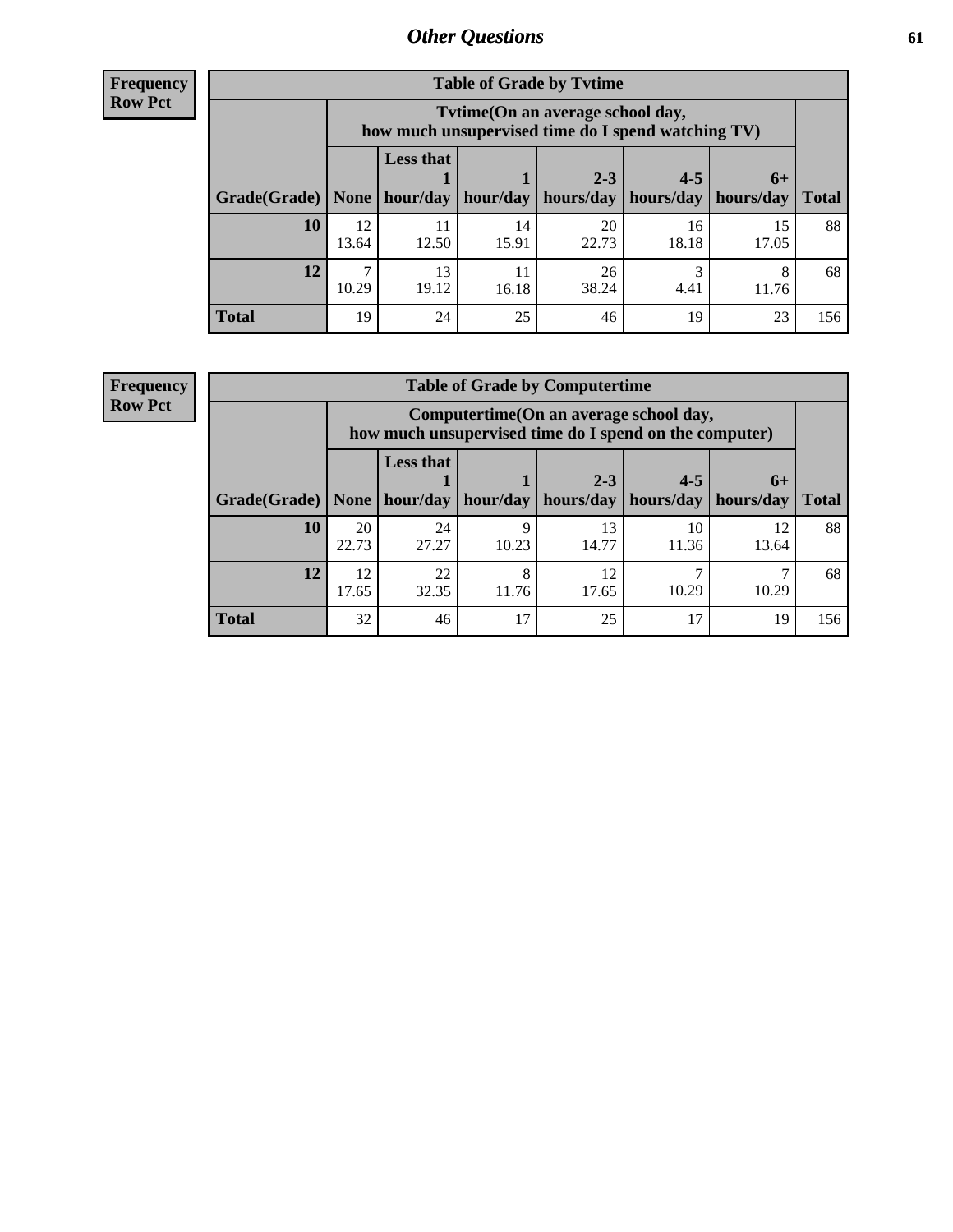#### *Questions about Driving Laws* **62** *Driving Questions were asked only of high school students.*

| <b>Frequency</b> |
|------------------|
| <b>Row Pct</b>   |

| <b>Table of Grade by License1</b> |                                                                     |                                                                                                                                           |           |           |             |     |  |  |  |
|-----------------------------------|---------------------------------------------------------------------|-------------------------------------------------------------------------------------------------------------------------------------------|-----------|-----------|-------------|-----|--|--|--|
|                                   |                                                                     | License1(During the first 6 months of driving<br>with a provisional license,<br>the only passengers who can ride with the<br>driver are:) |           |           |             |     |  |  |  |
| Grade(Grade)                      | <b>Parent or</b>                                                    | Don't<br><b>Family</b><br><b>Members</b><br><b>Total</b><br>Guardian<br><b>Friends</b><br>Know<br>Anyone                                  |           |           |             |     |  |  |  |
| 10                                | 34<br>38.64                                                         | 31<br>35.23                                                                                                                               | 3<br>3.41 | 5<br>5.68 | 15<br>17.05 | 88  |  |  |  |
| 12                                | 29<br>32<br>5<br>$\theta$<br>2.94<br>42.65<br>0.00<br>7.35<br>47.06 |                                                                                                                                           |           |           |             |     |  |  |  |
| <b>Total</b>                      | 63                                                                  | 63                                                                                                                                        | 3         | 7         | 20          | 156 |  |  |  |

| <b>Frequency</b> | <b>Table of Grade by License2</b> |                           |                  |                              |                                                                                                          |                      |              |  |
|------------------|-----------------------------------|---------------------------|------------------|------------------------------|----------------------------------------------------------------------------------------------------------|----------------------|--------------|--|
| <b>Row Pct</b>   |                                   |                           |                  |                              | License2(17 yr old drivers with a<br>provisional driver's license cannot<br>drive between the hours of:) |                      |              |  |
|                  | Grade(Grade)                      | <b>Midnight</b><br>to 6am | 1am<br>to<br>5am | 1am<br>t <sub>0</sub><br>6am | N <sub>0</sub><br>curfew<br>for $17$<br>year<br>olds                                                     | Don't<br><b>Know</b> | <b>Total</b> |  |
|                  | 10                                | 30<br>34.09               | 11<br>12.50      | 7<br>7.95                    | 9<br>10.23                                                                                               | 31<br>35.23          | 88           |  |
|                  | 12                                | 36<br>52.94               | 5<br>7.35        | 9<br>13.24                   | 4<br>5.88                                                                                                | 14<br>20.59          | 68           |  |
|                  | <b>Total</b>                      | 66                        | 16               | 16                           | 13                                                                                                       | 45                   | 156          |  |

| Frequency      |              | <b>Table of Grade by License3</b>     |             |                 |           |                                     |               |              |  |
|----------------|--------------|---------------------------------------|-------------|-----------------|-----------|-------------------------------------|---------------|--------------|--|
| <b>Row Pct</b> |              | License3(For drivers under the age of |             | 21,<br>$DUI$ ?) |           | what level of alcohol is considered |               |              |  |
|                | Grade(Grade) | Any<br><b>Amount</b>                  | 0.02        | 0.04            | 0.06      | 0.08                                | Don't<br>know | <b>Total</b> |  |
|                | 10           | 16<br>18.18                           | 14<br>15.91 | 8<br>9.09       | 6<br>6.82 | 6<br>6.82                           | 38<br>43.18   | 88           |  |
|                | 12           | 14<br>20.59                           | 19<br>27.94 | 4<br>5.88       | 5<br>7.35 | 10.29                               | 19<br>27.94   | 68           |  |
|                | <b>Total</b> | 30                                    | 33          | 12              | 11        | 13                                  | 57            | 156          |  |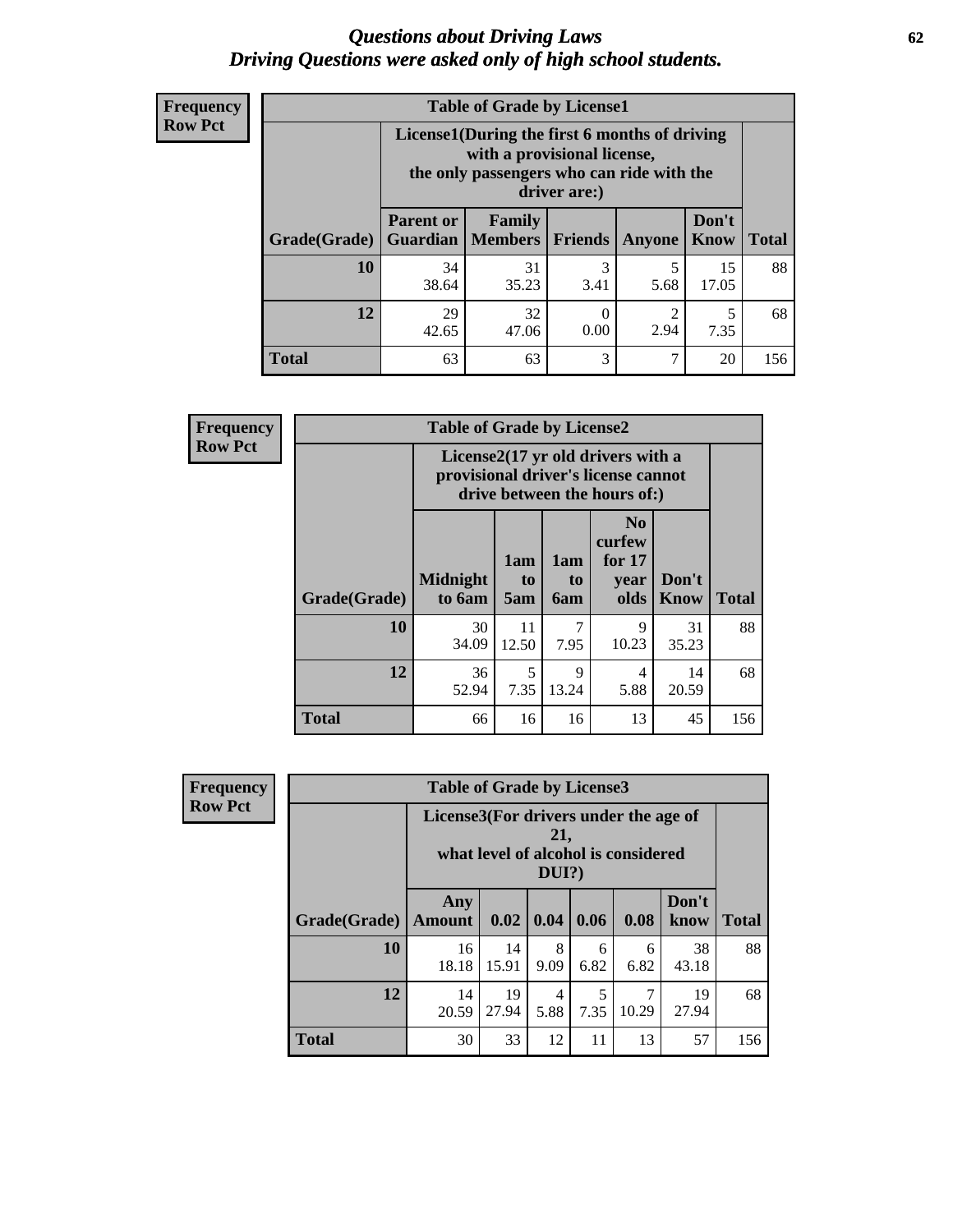#### *Questions about Driving Laws* **63** *Driving Questions were asked only of high school students.*

**Frequency Row Pct**

| <b>Table of Grade by License4</b> |              |                                                                                                                                               |             |            |                        |             |     |  |
|-----------------------------------|--------------|-----------------------------------------------------------------------------------------------------------------------------------------------|-------------|------------|------------------------|-------------|-----|--|
|                                   |              | License4(A driver under 21 automatically<br>loses his/her license if caught exceeding the<br>posted speet limit by:)                          |             |            |                        |             |     |  |
| Grade(Grade)                      | $15+$<br>mph | Can't<br>lose<br><b>Depends</b><br>license<br>$25+$<br>$35+$<br>Don't<br>for<br>on<br><b>Total</b><br>mph<br>speeding<br>know<br>mph<br>judge |             |            |                        |             |     |  |
| 10                                | 13<br>14.77  | 9<br>10.23                                                                                                                                    | 9<br>10.23  | 9<br>10.23 | 7.95                   | 41<br>46.59 | 88  |  |
| 12                                | 16<br>23.53  | 16<br>23.53                                                                                                                                   | 10<br>14.71 | 9<br>13.24 | $\mathfrak{D}$<br>2.94 | 15<br>22.06 | 68  |  |
| <b>Total</b>                      | 29           | 25                                                                                                                                            | 19          | 18         | 9                      | 56          | 156 |  |

| Frequency      | <b>Table of Grade by License5</b> |                                                                                                                                                             |                |               |       |
|----------------|-----------------------------------|-------------------------------------------------------------------------------------------------------------------------------------------------------------|----------------|---------------|-------|
| <b>Row Pct</b> |                                   | License5(A)<br>Georgia teenager<br>with family<br>connections or a<br>good lawyer can<br>break a teen<br>driving law and<br>keep their driver's<br>license) |                |               |       |
|                | Grade(Grade)                      | <b>Yes</b>                                                                                                                                                  | N <sub>0</sub> | Don't<br>know | Total |
|                | 10                                | 19<br>21.59                                                                                                                                                 | 38<br>43.18    | 31<br>35.23   | 88    |
|                | 12                                | 18<br>26.47                                                                                                                                                 | 33<br>48.53    | 17<br>25.00   | 68    |
|                | Total                             | 37                                                                                                                                                          | 71             | 48            | 156   |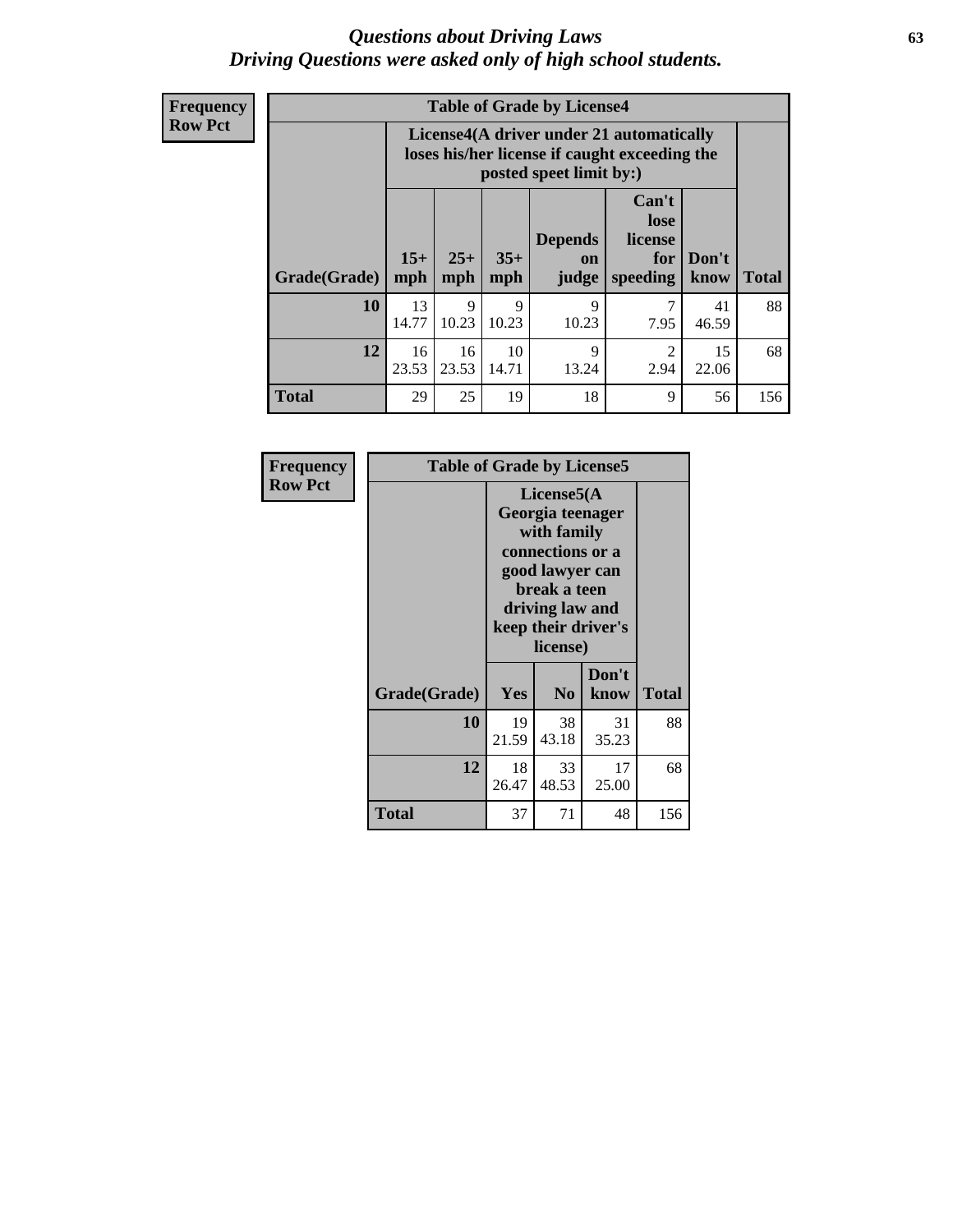#### *Questions about Driving Laws* **64** *Driving Questions were asked only of high school students.*

| <b>Frequency</b> | <b>Table of Grade by License6</b> |             |                                                                                                                           |                    |              |  |  |
|------------------|-----------------------------------|-------------|---------------------------------------------------------------------------------------------------------------------------|--------------------|--------------|--|--|
| <b>Row Pct</b>   |                                   |             | License <sub>6</sub> (I know a<br>friend or<br>classmate that<br>broke a teen<br>driving law,<br>keep his/her<br>license) | but was allowed to |              |  |  |
|                  | Grade(Grade)                      | Yes         | N <sub>0</sub>                                                                                                            | Don't<br>know      | <b>Total</b> |  |  |
|                  | 10                                | 23<br>26.14 | 35<br>39.77                                                                                                               | 30<br>34.09        | 88           |  |  |
|                  | 12                                | 20<br>29.41 | 30<br>44.12                                                                                                               | 18<br>26.47        | 68           |  |  |
|                  | <b>Total</b>                      | 43          | 65                                                                                                                        | 48                 | 156          |  |  |

| <b>Frequency</b> |              |                                                                             | <b>Table of Grade by License7</b>                                                             |                                                   |                        |              |  |  |  |
|------------------|--------------|-----------------------------------------------------------------------------|-----------------------------------------------------------------------------------------------|---------------------------------------------------|------------------------|--------------|--|--|--|
| <b>Row Pct</b>   |              |                                                                             | License7(A student under the age of 18 cam loser<br>his/her driving privileges if he or she:) |                                                   |                        |              |  |  |  |
|                  | Grade(Grade) | <b>Have</b><br>more than<br>10<br>unexcused<br>absences<br>per school<br>yr | Drop out<br>without  <br>graduating                                                           | <b>Bring</b><br>alcohol/drugs/weapon<br>to school | All of<br>the<br>above | <b>Total</b> |  |  |  |
|                  | 10           | 11<br>12.50                                                                 | 16<br>18.18                                                                                   | 12<br>13.64                                       | 49<br>55.68            | 88           |  |  |  |
|                  | 12           | 5<br>7.35                                                                   | 14<br>20.59                                                                                   | 8<br>11.76                                        | 41<br>60.29            | 68           |  |  |  |
|                  | <b>Total</b> | 16                                                                          | 30                                                                                            | 20                                                | 90                     | 156          |  |  |  |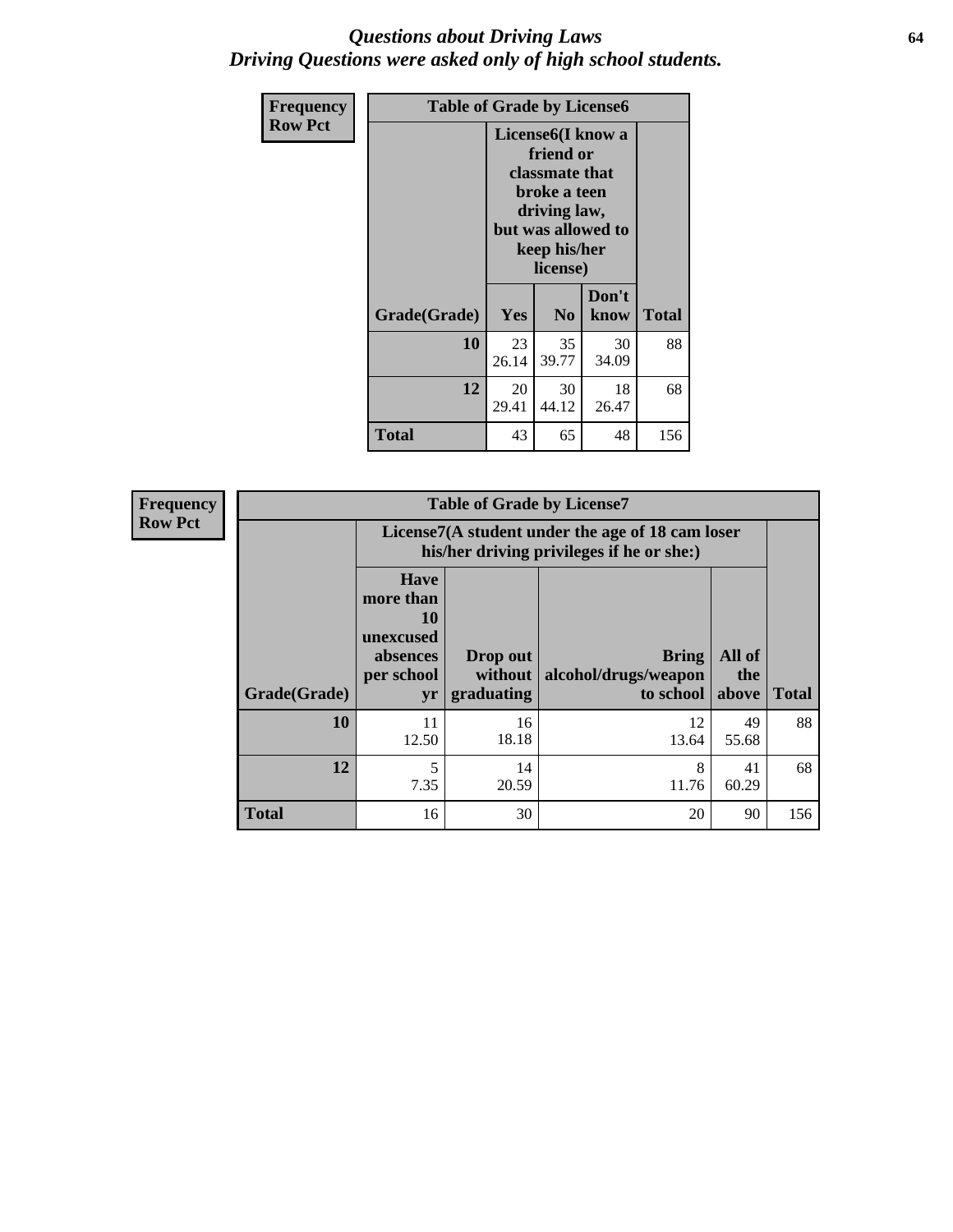# *Select Results by Gender* **65**

| Frequency      | <b>Table of SchoolClimate2 by Gender</b>          |                                 |             |              |  |
|----------------|---------------------------------------------------|---------------------------------|-------------|--------------|--|
| <b>Col Pct</b> | SchoolClimate2(I<br>feel successful at<br>school) | Gender(Gender)<br><b>Female</b> | <b>Male</b> | <b>Total</b> |  |
|                | <b>Strongly Agree</b>                             | 36<br>42.86                     | 24<br>33.33 | 60           |  |
|                | <b>Somewhat Agree</b>                             | 39<br>46.43                     | 38<br>52.78 | 77           |  |
|                | <b>Somewhat Disagree</b>                          | 5<br>5.95                       | 6<br>8.33   | 11           |  |
|                | <b>Strongly Disagree</b>                          | 4<br>4.76                       | 4<br>5.56   | 8            |  |
|                | <b>Total</b>                                      | 84                              | 72          | 156          |  |

| <b>Frequency</b> | <b>Table of SchoolClimate6 by Gender</b>                 |               |                               |              |  |  |
|------------------|----------------------------------------------------------|---------------|-------------------------------|--------------|--|--|
| <b>Col Pct</b>   | <b>SchoolClimate6(Teachers</b><br>treat me with respect) | <b>Female</b> | Gender(Gender)<br><b>Male</b> | <b>Total</b> |  |  |
|                  | <b>Strongly Agree</b>                                    | 34<br>40.48   | 21<br>29.17                   | 55           |  |  |
|                  | <b>Somewhat Agree</b>                                    | 32<br>38.10   | 34<br>47.22                   | 66           |  |  |
|                  | <b>Somewhat Disagree</b>                                 | 17<br>20.24   | 13<br>18.06                   | 30           |  |  |
|                  | <b>Strongly Disagree</b>                                 | 1.19          | 4<br>5.56                     | 5            |  |  |
|                  | <b>Total</b>                                             | 84            | 72                            | 156          |  |  |

| <b>Frequency</b> | <b>Table of SchoolClimate8 by Gender</b>                                             |               |                               |              |
|------------------|--------------------------------------------------------------------------------------|---------------|-------------------------------|--------------|
| <b>Col Pct</b>   | <b>SchoolClimate8(Students</b><br>are frequently<br>recognized for good<br>behavior) | <b>Female</b> | Gender(Gender)<br><b>Male</b> | <b>Total</b> |
|                  |                                                                                      |               |                               |              |
|                  | <b>Strongly Agree</b>                                                                | 17<br>20.24   | 5<br>6.94                     | 22           |
|                  | <b>Somewhat Agree</b>                                                                | 34<br>40.48   | 25<br>34.72                   | 59           |
|                  | <b>Somewhat Disagree</b>                                                             | 19<br>22.62   | 28<br>38.89                   | 47           |
|                  | <b>Strongly Disagree</b>                                                             | 14<br>16.67   | 14<br>19.44                   | 28           |
|                  | <b>Total</b>                                                                         | 84            | 72                            | 156          |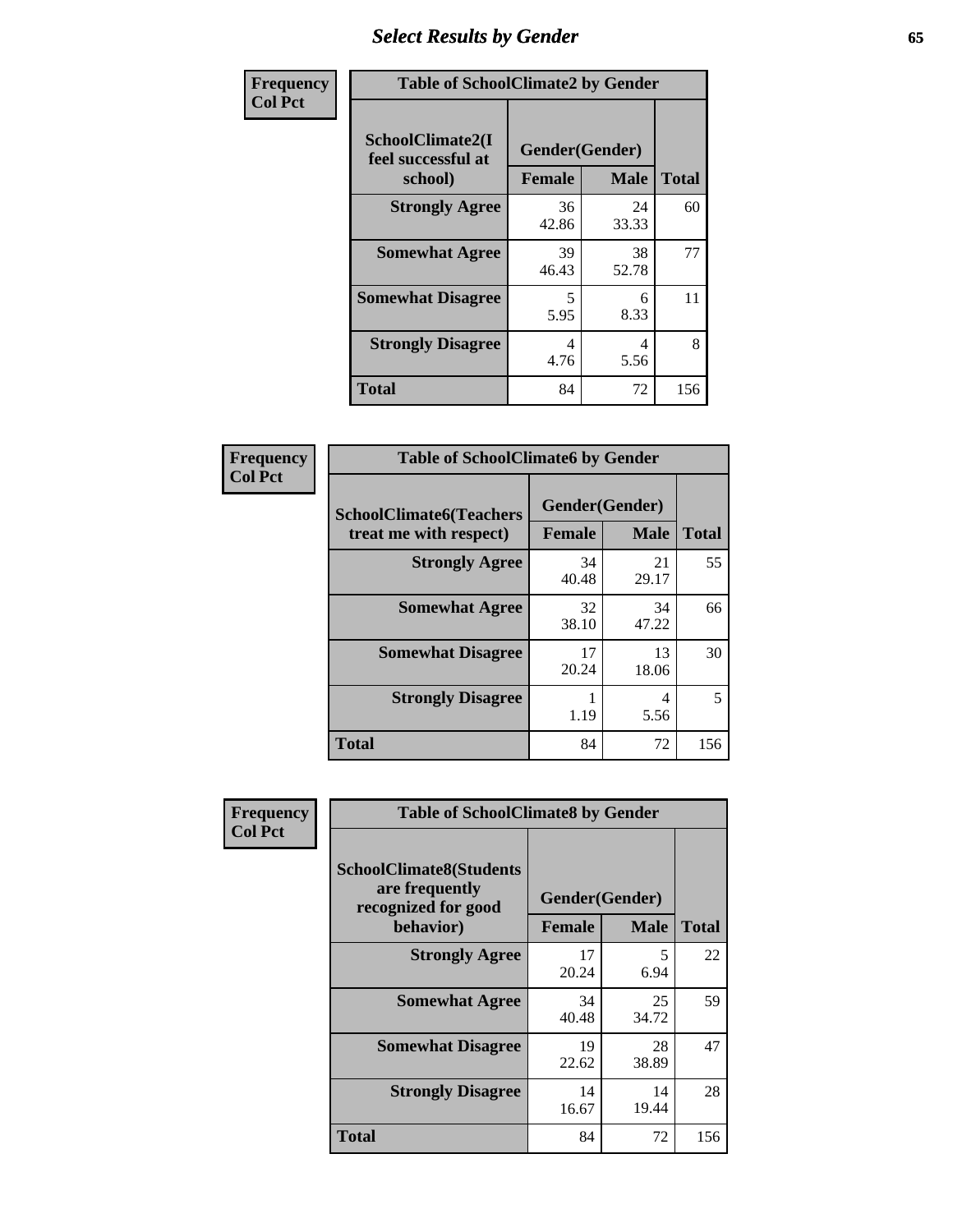# *Select Results by Gender* **66**

| Frequency      | <b>Table of Gender by Dropout</b> |                                                                        |                |              |
|----------------|-----------------------------------|------------------------------------------------------------------------|----------------|--------------|
| <b>Row Pct</b> |                                   | Dropout(I<br>have<br>thought<br>about<br>dropping<br>out of<br>school) |                |              |
|                | Gender(Gender)                    | Yes                                                                    | N <sub>0</sub> | <b>Total</b> |
|                | <b>Female</b>                     | 22<br>26.19                                                            | 62<br>73.81    | 84           |
|                | <b>Male</b>                       | 22<br>30.56                                                            | 50<br>69.44    | 72           |
|                | <b>Total</b>                      | 44                                                                     | 112            | 156          |

| <b>Frequency</b> | <b>Table of Gender by Dropoutreason</b> |                                                                     |              |                          |                                |              |              |
|------------------|-----------------------------------------|---------------------------------------------------------------------|--------------|--------------------------|--------------------------------|--------------|--------------|
| <b>Row Pct</b>   |                                         | Dropoutreason (If I dropped out the<br>reason would most likely be) |              |                          |                                |              |              |
|                  | <b>Gender(Gender)</b>                   | Won't<br><b>Drop</b><br>out                                         | <b>Bored</b> | Family<br><b>Reasons</b> | <b>Being</b><br><b>Bullied</b> | <b>Other</b> | <b>Total</b> |
|                  | <b>Female</b>                           | 52<br>61.90                                                         | 9<br>10.71   | 8.33                     | っ<br>2.38                      | 14<br>16.67  | 84           |
|                  | <b>Male</b>                             | 38<br>52.78                                                         | 15<br>20.83  | 4<br>5.56                | ി<br>2.78                      | 13<br>18.06  | 72           |
|                  | <b>Total</b>                            | 90                                                                  | 24           | 11                       | 4                              | 27           | 156          |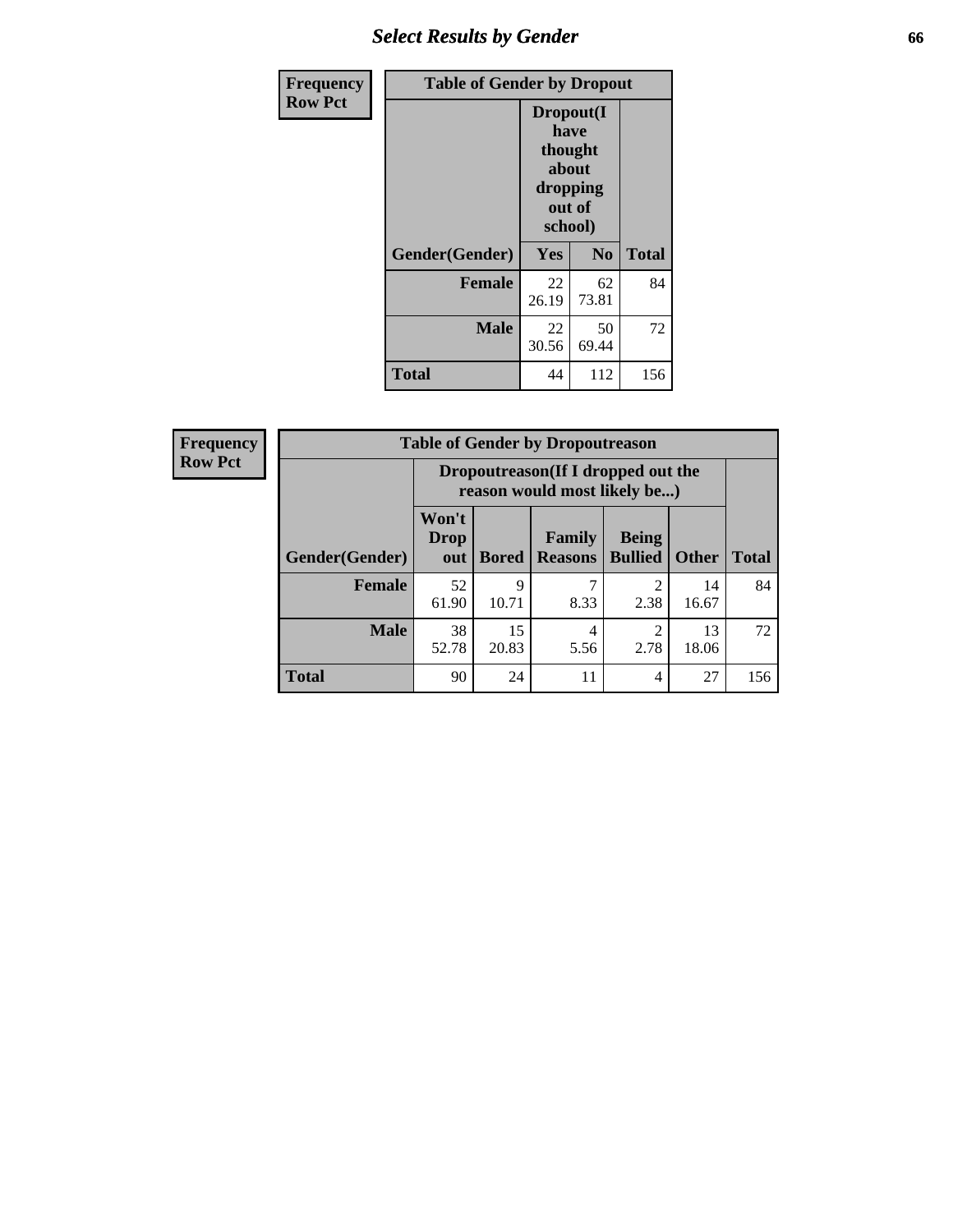*School Safety* **67**

| Frequency      | <b>Table of Gender by Bullied2</b> |                 |                |              |
|----------------|------------------------------------|-----------------|----------------|--------------|
| <b>Row Pct</b> |                                    | <b>Bullied2</b> |                |              |
|                | Gender(Gender)                     | <b>Yes</b>      | N <sub>0</sub> | <b>Total</b> |
|                | <b>Female</b>                      | 12<br>14.29     | 72<br>85.71    | 84           |
|                | <b>Male</b>                        | 10<br>13.89     | 62<br>86.11    | 72           |
|                | <b>Total</b>                       | 22              | 134            | 156          |

| Frequency      | <b>Table of Gender by Bulliedothers2</b> |                       |                |              |
|----------------|------------------------------------------|-----------------------|----------------|--------------|
| <b>Row Pct</b> |                                          | <b>Bulliedothers2</b> |                |              |
|                | Gender(Gender)                           | Yes                   | N <sub>0</sub> | <b>Total</b> |
|                | <b>Female</b>                            | 8.33                  | 77<br>91.67    | 84           |
|                | <b>Male</b>                              | 11<br>15.28           | 61<br>84.72    | 72           |
|                | <b>Total</b>                             | 18                    | 138            | 156          |

| Frequency      | <b>Table of Gender by Weaponschool2</b> |                      |                |              |
|----------------|-----------------------------------------|----------------------|----------------|--------------|
| <b>Row Pct</b> |                                         | <b>Weaponschool2</b> |                |              |
|                | Gender(Gender)                          | Yes                  | N <sub>0</sub> | <b>Total</b> |
|                | <b>Female</b>                           | 0.00                 | 84<br>100.00   | 84           |
|                | <b>Male</b>                             | 6<br>8.33            | 66<br>91.67    | 72           |
|                | <b>Total</b>                            | 6                    | 150            | 156          |

| Frequency      | <b>Table of Gender by Absentunsafe2</b> |               |                |              |
|----------------|-----------------------------------------|---------------|----------------|--------------|
| <b>Row Pct</b> |                                         | Absentunsafe2 |                |              |
|                | Gender(Gender)                          | Yes           | N <sub>0</sub> | <b>Total</b> |
|                | <b>Female</b>                           | 1.19          | 83<br>98.81    | 84           |
|                | <b>Male</b>                             | 6.94          | 67<br>93.06    | 72           |
|                | <b>Total</b>                            | 6             | 150            | 156          |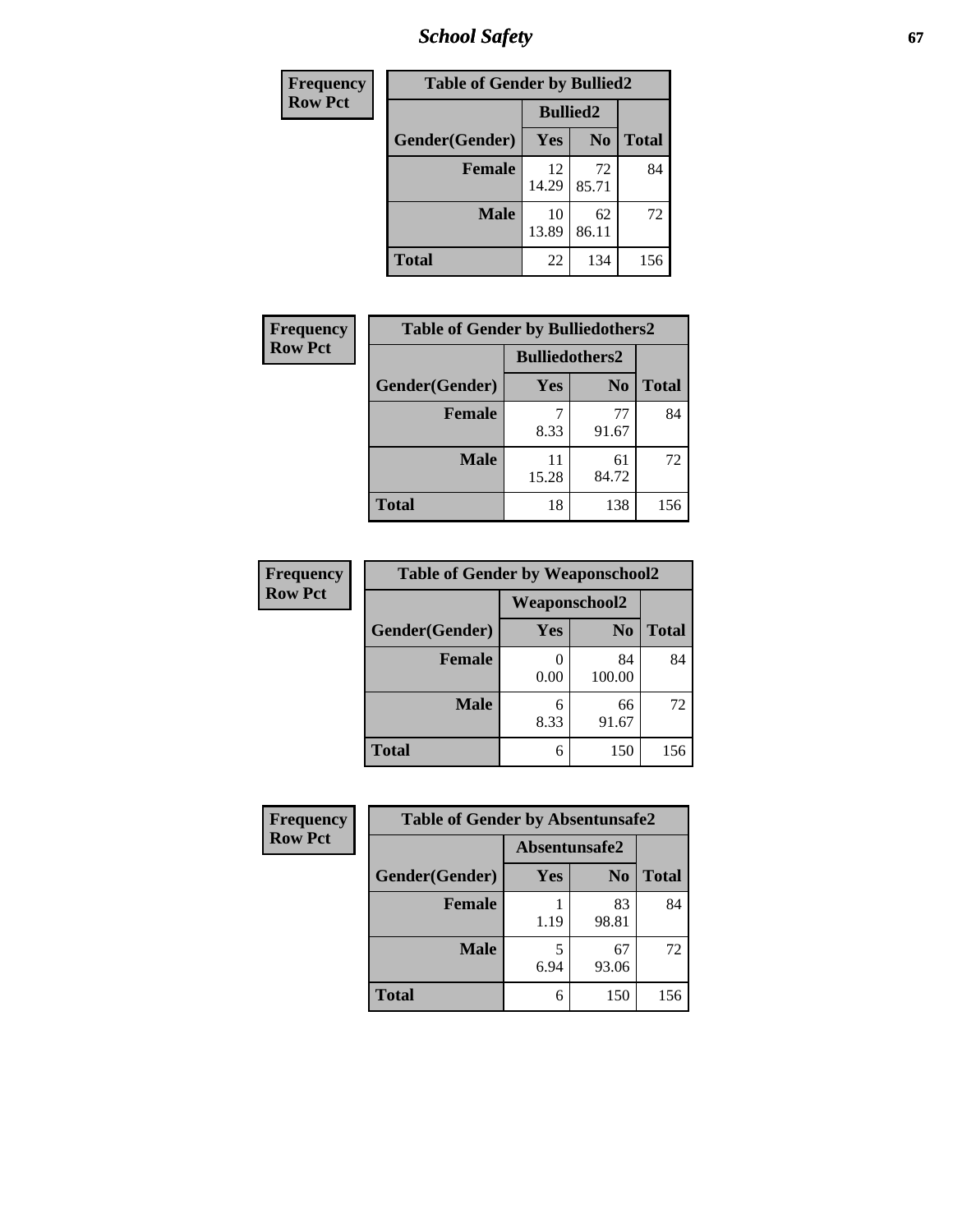*School Safety* **68**

| Frequency      | <b>Table of Gender by Gangself</b> |                                                                                                |                |              |
|----------------|------------------------------------|------------------------------------------------------------------------------------------------|----------------|--------------|
| <b>Row Pct</b> |                                    | Gangself(I<br>have<br>participated<br>in illegal gang<br>activities in<br>the past 30<br>days) |                |              |
|                | Gender(Gender)                     | Yes                                                                                            | N <sub>0</sub> | <b>Total</b> |
|                | <b>Female</b>                      | 3<br>3.57                                                                                      | 81<br>96.43    | 84           |
|                | <b>Male</b>                        | 10<br>13.89                                                                                    | 62<br>86.11    | 72           |
|                | <b>Total</b>                       | 13                                                                                             | 143            | 156          |

| Frequency      | <b>Table of Gender by Gangpeers</b> |                                                                                                                             |                |              |
|----------------|-------------------------------------|-----------------------------------------------------------------------------------------------------------------------------|----------------|--------------|
| <b>Row Pct</b> |                                     | <b>Gangpeers</b> (I<br>have friends<br>who have<br>participated<br>in illegal gang<br>activities in<br>the past 30<br>days) |                |              |
|                | Gender(Gender)                      | Yes                                                                                                                         | N <sub>0</sub> | <b>Total</b> |
|                | <b>Female</b>                       | 28<br>33.33                                                                                                                 | 56<br>66.67    | 84           |
|                | <b>Male</b>                         | 33<br>45.83                                                                                                                 | 39<br>54.17    | 72           |
|                | Total                               | 61                                                                                                                          | 95             | 156          |

| Frequency      | <b>Table of Gender by Pickedon2</b> |             |                |              |
|----------------|-------------------------------------|-------------|----------------|--------------|
| <b>Row Pct</b> |                                     | Pickedon2   |                |              |
|                | Gender(Gender)                      | <b>Yes</b>  | N <sub>0</sub> | <b>Total</b> |
|                | <b>Female</b>                       | 32<br>38.10 | 52<br>61.90    | 84           |
|                | <b>Male</b>                         | 21<br>29.17 | 51<br>70.83    | 72           |
|                | <b>Total</b>                        | 53          | 103            | 156          |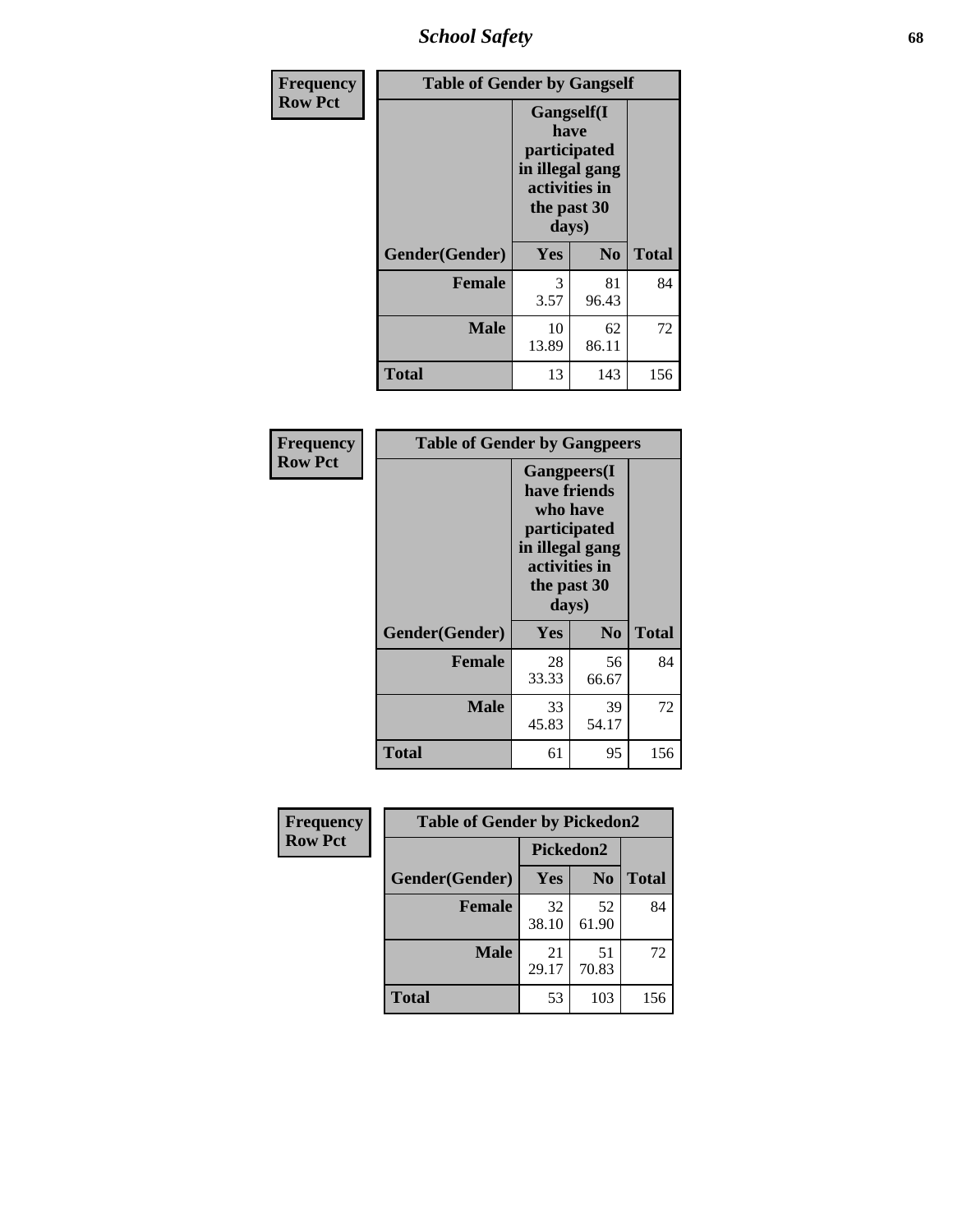*School Safety* **69**

| Frequency      | <b>Table of Gender by Safeschool2</b><br>Safeschool2 |             |                |              |  |
|----------------|------------------------------------------------------|-------------|----------------|--------------|--|
| <b>Row Pct</b> |                                                      |             |                |              |  |
|                | Gender(Gender)                                       | Yes         | N <sub>0</sub> | <b>Total</b> |  |
|                | <b>Female</b>                                        | 51<br>60.71 | 33<br>39.29    | 84           |  |
|                | <b>Male</b>                                          | 45<br>62.50 | 27<br>37.50    | 72           |  |
|                | <b>Total</b>                                         | 96          | 60             | 156          |  |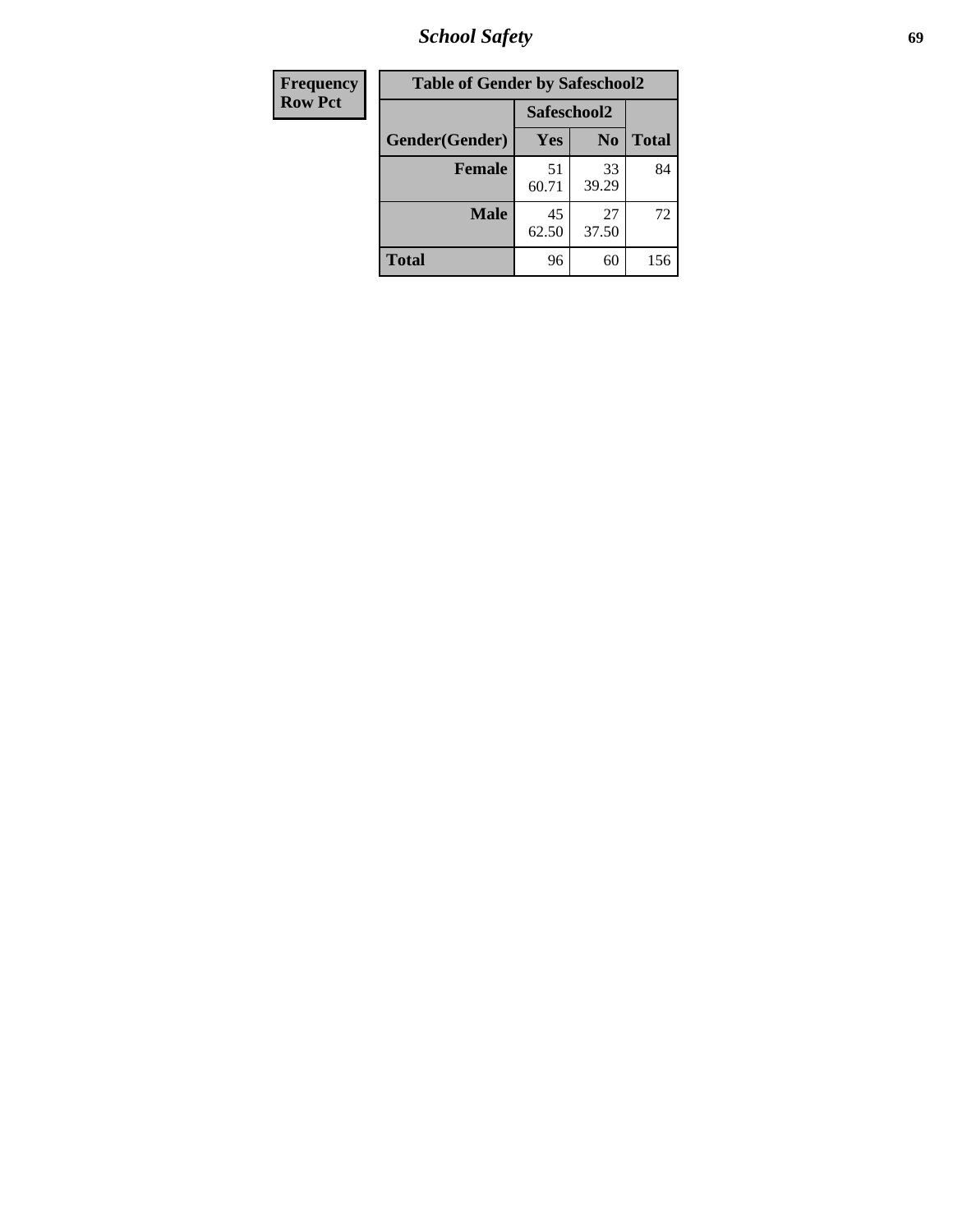# *Incidence of Drug Use* **70**

| <b>Frequency</b> | <b>Table of Gender by AlcoholAlt</b> |                                          |                |              |  |
|------------------|--------------------------------------|------------------------------------------|----------------|--------------|--|
| <b>Row Pct</b>   |                                      | AlcoholAlt(Alcohol<br>use, past 30 days) |                |              |  |
|                  | Gender(Gender)                       | Yes                                      | N <sub>0</sub> | <b>Total</b> |  |
|                  | <b>Female</b>                        | 24<br>28.57                              | 60<br>71.43    | 84           |  |
|                  | <b>Male</b>                          | 26<br>36.11                              | 46<br>63.89    | 72           |  |
|                  | <b>Total</b>                         | 50                                       | 106            | 156          |  |

| Frequency      | <b>Table of Gender by TobaccoAny</b> |                                          |                |              |  |
|----------------|--------------------------------------|------------------------------------------|----------------|--------------|--|
| <b>Row Pct</b> |                                      | TobaccoAny(Tobacco<br>use, past 30 days) |                |              |  |
|                | Gender(Gender)                       | Yes                                      | N <sub>0</sub> | <b>Total</b> |  |
|                | <b>Female</b>                        | 12<br>14.29                              | 72<br>85.71    | 84           |  |
|                | <b>Male</b>                          | 16<br>22.22                              | 56<br>77.78    | 72           |  |
|                | <b>Total</b>                         | 28                                       | 128            | 156          |  |

| <b>Frequency</b> | <b>Table of Gender by MarijuanaAlt</b> |                                              |                |              |  |
|------------------|----------------------------------------|----------------------------------------------|----------------|--------------|--|
| <b>Row Pct</b>   |                                        | MarijuanaAlt(Marijuana<br>use, past 30 days) |                |              |  |
|                  | Gender(Gender)                         | <b>Yes</b>                                   | N <sub>0</sub> | <b>Total</b> |  |
|                  | <b>Female</b>                          | 13<br>15.48                                  | 71<br>84.52    | 84           |  |
|                  | <b>Male</b>                            | 17<br>23.61                                  | 55<br>76.39    | 72           |  |
|                  | <b>Total</b>                           | 30                                           | 126            | 156          |  |

| <b>Frequency</b> | <b>Table of Gender by OtherDrugAny</b> |                                                      |                |              |  |
|------------------|----------------------------------------|------------------------------------------------------|----------------|--------------|--|
| <b>Row Pct</b>   |                                        | <b>OtherDrugAny(Other</b><br>drug use, past 30 days) |                |              |  |
|                  | Gender(Gender)                         | <b>Yes</b>                                           | N <sub>0</sub> | <b>Total</b> |  |
|                  | <b>Female</b>                          | 9<br>10.71                                           | 75<br>89.29    | 84           |  |
|                  | <b>Male</b>                            | 10<br>13.89                                          | 62<br>86.11    | 72           |  |
|                  | <b>Total</b>                           | 19                                                   | 137            | 156          |  |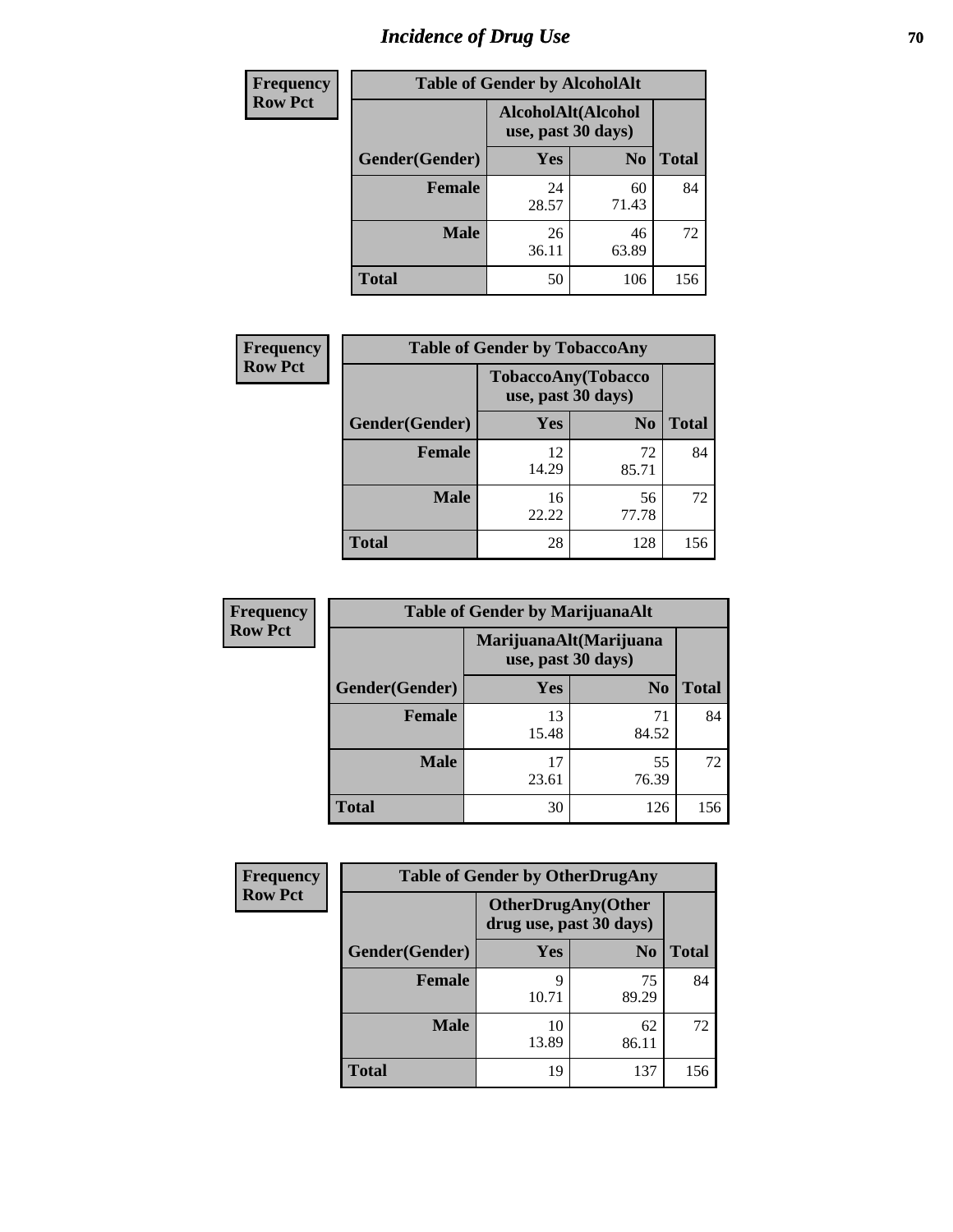### *Average Age at Onset of Use* **71** *Results for "Average Age at Onset of Use" questions exclude students who said they did not use that substance*

#### **Gender=Female**

| <b>Variable</b>    | Label                                                              | <b>Mean</b> |
|--------------------|--------------------------------------------------------------------|-------------|
| Alcoholinit2       | I started using alcohol when I was                                 | 13.64       |
| Cigarettesinit2    | I started smoking tobacco when I was                               | 13.50       |
| Smokelessinit2     | I started chewing tobacco when I was                               |             |
| Marijuanainit2     | I started using marijuana when I was                               | 14.76       |
| Cocaineinit2       | I started using cocaine when I was                                 | 15.50       |
| Inhalantsinit2     | I started using inhalants when I was                               | 13.67       |
| Steroidsinit2      | I started using steroids when I was                                |             |
| Ecstasyinit2       | I started using ecstasy when I was                                 | 15.67       |
| Methinit2          | I started using methamphetamines when I was                        |             |
| Hallucinogensinit2 | I started using hallucinogens when I was                           |             |
| Prescription in t2 | I started using prescription drugs not prescribed to me when I was | 11.82       |

#### **Gender=Male**

| <b>Variable</b>       | Label                                                              | <b>Mean</b> |
|-----------------------|--------------------------------------------------------------------|-------------|
| Alcoholinit2          | I started using alcohol when I was                                 | 13.15       |
| Cigarettesinit2       | I started smoking tobacco when I was                               | 12.27       |
| Smokelessinit2        | I started chewing tobacco when I was                               | 12.85       |
| Marijuanainit2        | I started using marijuana when I was                               | 13.21       |
| Cocaineinit2          | I started using cocaine when I was                                 | 13.00       |
| Inhalantsinit2        | I started using inhalants when I was                               | 15.40       |
| Steroidsinit2         | I started using steroids when I was                                | 15.17       |
| Ecstasyinit2          | I started using ecstasy when I was                                 | 15.20       |
| Methinit <sub>2</sub> | I started using methamphetamines when I was                        | 10.00       |
| Hallucinogensinit2    | I started using hallucinogens when I was                           | 9.50        |
| Prescriptioninit2     | I started using prescription drugs not prescribed to me when I was | 13.00       |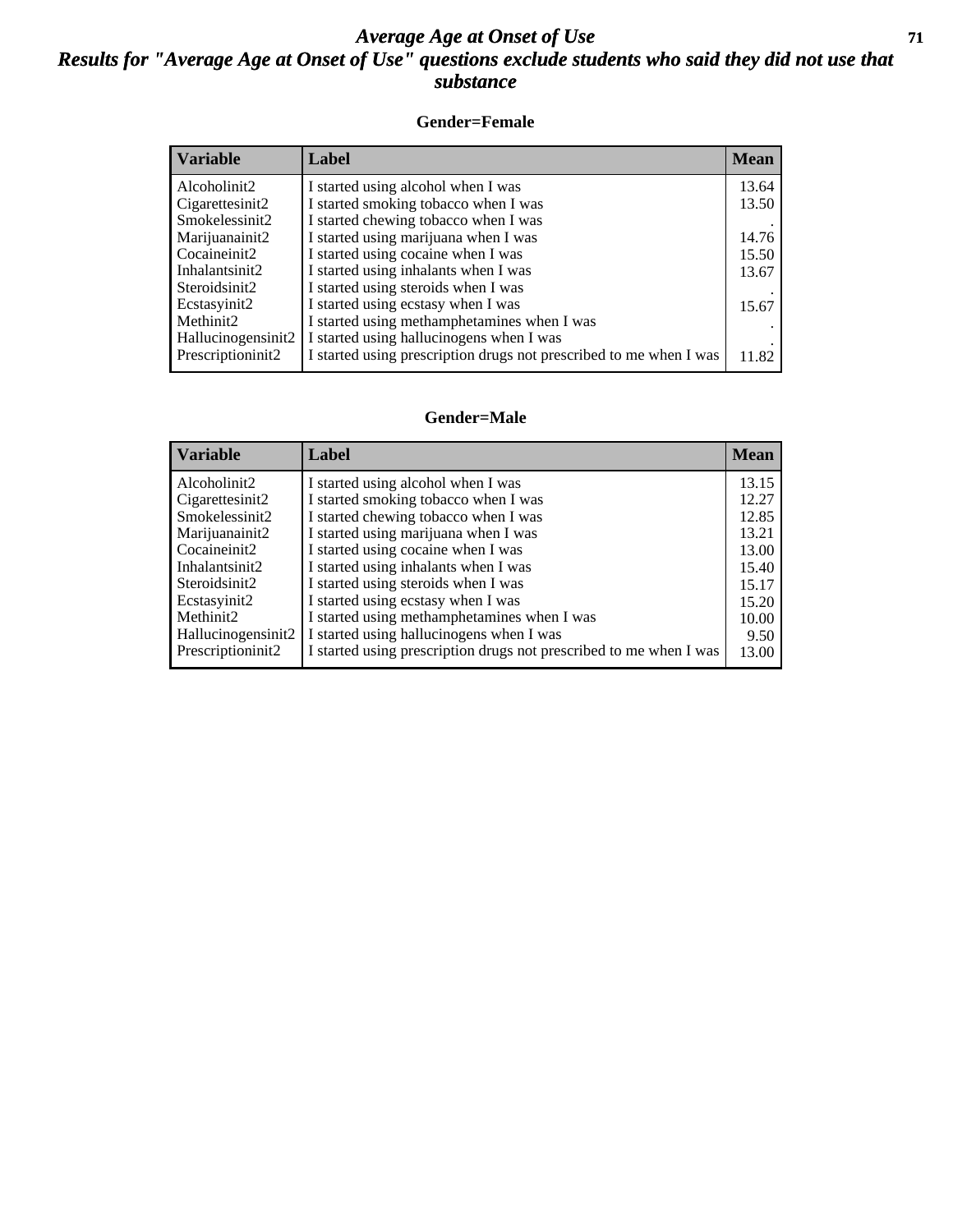# *I Think These Drugs are Harmful* **72**

| <b>Frequency</b> | <b>Table of Gender by Alcoholharmdich</b> |                                                   |                |              |  |
|------------------|-------------------------------------------|---------------------------------------------------|----------------|--------------|--|
| <b>Row Pct</b>   |                                           | Alcoholharmdich(I<br>think alcohol is<br>harmful) |                |              |  |
|                  | Gender(Gender)                            | <b>Yes</b>                                        | N <sub>0</sub> | <b>Total</b> |  |
|                  | <b>Female</b>                             | 65<br>77.38                                       | 19<br>22.62    | 84           |  |
|                  | <b>Male</b>                               | 54<br>75.00                                       | 18<br>25.00    | 72           |  |
|                  | <b>Total</b>                              | 119                                               | 37             | 156          |  |

| <b>Frequency</b> | <b>Table of Gender by Tobaccoharmdich</b> |                  |                               |              |  |
|------------------|-------------------------------------------|------------------|-------------------------------|--------------|--|
| <b>Row Pct</b>   |                                           | think tobacco is | Tobaccoharmdich(I<br>harmful) |              |  |
|                  | Gender(Gender)                            | Yes              | N <sub>0</sub>                | <b>Total</b> |  |
|                  | <b>Female</b>                             | 81<br>96.43      | 3<br>3.57                     | 84           |  |
|                  | <b>Male</b>                               | 71<br>98.61      | 1.39                          | 72           |  |
|                  | <b>Total</b>                              | 152              | 4                             | 156          |  |

| Frequency      | <b>Table of Gender by Marijuanaharmdich</b> |                                                       |                |              |  |
|----------------|---------------------------------------------|-------------------------------------------------------|----------------|--------------|--|
| <b>Row Pct</b> |                                             | Marijuanaharmdich(I<br>think marijuana is<br>harmful) |                |              |  |
|                | Gender(Gender)                              | <b>Yes</b>                                            | N <sub>0</sub> | <b>Total</b> |  |
|                | <b>Female</b>                               | 68<br>80.95                                           | 16<br>19.05    | 84           |  |
|                | <b>Male</b>                                 | 50<br>69.44                                           | 22<br>30.56    | 72           |  |
|                | <b>Total</b>                                | 118                                                   | 38             | 156          |  |

| Frequency      | <b>Table of Gender by Otherdrugharmdich</b> |                                                          |                        |              |  |
|----------------|---------------------------------------------|----------------------------------------------------------|------------------------|--------------|--|
| <b>Row Pct</b> |                                             | Otherdrugharmdich(I<br>think other drugs are<br>harmful) |                        |              |  |
|                | Gender(Gender)                              | <b>Yes</b>                                               | N <sub>0</sub>         | <b>Total</b> |  |
|                | <b>Female</b>                               | 80<br>95.24                                              | 4<br>4.76              | 84           |  |
|                | <b>Male</b>                                 | 70<br>97.22                                              | $\mathfrak{D}$<br>2.78 | 72           |  |
|                | <b>Total</b>                                | 150                                                      | 6                      | 156          |  |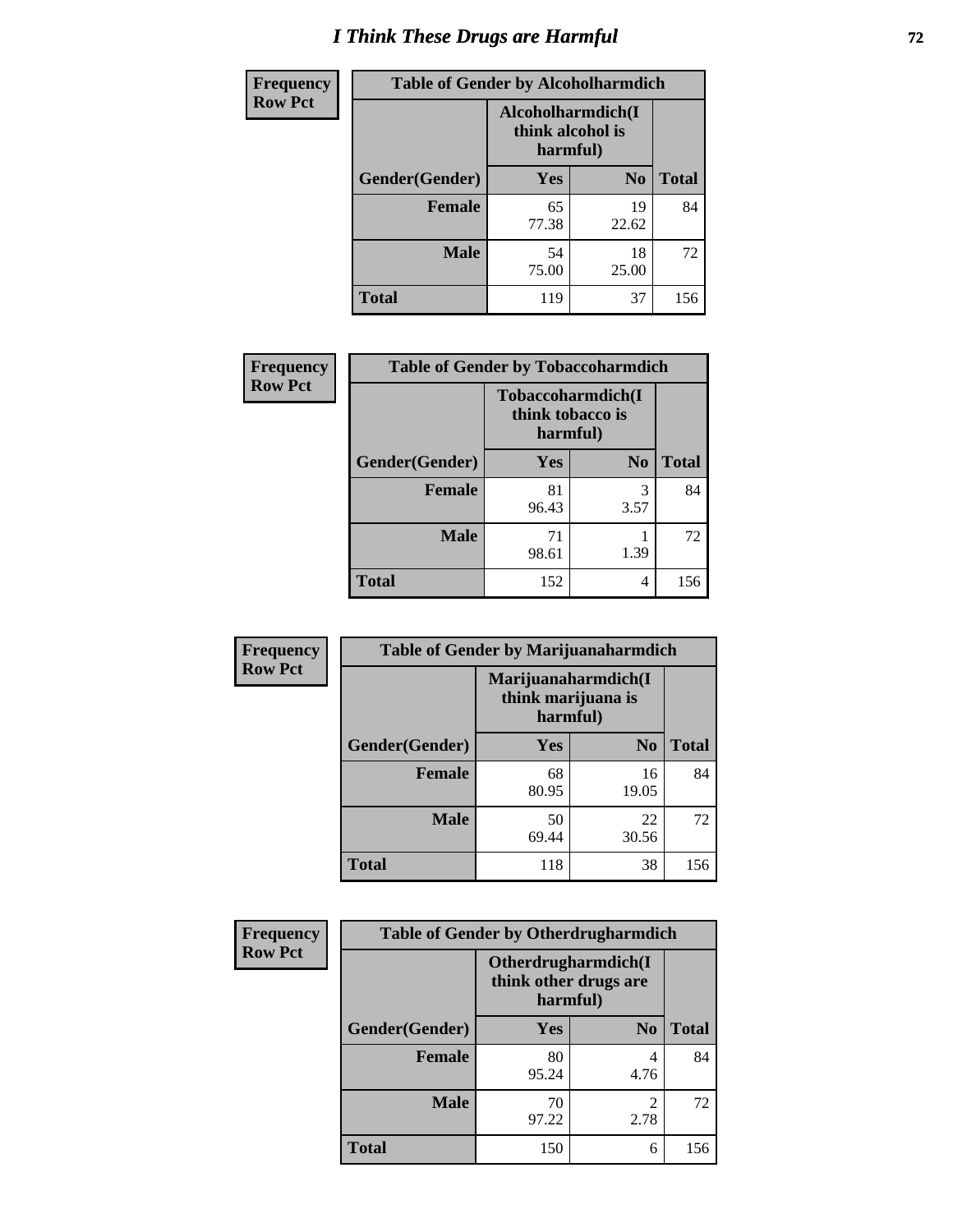| <b>Frequency</b> | <b>Table of Gender by Alcohollocation1</b> |                                                               |             |              |
|------------------|--------------------------------------------|---------------------------------------------------------------|-------------|--------------|
| <b>Row Pct</b>   |                                            | <b>Alcohollocation1(Places</b><br><b>Friends Use Alcohol)</b> |             |              |
|                  | Gender(Gender)                             |                                                               | Do Not Use  | <b>Total</b> |
|                  | <b>Female</b>                              | 61<br>72.62                                                   | 23<br>27.38 | 84           |
|                  | <b>Male</b>                                | 51<br>70.83                                                   | 21<br>29.17 | 72           |
|                  | <b>Total</b>                               | 112                                                           | 44          | 156          |

| <b>Frequency</b> | <b>Table of Gender by Alcohollocation2</b> |                                |                             |              |
|------------------|--------------------------------------------|--------------------------------|-----------------------------|--------------|
| <b>Row Pct</b>   |                                            | <b>Alcohollocation2(Places</b> | <b>Friends Use Alcohol)</b> |              |
|                  | Gender(Gender)                             |                                | Home                        | <b>Total</b> |
|                  | <b>Female</b>                              | 48<br>57.14                    | 36<br>42.86                 | 84           |
|                  | <b>Male</b>                                | 29<br>40.28                    | 43<br>59.72                 | 72           |
|                  | <b>Total</b>                               | 77                             | 79                          | 156          |

| Frequency      | <b>Table of Gender by Alcohollocation3</b> |                                                               |               |              |
|----------------|--------------------------------------------|---------------------------------------------------------------|---------------|--------------|
| <b>Row Pct</b> |                                            | <b>Alcohollocation3(Places</b><br><b>Friends Use Alcohol)</b> |               |              |
|                | Gender(Gender)                             |                                                               | <b>School</b> | <b>Total</b> |
|                | <b>Female</b>                              | 78<br>92.86                                                   | 6<br>7.14     | 84           |
|                | <b>Male</b>                                | 67<br>93.06                                                   | 6.94          | 72           |
|                | <b>Total</b>                               | 145                                                           | 11            | 156          |

| Frequency      | <b>Table of Gender by Alcohollocation4</b> |                             |                                |              |  |
|----------------|--------------------------------------------|-----------------------------|--------------------------------|--------------|--|
| <b>Row Pct</b> |                                            | <b>Friends Use Alcohol)</b> | <b>Alcohollocation4(Places</b> |              |  |
|                | Gender(Gender)                             |                             | Car                            | <b>Total</b> |  |
|                | <b>Female</b>                              | 65<br>77.38                 | 19<br>22.62                    | 84           |  |
|                | <b>Male</b>                                | 54<br>75.00                 | 18<br>25.00                    | 72           |  |
|                | <b>Total</b>                               | 119                         | 37                             | 156          |  |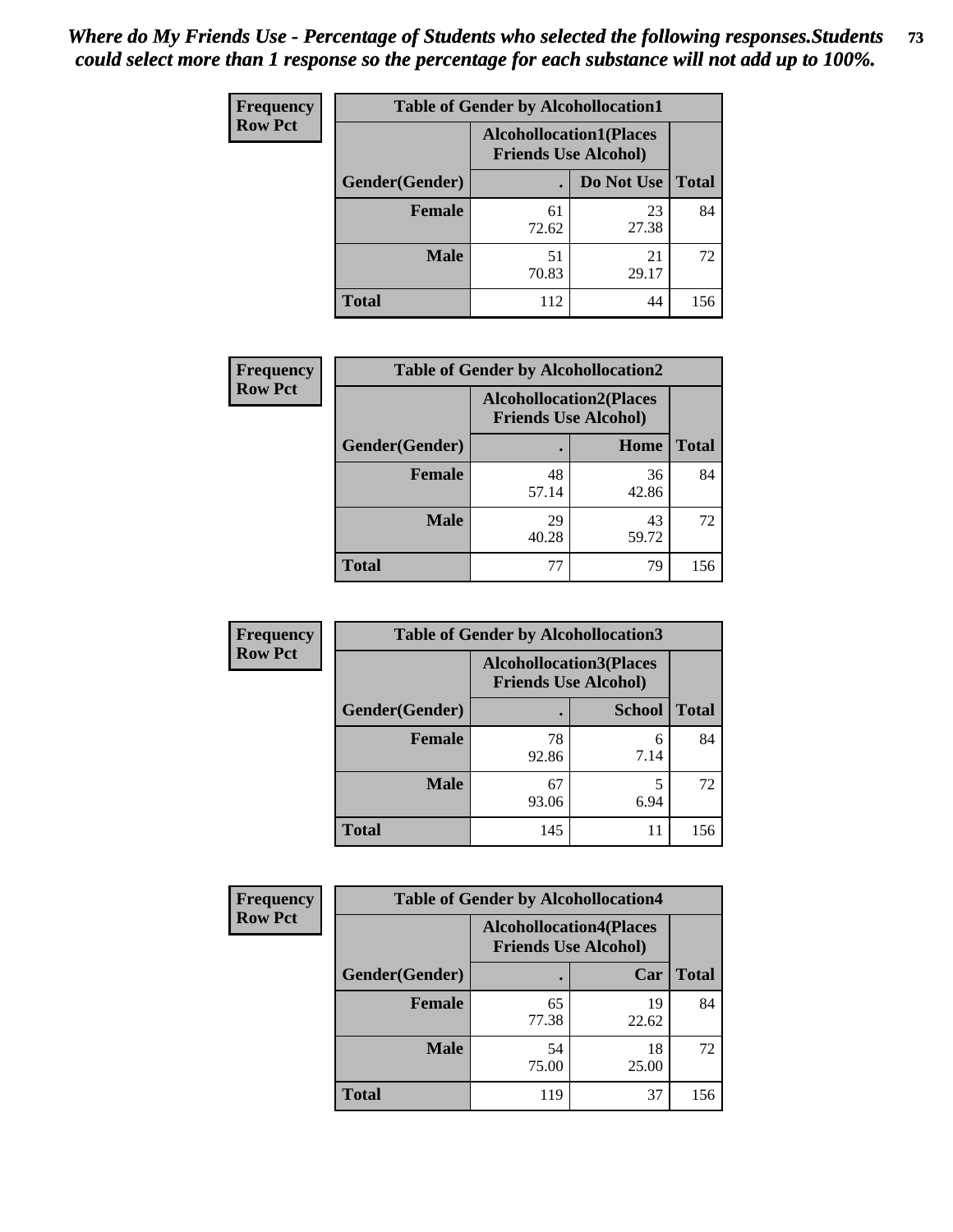| <b>Frequency</b> |                | <b>Table of Gender by Alcohollocation5</b>                     |                                 |              |
|------------------|----------------|----------------------------------------------------------------|---------------------------------|--------------|
| <b>Row Pct</b>   |                | <b>Alcohollocation5</b> (Places<br><b>Friends Use Alcohol)</b> |                                 |              |
|                  | Gender(Gender) | $\bullet$                                                      | <b>Friend's</b><br><b>House</b> | <b>Total</b> |
|                  | <b>Female</b>  | 38<br>45.24                                                    | 46<br>54.76                     | 84           |
|                  | <b>Male</b>    | 28<br>38.89                                                    | 44<br>61.11                     | 72           |
|                  | <b>Total</b>   | 66                                                             | 90                              | 156          |

| Frequency      | <b>Table of Gender by Alcohollocation6</b> |                                                               |              |              |  |
|----------------|--------------------------------------------|---------------------------------------------------------------|--------------|--------------|--|
| <b>Row Pct</b> |                                            | <b>Alcohollocation6(Places</b><br><b>Friends Use Alcohol)</b> |              |              |  |
|                | <b>Gender</b> (Gender)                     |                                                               | <b>Other</b> | <b>Total</b> |  |
|                | <b>Female</b>                              | 54<br>64.29                                                   | 30<br>35.71  | 84           |  |
|                | <b>Male</b>                                | 38<br>52.78                                                   | 34<br>47.22  | 72           |  |
|                | <b>Total</b>                               | 92                                                            | 64           | 156          |  |

| Frequency      | <b>Table of Gender by Tobaccolocation1</b> |                                                               |             |              |  |
|----------------|--------------------------------------------|---------------------------------------------------------------|-------------|--------------|--|
| <b>Row Pct</b> |                                            | <b>Tobaccolocation1(Places</b><br><b>Friends Use Tobacco)</b> |             |              |  |
|                | Gender(Gender)                             |                                                               | Do Not Use  | <b>Total</b> |  |
|                | <b>Female</b>                              | 34<br>40.48                                                   | 50<br>59.52 | 84           |  |
|                | <b>Male</b>                                | 45<br>62.50                                                   | 27<br>37.50 | 72           |  |
|                | <b>Total</b>                               | 79                                                            | 77          | 156          |  |

| <b>Frequency</b> |                | <b>Table of Gender by Tobaccolocation2</b>                    |             |              |
|------------------|----------------|---------------------------------------------------------------|-------------|--------------|
| <b>Row Pct</b>   |                | <b>Tobaccolocation2(Places</b><br><b>Friends Use Tobacco)</b> |             |              |
|                  | Gender(Gender) |                                                               | Home        | <b>Total</b> |
|                  | Female         | 61<br>72.62                                                   | 23<br>27.38 | 84           |
|                  | <b>Male</b>    | 37<br>51.39                                                   | 35<br>48.61 | 72           |
|                  | <b>Total</b>   | 98                                                            | 58          | 156          |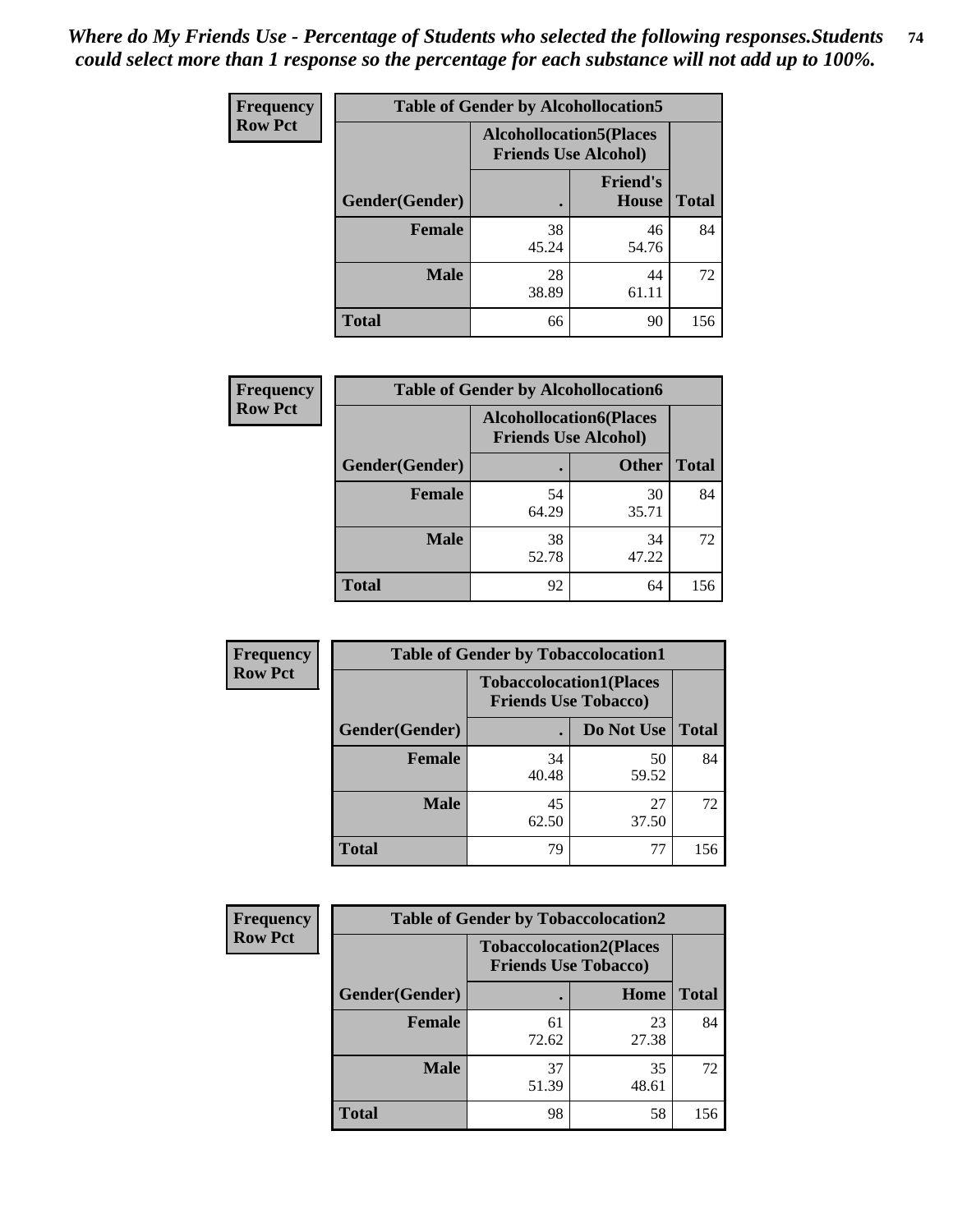| <b>Frequency</b> | <b>Table of Gender by Tobaccolocation3</b> |                                |                             |              |  |
|------------------|--------------------------------------------|--------------------------------|-----------------------------|--------------|--|
| <b>Row Pct</b>   |                                            | <b>Tobaccolocation3(Places</b> | <b>Friends Use Tobacco)</b> |              |  |
|                  | Gender(Gender)                             |                                | <b>School</b>               | <b>Total</b> |  |
|                  | <b>Female</b>                              | 73<br>86.90                    | 11<br>13.10                 | 84           |  |
|                  | <b>Male</b>                                | 59<br>81.94                    | 13<br>18.06                 | 72           |  |
|                  | Total                                      | 132                            | 24                          | 156          |  |

| <b>Frequency</b> | <b>Table of Gender by Tobaccolocation4</b> |                                                               |             |              |
|------------------|--------------------------------------------|---------------------------------------------------------------|-------------|--------------|
| <b>Row Pct</b>   |                                            | <b>Tobaccolocation4(Places</b><br><b>Friends Use Tobacco)</b> |             |              |
|                  | Gender(Gender)                             |                                                               | Car         | <b>Total</b> |
|                  | <b>Female</b>                              | 65<br>77.38                                                   | 19<br>22.62 | 84           |
|                  | <b>Male</b>                                | 41<br>56.94                                                   | 31<br>43.06 | 72           |
|                  | <b>Total</b>                               | 106                                                           | 50          | 156          |

| <b>Frequency</b> | <b>Table of Gender by Tobaccolocation5</b> |                                                               |                                 |              |
|------------------|--------------------------------------------|---------------------------------------------------------------|---------------------------------|--------------|
| <b>Row Pct</b>   |                                            | <b>Tobaccolocation5(Places</b><br><b>Friends Use Tobacco)</b> |                                 |              |
|                  | Gender(Gender)                             |                                                               | <b>Friend's</b><br><b>House</b> | <b>Total</b> |
|                  | <b>Female</b>                              | 60<br>71.43                                                   | 24<br>28.57                     | 84           |
|                  | <b>Male</b>                                | 39<br>54.17                                                   | 33<br>45.83                     | 72           |
|                  | <b>Total</b>                               | 99                                                            | 57                              | 156          |

| <b>Frequency</b> | <b>Table of Gender by Tobaccolocation6</b> |                                                               |              |              |  |
|------------------|--------------------------------------------|---------------------------------------------------------------|--------------|--------------|--|
| <b>Row Pct</b>   |                                            | <b>Tobaccolocation6(Places</b><br><b>Friends Use Tobacco)</b> |              |              |  |
|                  | Gender(Gender)                             |                                                               | <b>Other</b> | <b>Total</b> |  |
|                  | Female                                     | 61<br>72.62                                                   | 23<br>27.38  | 84           |  |
|                  | <b>Male</b>                                | 45<br>62.50                                                   | 27<br>37.50  | 72           |  |
|                  | <b>Total</b>                               | 106                                                           | 50           | 156          |  |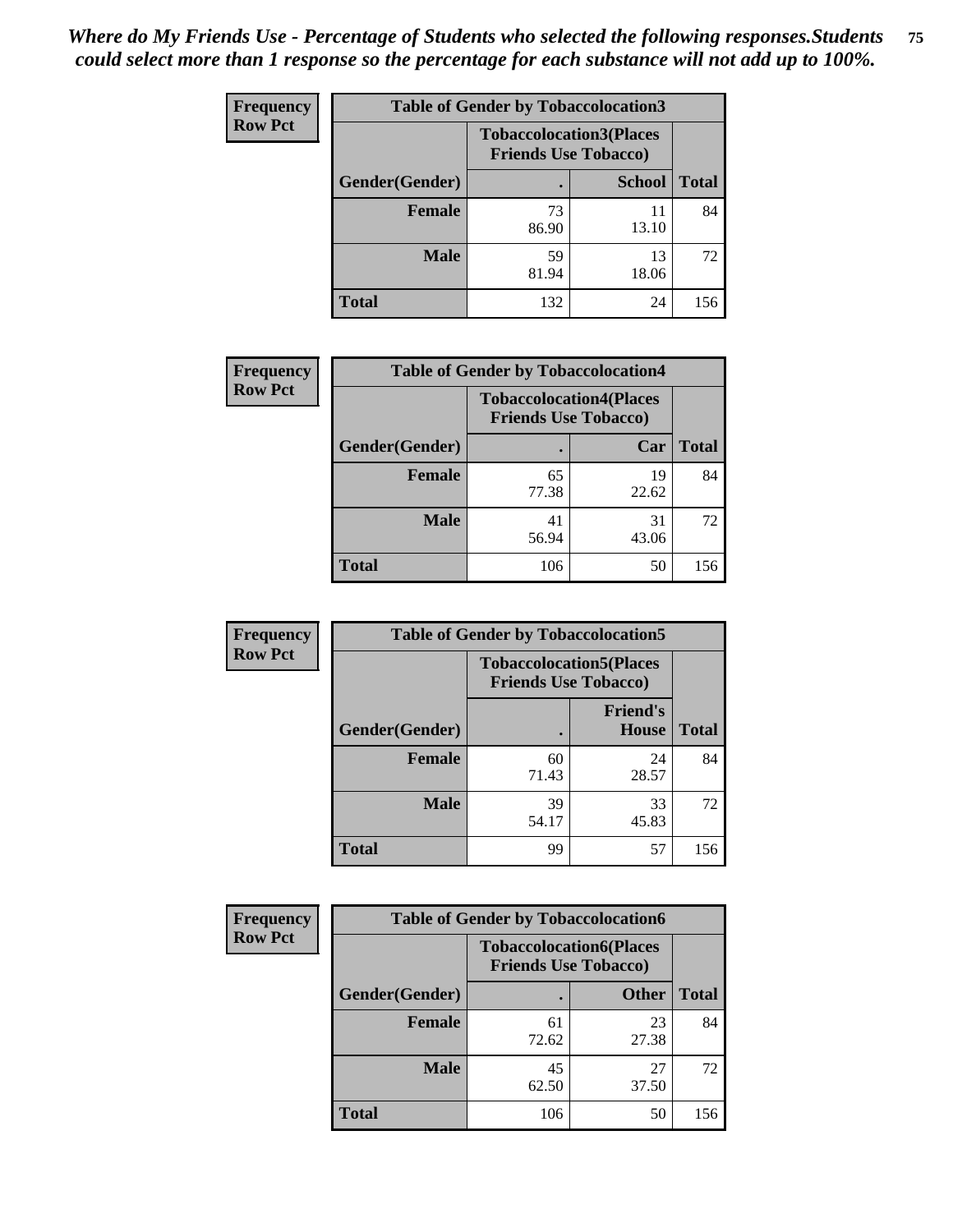| <b>Frequency</b> | <b>Table of Gender by Marijuanalocation1</b> |                                                                    |             |              |
|------------------|----------------------------------------------|--------------------------------------------------------------------|-------------|--------------|
| <b>Row Pct</b>   |                                              | <b>Marijuanalocation1(Places</b><br><b>Friends Use Marijuana</b> ) |             |              |
|                  | Gender(Gender)                               |                                                                    | Do Not Use  | <b>Total</b> |
|                  | <b>Female</b>                                | 40<br>47.62                                                        | 44<br>52.38 | 84           |
|                  | <b>Male</b>                                  | 46<br>63.89                                                        | 26<br>36.11 | 72           |
|                  | Total                                        | 86                                                                 | 70          | 156          |

| <b>Frequency</b> | <b>Table of Gender by Marijuanalocation2</b> |                                                                    |             |              |
|------------------|----------------------------------------------|--------------------------------------------------------------------|-------------|--------------|
| <b>Row Pct</b>   |                                              | <b>Marijuanalocation2(Places</b><br><b>Friends Use Marijuana</b> ) |             |              |
|                  | Gender(Gender)                               |                                                                    | Home        | <b>Total</b> |
|                  | Female                                       | 57<br>67.86                                                        | 27<br>32.14 | 84           |
|                  | <b>Male</b>                                  | 36<br>50.00                                                        | 36<br>50.00 | 72           |
|                  | <b>Total</b>                                 | 93                                                                 | 63          | 156          |

| Frequency      | <b>Table of Gender by Marijuanalocation3</b> |                                                                    |               |              |
|----------------|----------------------------------------------|--------------------------------------------------------------------|---------------|--------------|
| <b>Row Pct</b> |                                              | <b>Marijuanalocation3(Places</b><br><b>Friends Use Marijuana</b> ) |               |              |
|                | Gender(Gender)                               |                                                                    | <b>School</b> | <b>Total</b> |
|                | Female                                       | 76<br>90.48                                                        | 8<br>9.52     | 84           |
|                | <b>Male</b>                                  | 64<br>88.89                                                        | 8             | 72           |
|                | <b>Total</b>                                 | 140                                                                | 16            | 156          |

| <b>Frequency</b> | <b>Table of Gender by Marijuanalocation4</b> |                                                                    |             |              |  |
|------------------|----------------------------------------------|--------------------------------------------------------------------|-------------|--------------|--|
| <b>Row Pct</b>   |                                              | <b>Marijuanalocation4(Places</b><br><b>Friends Use Marijuana</b> ) |             |              |  |
|                  | Gender(Gender)                               |                                                                    | Car         | <b>Total</b> |  |
|                  | <b>Female</b>                                | 64<br>76.19                                                        | 20<br>23.81 | 84           |  |
|                  | <b>Male</b>                                  | 47<br>65.28                                                        | 25<br>34.72 | 72           |  |
|                  | <b>Total</b>                                 | 111                                                                | 45          | 156          |  |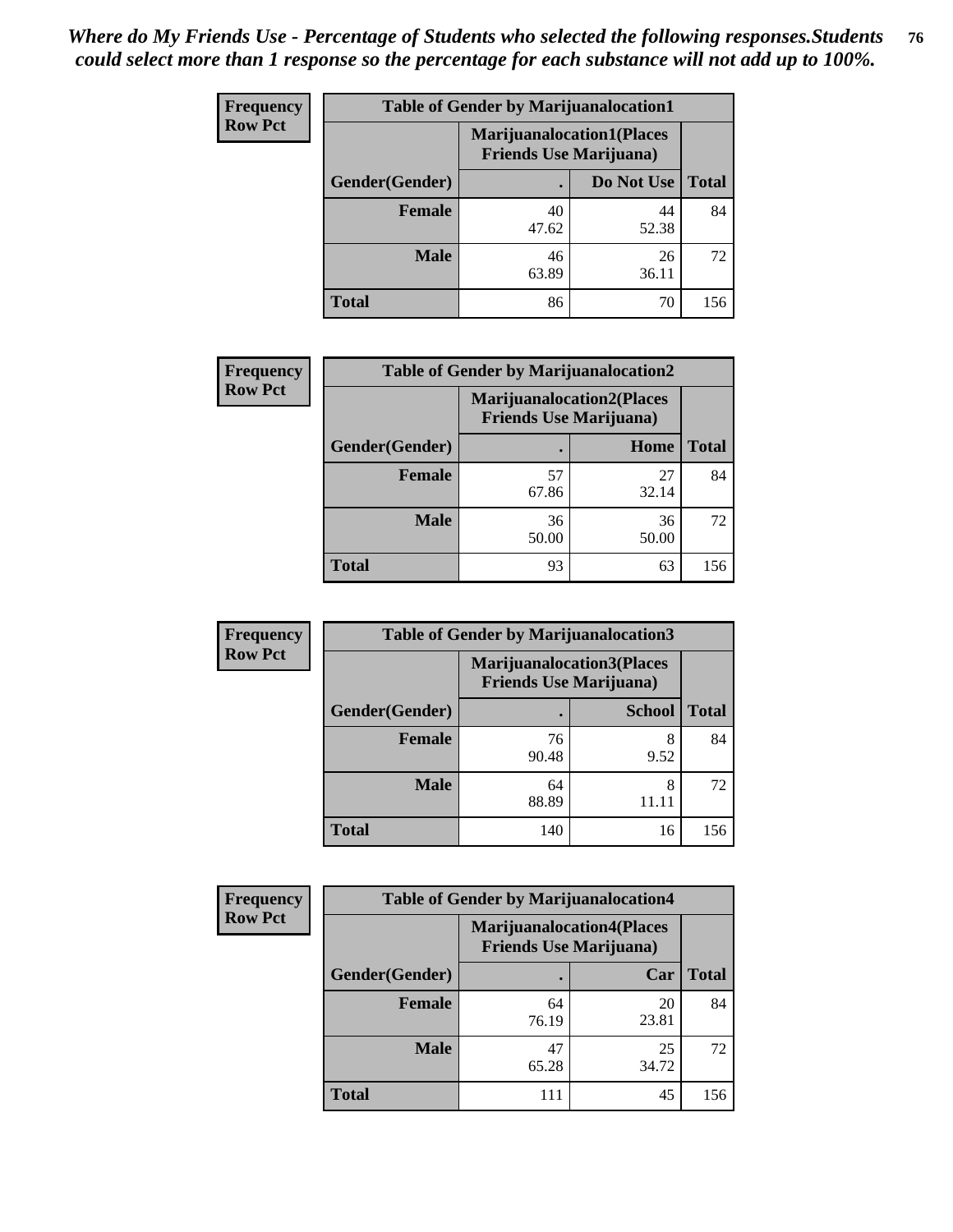| <b>Frequency</b> | <b>Table of Gender by Marijuanalocation5</b> |                                                                     |                                 |              |
|------------------|----------------------------------------------|---------------------------------------------------------------------|---------------------------------|--------------|
| <b>Row Pct</b>   |                                              | <b>Marijuanalocation5</b> (Places<br><b>Friends Use Marijuana</b> ) |                                 |              |
|                  | Gender(Gender)                               |                                                                     | <b>Friend's</b><br><b>House</b> | <b>Total</b> |
|                  | Female                                       | 50<br>59.52                                                         | 34<br>40.48                     | 84           |
|                  | <b>Male</b>                                  | 37<br>51.39                                                         | 35<br>48.61                     | 72           |
|                  | <b>Total</b>                                 | 87                                                                  | 69                              | 156          |

| <b>Frequency</b> | <b>Table of Gender by Marijuanalocation6</b> |                                                                    |              |              |
|------------------|----------------------------------------------|--------------------------------------------------------------------|--------------|--------------|
| <b>Row Pct</b>   |                                              | <b>Marijuanalocation6(Places</b><br><b>Friends Use Marijuana</b> ) |              |              |
|                  | <b>Gender</b> (Gender)                       |                                                                    | <b>Other</b> | <b>Total</b> |
|                  | <b>Female</b>                                | 58<br>69.05                                                        | 26<br>30.95  | 84           |
|                  | <b>Male</b>                                  | 40<br>55.56                                                        | 32<br>44.44  | 72           |
|                  | <b>Total</b>                                 | 98                                                                 | 58           | 156          |

| <b>Frequency</b> | <b>Table of Gender by Otherdruglocation1</b> |                                                                                |             |              |
|------------------|----------------------------------------------|--------------------------------------------------------------------------------|-------------|--------------|
| <b>Row Pct</b>   |                                              | <b>Otherdruglocation1(Places</b><br><b>Friends Use Other Illegal</b><br>Drugs) |             |              |
|                  | Gender(Gender)                               |                                                                                | Do Not Use  | <b>Total</b> |
|                  | Female                                       | 28<br>33.33                                                                    | 56<br>66.67 | 84           |
|                  | <b>Male</b>                                  | 26<br>36.11                                                                    | 46<br>63.89 | 72           |
|                  | <b>Total</b>                                 | 54                                                                             | 102         | 156          |

| <b>Frequency</b> | <b>Table of Gender by Otherdruglocation2</b> |                                            |                                  |              |
|------------------|----------------------------------------------|--------------------------------------------|----------------------------------|--------------|
| <b>Row Pct</b>   |                                              | <b>Friends Use Other Illegal</b><br>Drugs) | <b>Otherdruglocation2(Places</b> |              |
|                  | Gender(Gender)                               |                                            | Home                             | <b>Total</b> |
|                  | <b>Female</b>                                | 65<br>77.38                                | 19<br>22.62                      | 84           |
|                  | <b>Male</b>                                  | 55<br>76.39                                | 17<br>23.61                      | 72           |
|                  | <b>Total</b>                                 | 120                                        | 36                               | 156          |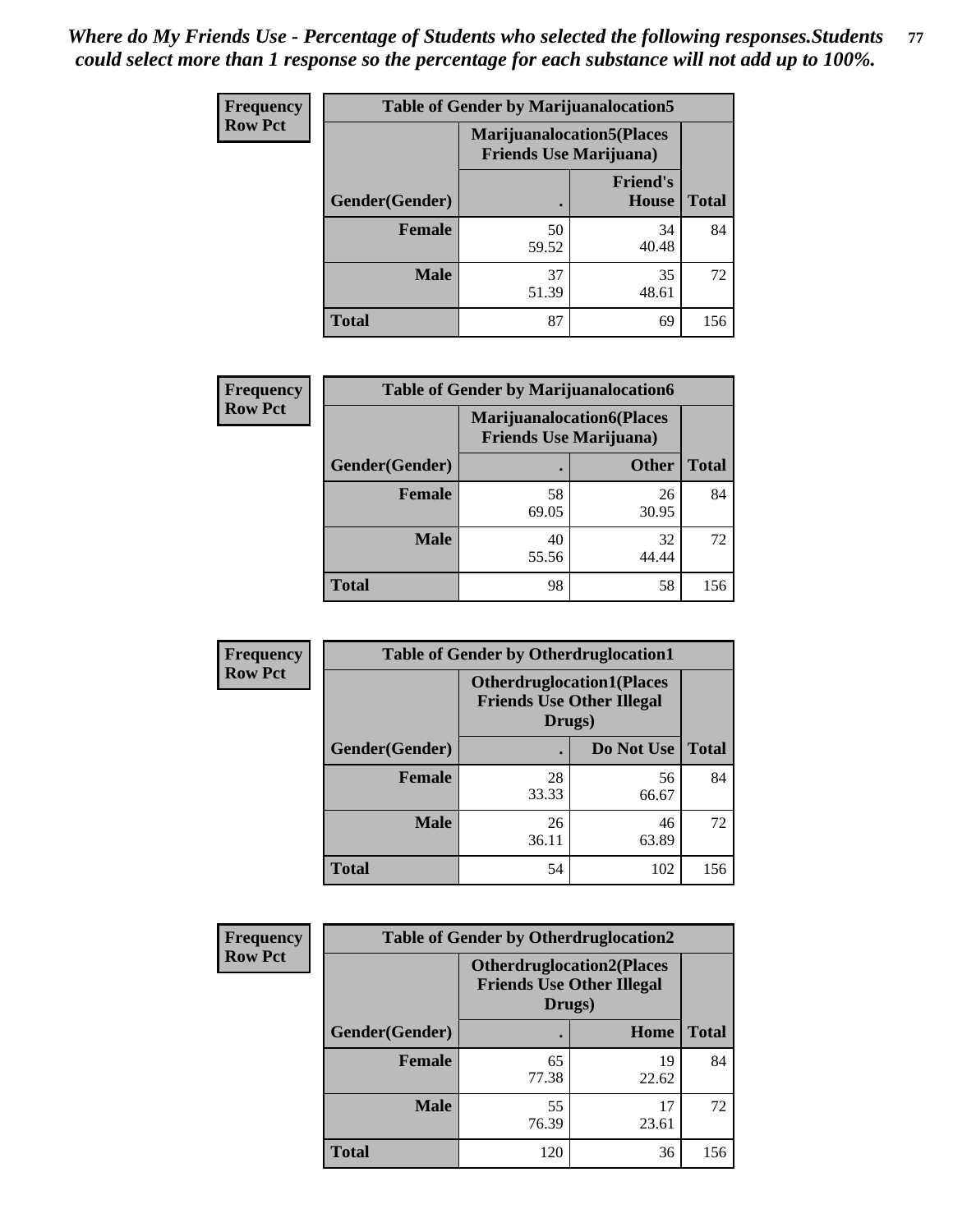| Frequency      | <b>Table of Gender by Otherdruglocation3</b> |                                                                                |               |              |
|----------------|----------------------------------------------|--------------------------------------------------------------------------------|---------------|--------------|
| <b>Row Pct</b> |                                              | <b>Otherdruglocation3(Places</b><br><b>Friends Use Other Illegal</b><br>Drugs) |               |              |
|                | Gender(Gender)                               |                                                                                | <b>School</b> | <b>Total</b> |
|                | <b>Female</b>                                | 75<br>89.29                                                                    | q<br>10.71    | 84           |
|                | <b>Male</b>                                  | 61<br>84.72                                                                    | 11<br>15.28   | 72           |
|                | <b>Total</b>                                 | 136                                                                            | 20            | 156          |

| <b>Frequency</b> | <b>Table of Gender by Otherdruglocation4</b> |                                                                                |             |              |
|------------------|----------------------------------------------|--------------------------------------------------------------------------------|-------------|--------------|
| <b>Row Pct</b>   |                                              | <b>Otherdruglocation4(Places</b><br><b>Friends Use Other Illegal</b><br>Drugs) |             |              |
|                  | Gender(Gender)                               |                                                                                | Car         | <b>Total</b> |
|                  | Female                                       | 72<br>85.71                                                                    | 12<br>14.29 | 84           |
|                  | <b>Male</b>                                  | 57<br>79.17                                                                    | 15<br>20.83 | 72           |
|                  | <b>Total</b>                                 | 129                                                                            | 27          | 156          |

| Frequency      | <b>Table of Gender by Otherdruglocation5</b> |                                                                                |                                 |              |
|----------------|----------------------------------------------|--------------------------------------------------------------------------------|---------------------------------|--------------|
| <b>Row Pct</b> |                                              | <b>Otherdruglocation5(Places</b><br><b>Friends Use Other Illegal</b><br>Drugs) |                                 |              |
|                | Gender(Gender)                               |                                                                                | <b>Friend's</b><br><b>House</b> | <b>Total</b> |
|                | <b>Female</b>                                | 62<br>73.81                                                                    | 22<br>26.19                     | 84           |
|                | <b>Male</b>                                  | 53<br>73.61                                                                    | 19<br>26.39                     | 72           |
|                | <b>Total</b>                                 | 115                                                                            | 41                              | 156          |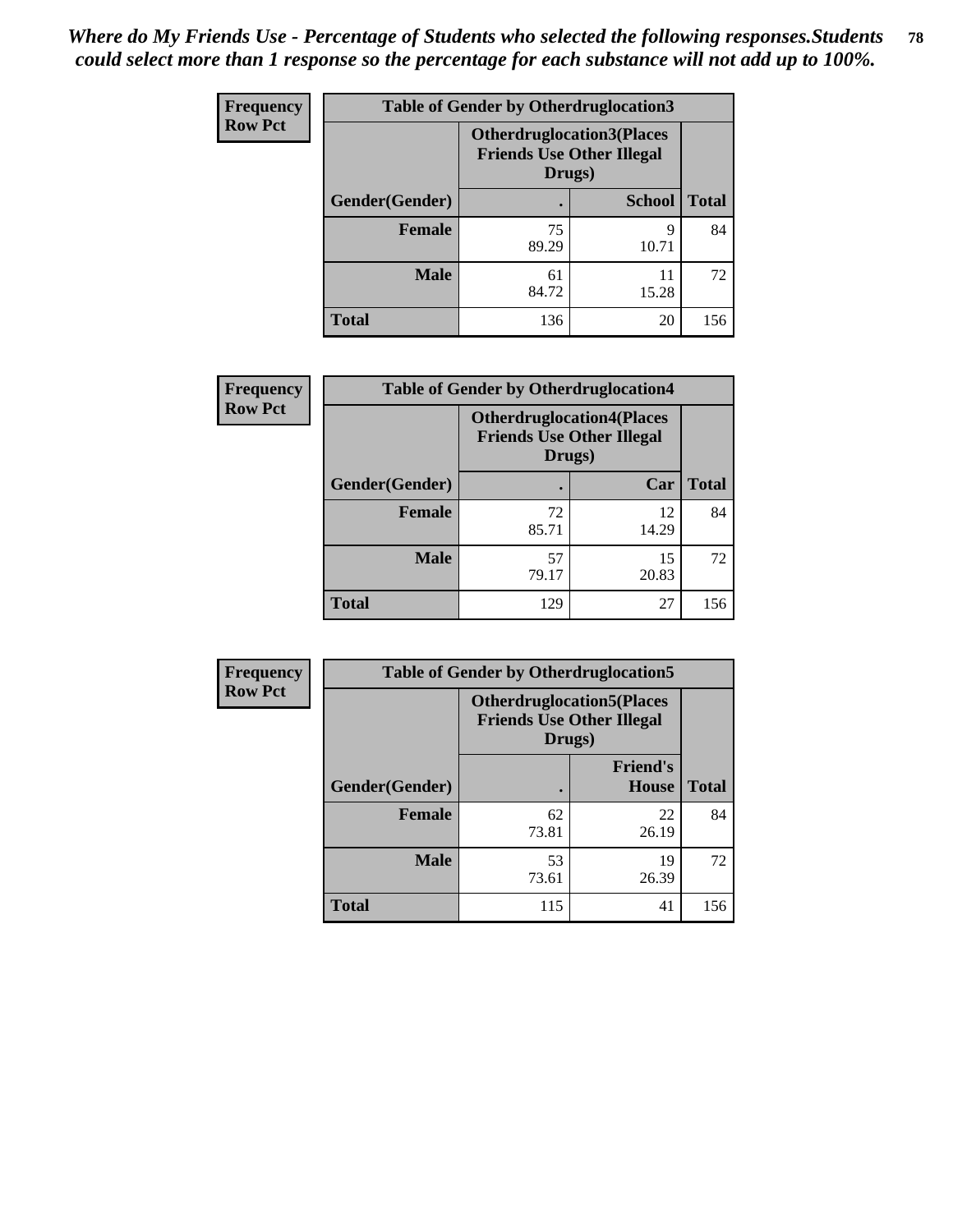| <b>Frequency</b> | <b>Table of Gender by Otherdruglocation6</b> |                                                                                |              |              |
|------------------|----------------------------------------------|--------------------------------------------------------------------------------|--------------|--------------|
| <b>Row Pct</b>   |                                              | <b>Otherdruglocation6(Places</b><br><b>Friends Use Other Illegal</b><br>Drugs) |              |              |
|                  | Gender(Gender)                               |                                                                                | <b>Other</b> | <b>Total</b> |
|                  | Female                                       | 64<br>76.19                                                                    | 20<br>23.81  | 84           |
|                  | <b>Male</b>                                  | 52<br>72.22                                                                    | 20<br>27.78  | 72           |
|                  | <b>Total</b>                                 | 116                                                                            | 40           | 156          |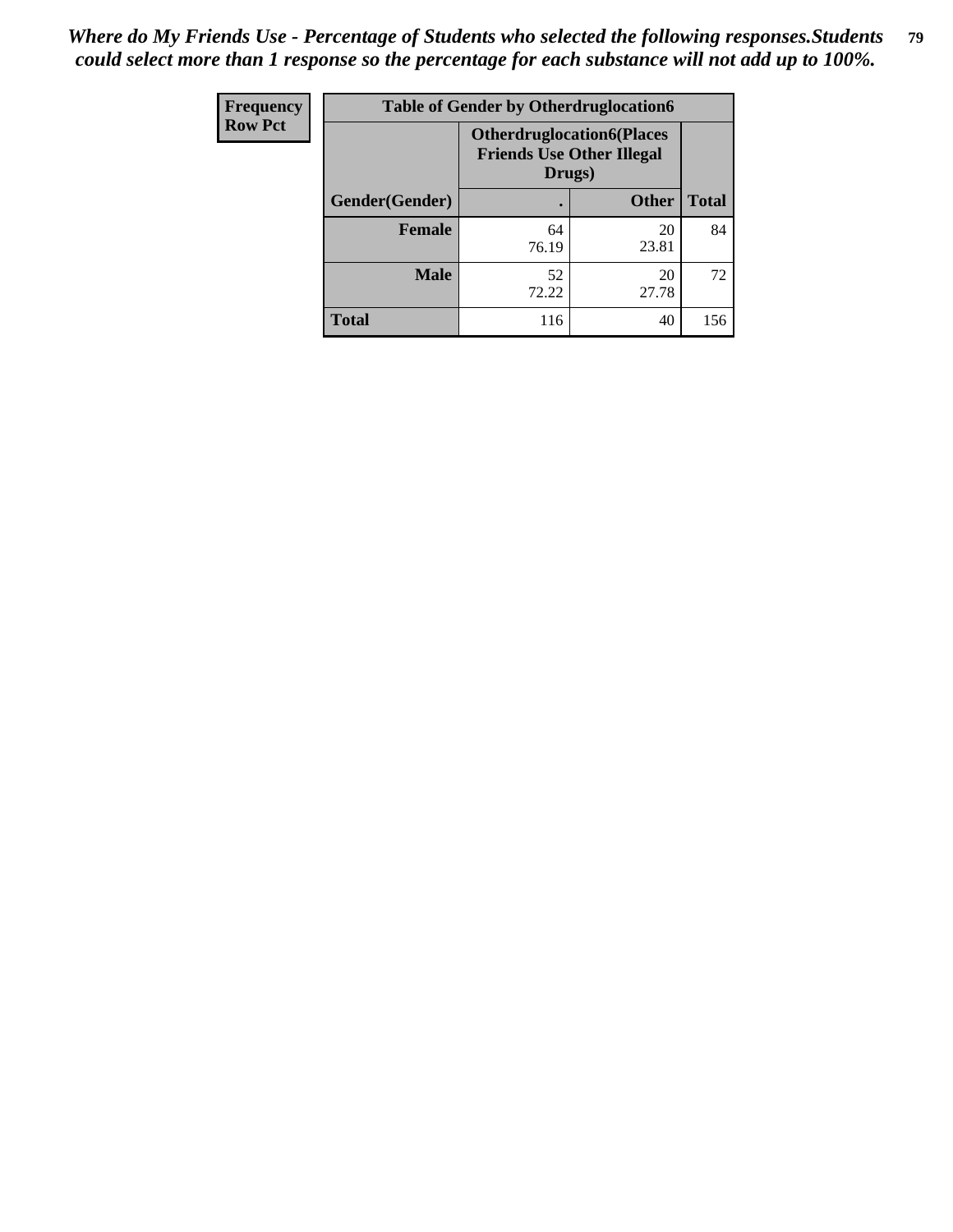| <b>Frequency</b> | <b>Table of Gender by Alcoholtime1</b> |                                                          |                      |              |
|------------------|----------------------------------------|----------------------------------------------------------|----------------------|--------------|
| <b>Row Pct</b>   |                                        | <b>Alcoholtime1(Times</b><br><b>Friends Use Alcohol)</b> |                      |              |
|                  | Gender(Gender)                         | ٠                                                        | Do Not<br><b>Use</b> | <b>Total</b> |
|                  | <b>Female</b>                          | 60<br>71.43                                              | 24<br>28.57          | 84           |
|                  | <b>Male</b>                            | 54<br>75.00                                              | 18<br>25.00          | 72           |
|                  | <b>Total</b>                           | 114                                                      | 42                   | 156          |

| Frequency      | <b>Table of Gender by Alcoholtime2</b> |                                                          |                            |              |
|----------------|----------------------------------------|----------------------------------------------------------|----------------------------|--------------|
| <b>Row Pct</b> |                                        | <b>Alcoholtime2(Times</b><br><b>Friends Use Alcohol)</b> |                            |              |
|                | Gender(Gender)                         |                                                          | <b>On Way</b><br>to School | <b>Total</b> |
|                | <b>Female</b>                          | 77<br>91.67                                              | 8.33                       | 84           |
|                | <b>Male</b>                            | 66<br>91.67                                              | 6<br>8.33                  | 72           |
|                | <b>Total</b>                           | 143                                                      | 13                         | 156          |

| <b>Frequency</b> | <b>Table of Gender by Alcoholtime3</b> |                                                          |                                |              |
|------------------|----------------------------------------|----------------------------------------------------------|--------------------------------|--------------|
| <b>Row Pct</b>   |                                        | <b>Alcoholtime3(Times</b><br><b>Friends Use Alcohol)</b> |                                |              |
|                  | Gender(Gender)                         |                                                          | <b>During</b><br><b>School</b> | <b>Total</b> |
|                  | Female                                 | 81<br>96.43                                              | 3<br>3.57                      | 84           |
|                  | <b>Male</b>                            | 68<br>94.44                                              | 4<br>5.56                      | 72           |
|                  | <b>Total</b>                           | 149                                                      | 7                              | 156          |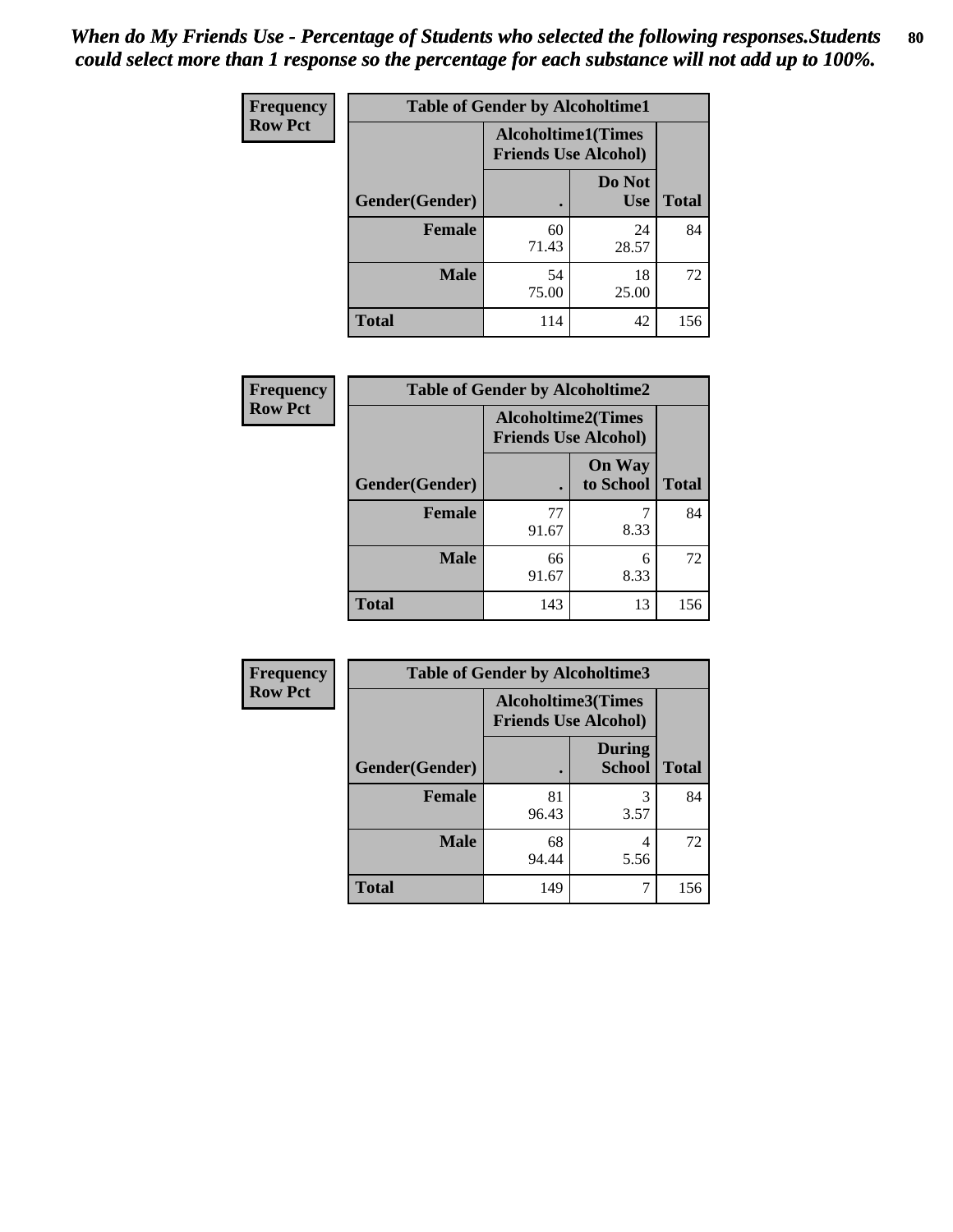*When do My Friends Use - Percentage of Students who selected the following responses.Students could select more than 1 response so the percentage for each substance will not add up to 100%.* **81**

| <b>Frequency</b> | <b>Table of Gender by Alcoholtime4</b> |                                                          |                                                |              |
|------------------|----------------------------------------|----------------------------------------------------------|------------------------------------------------|--------------|
| <b>Row Pct</b>   |                                        | <b>Alcoholtime4(Times</b><br><b>Friends Use Alcohol)</b> |                                                |              |
|                  | Gender(Gender)                         | $\bullet$                                                | <b>On Way</b><br>Home<br>From<br><b>School</b> | <b>Total</b> |
|                  | <b>Female</b>                          | 77<br>91.67                                              | 7<br>8.33                                      | 84           |
|                  | <b>Male</b>                            | 62<br>86.11                                              | 10<br>13.89                                    | 72           |
|                  | <b>Total</b>                           | 139                                                      | 17                                             | 156          |

| <b>Frequency</b> | <b>Table of Gender by Alcoholtime5</b> |                                                           |             |              |
|------------------|----------------------------------------|-----------------------------------------------------------|-------------|--------------|
| <b>Row Pct</b>   |                                        | <b>Alcoholtime5</b> (Times<br><b>Friends Use Alcohol)</b> |             |              |
|                  | Gender(Gender)                         |                                                           | Weeknights  | <b>Total</b> |
|                  | <b>Female</b>                          | 62<br>73.81                                               | 22<br>26.19 | 84           |
|                  | <b>Male</b>                            | 51<br>70.83                                               | 21<br>29.17 | 72           |
|                  | <b>Total</b>                           | 113                                                       | 43          | 156          |

| <b>Frequency</b> | <b>Table of Gender by Alcoholtime6</b> |             |                                                           |              |  |
|------------------|----------------------------------------|-------------|-----------------------------------------------------------|--------------|--|
| <b>Row Pct</b>   |                                        |             | <b>Alcoholtime6</b> (Times<br><b>Friends Use Alcohol)</b> |              |  |
|                  | Gender(Gender)                         |             | Weekends                                                  | <b>Total</b> |  |
|                  | <b>Female</b>                          | 26<br>30.95 | 58<br>69.05                                               | 84           |  |
|                  | <b>Male</b>                            | 14<br>19.44 | 58<br>80.56                                               | 72           |  |
|                  | <b>Total</b>                           | 40          | 116                                                       | 156          |  |

| <b>Frequency</b> | <b>Table of Gender by Tobaccotime1</b> |                                                          |                      |              |  |
|------------------|----------------------------------------|----------------------------------------------------------|----------------------|--------------|--|
| <b>Row Pct</b>   |                                        | <b>Tobaccotime1(Times</b><br><b>Friends Use Tobacco)</b> |                      |              |  |
|                  | Gender(Gender)                         |                                                          | Do Not<br><b>Use</b> | <b>Total</b> |  |
|                  | <b>Female</b>                          | 37<br>44.05                                              | 47<br>55.95          | 84           |  |
|                  | <b>Male</b>                            | 46<br>63.89                                              | 26<br>36.11          | 72           |  |
|                  | <b>Total</b>                           | 83                                                       | 73                   | 156          |  |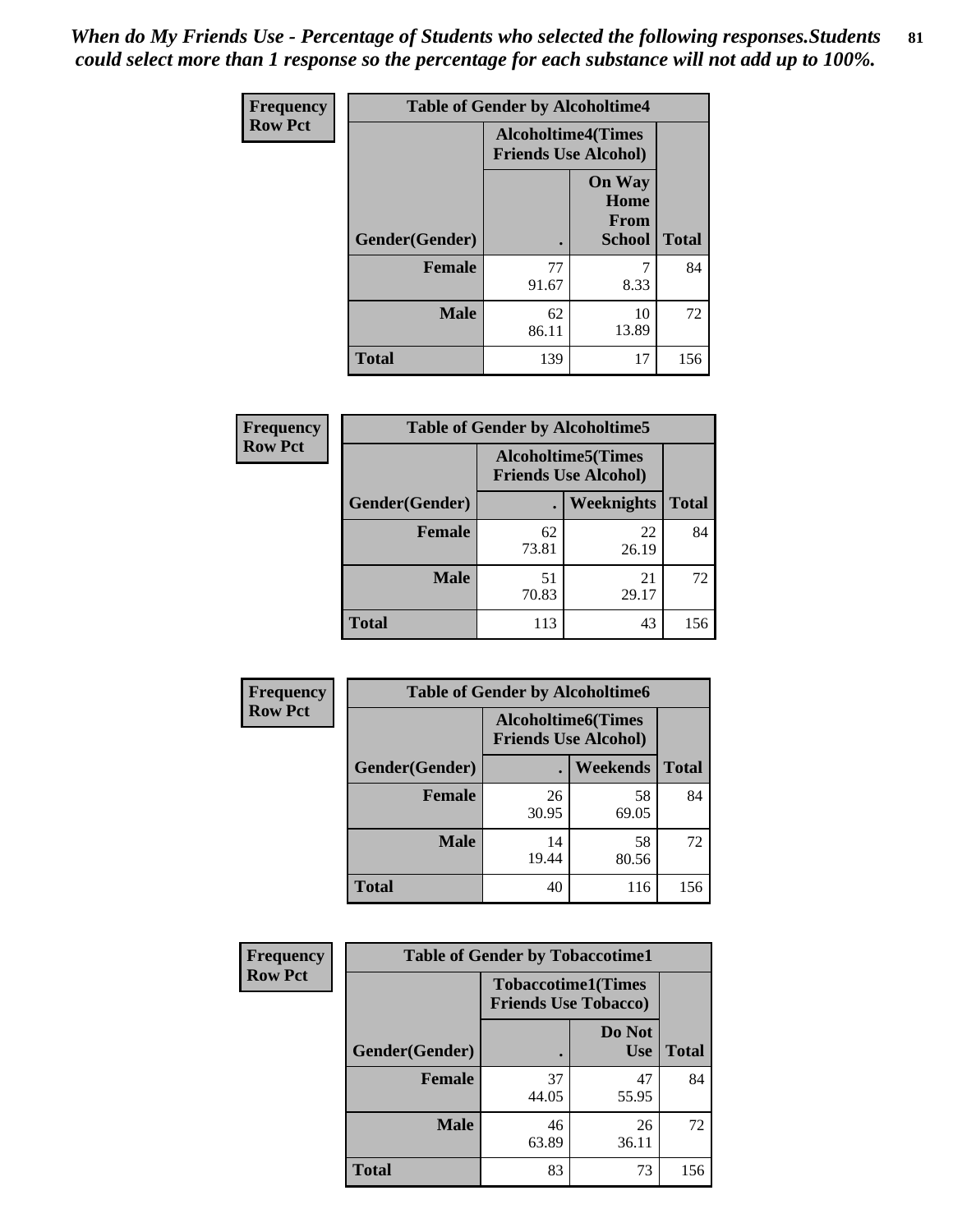| <b>Frequency</b> | <b>Table of Gender by Tobaccotime2</b> |                                                          |                            |              |
|------------------|----------------------------------------|----------------------------------------------------------|----------------------------|--------------|
| <b>Row Pct</b>   |                                        | <b>Tobaccotime2(Times</b><br><b>Friends Use Tobacco)</b> |                            |              |
|                  | Gender(Gender)                         | $\bullet$                                                | <b>On Way</b><br>to School | <b>Total</b> |
|                  | Female                                 | 66<br>78.57                                              | 18<br>21.43                | 84           |
|                  | <b>Male</b>                            | 47<br>65.28                                              | 25<br>34.72                | 72           |
|                  | <b>Total</b>                           | 113                                                      | 43                         | 156          |

| Frequency      | <b>Table of Gender by Tobaccotime3</b> |                                                          |                                |              |
|----------------|----------------------------------------|----------------------------------------------------------|--------------------------------|--------------|
| <b>Row Pct</b> |                                        | <b>Tobaccotime3(Times</b><br><b>Friends Use Tobacco)</b> |                                |              |
|                | Gender(Gender)                         |                                                          | <b>During</b><br><b>School</b> | <b>Total</b> |
|                | Female                                 | 81<br>96.43                                              | 3<br>3.57                      | 84           |
|                | <b>Male</b>                            | 58<br>80.56                                              | 14<br>19.44                    | 72           |
|                | <b>Total</b>                           | 139                                                      | 17                             | 156          |

| Frequency      | <b>Table of Gender by Tobaccotime4</b> |                                                          |                                                       |              |
|----------------|----------------------------------------|----------------------------------------------------------|-------------------------------------------------------|--------------|
| <b>Row Pct</b> |                                        | <b>Tobaccotime4(Times</b><br><b>Friends Use Tobacco)</b> |                                                       |              |
|                | Gender(Gender)                         |                                                          | <b>On Way</b><br>Home<br><b>From</b><br><b>School</b> | <b>Total</b> |
|                | <b>Female</b>                          | 77<br>91.67                                              | 8.33                                                  | 84           |
|                | <b>Male</b>                            | 62<br>86.11                                              | 10<br>13.89                                           | 72           |
|                | <b>Total</b>                           | 139                                                      | 17                                                    | 156          |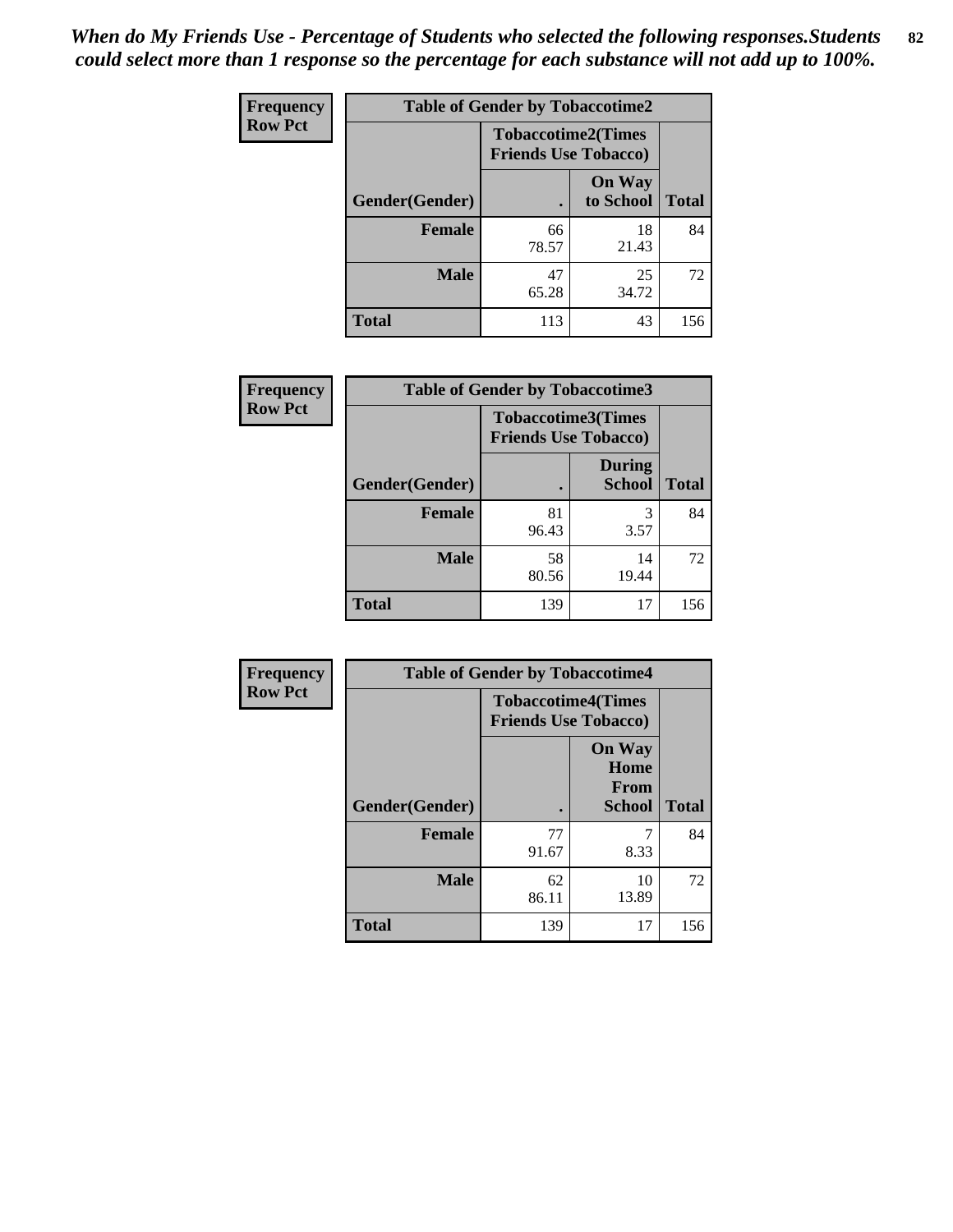| Frequency      | <b>Table of Gender by Tobaccotime5</b> |             |                                                           |              |  |
|----------------|----------------------------------------|-------------|-----------------------------------------------------------|--------------|--|
| <b>Row Pct</b> |                                        |             | <b>Tobaccotime5</b> (Times<br><b>Friends Use Tobacco)</b> |              |  |
|                | Gender(Gender)                         |             | <b>Weeknights</b>                                         | <b>Total</b> |  |
|                | Female                                 | 57<br>67.86 | 27<br>32.14                                               | 84           |  |
|                | <b>Male</b>                            | 38<br>52.78 | 34<br>47.22                                               | 72           |  |
|                | <b>Total</b>                           | 95          | 61                                                        | 156          |  |

| <b>Frequency</b> | <b>Table of Gender by Tobaccotime6</b> |                                                          |                 |              |
|------------------|----------------------------------------|----------------------------------------------------------|-----------------|--------------|
| <b>Row Pct</b>   |                                        | <b>Tobaccotime6(Times</b><br><b>Friends Use Tobacco)</b> |                 |              |
|                  | Gender(Gender)                         |                                                          | <b>Weekends</b> | <b>Total</b> |
|                  | Female                                 | 52<br>61.90                                              | 32<br>38.10     | 84           |
|                  | <b>Male</b>                            | 28<br>38.89                                              | 44<br>61.11     | 72           |
|                  | <b>Total</b>                           | 80                                                       | 76              | 156          |

| <b>Frequency</b> | <b>Table of Gender by Marijuanatime1</b> |                                |                             |              |
|------------------|------------------------------------------|--------------------------------|-----------------------------|--------------|
| <b>Row Pct</b>   |                                          | <b>Friends Use Marijuana</b> ) | <b>Marijuanatime1(Times</b> |              |
|                  | Gender(Gender)                           |                                | Do Not Use                  | <b>Total</b> |
|                  | <b>Female</b>                            | 41<br>48.81                    | 43<br>51.19                 | 84           |
|                  | <b>Male</b>                              | 50<br>69.44                    | 22<br>30.56                 | 72           |
|                  | <b>Total</b>                             | 91                             | 65                          | 156          |

| <b>Frequency</b> | <b>Table of Gender by Marijuanatime2</b> |                                                        |                            |              |
|------------------|------------------------------------------|--------------------------------------------------------|----------------------------|--------------|
| <b>Row Pct</b>   |                                          | Marijuanatime2(Times<br><b>Friends Use Marijuana</b> ) |                            |              |
|                  | Gender(Gender)                           |                                                        | On Way to<br><b>School</b> | <b>Total</b> |
|                  | <b>Female</b>                            | 66<br>78.57                                            | 18<br>21.43                | 84           |
|                  | <b>Male</b>                              | 50<br>69.44                                            | 22<br>30.56                | 72           |
|                  | <b>Total</b>                             | 116                                                    | 40                         | 156          |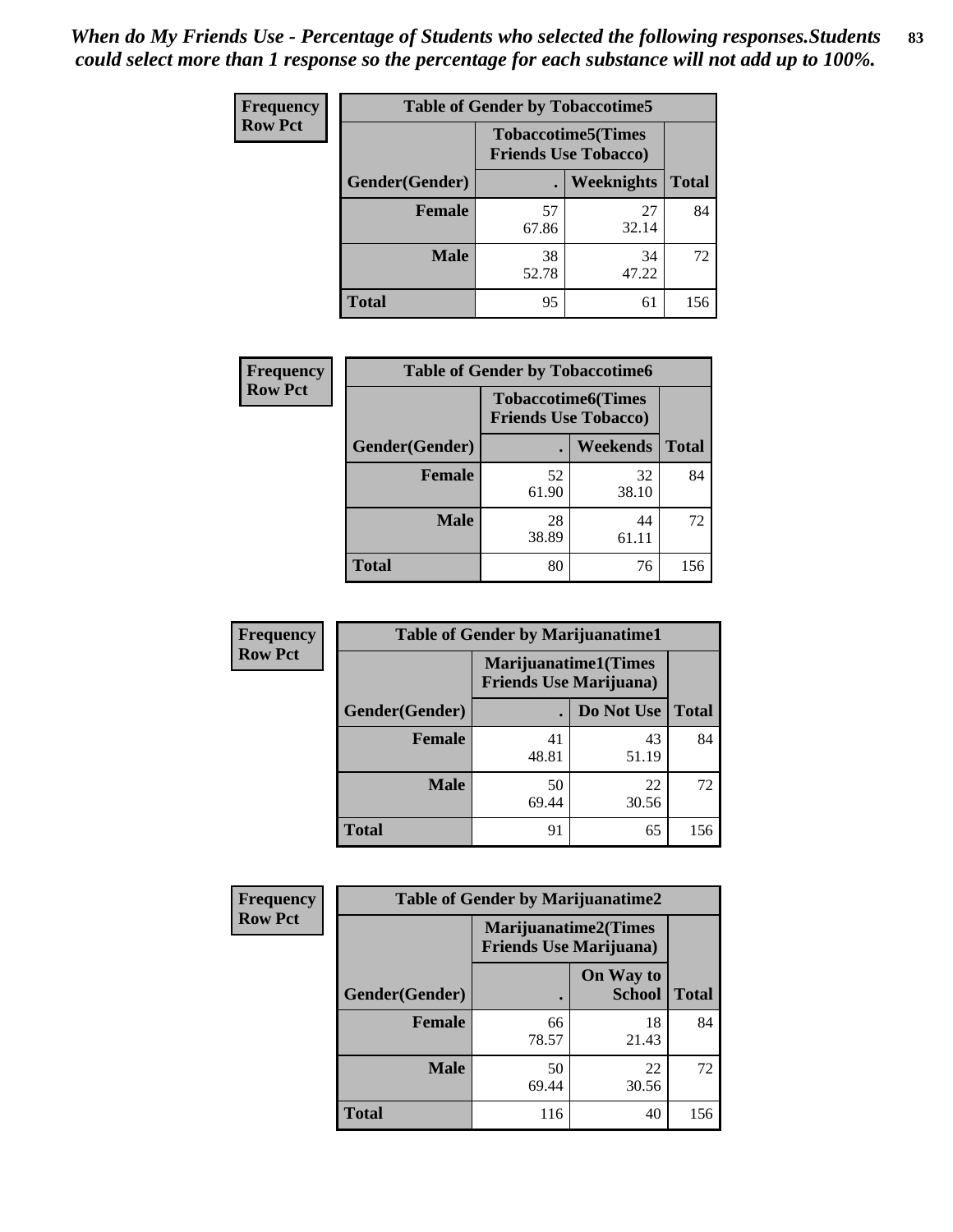| <b>Frequency</b> | <b>Table of Gender by Marijuanatime3</b> |                                |                                |              |
|------------------|------------------------------------------|--------------------------------|--------------------------------|--------------|
| <b>Row Pct</b>   |                                          | <b>Friends Use Marijuana</b> ) | Marijuanatime3(Times           |              |
|                  | <b>Gender</b> (Gender)                   |                                | <b>During</b><br><b>School</b> | <b>Total</b> |
|                  | <b>Female</b>                            | 84<br>100.00                   | 0.00                           | 84           |
|                  | <b>Male</b>                              | 69<br>95.83                    | 3<br>4.17                      | 72           |
|                  | <b>Total</b>                             | 153                            | 3                              | 156          |

| Frequency      | <b>Table of Gender by Marijuanatime4</b> |                                |                                                       |              |
|----------------|------------------------------------------|--------------------------------|-------------------------------------------------------|--------------|
| <b>Row Pct</b> |                                          | <b>Friends Use Marijuana</b> ) | <b>Marijuanatime4</b> (Times                          |              |
|                | Gender(Gender)                           |                                | <b>On Way</b><br>Home<br><b>From</b><br><b>School</b> | <b>Total</b> |
|                | <b>Female</b>                            | 68<br>80.95                    | 16<br>19.05                                           | 84           |
|                | <b>Male</b>                              | 49<br>68.06                    | 23<br>31.94                                           | 72           |
|                | <b>Total</b>                             | 117                            | 39                                                    | 156          |

| Frequency      | <b>Table of Gender by Marijuanatime5</b> |             |                                                                |              |  |
|----------------|------------------------------------------|-------------|----------------------------------------------------------------|--------------|--|
| <b>Row Pct</b> |                                          |             | <b>Marijuanatime5</b> (Times<br><b>Friends Use Marijuana</b> ) |              |  |
|                | Gender(Gender)                           |             | <b>Weeknights</b>                                              | <b>Total</b> |  |
|                | <b>Female</b>                            | 59<br>70.24 | 25<br>29.76                                                    | 84           |  |
|                | <b>Male</b>                              | 38<br>52.78 | 34<br>47.22                                                    | 72           |  |
|                | <b>Total</b>                             | 97          | 59                                                             | 156          |  |

| Frequency      |                | <b>Table of Gender by Marijuanatime6</b>                      |                 |              |
|----------------|----------------|---------------------------------------------------------------|-----------------|--------------|
| <b>Row Pct</b> |                | <b>Marijuanatime6(Times</b><br><b>Friends Use Marijuana</b> ) |                 |              |
|                | Gender(Gender) |                                                               | <b>Weekends</b> | <b>Total</b> |
|                | <b>Female</b>  | 47<br>55.95                                                   | 37<br>44.05     | 84           |
|                | <b>Male</b>    | 23<br>31.94                                                   | 49<br>68.06     | 72           |
|                | <b>Total</b>   | 70                                                            | 86              | 156          |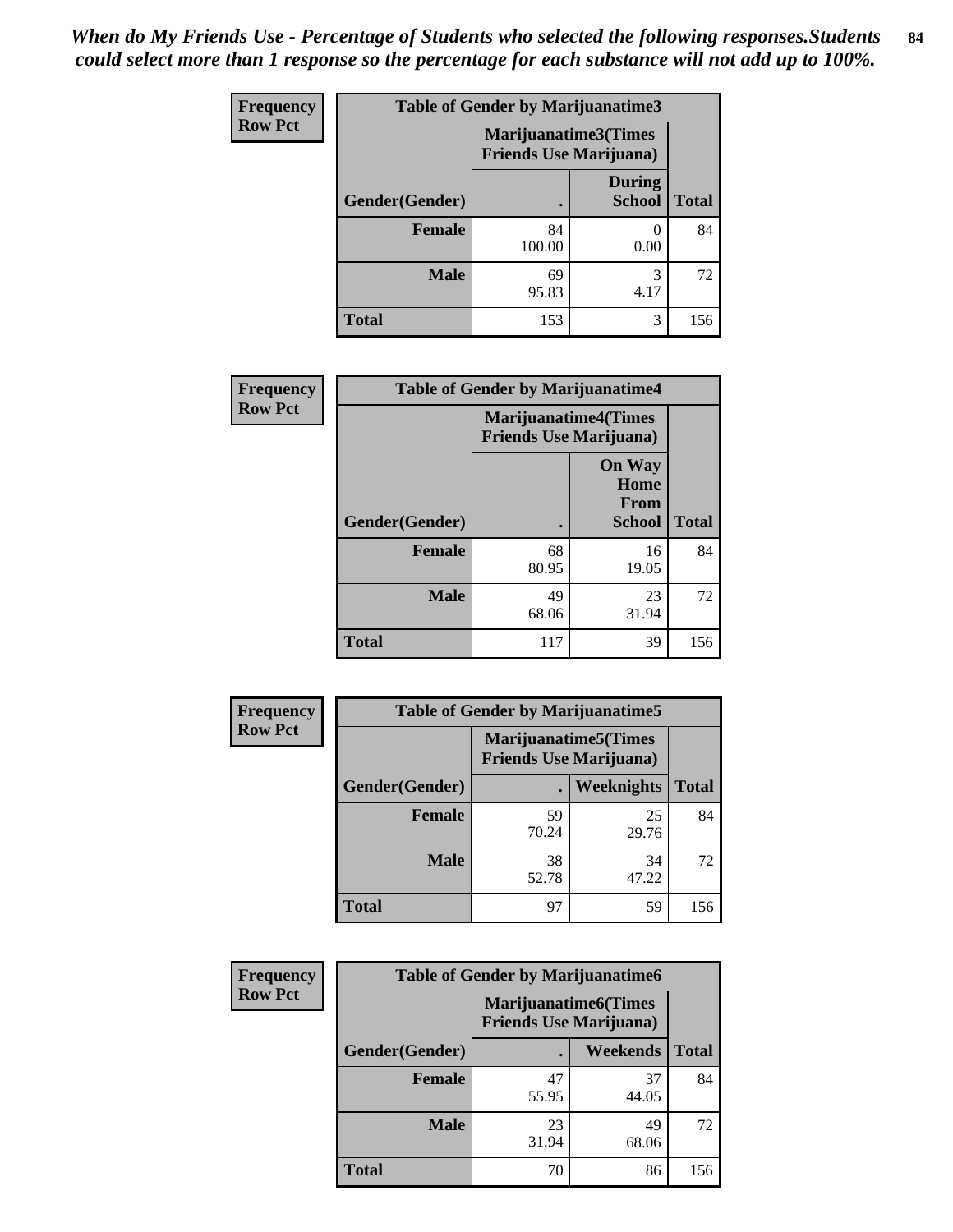*When do My Friends Use - Percentage of Students who selected the following responses.Students could select more than 1 response so the percentage for each substance will not add up to 100%.* **85**

| <b>Frequency</b> | <b>Table of Gender by Otherdrugtime1</b> |                                                                                    |                    |     |  |
|------------------|------------------------------------------|------------------------------------------------------------------------------------|--------------------|-----|--|
| <b>Row Pct</b>   |                                          | <b>Otherdrugtime1</b> (Times<br><b>Friends Use Other</b><br><b>Illegal Drugs</b> ) |                    |     |  |
|                  | Gender(Gender)                           |                                                                                    | Do Not Use   Total |     |  |
|                  | <b>Female</b>                            | 27<br>32.14                                                                        | 57<br>67.86        | 84  |  |
|                  | Male                                     | 27<br>37.50                                                                        | 45<br>62.50        | 72  |  |
|                  | <b>Total</b>                             | 54                                                                                 | 102                | 156 |  |

| Frequency      | <b>Table of Gender by Otherdrugtime2</b> |                                                                                   |                            |              |
|----------------|------------------------------------------|-----------------------------------------------------------------------------------|----------------------------|--------------|
| <b>Row Pct</b> |                                          | <b>Otherdrugtime2(Times</b><br><b>Friends Use Other</b><br><b>Illegal Drugs</b> ) |                            |              |
|                | Gender(Gender)                           |                                                                                   | On Way to<br><b>School</b> | <b>Total</b> |
|                | <b>Female</b>                            | 77<br>91.67                                                                       | 8.33                       | 84           |
|                | <b>Male</b>                              | 63<br>87.50                                                                       | 9<br>12.50                 | 72           |
|                | <b>Total</b>                             | 140                                                                               | 16                         | 156          |

| Frequency      | <b>Table of Gender by Otherdrugtime3</b> |             |                                                                            |              |
|----------------|------------------------------------------|-------------|----------------------------------------------------------------------------|--------------|
| <b>Row Pct</b> |                                          |             | Otherdrugtime3(Times<br><b>Friends Use Other</b><br><b>Illegal Drugs</b> ) |              |
|                | Gender(Gender)                           |             | <b>During</b><br><b>School</b>                                             | <b>Total</b> |
|                | <b>Female</b>                            | 80<br>95.24 | 4<br>4.76                                                                  | 84           |
|                | <b>Male</b>                              | 67<br>93.06 | 5<br>6.94                                                                  | 72           |
|                | <b>Total</b>                             | 147         | 9                                                                          | 156          |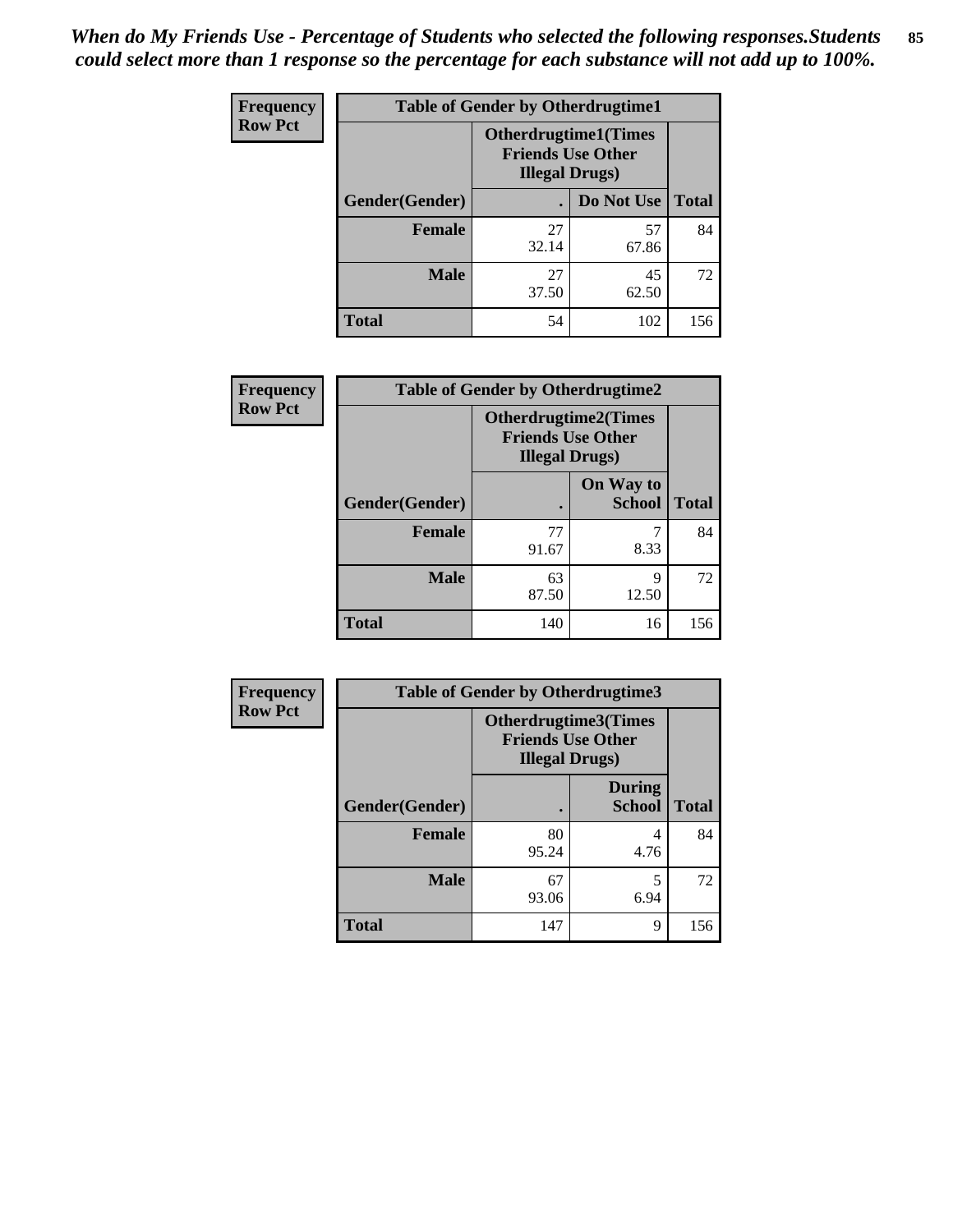*When do My Friends Use - Percentage of Students who selected the following responses.Students could select more than 1 response so the percentage for each substance will not add up to 100%.* **86**

| <b>Frequency</b> | <b>Table of Gender by Otherdrugtime4</b> |                                                                                   |                                                       |              |
|------------------|------------------------------------------|-----------------------------------------------------------------------------------|-------------------------------------------------------|--------------|
| <b>Row Pct</b>   |                                          | <b>Otherdrugtime4(Times</b><br><b>Friends Use Other</b><br><b>Illegal Drugs</b> ) |                                                       |              |
|                  | Gender(Gender)                           |                                                                                   | <b>On Way</b><br>Home<br><b>From</b><br><b>School</b> | <b>Total</b> |
|                  | Female                                   | 75<br>89.29                                                                       | 9<br>10.71                                            | 84           |
|                  | <b>Male</b>                              | 62<br>86.11                                                                       | 10<br>13.89                                           | 72           |
|                  | <b>Total</b>                             | 137                                                                               | 19                                                    | 156          |

| Frequency      | <b>Table of Gender by Otherdrugtime5</b> |                                                                                    |             |              |
|----------------|------------------------------------------|------------------------------------------------------------------------------------|-------------|--------------|
| <b>Row Pct</b> |                                          | <b>Otherdrugtime5</b> (Times<br><b>Friends Use Other</b><br><b>Illegal Drugs</b> ) |             |              |
|                | Gender(Gender)                           |                                                                                    | Weeknights  | <b>Total</b> |
|                | Female                                   | 71<br>84.52                                                                        | 13<br>15.48 | 84           |
|                | <b>Male</b>                              | 59<br>81.94                                                                        | 13<br>18.06 | 72           |
|                | <b>Total</b>                             | 130                                                                                | 26          | 156          |

| <b>Frequency</b> | <b>Table of Gender by Otherdrugtime6</b> |                                                                                   |             |              |
|------------------|------------------------------------------|-----------------------------------------------------------------------------------|-------------|--------------|
| <b>Row Pct</b>   |                                          | <b>Otherdrugtime6(Times</b><br><b>Friends Use Other</b><br><b>Illegal Drugs</b> ) |             |              |
|                  | Gender(Gender)                           |                                                                                   | Weekends    | <b>Total</b> |
|                  | Female                                   | 58<br>69.05                                                                       | 26<br>30.95 | 84           |
|                  | <b>Male</b>                              | 44<br>61.11                                                                       | 28<br>38.89 | 72           |
|                  | <b>Total</b>                             | 102                                                                               | 54          | 156          |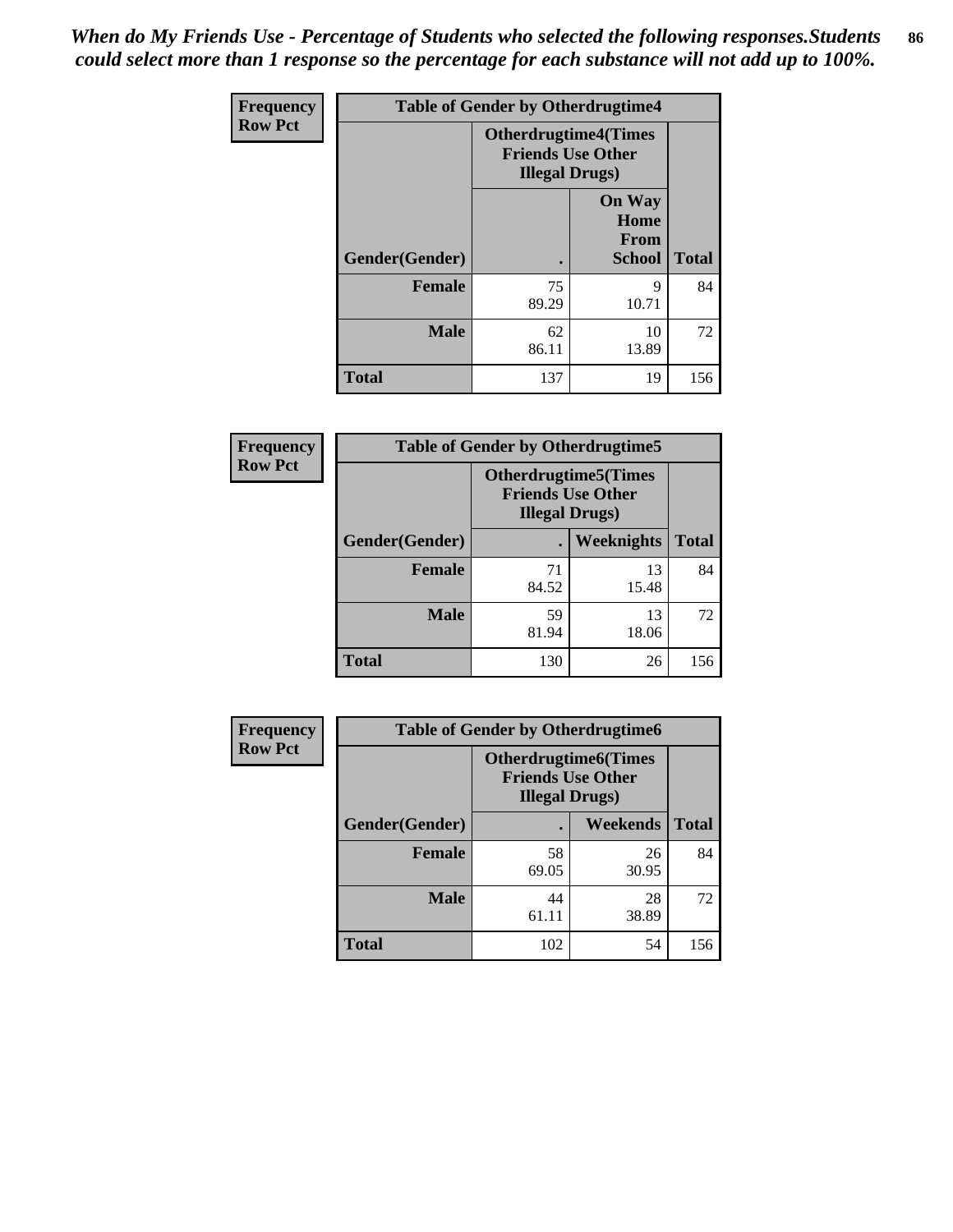# *Other Questions* **87**

| <b>Frequency</b> | <b>Table of Gender by Educationalcohol</b> |                                                                                                                                       |                |              |  |
|------------------|--------------------------------------------|---------------------------------------------------------------------------------------------------------------------------------------|----------------|--------------|--|
| <b>Row Pct</b>   |                                            | <b>Educationalcohol</b> (I<br>have been taught<br>about alcohol,<br>tobacco,<br>and other drugs<br>within the last year<br>at school) |                |              |  |
|                  | Gender(Gender)                             | <b>Yes</b>                                                                                                                            | N <sub>0</sub> | <b>Total</b> |  |
|                  | <b>Female</b>                              | 43<br>51.19                                                                                                                           | 41<br>48.81    | 84           |  |
|                  | <b>Male</b>                                | 32<br>44.44                                                                                                                           | 40<br>55.56    | 72           |  |
|                  | <b>Total</b>                               | 75                                                                                                                                    | 81             | 156          |  |

| Frequency      | <b>Table of Gender by Rodedrinking</b> |                                                                                                                     |             |              |  |  |
|----------------|----------------------------------------|---------------------------------------------------------------------------------------------------------------------|-------------|--------------|--|--|
| <b>Row Pct</b> |                                        | Rodedrinking(In<br>the past 30 days I<br>have ridden in a<br>car with a driver<br>who had been<br>drinking alcohol) |             |              |  |  |
|                | Gender(Gender)                         | Yes                                                                                                                 | $\bf N_0$   | <b>Total</b> |  |  |
|                | <b>Female</b>                          | 22<br>26.19                                                                                                         | 62<br>73.81 | 84           |  |  |
|                | <b>Male</b>                            | 16<br>22.22                                                                                                         | 56<br>77.78 | 72           |  |  |
|                | <b>Total</b>                           | 38                                                                                                                  | 118         | 156          |  |  |

| Frequency      | <b>Table of Gender by Drugsschool</b> |                                                                                                                                     |                |              |  |
|----------------|---------------------------------------|-------------------------------------------------------------------------------------------------------------------------------------|----------------|--------------|--|
| <b>Row Pct</b> |                                       | <b>Drugsschool</b> (During<br>the past 12 months,<br>I have been offered,<br>sold,<br>or given illegal drugs<br>on school property) |                |              |  |
|                | Gender(Gender)                        | Yes                                                                                                                                 | N <sub>0</sub> | <b>Total</b> |  |
|                | <b>Female</b>                         | 13<br>15.48                                                                                                                         | 71<br>84.52    | 84           |  |
|                | <b>Male</b>                           | 27<br>37.50                                                                                                                         | 45<br>62.50    | 72           |  |
|                | <b>Total</b>                          | 40                                                                                                                                  | 116            | 156          |  |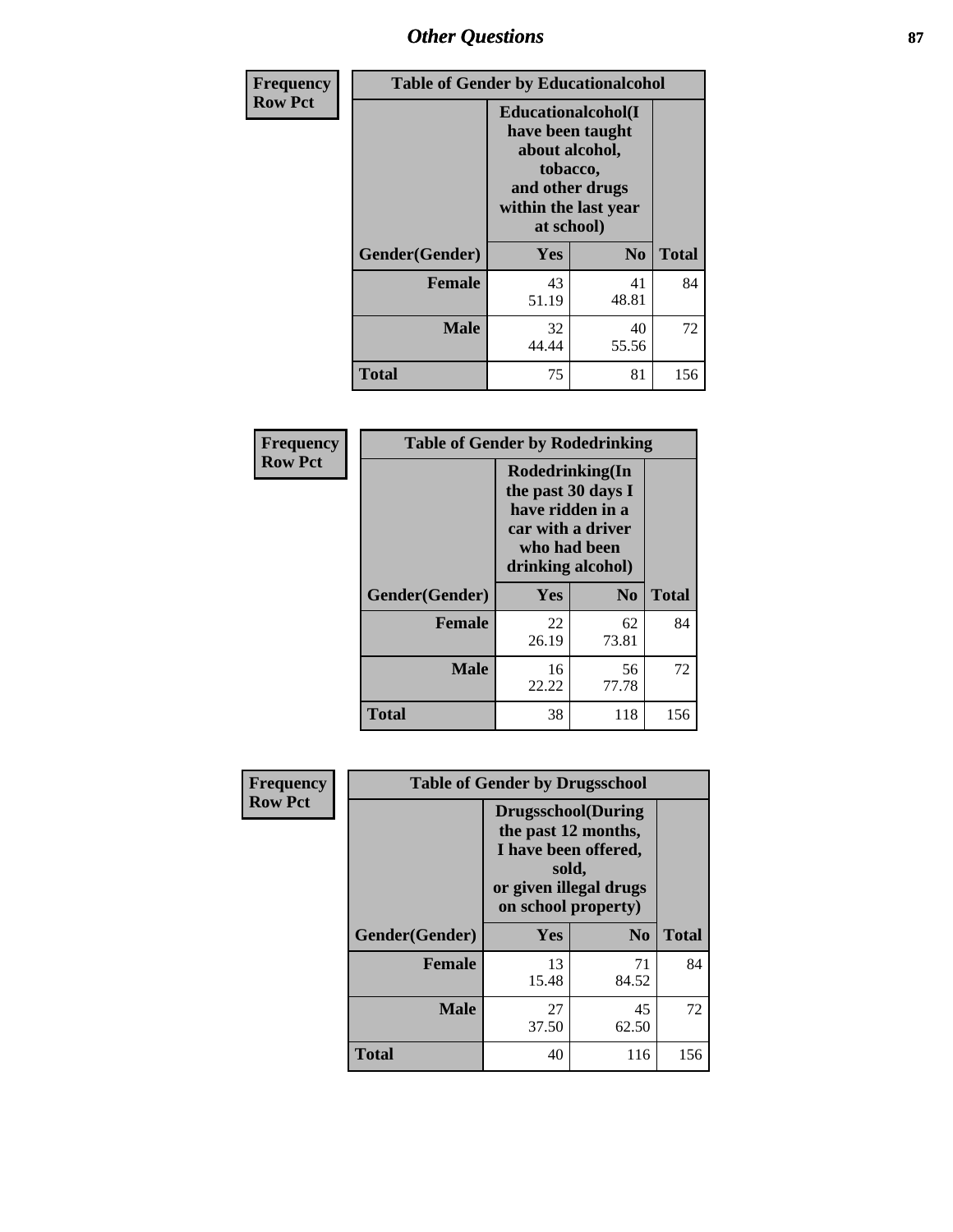# *Other Questions* **88**

**Frequency Row Pct**

| <b>Table of Gender by Bingedrinking</b> |              |                                                                                                         |                   |                        |                                                                            |                               |                   |              |
|-----------------------------------------|--------------|---------------------------------------------------------------------------------------------------------|-------------------|------------------------|----------------------------------------------------------------------------|-------------------------------|-------------------|--------------|
|                                         |              | Bingedrinking(I have drunk five or more<br>drinks of alcohol at one sitting during the<br>last 30 days) |                   |                        |                                                                            |                               |                   |              |
| <b>Gender</b> (Gender)   Days           | $\mathbf{0}$ | 1 or<br>days                                                                                            | 3 to<br>5<br>days | 6 to<br>q<br>days      | <b>10</b><br>$\mathbf{t}$ <sup><math>\mathbf{0}</math></sup><br>19<br>days | <b>20</b><br>to<br>29<br>days | All<br>30<br>days | <b>Total</b> |
| <b>Female</b>                           | 71<br>84.52  | $\mathfrak{D}$<br>2.38                                                                                  | 3<br>3.57         | 2<br>2.38              | 3<br>3.57                                                                  | 2<br>2.38                     | 1.19              | 84           |
| <b>Male</b>                             | 52<br>72.22  | $\mathfrak{D}$<br>2.78                                                                                  | 9<br>12.50        | $\mathfrak{D}$<br>2.78 | 4<br>5.56                                                                  | 2<br>2.78                     | 1.39              | 72           |
| <b>Total</b>                            | 123          | $\overline{4}$                                                                                          | 12                | 4                      | 7                                                                          | $\overline{4}$                | $\overline{2}$    | 156          |

| Frequency      | <b>Table of Gender by Educationaids</b> |                                                                                                 |             |              |  |
|----------------|-----------------------------------------|-------------------------------------------------------------------------------------------------|-------------|--------------|--|
| <b>Row Pct</b> |                                         | <b>Educationaids</b> (I<br>have been taught<br>about HIV/AIDS<br>at school in the<br>past year) |             |              |  |
|                | Gender(Gender)                          | Yes                                                                                             | $\bf N_0$   | <b>Total</b> |  |
|                | <b>Female</b>                           | 28<br>33.33                                                                                     | 56<br>66.67 | 84           |  |
|                | <b>Male</b>                             | 35<br>48.61                                                                                     | 37<br>51.39 | 72           |  |
|                | <b>Total</b>                            | 63                                                                                              | 93          | 156          |  |

| Frequency      | <b>Table of Gender by Suicideconsider</b> |                        |                |       |  |
|----------------|-------------------------------------------|------------------------|----------------|-------|--|
| <b>Row Pct</b> |                                           | <b>Suicideconsider</b> |                |       |  |
|                | Gender(Gender)                            | <b>Yes</b>             | N <sub>0</sub> | Total |  |
|                | <b>Female</b>                             | 13<br>15.48            | 71<br>84.52    | 84    |  |
|                | <b>Male</b>                               | 6.94                   | 67<br>93.06    | 72    |  |
|                | <b>Total</b>                              | 18                     | 138            | 156   |  |